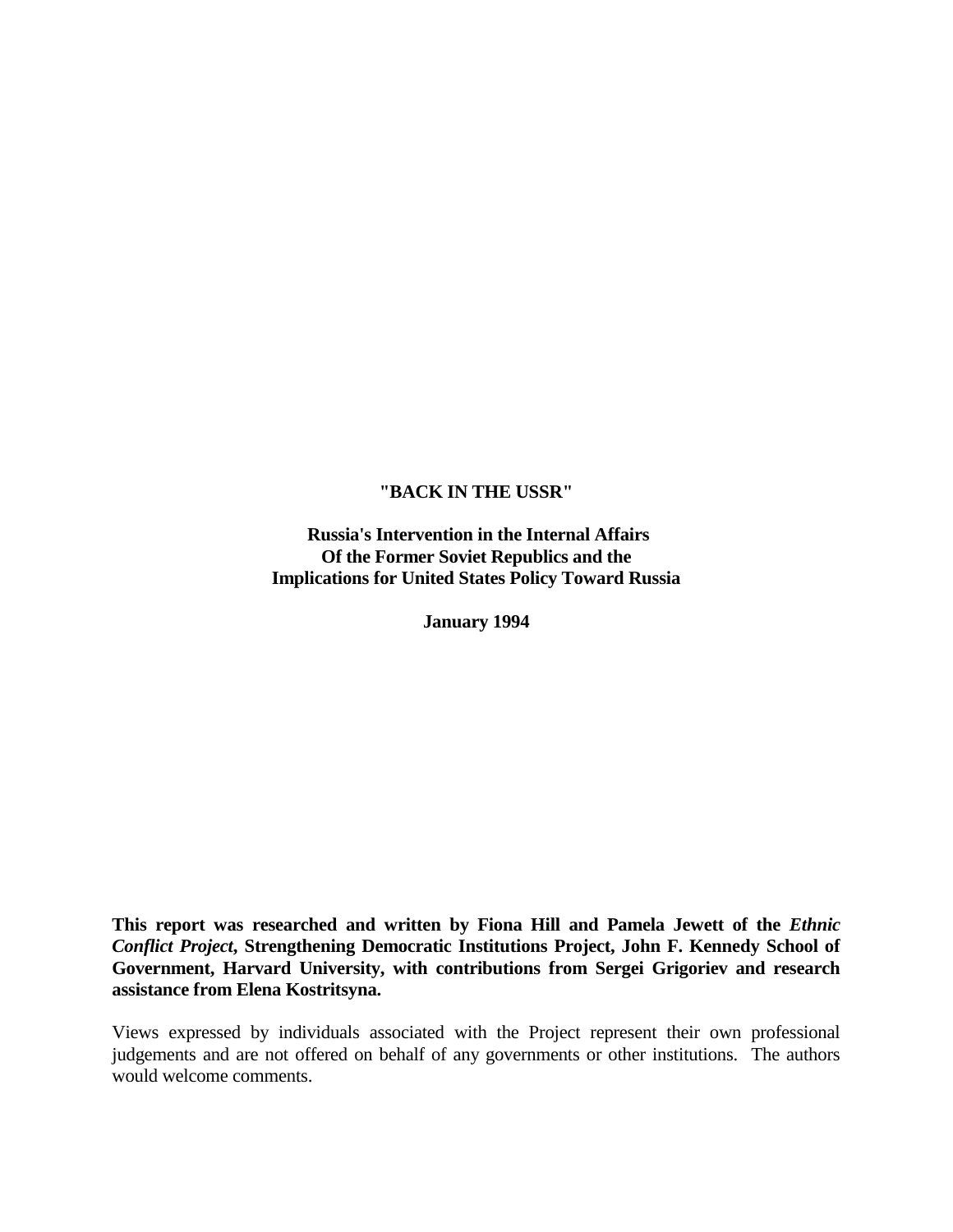## **ETHNIC CONFLICT PROJECT**

The Ethnic Conflict Project is the successor to the Strengthening Democratic Institutions Project, which was established at Harvard's Kennedy School of Government in 1990 to catalyze support for the political and economic transformations taking place in Russia and the other republics of the former Soviet Union. Until his confirmation as Assistant Secretary of Defense for Policy Planning, this Project was directed by Professor Graham T. Allison. Under his direction, ethnic conflict in the former Soviet Union became a major research strand.

The ethnic conflict strand is now being continued, with the assistance of a grant from the Carnegie Corporation of New York, as an independent project. The aim of the Ethnic Conflict Project is to analyze the phenomenon of ethnic conflict within the former Soviet Union and to determine the impact of these conflicts on the reform process, as well as their implications for Western assistance and US foreign policy.

The Project also provides materials for Western policymakers confronting the issue, including a series of reports providing a comprehensive overview of ethnic conflicts in the former Soviet Union.

Participants in the Project include a network of faculty, experts and researchers drawn from within and outside Harvard university. Professor Ernest May is the Faculty Chairman, Fiona Hill is the Project Director, Pamela Jewett is the Research Associate and Sergei Grigoriev is Project Associate.

For further information regarding the Project and its publications, please contact Ray Rigoglioso, (617) 495-1399, Fax (617) 496-8779.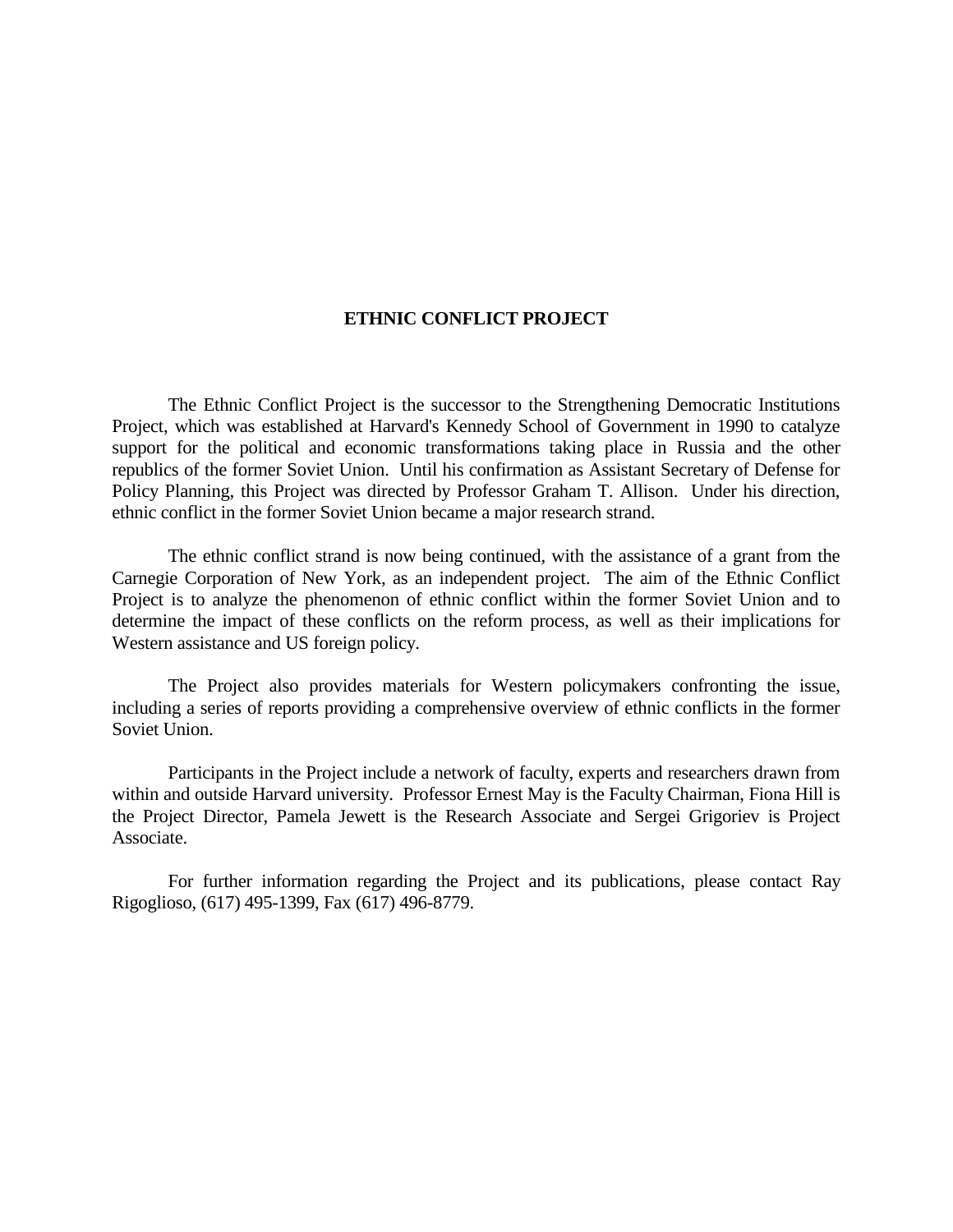# **TABLE OF CONTENTS**

| <b>SECTION I</b>   | <b>INTRODUCTION</b>                                                                                                                | $\mathbf{1}$                     |
|--------------------|------------------------------------------------------------------------------------------------------------------------------------|----------------------------------|
|                    | Russian Strategic Objectives in the Region                                                                                         |                                  |
| <b>SECTION II</b>  | STATED RUSSIAN POLICY TOWARD<br>THE REPUBLICS OF THE FORMER SOVIET UNION                                                           | $\overline{4}$                   |
| <b>SECTION III</b> | RUSSIAN INTERVENTION IN THE<br>REPUBLICS OF THE FORMER SOVIET UNION                                                                | 9                                |
|                    | Armenia and Azerbaijan                                                                                                             | 10                               |
|                    | The Baltic States<br>Estonia<br>Latvia<br>Lithuania                                                                                | 18<br>18<br>20<br>20             |
|                    | <b>Belarus</b>                                                                                                                     | 23                               |
|                    | Central Asia<br>Kazakhstan and Uzbekistan<br>Kazakhstan, Uzbekistan and the Ruble Zone<br>Kyrgyzstan<br>Turkmenistan<br>Tajikistan | 29<br>30<br>31<br>39<br>39<br>40 |
|                    | Georgia                                                                                                                            | 45                               |
|                    | Moldova                                                                                                                            | 61                               |
|                    | Ukraine                                                                                                                            | 66                               |
| <b>SECTION IV</b>  | <b>IMPLICATIONS FOR UNITED STATES</b><br>FOREIGN POLICY TOWARD RUSSIA                                                              | 86                               |
| <b>SECTION V</b>   | RECOMMENDATIONS FOR UNITED STATES<br>POLICY TOWARD RUSSIA                                                                          | 88                               |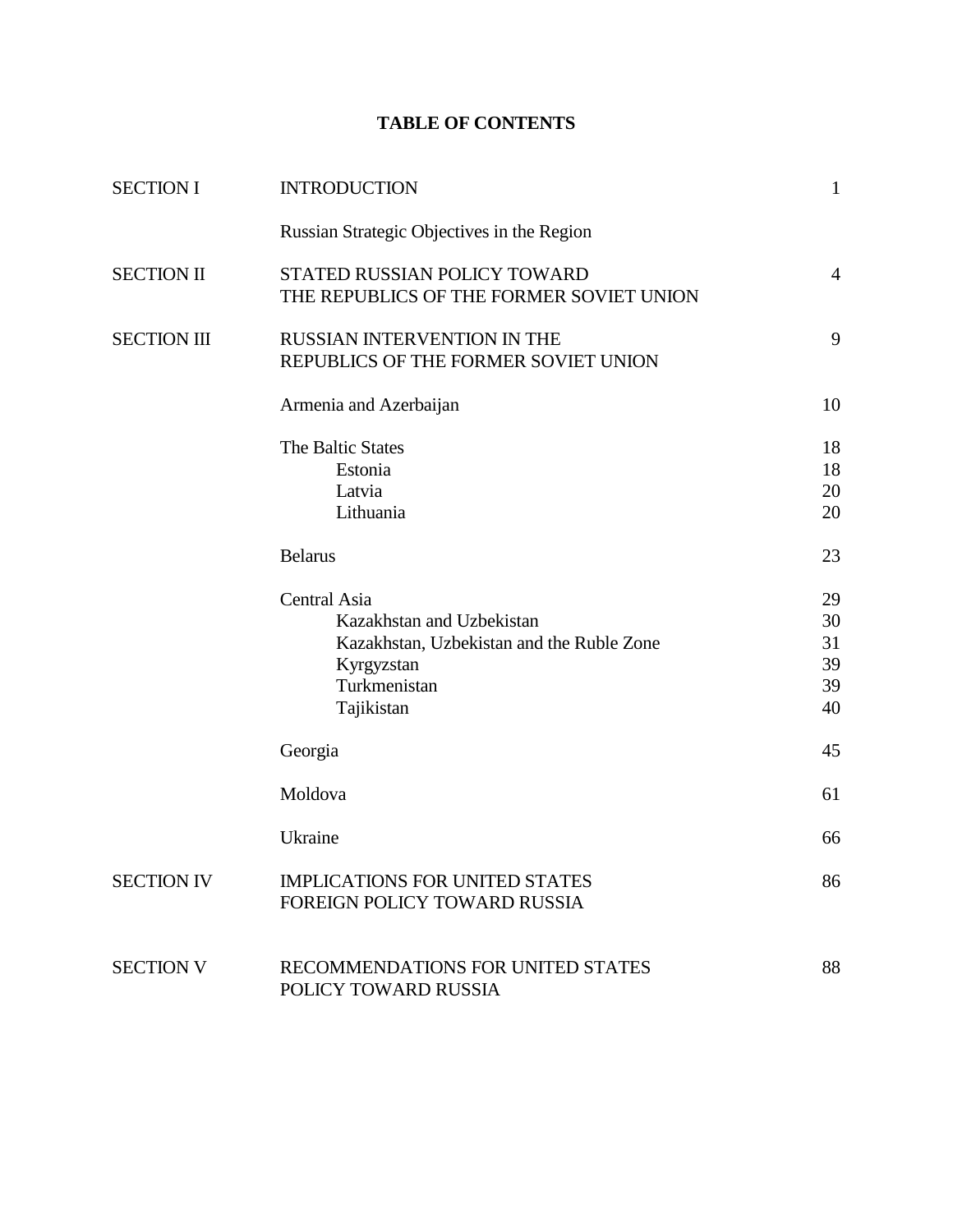### **SECTION I**

#### **INTRODUCTION**

As the United States has watched the wave of violent conflicts evolve and intensify in the republics of the former Soviet Union, the primary concern has been that the region could explode into another Balkan-like conflagration. The presence of nuclear weapons in four former Soviet republics has further complicated this situation.<sup>1</sup> The US and other Western powers clearly recognize the dangers associated with instability in the region. They also realize that there is no easy solution to the problem.

Since the end of the Cold War, the United States and its allies, often under the aegis of the United Nations, have sponsored numerous humanitarian, diplomatic and military initiatives to resolve intra-national conflicts on several continents. In most of these interventions -- from Cambodia to Somalia to the former Yugoslavia -- they have been frustrated in their efforts and have as yet failed to achieve their stated goals: an end to civil conflict and the restoration of political and economic stability in these countries. In the former Yugoslavia, in particular, the European Community and the United States have shown themselves time and again to be utterly powerless to stop the slaughter. The West's impotence in the Balkans is even more striking since, unlike Cambodia and Somalia, the conflict is in Europe's backyard.

Given these recent lessons, attempting to resolve intra-national conflicts in the complex multi-ethnic mosaic of the former Soviet Union can hold no appeal for the United States or other Western powers. Enter Russia with an interesting proposition. Russia has requested that the international community sanction and finance its peacekeeping activities in the former republics of the Soviet Union. Russian President Boris Yeltsin first officially articulated the proposal in an address to a forum of the Civic Union in Moscow in February 1993:

"I believe the time has come for distinguished international organizations, including the UN, to grant Russia special powers as a guarantor of peace and stability in the former regions of the USSR."

Russian Foreign Minister Andrei Kozyrev later restated the demand for international recognition of Russia's peacekeeping efforts at the United Nations in September 1993. He declared that Moscow needed financial and material help from the international community to implement a

a<br>B

<sup>&</sup>lt;sup>1</sup> These four states are the Russian Federation, Belarus, Ukraine and Kazakhstan.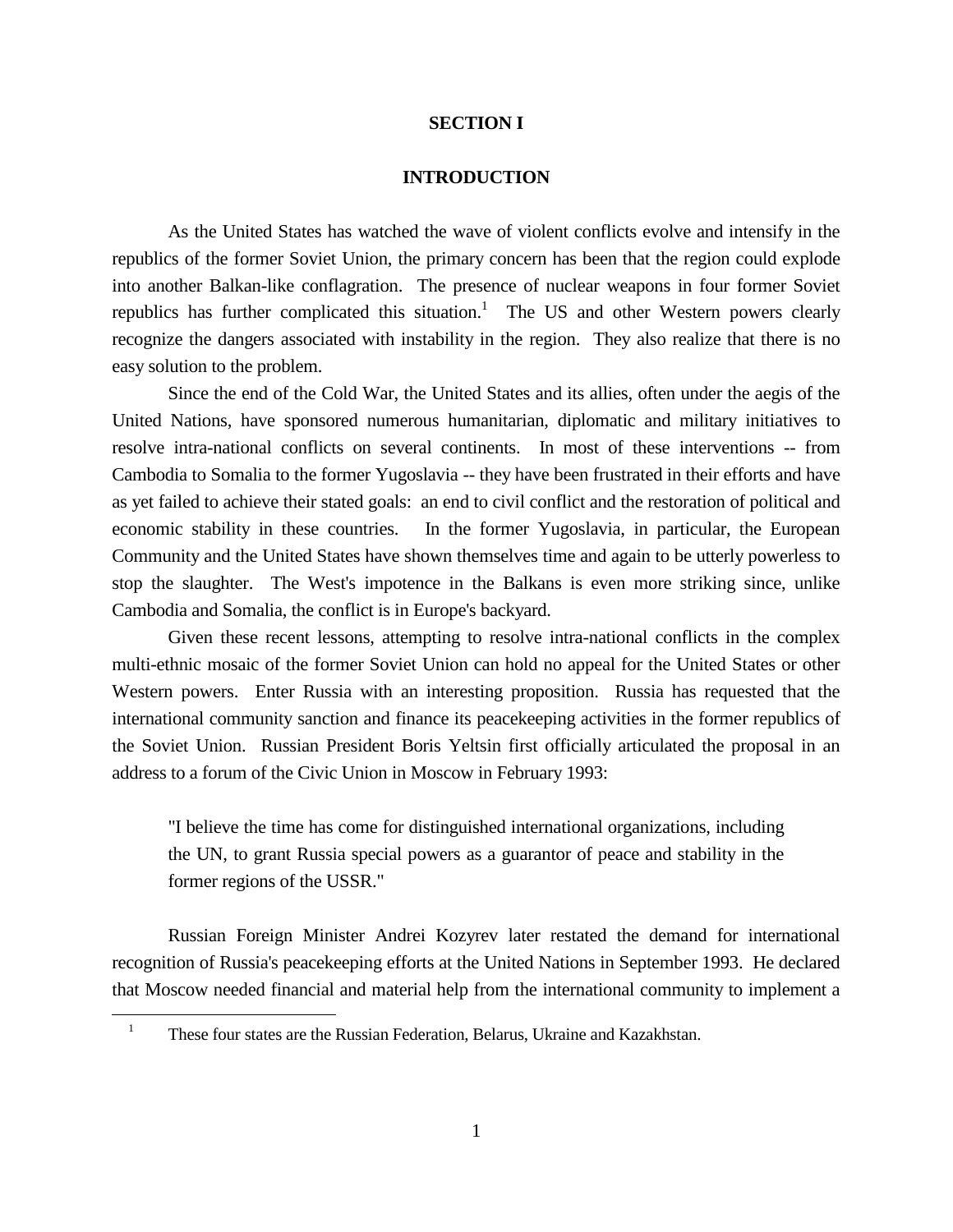Russian peacekeeping "mandate" in the former Soviet Union.

This Russian proposal may initially appear to be reasonable and even generous. In fact, Russian leaders seem to suggest that they will be doing the West a favor by assuming responsibility for restoring order in what Moscow refers to as its "Near Abroad," and consequently its particular problem. Russia contrasts the West's record of failure in resolving conflicts with what it claims is a record of success in the former Soviet republics. Russia's leaders point out that they have been responsible for preserving order and settling conflicts in the region for hundreds of years. And since the collapse of the Soviet Union, they have been using this experience to work constructively towards restoring peace in the "Near Abroad."

Despite the obvious appeal of the Russian offer to assume the role of peacekeeper, there is good reason to doubt that Moscow can be trusted to act as an honest broker in the region. An analysis of the conflicts in the republics of the former Soviet Union since 1992, reveals a disturbing pattern. In each of the conflicts, there is evidence to suggest that Russia has intervened in such a way as to promote their escalation and/or continuation instead of their cessation. This report examines the conflicts and the general lines of Russia's policy toward the former republics of the Soviet Union. It then considers the implications of Russia's policy for the United States.

Specifically, after outlining Russia's strategic objectives in the former Soviet Union, the report will suggest that, since the summer of 1992, Moscow has telegraphed its intention to pursue these strategic objectives. The report will then propose that, in a manner that would seem consistent with stated Russian policy, the sovereignty of each of the republics of the former Soviet Union has been compromised, forcing them into an increasingly dependent relationship with Moscow. It will then comment on the need for United States decision-makers to review the evidence of Russian activity when formulating policy towards Russia. The report will conclude with a series of policy recommendations for the United States.

#### *Russia's Strategic Objectives in the Region*

It should be stated at the outset that Russian involvement in conflicts in the republics of the former Soviet Union is not surprising. Historically, Russia has defended its perceived geostrategic objectives in the region and consistently sought to safeguard them by whatever means it has at its disposal. In the past -- from Peter the Great to Stalin -- the annexation of territory or the creation of satellite states have been the preferred options. Russia's geostrategic objectives in the region have also remained essentially constant throughout its modern history, no matter what type of regime or ruler is in power.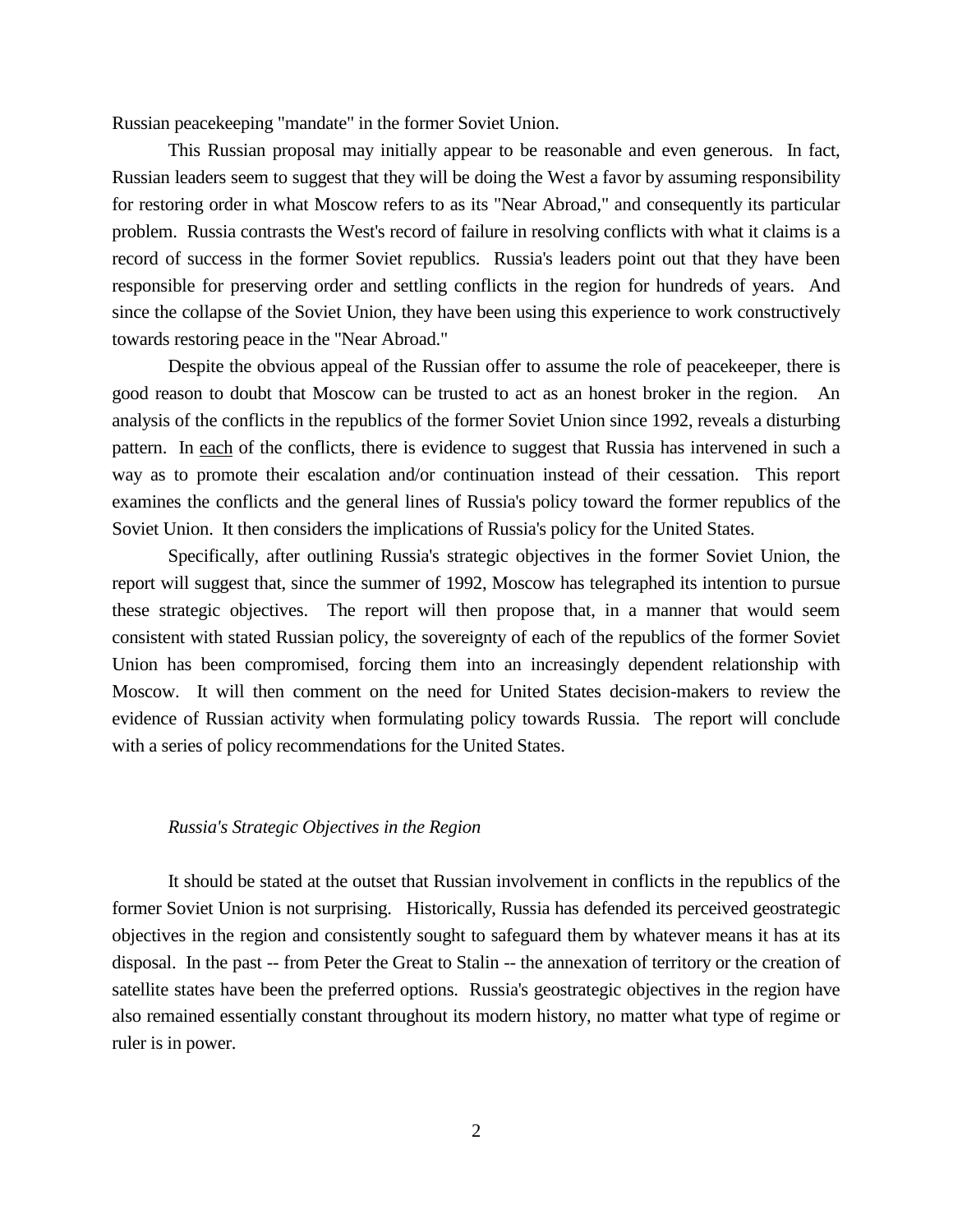#### *Introduction*

Russia's current objectives, which closely parallel its historic geostrategic objectives, include:

- guaranteeing its access to warm water ports in the Black and Baltic Seas;
- maintaining a buffer zone between Russia and its traditional rivals Turkey, Iran and China to the south, and the European powers to the west;
- preserving Russian hegemony in the region and preventing other regional powers from emerging;
- retaining control over raw materials in the former republics, including oil, gas and minerals;
- ensuring access to industrial facilities in former republics;
- retaining control over the defense-industrial complex in the former republics, including nuclear power plants and nuclear hardware;
- guaranteeing markets for its products.

The collapse of the Soviet Union has made it enormously difficult, if not impossible, for Russia to protect all of these objectives. Nonetheless, given Russia's history, one would still expect its leaders to do what they could to safeguard them -- primarily through keeping the former Soviet republics in Moscow's political and economic orbit. Judging by its actions, Russia appears to be trying to recreate the former economic and military union it once dominated.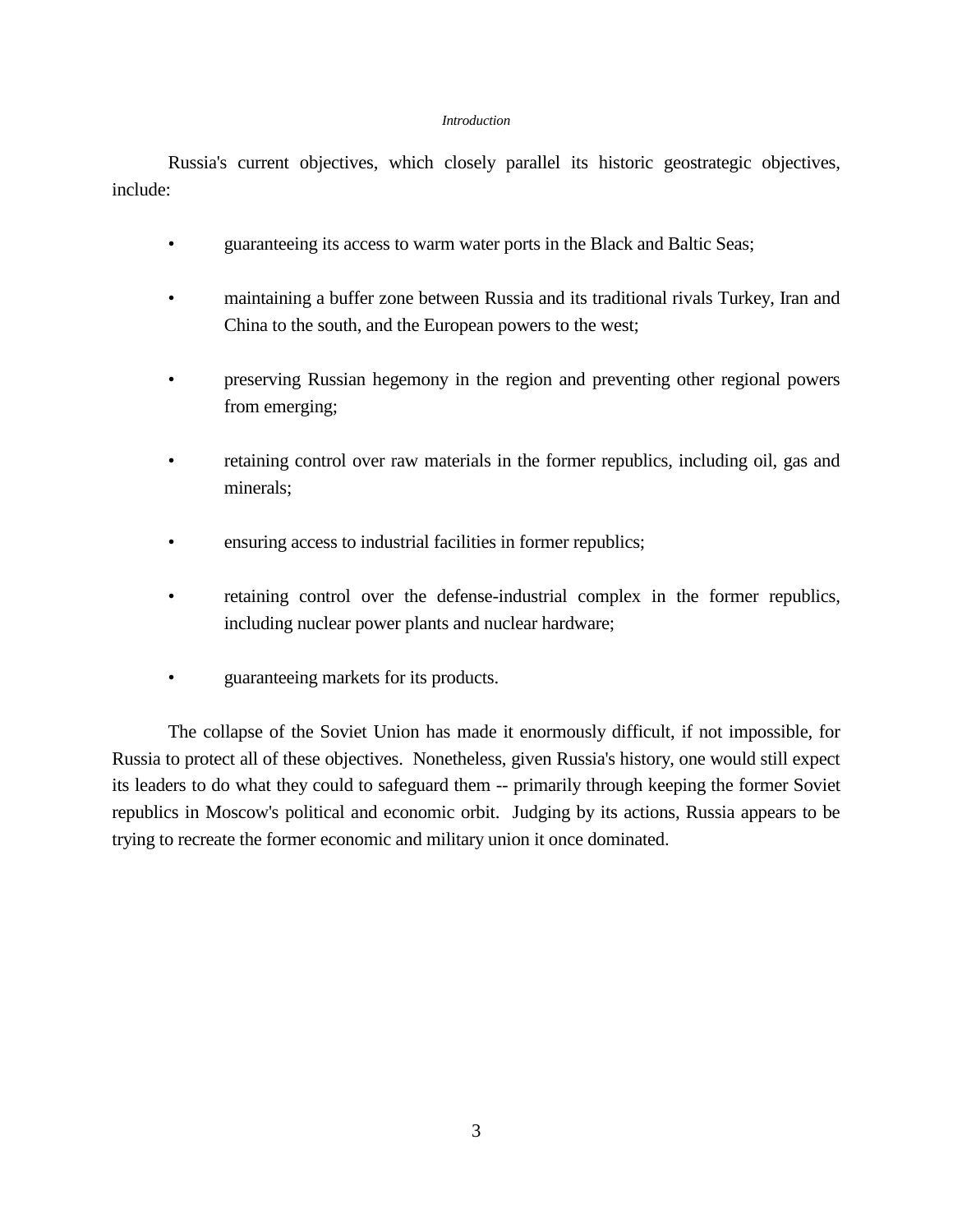## **SECTION II**

# **STATED RUSSIAN POLICY TOWARD THE REPUBLICS OF THE FORMER SOVIET UNION**

Since the summer of 1992, there have been numerous public statements at all levels of the Russian government to suggest that Russia's intervention in the republics of the former Soviet Union is part of a general policy to further Russia's strategic objectives. The statements have been made by deputies of the Russian parliament, presidential advisors, the military elite, Russian Foreign Minister Andrei Kozyrev and Russian President Boris Yeltsin himself. Official Russian foreign policy documents seem to support the fact that the statements are articulations of a policy formulated in Moscow. Furthermore, the new Russian Military Doctrine published in November 1993 confirms all of these prior statements and documents giving the Russian military official sanction to act on this policy. This section will review some of the statements and documents.

In March 1992, Fyodor Shelov-Kovedyaev was appointed by the Russian government to manage Russian relations with former Soviet republics. During the summer of 1992, Shelov-Kovedyaev produced a detailed report *"Russia in the New Abroad: Strategy and Tactics for Safeguarding National Interests."* This comprehensive report clearly argued for an active policy of promoting the integration of the republics through the mechanism of the Commonwealth of Independent States. A second report, *"Strategy and Tactics of Russian Foreign Policy in the New Abroad,"* was also produced but not published. In this report, Shelov-Kovedyaev argued that Russia should seek international recognition as a "leader [in terms] of stability and military security on the entire territory of the former USSR," and that it should be acknowledged "as having quite special interests in the region." Shelov-Kovedyaev was confident that, "Russia will become 'the recognized leader' in the near abroad and will attract the sympathy of the developed countries through its capacity to deal with its domestic problems, for the most part, independently."<sup>2</sup>

a<br>B

<sup>2</sup> See John Lough, "The Place of the 'Near Abroad' in Russian Foreign Policy, *RFE/RL Research Report*, Vol. 2, No. 11, March 12, 1993, pp. 21-29; and John Lough, "Defining Russia's Relations with Neighboring States," *RFE/RL Research Report*, Vol. 2, No. 20, May 14, 1993, pp. 53-59. In addition, in a recent Op-Ed on the new Russian Military Doctrine, James Sherr, a lecturer at Oxford University, reports that in December 1992 the Russian Foreign Ministry produced a policy document arguing that Russia must be the "leader of stability and security on the entire territory of the USSR." And, that it should pursue a "divide and influence policy," using force where necessary "to achieve firm good neighborliness" on the part of the other former Soviet republics (*Wall Street Journal*, 12-17-93). This document would seem to be both in line with Shelov-Kovedyaev's March report and to take the policy a stage further in advocating force.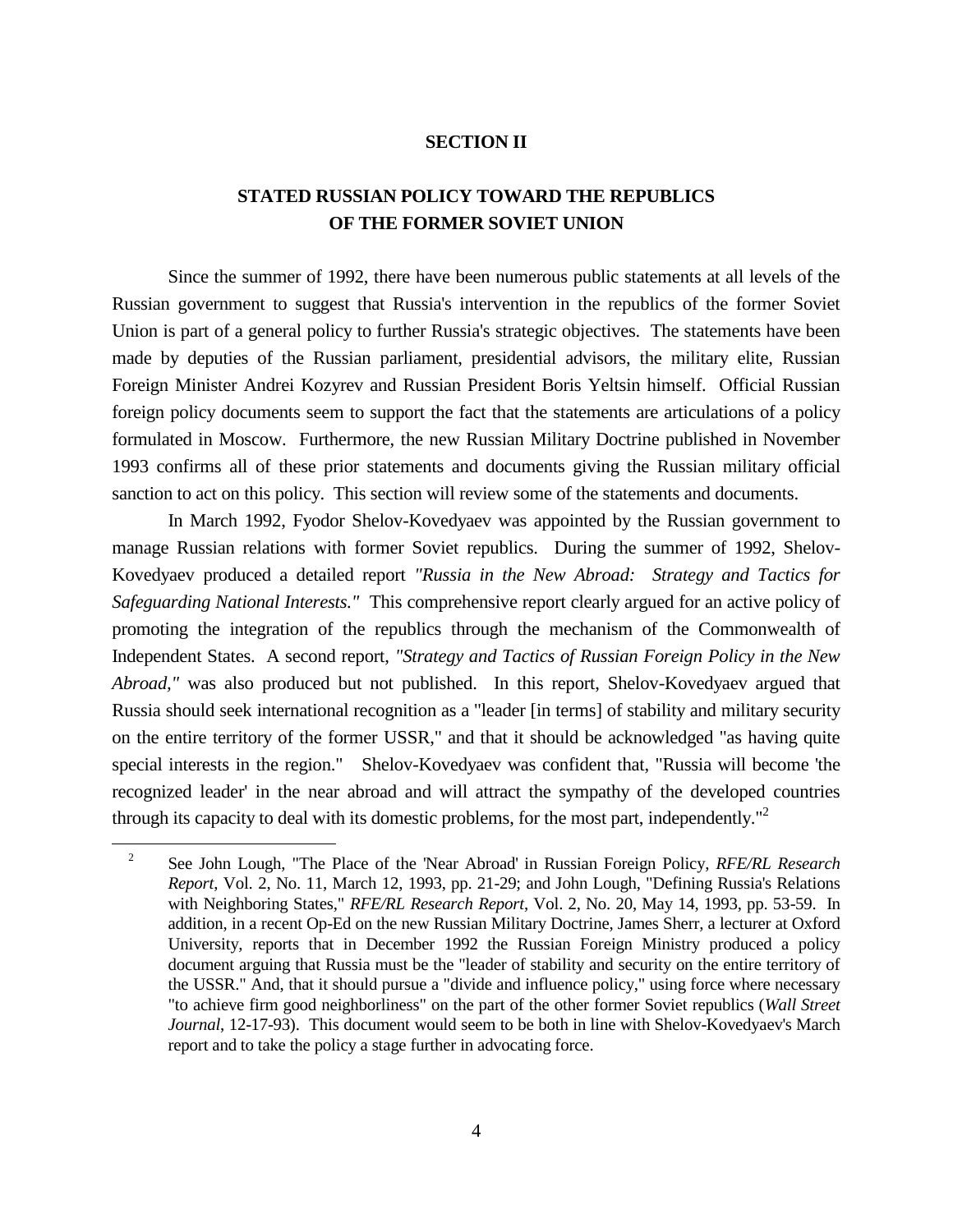Russian leaders began to echo Shelov-Kovedyaev. Addressing the leaders of the former republics of the former Soviet Union in June 1992, Sergei Stankevich, Russia's state councillor for political affairs wrote in *Rossiskaya Gazeta*:

"Your excellencies ... Henceforth, you will not be dealing now with the ruins of an empire but a Power. The Russian Power has a thousand-year history, legitimate interests and serious traditions of protecting these interests."

Statements by President Yeltsin have been in line with Shelov-Kovedyaev's recommendations and Stankevich's assertion of Russian interests. On February 28, 1993, for example, Yeltsin summarized Russia's policy preferences in an address to the forum of the *Civic Union*, then the leading political opposition movement to the Russian government:

"We all favor integration within the framework of the Commonwealth [of Independent States]. Our countries, which until recently constituted one country, perceive especially strongly today how great their mutual interdependence is. It is simply impossible to overlook this in policy-making... Consistently and on many occasions, Russia has spoken in favor of integration within the framework of the commonwealth. We are prepared to engage in open-type confederation relations in certain spheres right now -- with those states that agree to this. *I am sure that their number will grow as time goes on* (emphasis added)."

Yeltsin also asserted that Russia had a unilateral responsibility to serve as a peacekeeper in the region:

"Stopping all armed conflicts on the territory of the former USSR is Russia's vital interest. The world community sees more and more clearly Russia's special responsibility in this difficult undertaking."

Russian Foreign Minister Andrei Kozyrev underscored the key points of Yeltsin's address in his speech before the United Nations General Assembly on September 28, 1993, in an interview with *Izvestiya* and in a series of "Opinion Editorials" in *Moscow News* and *The Washington Post*.

At the United Nations, Foreign Minister Kozyrev announced openly that Russia did not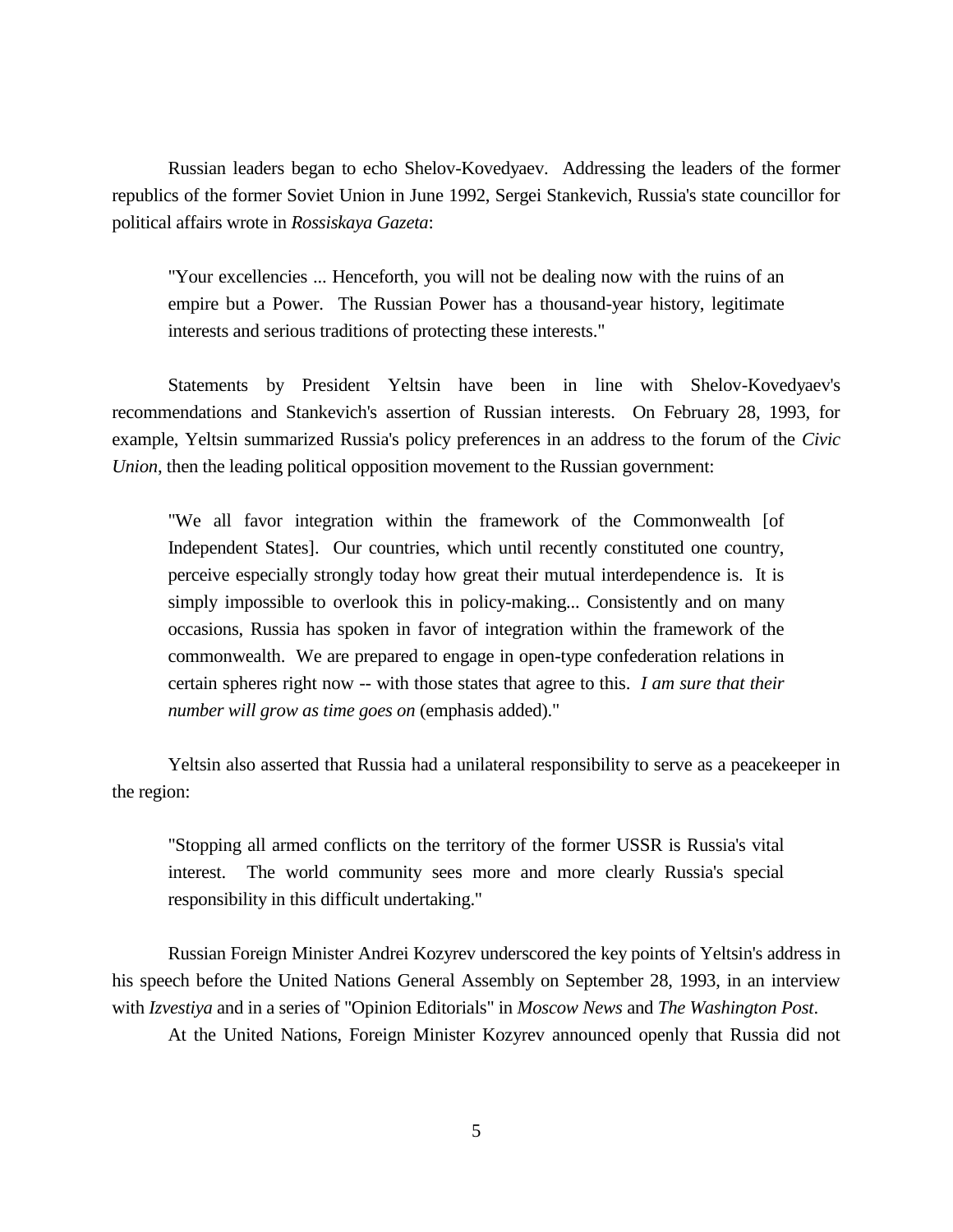intend to relinquish its influence in other republics. He asserted that Russia had a "special role and influence over the former Soviet republics, including the Muslim countries in the south" and that "Russia realizes that no international organization or group of states can replace our peacekeeping efforts in this specific post-Soviet space."

In his interview with *Izvestiya* on October 8, 1993, Kozyrev went further, advocating the creation of "effective [Russian] peacekeeping forces" to maintain Russia's prestige and enable it to participate in the international community's peacekeeping efforts. Significantly, the Russian Foreign Minister then stressed the importance of safeguarding Russian strategic interests in the former Soviet Union through peacekeeping activities. Kozyrev said that if Russia did not intervene in conflicts in the 'Near Abroad,' it would be in danger of "losing geographical positions that took centuries to conquer." If Russia did not take effective action "neighbors in Asia" would fill the vacuum, "force Russia out of the region and restrict its influence."

In his *Washington Post* op-ed of October 10, 1993, Kozyrev stated:

"Protection of legitimate rights of the millions of Russian-speaking minorities in the former Soviet Republics, the economic reintegration of the republics and peacemaking activities in conflict areas: All of these are an *objective necessity*. Just as a relapse into imperial politics would lead to a repetition of the Yugoslavia scenario in the former Soviet Union, so would renunciation by Russia of its proper role."

In *Moscow News* on October 22, Kozyrev wrote that Russia would pursue its interests, "not through confrontation, which the remnants of old structures in our country and in the West are dreaming about, but through cooperation as it is enacted by Western allies between themselves." But he warned that "it would be a mistake... [to ignore] the special responsibility, which rests with Russia, for protecting the rights of the Russian-speaking minority in the former Soviet republics, *their voluntary reintegration*, and peace-keeping missions in the conflict zones (emphasis added)." While visiting the United Kingdom at the end of October, Kozyrev repeated Russia's request for aid to pay for the "difficult and expensive peacekeeping operations to prevent the Soviet Union from drifting into a Yugoslavia scenario."

Complementing these foreign policy statements is the new Russian Military Doctrine, a key policy document drawn up by the Russian Ministry of Defense and general staff and approved by President Yeltsin on November 1, 1993. It establishes, for the first time, the principles and parameters for the operation of the Russian armed forces in the post-Soviet world. The former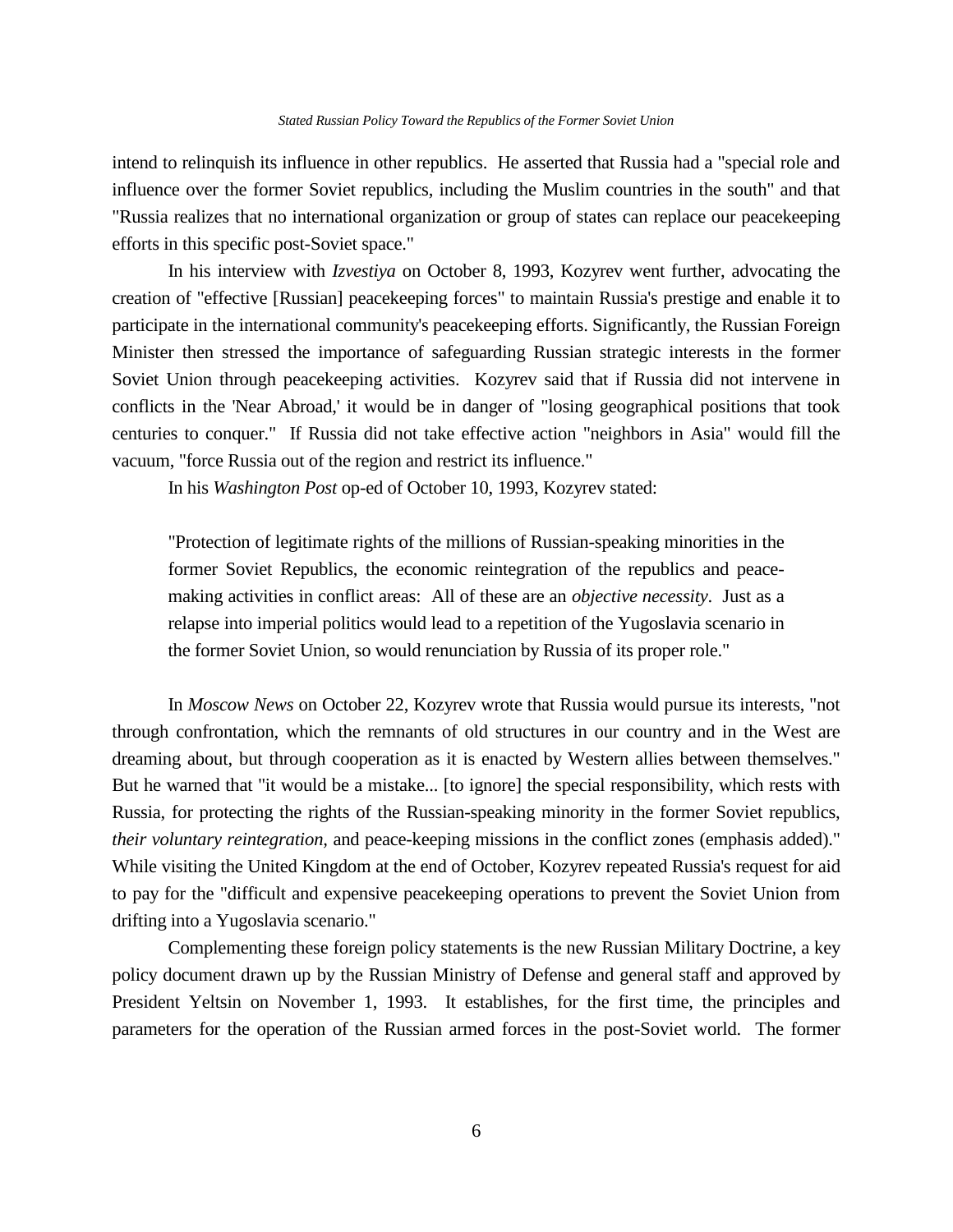#### *Stated Russian Policy Toward the Republics of the Former Soviet Union*

Soviet Union is identified as the arena for Russian military concentration and activity.

The doctrine states that the "main source of military danger to Russia is no longer any single nation or alliance, but *small regional conflicts* ... [and] ... As such Russia will focus what resources it has on rapid-deployment forces rather than huge land armies, which it can no longer afford (emphasis added)."

It also enumerates the following as being sources of external threat which Russia will act upon:

- territorial claims on Russia and its allies;
- current and potential hotbeds of local wars and armed conflicts in the vicinity of Russian borders;
- possible utilization of nuclear and other weapons of mass destruction;
- the suppression of the rights, freedoms and legitimate interests of Russian-speaking citizens in foreign states;
- attacks on Russian armed forces and military facilities in foreign countries.

In response to these perceived threats the new military doctrine goes on to:

- sanction the use of troops within Russia's borders to suppress unrest; beyond Russia's borders to protect national interests; and "in cooperation with other former republics" to quell conflicts. For the last two purposes, Russian troops may continue to be based abroad.
- permit Russian troops to repel aggression and launch an offensive across its borders.
- abolish its "no first use" policy on nuclear weapons, replacing it with a pledge to not use them against states without nuclear weapons that have signed the Nuclear Non-Proliferation Treaty -- unless they are operating "in an alliance" with nuclear states.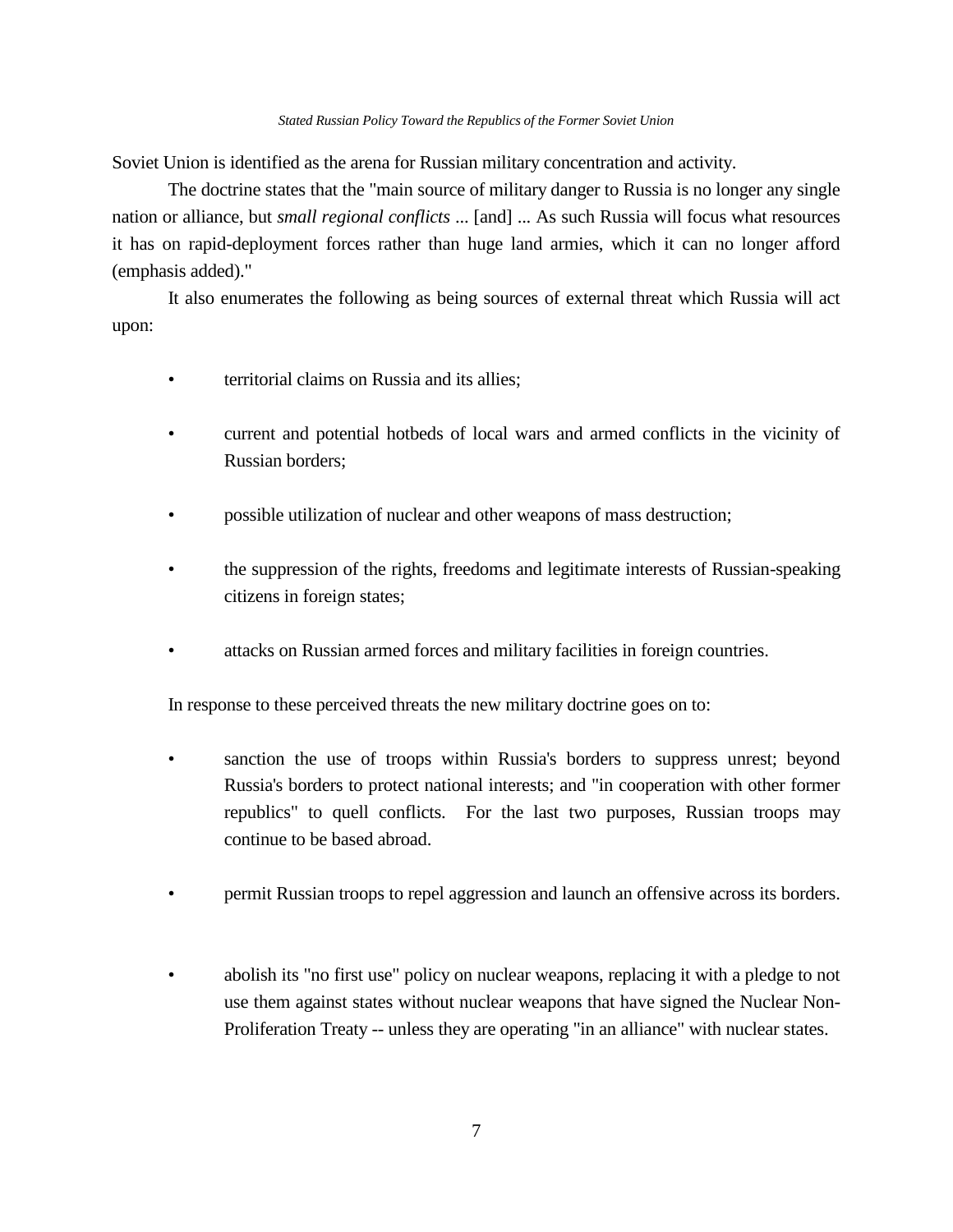In stating openly that Russia will be directly involved in regional conflicts, the Military Doctrine gives public sanction to the existing reality -- Russia is already embroiled in small regional conflicts. The doctrine also couches this in such a way as to deflect Western attention. It is designed to reassure the West that the Russian army is no longer a threat to European security as it will now be focused and deployed regionally. The new doctrine, however, gives no reassurance to Russia's regional neighbors.

In fact, the doctrine includes a number of very specific threats to former Soviet republics. In sanctioning the use of Russian troops across borders, it facilitates Russian military action in republics such as Georgia, Moldova, Azerbaijan and Tajikistan. In granting permission to the Russian armed forces to launch an offensive across borders to repel aggression, it raises the possibility of sorties into Afghanistan from Tajikistan. And, in only pledging not to use nuclear weapons first against non-nuclear states that have signed the Nuclear Non-Proliferation Treaty, it leaves open the possibility of a strike against Ukraine which is a nuclear state.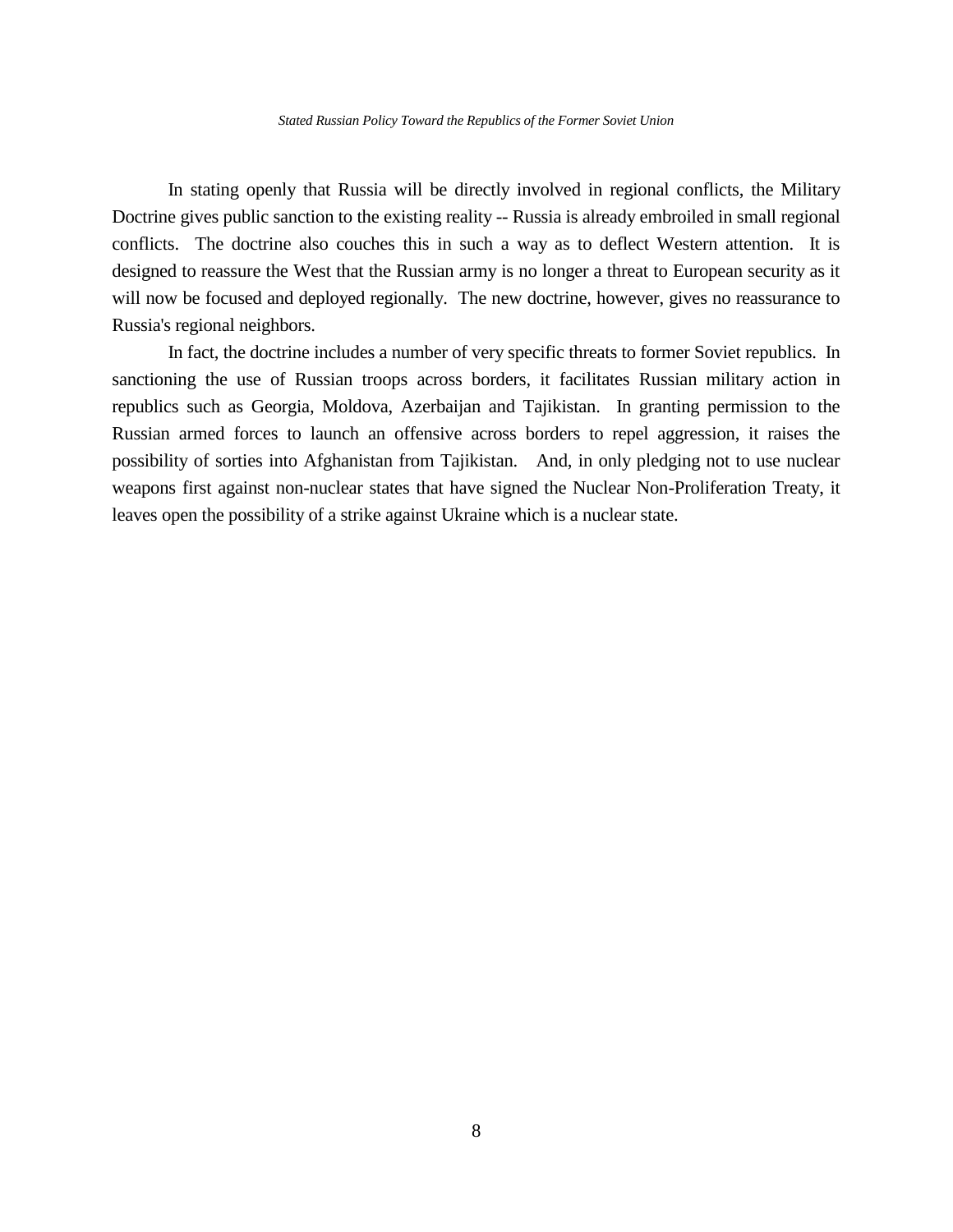## **SECTION III**

## **RUSSIAN INTERVENTION IN THE REPUBLICS OF THE FORMER SOVIET UNION**

This section outlines how Russian policy toward the former Soviet Union has translated into action in each of the republics of the former Soviet Union since 1992. As the United States and its Western allies have all recognized the independence of the former Soviet republics, however, Russian intervention in the internal affairs of its neighbors must seem "reasonable" to the world community to avoid protest. Russia has thus offered the four following explanations for its interference. These address Western concerns in the region and suggest Russian altruism rather than imperial design:

- 1) It is acting to protect human or minority rights;
- 2) It is acting to prevent a Balkan-like conflagration;
- 3) It is acting to prevent an upsurge of Islamic fundamentalism;
- 4) It is acting to prevent the proliferation of nuclear weapons.

On one or another of these grounds, Russia has exerted political and economic pressure on all the republics that initially refused to join the Commonwealth of Independent States (CIS). As a result Azerbaijan, Georgia and Moldova have come into the CIS and all of the other republics have made significant concessions to Moscow.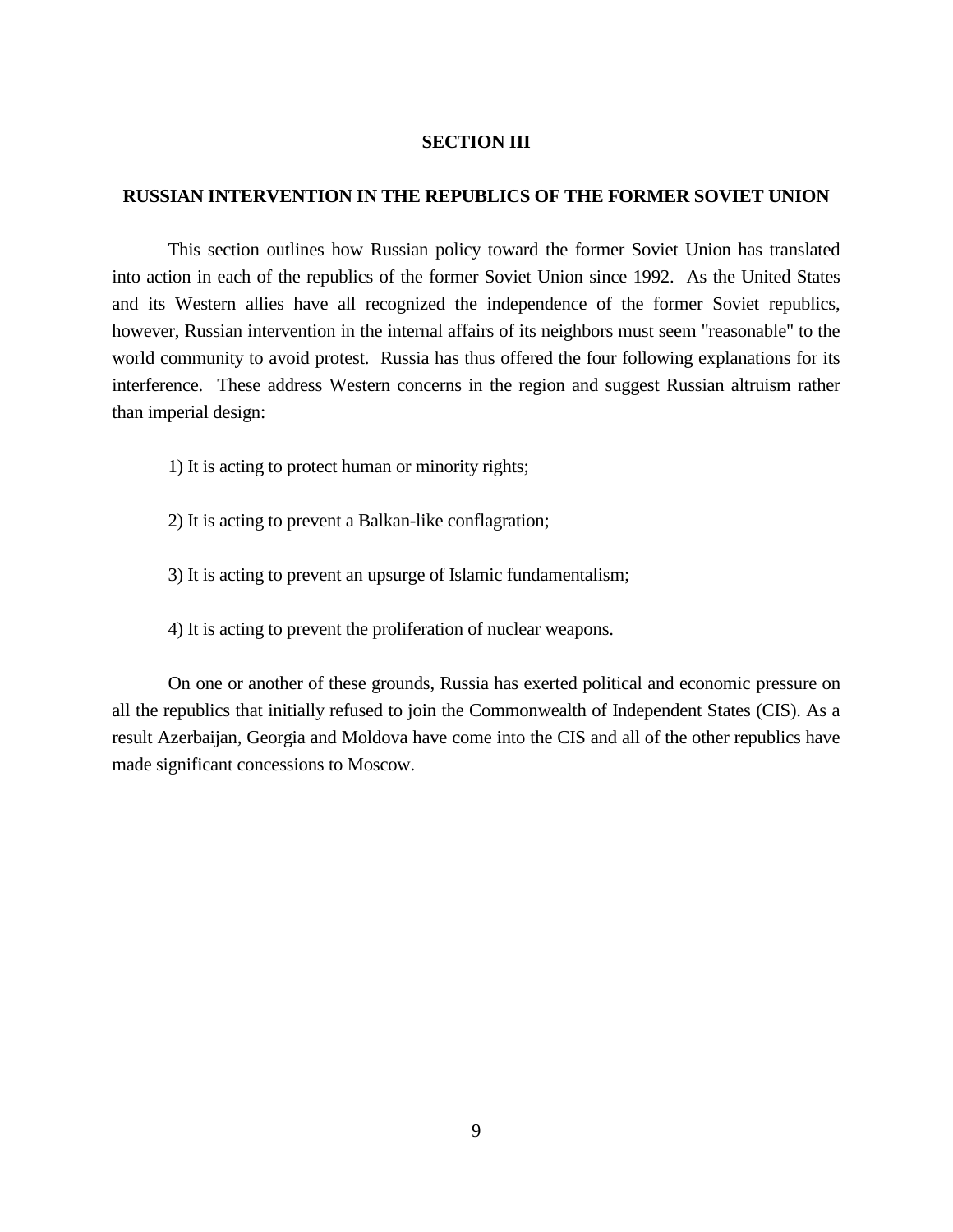# **Armenia and Azerbaijan**

a<br>B

Moscow has had no need to exert pressure on Armenia, as the republic has little option but to ally itself closely with Russia. It is dependent upon Russia for raw materials, energy and food supplies, and defense against historic enemies on its borders such as Azerbaijan and Turkey. Armenia has signed all of the CIS economic and military accords, permitted Russian troops to be stationed on its territory and relinquished all claims to former Soviet assets in Russia's favor. With Armenia firmly in its camp, Russia has concentrated its efforts on Armenia's neighbor and rival Azerbaijan.

Moscow's strategic objectives in this region of the Caucasus now include: keeping Azerbaijan and its Caspian Sea oil fields in the Russian sphere of influence and limiting Turkey's and Iran's influence in the Caucasus. Since the disintegration of the Soviet Union, Moscow has given covert support to the ethnic Armenian majority in the Nagorno-Karabakh oblast of Azerbaijan to enable the territory to secede;<sup>3</sup> and has given assistance to a pragmatic pro-Moscow insurgent who toppled an openly anti-Russian Azeri government. These actions have served to head off threats to Russia's strategic objectives and bring Azerbaijan firmly into the Commonwealth of Independent States.

The pattern of Russian involvement in the conflict over Nagorno-Karabakh has been especially clear since the negotiation of the CIS Mutual Security Pact on May 16, 1992. Unlike Armenia, Azerbaijan refused to sign the Pact which would enable Russian forces to be stationed on its soil. On May 17, one day after the signing of the pact, Karabakh forces launched a successful attack outside the borders of the disputed oblast on the Azeri town of Lachin. This attack resulted in the creation of a land bridge between Armenia and Nagorno-Karabakh and their *de facto* unification. On May 21, 1992 Russia signed a supplementary agreement with Armenia ensuring the continued stationing of the Russian 7th Army in the republic and the patrolling of Armenian borders by Russian troops.

The timing of the Karabakh attack on Azeri territory and Russia's consolidation of its ties

<sup>&</sup>lt;sup>3</sup> The recent round of conflict over the Nagorno-Karabakh oblast of Azerbaijan broke out in 1988, when the ethnic Armenian majority demanded that the oblast be transferred to Armenia's jurisdiction. The Presidium of the Supreme Soviet of the USSR ruled in July 1988 that it should remain with Azerbaijan. Nagorno-Karabakh declared itself to be independent from Azerbaijan unilaterally in September 1991.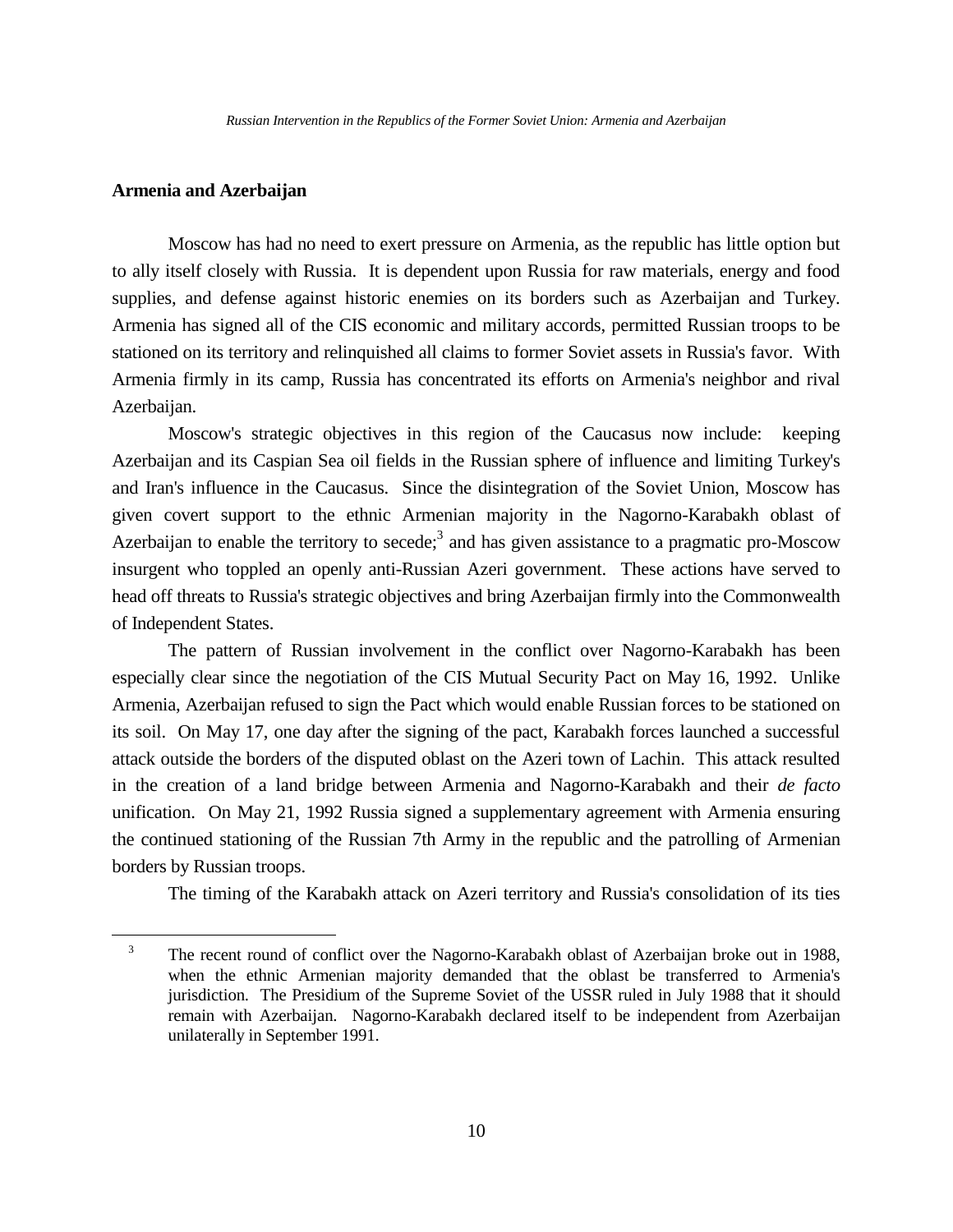with Armenia surely can not be merely coincidental. Events surrounding the 1993 coup in Azerbaijan clearly indicate that Russia was involved, and would suggest that nothing is coincidental in the Caucasus.

On June 7, 1992, Abulfez Elchibey the leader of the nationalist Popular Front of Azerbaijan was elected president on a mandate of turning the tide in the war with Armenia. Elchibey pledged that Nagorno-Karabakh would remain with Azerbaijan and that the republic would seek closer links with Turkey, not with Russia. The new president also made it clear that Azerbaijan would not become a member of the Commonwealth of Independent States, and demanded that all Russian troops withdraw from the republic. On October 7, 1992 the Azerbaijani parliament went further and overwhelmingly opposed the ratification of the CIS agreements, which had been provisionally signed by former President Ayaz Mutalibov in December 1991.

By June 1993, the Elchibey government had collapsed after eight months of unsuccessful counter-offensives against the Karabakh Armenians and the loss of considerable Azerbaijani territory. The collapse was precipitated by a coup led by renegade Azeri military commander Surat Guseinov, with Russian material, if not direct military support.

Guseinov had fostered considerable contacts in Moscow during the Soviet period and after the collapse of the USSR was able to build up his own private army. He also assisted the Azerbaijani government in arms procurements resulting in his appointment as a militia commander. Guseinov had commanded operations in Nagorno-Karabakh since July 1992 and initially enjoyed a series of successes against Armenian forces until the Azerbaijani government refused to join the CIS. In February 1993, having been routed from Nagorno-Karabakh, Guseinov was ordered to resign from his command by the Azerbaijani government. Guseinov refused to step down or disband his forces and retreated to his home base in Gyandzha in Azerbaijan, which was also the base of the 104th Russian Airborne Division. He acquired the former Soviet garrison replete with considerable weaponry when the Russian troops unexpectedly withdrew from Gyandzha on May 24, 1993. He also held meetings with opponents of the Elchibey government. By June 1993, after a failed attempt by government troops to disarm him, he had seized control of Gyandzha and was advocating the return to power of Azerbaijan's former Brezhnev-era KGB and Communist Party chief -- Geidar Aliyev -- a member of the old elite with long experience in dealing with Moscow.

The internal chaos in Azerbaijan was compounded by a perfectly-timed Armenian attack on June 12 on the Azeri city of Agdam beyond the borders of Nagorno-Karabakh. The coup, combined with military defeat at the hands of the Karabakh Armenians, resulted in the resignation of leading members of the Azerbaijani parliament and government, and the return of Geidar Aliyev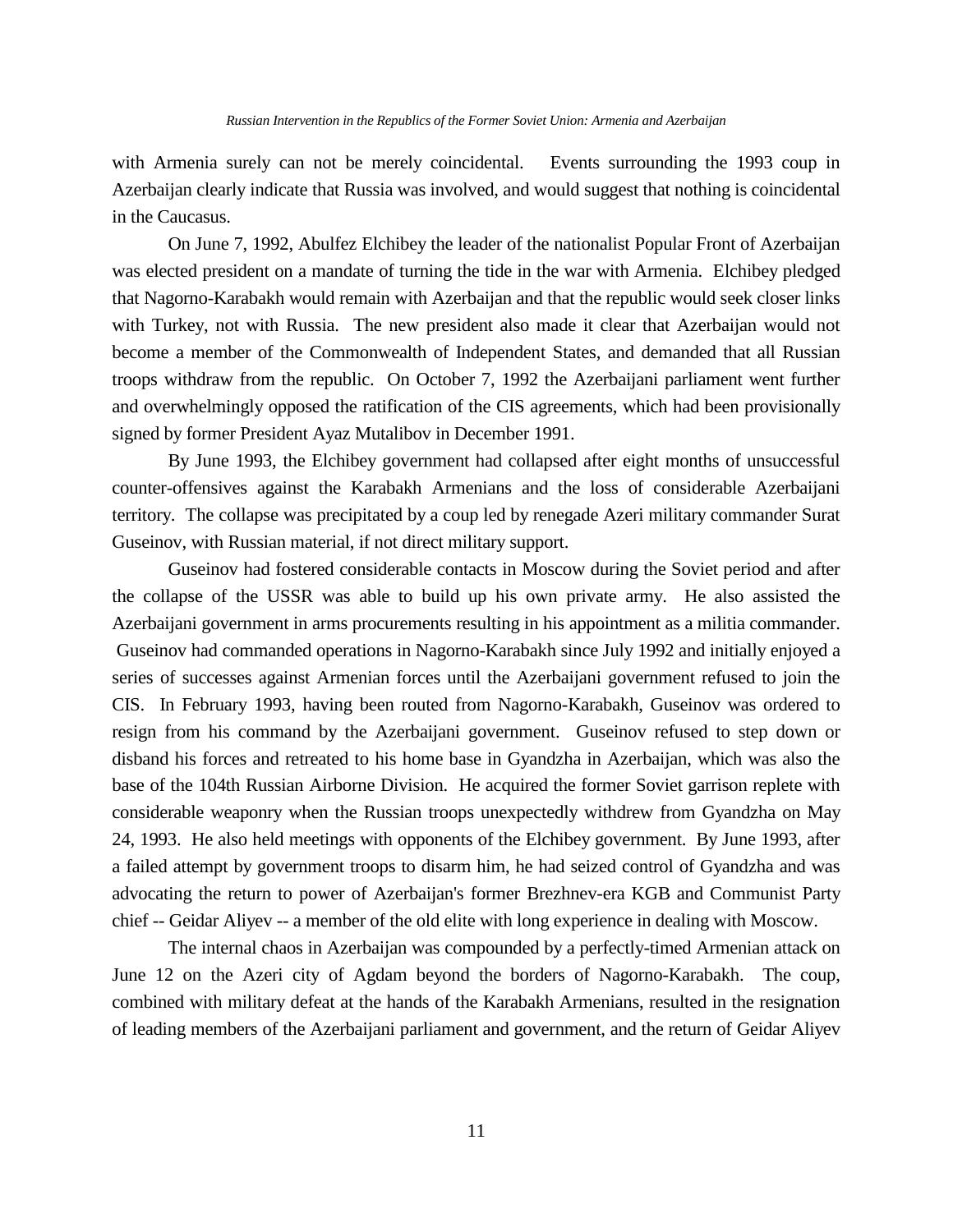to Baku. On June 14, with the Elchibey regime removed, the Karabakh Armenians suggested that a peace settlement brokered by the CSCE might now be possible.

On June 16, 1993 Aliyev was elected chairman of the parliament pending new presidential elections. He was hailed as the one man who could turn Azerbaijan's fortunes around and achieve a settlement with Armenia. Surat Guseinov was appointed as the new Azerbaijani prime minister and head of the defense, security and interior ministries to spearhead the war effort.<sup>4</sup>

In mid-August 1993, an explanation for Russian assistance in the coup was offered by President Elchibey's former Secretary of State, Ali Kerimov. In an interview with *The Washington Times*, Kerimov suggested that the coup in Baku had occurred as a direct result of President Elchibey's refusal to accept Moscow's demands that Russian forces be returned to Azerbaijan under the guise of an international peacekeeping force, (*The Washington Times*, 8-12-93). Kerimov asserted that before the June coup, Armenia and Azerbaijan had been on the verge of signing an agreement for the resolution of the conflict over Nagorno-Karabakh. The basis for the agreement was a plan put forward by Russia, the US and Turkey in early May 1993 which involved the withdrawal of the Karabakh forces from Azeri territory. The trilateral Russian-US-Turkish initiative had in fact come at the suggestion of President Yeltsin as part of an ongoing peace process under the aegis of the CSCE. Azerbaijan announced a unilateral cease-fire on May 24 as a goodwill gesture to support the initiative and on May 25, in a meeting with President Yeltsin, Armenian President Levon Ter-Petrossian indicated his support of the plan. On May 27, Russia, the US and Turkey declared that they had secured a settlement between the two countries.

The agreement fell apart when Karabakh Armenians refused to sign on to the trilateral agreement that was brokered in part by Turkey, thus discounting Turkey as a potential peacemaker in the region. It was then completely shelved when the Elchibey government was ousted in Azerbaijan. Kerimov stated that Russia had precipitated the collapse of the agreement by demanding the exclusive introduction of Russian troops into Azerbaijan as peacekeepers under the plan. Moscow assured Azerbaijan that if this was accepted, the Russian forces would take it upon themselves to remove the Karabakh Armenians from Azeri territory. Given the fact that Azerbaijan had only just secured the withdrawal of the last Russian troops from its territory, Elchibey refused to accept this proposal. Hence, Kerimov suggested, Russian support for Guseinov's coup and

a<br>B

<sup>4</sup> In a recent article in *Foreign Policy*, Thomas Goltz, a free-lance American reporter in the Caucasus, suggests that Russian support for Guseinov was quite overt and clearly directed towards bringing Aliyev back to power. See Thomas Goltz, "Letter from Eurasia: The Hidden Russian Hand," *Foreign Policy*, Number 92 (Fall 1993) pp.92-116.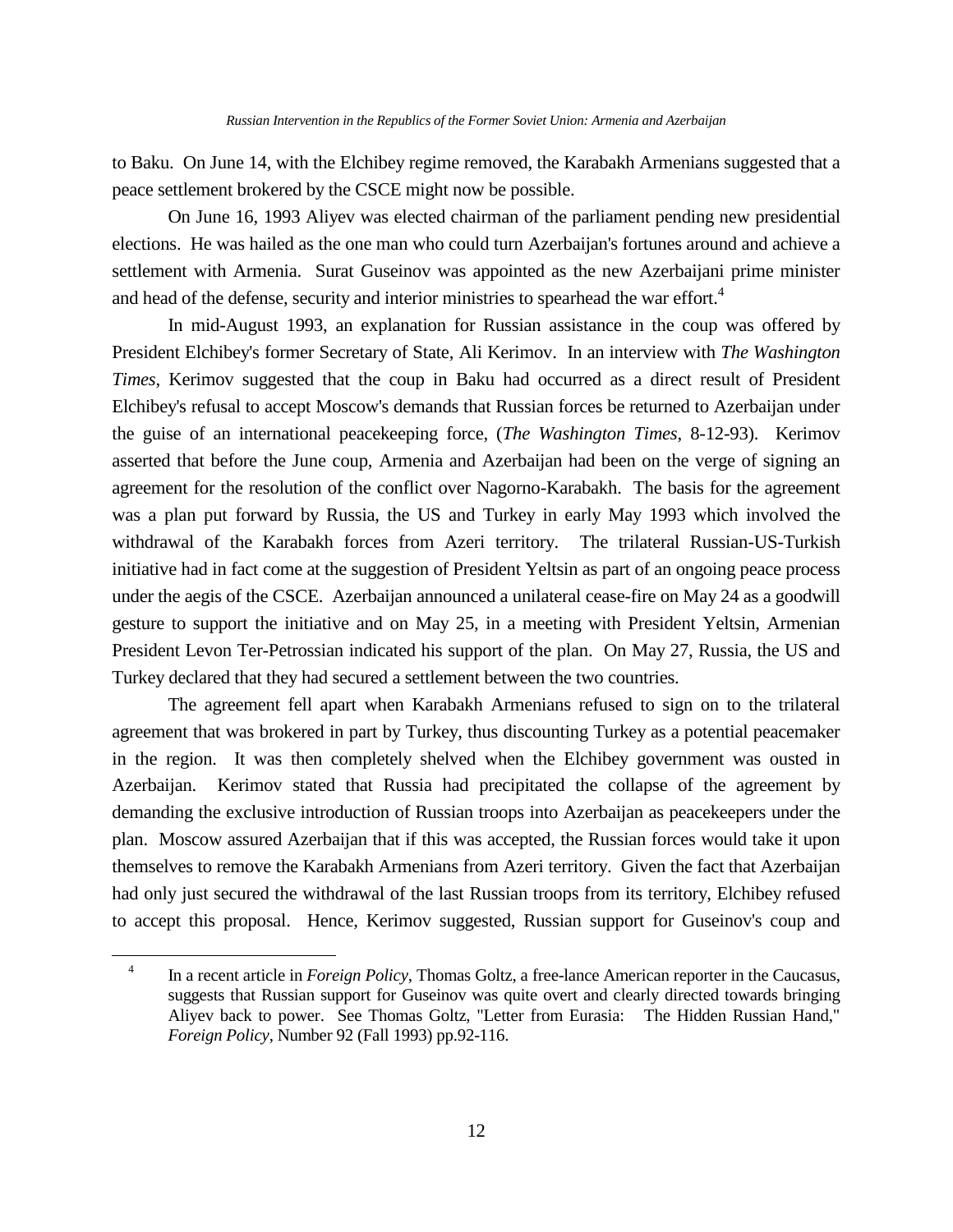ultimately for Aliyev's restoration to power.

The fact that the Karabakh Armenians refused to participate in the agreement in May and then suggested on June 14 -- after the fall of Elchibey's government and simultaneous with Aliyev's return to Azerbaijan -- that a brokered peace settlement might be possible, supports Kerimov's assertion. The timing of these events suggests that the Elchibey government's refusal to acquiesce to Moscow's wishes, not Turkey, was the obstacle to Karabakh's acceptance of the trilateral initiative. It appears that, in addition to giving assistance to insurgents, Russia deliberately undermined an international peace initiative which it professed to co-sponsor to further its own objectives.

A further explanation for the timing of the June coup can also be posited, given Russia's strategic objectives. On July 2, 1993, Elchibey had been due to fly to London to sign a contract with eight leading western oil firms for exploitation rights to three Azerbaijani oil fields in the Caspian Sea. This contract was considered crucial to the republic's economic recovery. The aim of the meeting was also to agree on the route of a proposed pipeline to transport the oil. Three routes had been suggested: via Georgia to the Black Sea port of Poti; via an existing Soviet pipeline through the North Caucasus and Grozny in Chechenya to the Russian Black Sea port of Novorossisk; and a loop through Iran and Nakhichevan to Turkey and the Mediterranean. The Elchibey government and the oil companies had made their preference for the third route clear. Azerbaijan and Turkey concluded a deal on March 9, 1993 to begin the construction.

The signing of the contract with the consortium was thwarted by Elchibey's ouster in June. Aliyev suspended the conclusion of the contract. The new regime proposed the review of its provisions. The Russian government expressed its preference that the pipeline terminate in Novorossisk on Russia's Black Sea coast rather than in Turkey. This issue has remained a tricky one for Azerbaijan.

In early August 1993, Aliyev announced that he intended to conclude the contract with the western oil consortium in late September. After the announcement, Karabakh Armenians seized swathes of Azeri territory and pushed towards the Iranian border. On August 22, the Secret Army for the Liberation of Armenia (ASALA), a terrorist organization based in Beirut, made it clear that it would disrupt the construction of any pipeline across Azerbaijan and Armenia to Turkey and threatened the eight western oil companies involved in the deal with Azerbaijan.

On September 17, 1993 after a visit to Baku by company experts, it was announced that Russia's Lukoil company would join the international consortium in the exploitation of the three offshore oil fields. The agreement with the consortium was eventually initialled by representatives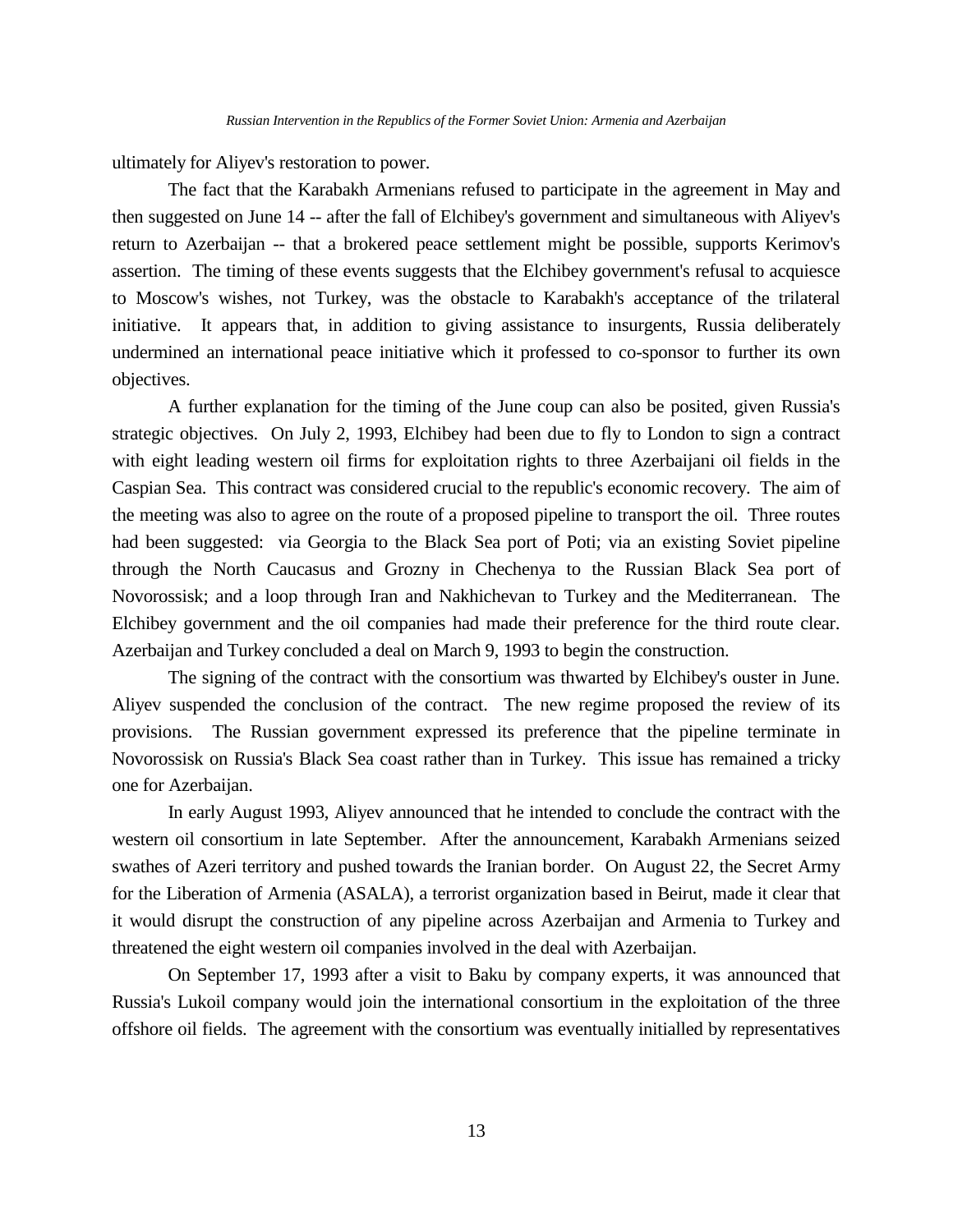of the Azerbaijani government on November 1, but the issue of the route of the pipeline has been left open for future negotiation.

His predilection for Moscow notwithstanding, Geidar Aliyev has been forced to forge closer links with Russia by Armenian military pressure. However, he has also attempted to preserve a degree of Azerbaijani independence through the pursuit of closer political ties with Turkey and Iran. These pursuits have been accompanied by an escalation in the war, which has served to remind Azerbaijan that it is Russia who holds the most influence with Armenia and Nagorno-Karabakh.

In the summer, there were a number of high-level visits to Baku by Turkish and Iranian officials who condemned Armenian attacks, offered mediation in the conflict and discussed possible bilateral security treaties. Both countries mobilized troops on their respective borders with Armenia and Azerbaijan in response to the escalation in the war, and the Iranian government set up a series of refugee camps to receive up to 100,000 Azeris displaced by the fighting. Approximately 1,500 Afghan mercenaries from *mujaheddin* camps in Iran were also reported to have been recruited by the Azerbaijani government to engage the Armenians.

In August 1993, Karabakh forces launched a new series of offensives against Azeri territory resulting in the seizure of territory close to the border with Iran. By August 19, an area around the town of Dzhebrail with a population of 200,000 was under direct threat of Armenian capture. On August 20, Boris Kolokolov, Russian Deputy Minister of Foreign Affairs, arrived in Baku to ascertain Azerbaijan's position regarding entry into the CIS. After further Armenian incursions, on September 5, 1993 Geidar Aliyev, flew to Moscow with a mandate from the Azerbaijani parliament for the adoption of a decision to join the CIS. On September 6, the Azerbaijani border village of Goradiz was seized by Karabakh forces.

Aliyev's statements in Moscow and his courting of Russia are suggestive of the pressures on both him and his predecessor. At the end of a two-day visit he stressed that immediate peacetalks mediated by Russia were the only solution to the escalation of the war with Armenia, and that Azerbaijan would apply for membership of the CIS, bringing to an end the "self-imposed" isolation of the Elchibey government from that body.

Aliyev even went so far as to suggest that, in light of Armenian advances towards the border with Iran, Moscow should deploy Russian troops to secure the entire line of the Azerbaijani-Iranian and Azerbaijani-Armenian borders. He stated that Moscow should also station Russian military bases in Azerbaijan which could be directly financed by the Azerbaijani government to further ensure Azerbaijan's security.

This last Azeri proposal is an echo of the Russian proposition to President Elchibey in June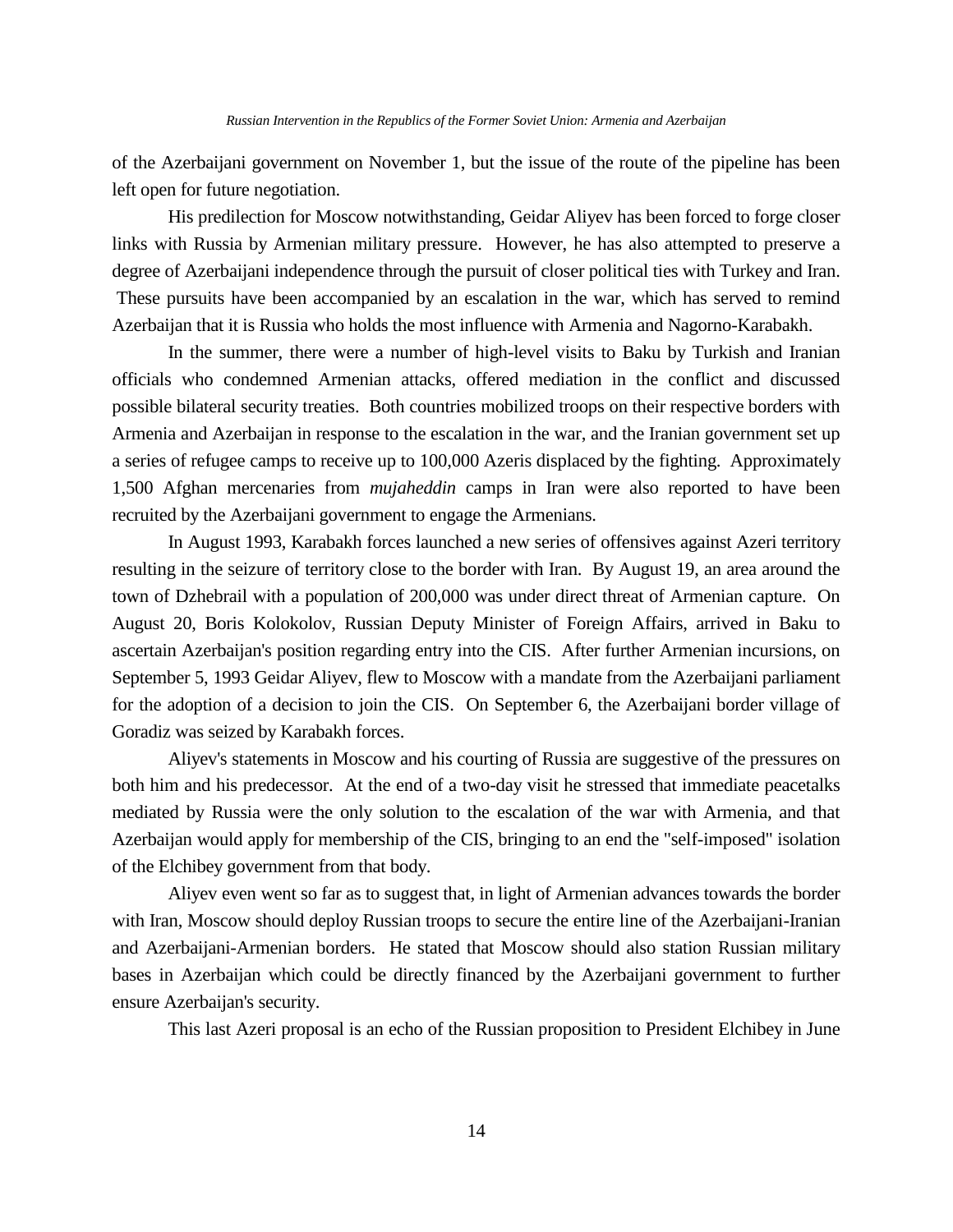1993 and would seem to support Ali Kerimov's interpretation of the circumstances surrounding Elchibey's ouster. Indeed, *Moscow News* commented on September 10 with regard to Aliyev's visit that "Geidar Aliyev's visit to Moscow has shown that, just as five years ago, everything connected with the Karabakh issue depends on the Kremlin."

On September 20, the Azerbaijani parliament voted 31 to 13, with 1 abstention, to rejoin the CIS. Simultaneous with the announcement of the results of the vote, the Azerbaijani government stressed that entry into the CIS would not impinge on Azerbaijan's sovereignty, and that onerous conditions imposed by the body would be resisted.

By the fall of 1993, Karabakh forces had established control over the southwestern portion of Azerbaijan, a state of emergency had been declared in the republic and a spill-over of the conflict across international borders seemed increasingly likely. The Karabakh Armenians' territorial gains exceeded all reasonable expectations, and frequent Azerbaijani complaints about Russian military support to the Karabakh Armenians would seem justified. Indeed, in August, the Russian Ambassador to Azerbaijan did not deny that 40 Russian tanks manned by Russian personnel were taking part in Armenian offensives. He simply expressed his regret and stressed that the Russian government could take no responsibility for the actions of "mercenaries."<sup>5</sup>

Azerbaijan's decision to join the CIS, however, now seems likely to have an appreciable impact on the course of the war with Armenia. The Karabakh Armenians have been perceived by Russia -- as well as by the UN, the US and Armenians in the Armenian republic proper -- to have overstepped their bounds and become a liability. Recent incidents have shown that they are now beyond the control of both Yerevan and Moscow, and their activities on the Iranian border have threatened the internationalization of the dispute and direct Iranian involvement. Russia will clearly not tolerate the latter.

On November 20, the entourage of the Russian envoy to Nagorno-Karabakh, Vladimir Kazimirov, came under fire in northern Azerbaijan ostensibly from Karabakh Armenian forces. On November 22, 1993, the *Boston Globe* reported that approximately 200 Russian army trainers and soldiers had arrived in northern Azerbaijan to train the Azeri military, presumably for counterattacks against the Armenians, and undoubtedly with the full knowledge and sanction of Moscow. The forces have been deployed around the former Soviet army base at Gyandzha, which had been

a<br>B

<sup>5</sup> Thomas Goltz provides evidence in his *Foreign Policy* article to suggest that Russian troops are anything but mercenaries and have been involved throughout to push the conflict beyond "a point of no return," (Goltz, p.101.).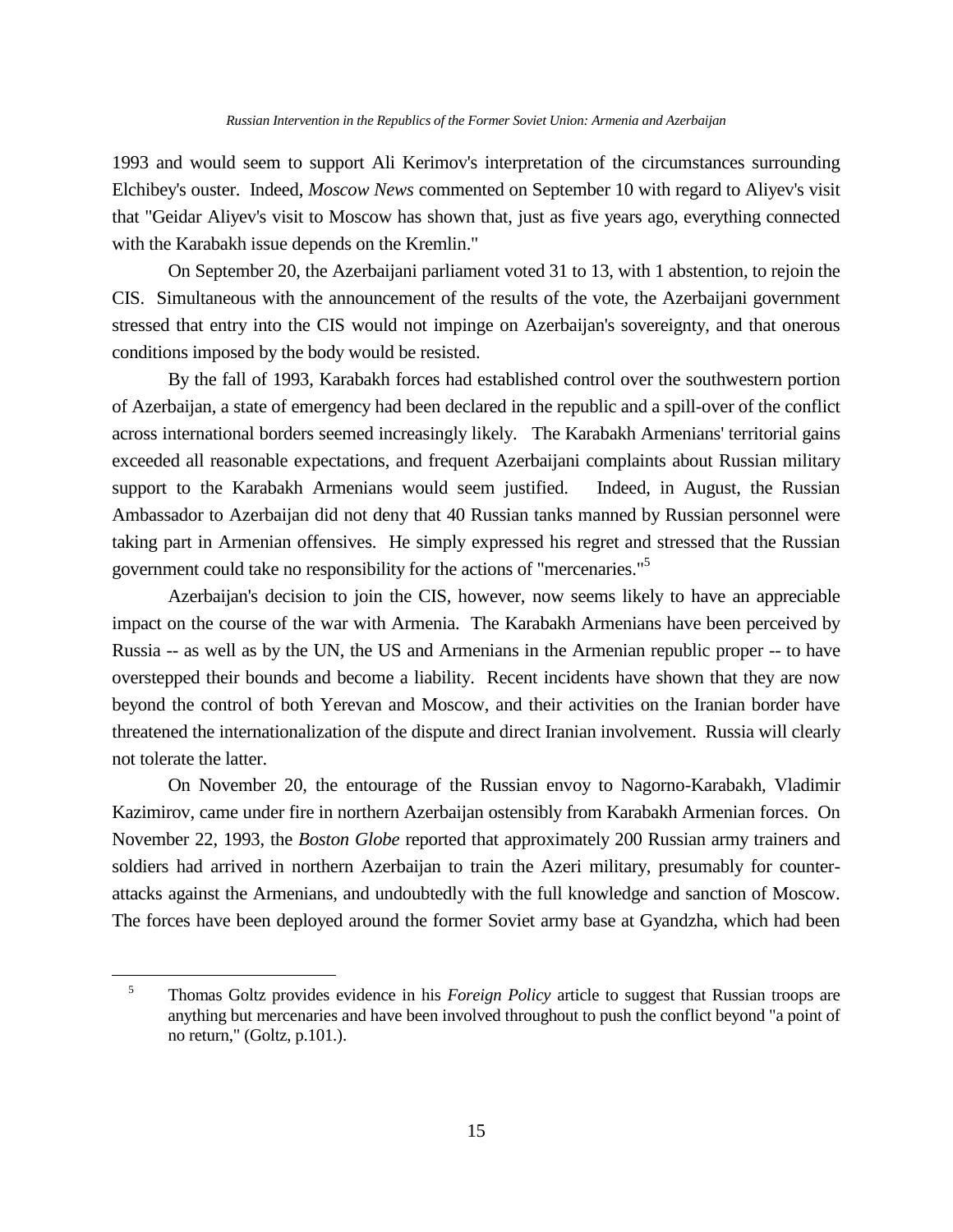used to launch the coup by Surat Guseinov and still serves as his primary base.<sup>6</sup> On November 22, Russian Foreign Minister Andrei Kozyrev threatened Armenia with "something other than persuasion" if it does not cut off support for the Karabakh forces (*Financial Times*, 11-23-93). He stated that the activities of Karabakh had now "reached a limit beyond which ... lies direct harm to Russia's national and state interests." This was the first direct threat of retaliation against Armenia by the Russian government in the history of the conflict. With regard to the attack on the Russian envoy on November 20, Kozyrev warned that Russia might "take the most serious measures" in response to this "gross violation," (*Boston Globe*, 11-23-93).

On December 1, 1993, Rakman Mustafa-zadeh of the Azerbaijani presidential press service stated that Baku recognized the status of Russia as a great power with special interests in the Transcaucasian region. He went on to acknowledge that Moscow can and must play a more active part in resolving the Armenian-Azerbaijani conflict, and observed that Armenia was the obstruction to the "constructive interaction" of Russia and Azerbaijan in resolving the crisis, (*Interfax*, 12-1- 93).

In sending Russian troops to assist Azerbaijan, instead of stepping up the international peace initiative -- as might be expected under such circumstances -- Russia has thrown its commitment to the cessation of the conflict over Nagorno-Karabakh into question. With Azerbaijan now receiving Russian support, it would appear that Moscow prefers the state of war to continue and is opposed to the total victory of one side over the other. The capitulation of Azerbaijan to the Karabakh Armenians, or the involvement of outside forces in the guise of Turkey or Iran, would take the situation out of Moscow's control. Russia's intervention on the side of Azerbaijan, having formerly supported the Armenians, demonstrates that Moscow holds the balance in the conflict. Any resolution of the conflict is now likely to be on Moscow's initiative, and on Moscow's terms, rather than the result of international mediation.

On December 18, 1993, Azerbaijani forces, reinforced with manpower, armored vehicles and helicopters which were not previously at their disposal, launched a full-scale attack on Nagorno-Karabakh to reverse the Armenian gains. This offensive is still underway. On January 4, 1994, *Interfax* reported that the Azerbaijani President, Geidar Aliyev, had met with the Commander of the Russian border troops, Colonel-General Andrei Nikolayev, to discuss stationing Russian forces on Azerbaijan's borders. Aliyev and Nikolayev concluded their meeting with a call for the peaceful settlement of the Armenian-Azerbaijani conflict.

L,

<sup>&</sup>lt;sup>6</sup> This further supports the contention that Russia assisted Guseinov in June.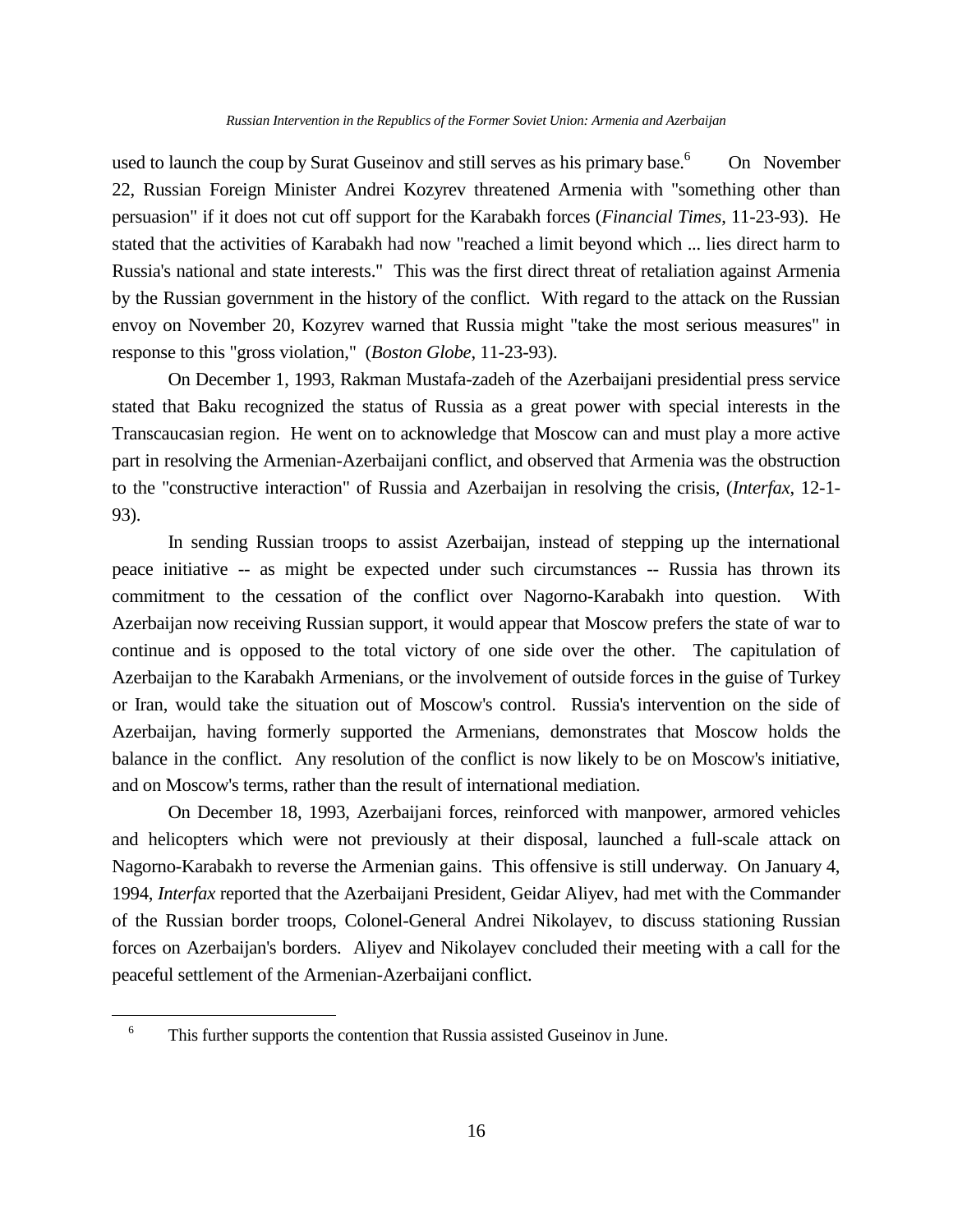#### *Russian Intervention in the Republics of the Former Soviet Union: Armenia and Azerbaijan*

These latest events seem to fit the pattern described above, where alienation from Moscow results in military defeat and political instability and rapprochement brings a change in fortune. The decision to invite Russian troops to patrol Azerbaijan's borders, following the Azerbaijani government's resolution to join the CIS, represents a further step by Azerbaijan toward the kind of close political and economic association with Moscow undertaken by Armenia. Once Azerbaijan has committed to the provisions of the CIS military and economic unions, it does not seem unreasonable to suggest that Russia will indeed promote a peaceful settlement of the conflict over Nagorno-Karabakh.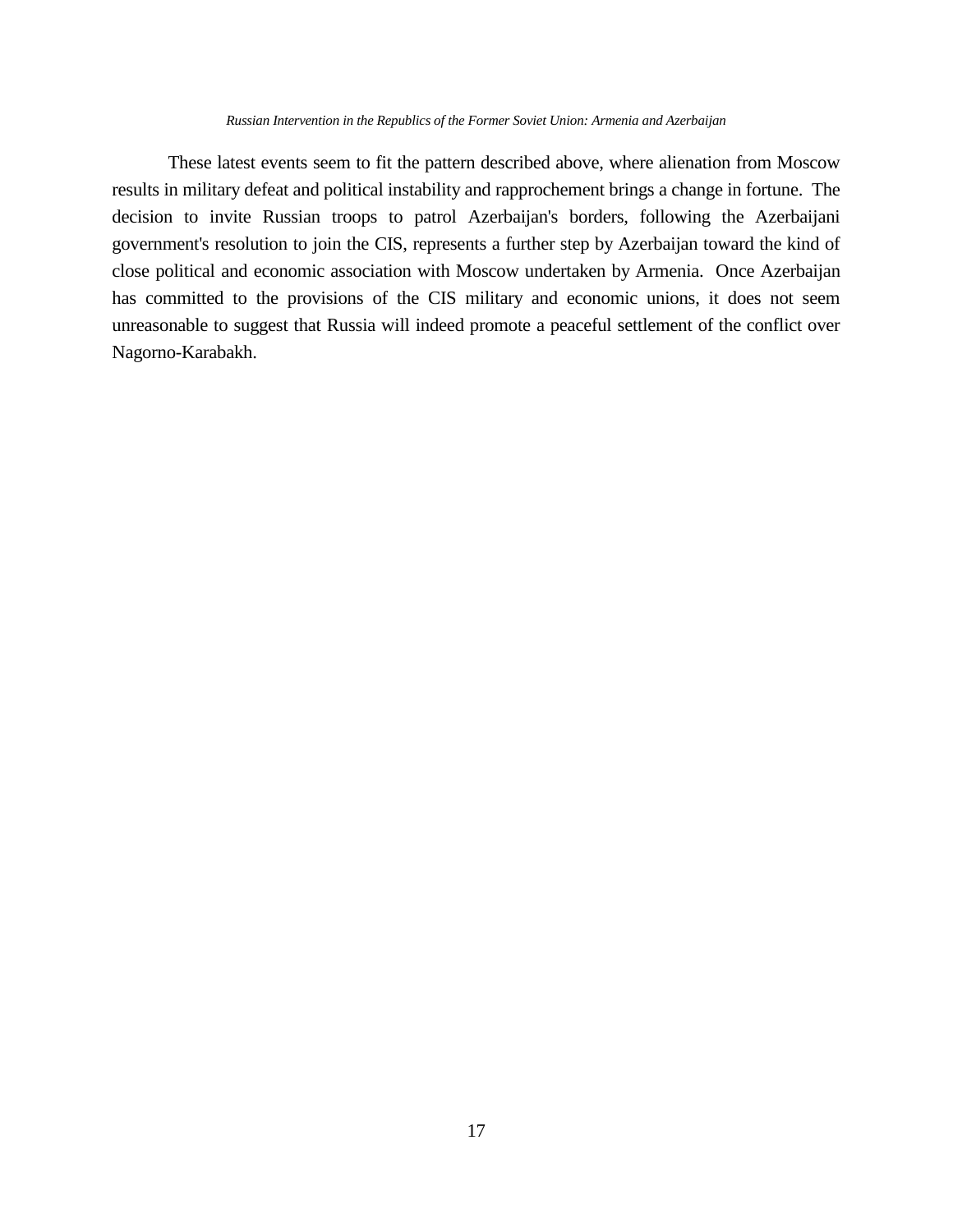#### **The Baltic States**

In the Baltic States, Russia's specific strategic objectives are: retaining a presence on the strategically important Baltic coastline; maintaining lines of communication with the Kaliningrad oblast of the Russian Federation;<sup>7</sup> preventing the Baltic States from joining NATO; and averting an influx of disenfranchised ethnic Russians into the Russian Federation.

Estonia and Latvia have consistently threatened these objectives since their independence in 1991. Both republics have adopted an aggressively pro-Western stance. They have clashed with Moscow over former territory incorporated into the Russian Federation after annexation in 1939-40, demanded the full withdrawal of Russian troops, and made arrangements to have their own armed forces trained in Sweden and Finland. The former republics have also attempted to make life difficult for Russian "colonists," primarily through the introduction of laws that limit the voting and property rights of ethnic Russians in the hope that they will return to Russia. Russia has used the discriminatory legislation to undertake punitive action, ostensibly to force the amendment of the legislation but also to exact greater political concessions from the republics: it has refused to withdraw the Russian troops from Estonia and Latvia, and cut off crucial fuel supplies.

## *Estonia*

L,

On June 23, 1993, the Estonian government adopted a law on aliens that required those who had not yet applied for Estonian citizenship to do so or apply for a residence permit as a resident alien within a two-year period. Failure to comply would necessitate leaving the country. After a naturalization period, citizenship was to be dependent on the demonstration of command of the Estonian language in an examination. The Russian government argued that non-ethnic Estonians - in particular Russian settlers in the former republic -- would be at a disadvantage under the law. President Yeltsin denounced the law as being the precursor to "apartheid" and on June 25, the Russian government halted deliveries of natural gas to Estonia -- the republic's primary domestic fuel source. In commentary on the suspension of natural gas supplies, President Yeltsin said that Russia wanted to show Estonia that it "has possibilities to remind [Estonia of] some geopolitical and demographic realities," (*New York Times*, 6-26-93). Faced with this pressure, on June 28

<sup>&</sup>lt;sup>7</sup> The Kaliningrad oblast is centered around the former East Prussian city of Konigsberg, now Kaliningrad, on the Baltic coast bordering Poland. It is cut off from the rest of the Russian Federation, under whose jurisdiction it falls, by Lithuania and Belarus.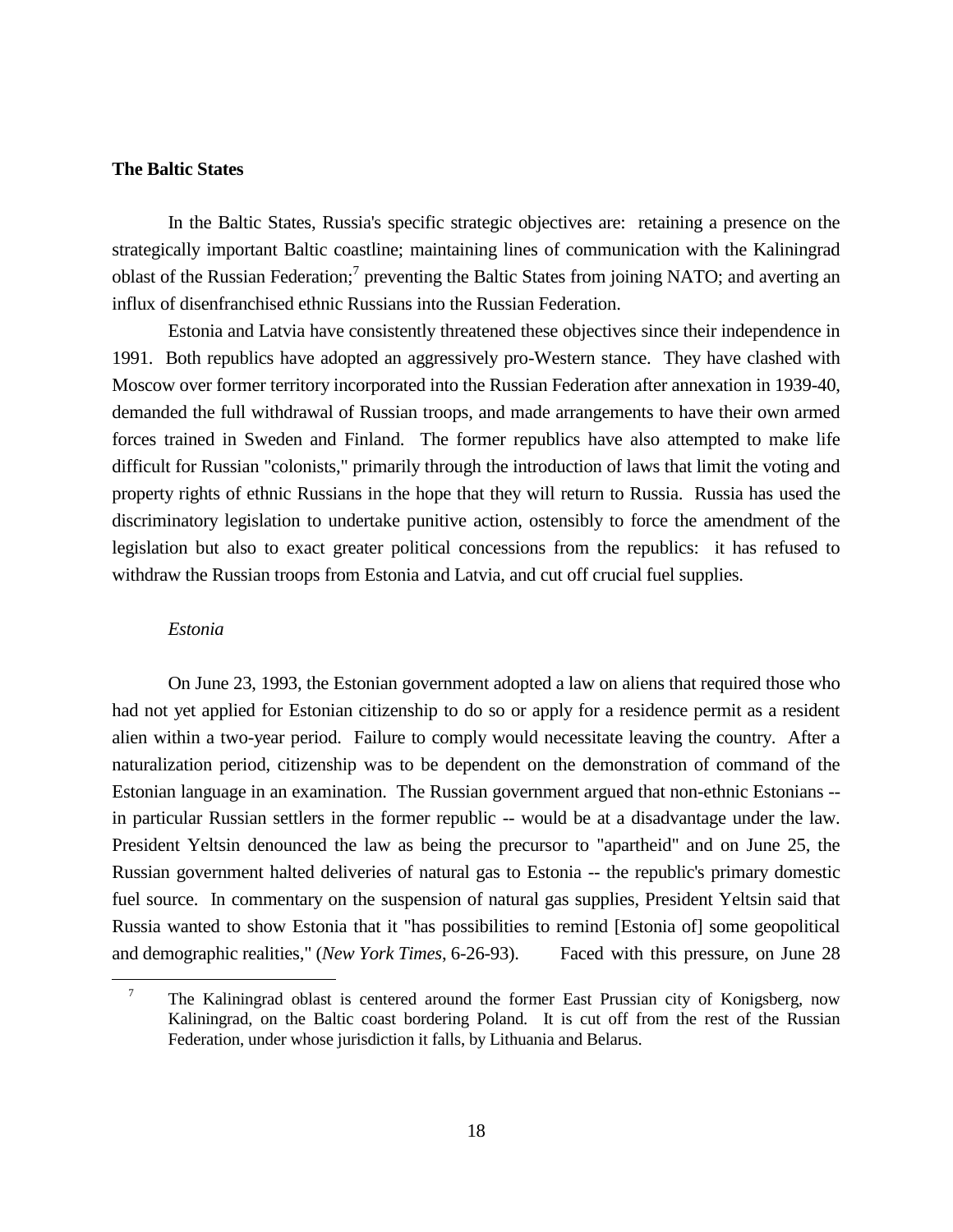the Estonian President backed down and submitted the law on aliens to review by the Conference on Security and Cooperation in Europe (CSCE) and the Council of Europe to ensure that it complied with international norms on human and minority rights. The Estonian government hoped that by seeking the intervention of these two international bodies, the issue would be taken out of Moscow's hands. Any subsequent amendments made on the basis of an impartial judicial review would have to be accepted by Moscow. Russia was not, however, swayed by Estonia's decision to offer its legislation for international scrutiny. On June 29, Sergei Stankevich, political advisor to the Russian president, stepped up the pressure and raised the possibility of Estonia's territorial dismemberment. He asserted that the law on aliens had created "the pre-conditions for a monoethnic, or single-community state" in Estonia and that the Russian minority would be "pushed towards territorial self-determination." On July 1, the Russian parliament threatened "special measures" including further gas and oil stoppages if the law was not repealed.

 A modified version of the law was passed by the Estonian parliament in July 12 on the advice of the CSCE. Increased provisions were made to preserve the rights of non-ethnic Estonian civilians but former Soviet servicemen in Estonia were excluded from both residency and citizenship. This was not an unreasonable decision as servicemen stationed abroad are not usually offered residency and citizenship in the host country upon retirement. Moreover, the CSCE High Commissioner on National Minorities found no evidence of persecution against the Russian population. However, Russia was clearly still not satisfied. On July 16-17 residents of the majority Russian towns of Narva and Sillamae on the Estonian-Russian border took part in a referendum on autonomy, threatening the territorial integrity of Estonia. The Russian Parliament expressed its approval of the residents' action.

Since this juncture, Estonia has continued to make significant concessions including granting citizenship to 35 ethnic Russians to permit them to run in municipal elections in the capital Tallinn, and drafting a new law on cultural autonomy for minorities. This has not been sufficient to persuade Russia to move forward with its troop withdrawals. Moscow continues to assert that its forces will not leave until agreements guaranteeing Russian-speaking minority rights are concluded to its satisfaction. In December 1993, for example, the Russian Foreign Ministry announced that Moscow still intended to pursue an issue related to 8,000 Russian officers living in Estonia who retired from active service after August 20, 1991. In accordance with the Estonian government's ruling on the matter, Russian servicemen retiring after this date are not eligible for residency in Estonia and must leave the country. The Russian Foreign Ministry indicated that Russian troops would remain in Estonia until this ruling was overturned, (*Interfax*, 12-3-93).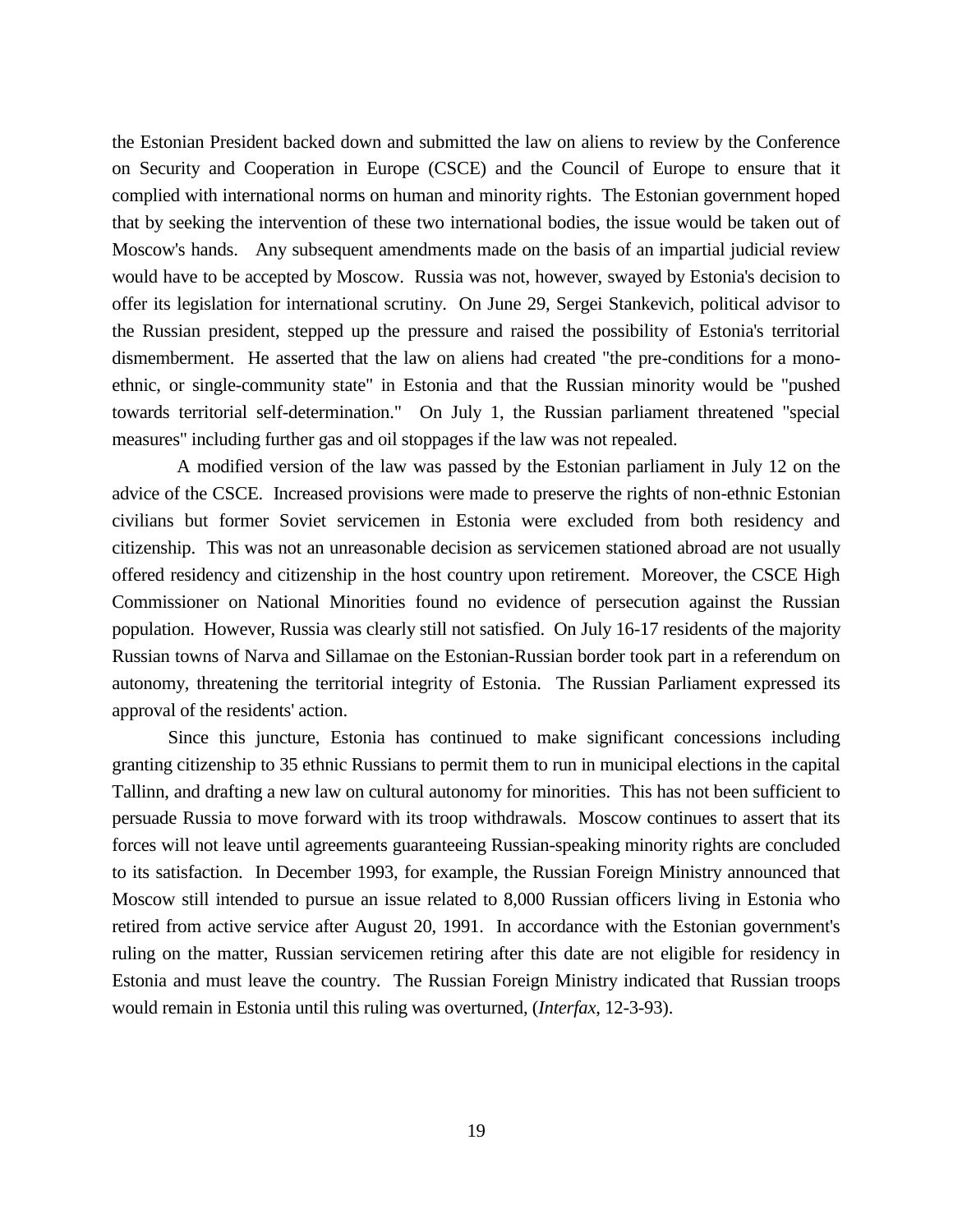# *Latvia*

The Estonian pattern is repeated in Latvia, which is of particular importance to Russia because of strategic military facilities on its coast. The republic, for instance, has consistently refused to permit joint maintenance of the facilities as this would allow Russian forces to remain on Latvian soil. Russia linked the plight of ethnic Russians in Latvia to troop withdrawal only in April 1992 after Latvian-Russian talks failed to produce an agreement acceptable to Moscow. Since then, Russia has been unable to disguise the fact that concern over the status of Latvia's Russian population is a facade for the promotion of its strategic objectives. In mid-November 1993, for example, Moscow announced that it will conclude the withdrawal of its troops from Latvia by August 1994 *only* if an agreement can be reached on the maintenance of a strategic radar facility at Skrunda (*Interfax* 11-15-93).

## *Lithuania*

In stark contrast to Estonia and Latvia, Moscow has not accused Lithuania of discrimination against ethnic Russians, and currently holds it up as an example to the other Baltic States. The course of Lithuanian-Russian relations has not, however, been a smooth one and Moscow certainly played a role in the fall of the republic's first post-Soviet president.

Although President Vytuatas Landsbergis was more sympathetic toward ethnic Russians than his Estonian and Latvian counterparts, and offered citizenship to all non-ethnic Lithuanians residing there at independence, he was also anxious to distance the republic from Moscow. His pro-Western stance was met by a prolonged shut-off of Russian oil and gas supplies in the run-up to scheduled parliamentary and presidential elections in October 1992. This compounded a severe economic crisis in the republic. As a result of his perceived failure to manage the economy and conduct negotiations with Moscow over prices of energy imports, Landsbergis was ousted. The Lithuanian electorate brought back someone who could deal with Moscow: former Lithuanian Communist leader, Algirdas Brazauskas.

Since the winter of 1992, and Brazauskas' confirmation as president, Lithuania has consciously oriented itself toward Moscow, tacitly acknowledging Russia's strategic objectives in the region. It has:

agreed to send its troops for training in Russia and to purchase Russian weapons;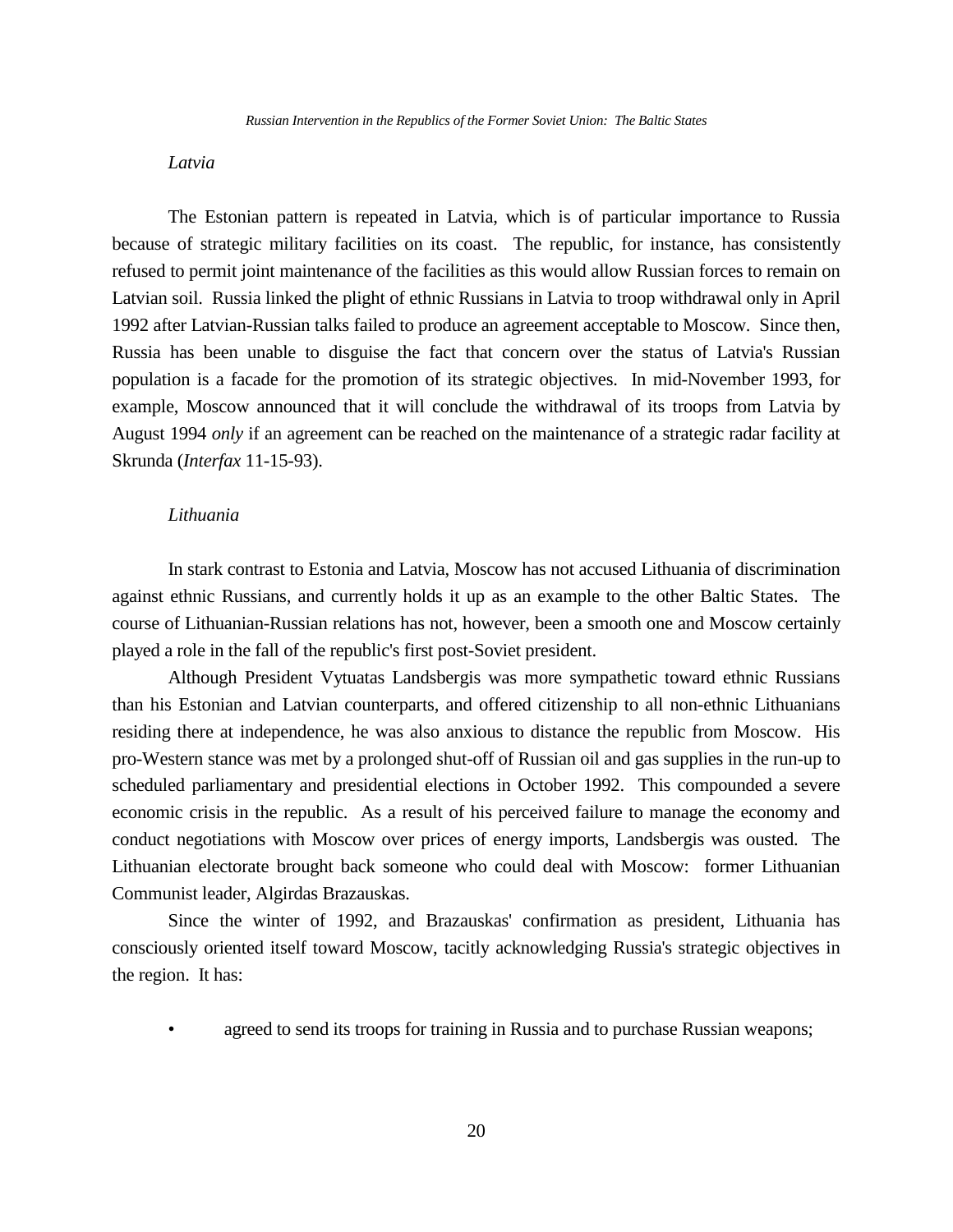- granted Russia the use of port facilities for troop transportation to and from the Kaliningrad oblast;
- permitted former Soviet army officers to remain in the republic and purchase property;
- signed a number of bilateral economic and political accords with Moscow.

It is no coincidence that in Lithuania, unlike in the other Baltic States, Russian troops have been fully withdrawn.

However, on those recent occasions when Lithuania has not acted in Moscow's interests, the Russian government has been swift to react and exert pressure. In August 1993, before the final troop withdrawal, Lithuania requested compensation for damage inflicted on the republic by Soviet occupation. Russia has made it clear that it will not entertain the idea of compensation and will in fact seek reimbursement itself for military facilities left behind in the Baltic States. On August 22, Moscow announced that the withdrawal would be suspended. On August 30, Russia and Lithuania agreed that negotiations on compensation would be put to one side -- facilitating the withdrawal of the last unit of Russian troops on August 31.

With Brazauskas at the helm, Lithuanian-Russian relations have remained relatively cordial. However, Lithuania's surprise request to join NATO on January 4, 1994, on the recommendation of the Lithuanian Parliament, is likely to have serious repercussions for the former Soviet republic. Russian President Boris Yeltsin's press spokesman, Vyacheslav Kostikov, announced on January 5 that the move could "trigger military-political destabilization in the region," and that if Lithuania and the other Baltic States joined NATO "undesirable moods" could arise among the military and civilian population of the republics, (*New York Times*, 1-6-94).

The issue of ethnic Russians in Estonia and Latvia has also turned their relations with Moscow increasingly sour. In November 1993, in connection with the publication of the new Russian Military Doctrine, Russian Defense Minister Pavel Grachev made an unofficial but unequivocal statement linking the withdrawal of Russian troops from Estonia and Latvia to their granting of "rights" to the Russian minority. "I, as Minister of Defense," Grachev stated, "want to link the pullout of troops to the protection of Russian-speakers."

This linkage by the Minister of Defense is significant given the fact that the new military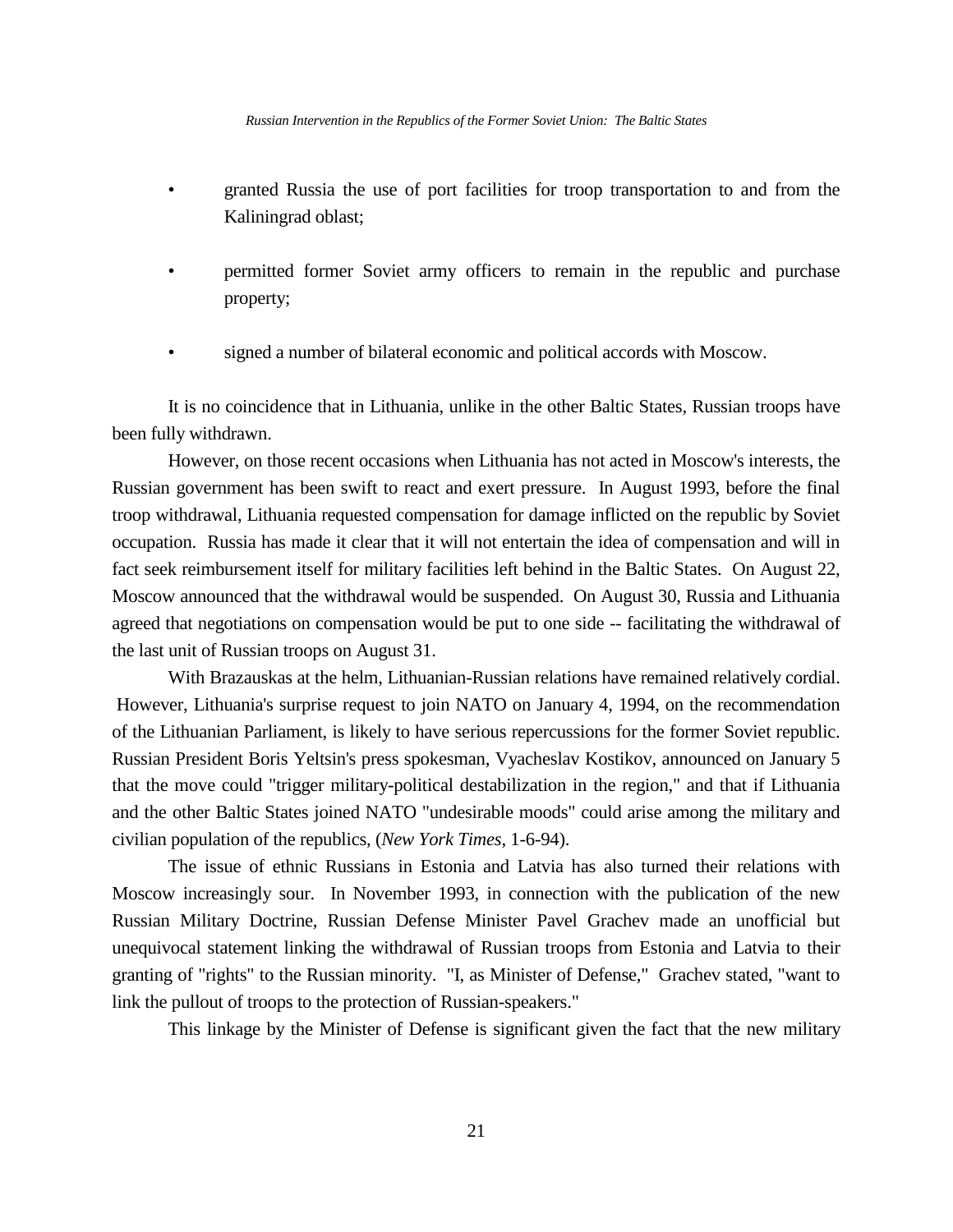#### *Russian Intervention in the Republics of the Former Soviet Union: The Baltic States*

doctrine singles out 'the suppression of the rights, freedoms and legitimate interests of Russianspeaking citizens in foreign states' as being a threat to the security of the Russian Federation that will be acted on. The doctrine also permits Russian troops to continue to be based abroad to protect 'national interests' such as this, presumably on the recommendation of the Russian Minster of Defense. As Estonia and Latvia will resist further concessions to Moscow on the status of ethnic Russians and former Russian servicemen residing on their territory, it is clear that the Russian Ministry of Defense will insist that the remaining Russian troops be kept in place until the states concede.

President Yeltsin, himself, raised the issue of ethnic Russians again in a televised New Year's speech, when he vowed to boost Russia's defense of the interests of the 25 million Russians living in the other former Soviet republics. President Lennart Meri of Estonia condemned the speech and expressed concern that Russia would now pursue a new and more aggressive foreign policy in 1994, (*Boston Globe*, 1-3-93).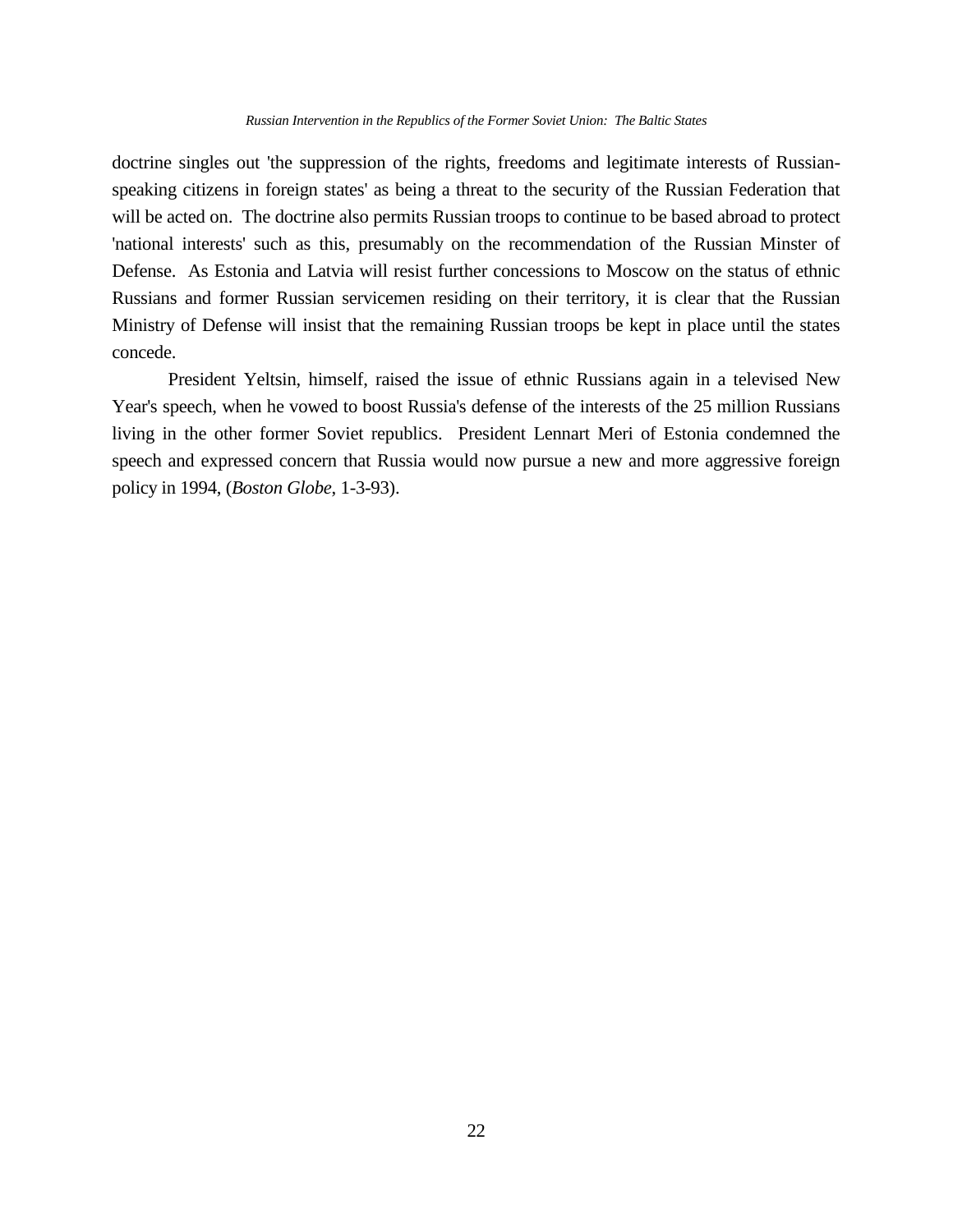## **Belarus**

Belarus illustrates the difficulties faced by former Soviet republics that are traditionally dependent on Russia for raw materials and security, and which need to maintain their close relationship with Moscow. Since the dissolution of the Soviet Union, the Belarusian government has focused on stability, continuity and cooperation with Russia rather than independent statebuilding. In domestic politics, stability has resulted in the continued domination of the former Communist Party in the Belarusian Parliament and control of all levels of government by the former Communist bureaucracy.

In external relations, Belarus' stability and accord with Russia have come at the price of independence. In spite of the fact that the Belarusian opposition moment, the *Popular Front*, has attempted to rekindle a sense of Belarusian nationhood and advocated more nationalistic policies since independence in 1991, Belarus has made few strides in even formulating a conception of a national identity separate from Russia.

The present Belarusian government, under the premiership of Vyacheslau Kebich, has neither contradicted nor criticized Moscow's policies publicly. Indeed, Kebich has consistently stifled and obstructed opposition factions and rival politicians, such as Chairman of the Belarusian parliament Stanislau Shushkevich, who have favored maintaining Belarusian sovereignty and independent action. The Kebich government believes that economically and politically it cannot afford to defy Moscow on any issue. It has thus joined Armenia in complying fully with Moscow's policies to strengthen the Commonwealth of Independent States, and stands in stark contrast to its immediate neighbors, the Baltic States and Ukraine.

Geopolitically, Belarus is of greatest importance to Russia as a border with Poland, the Baltic States, and the Kaliningrad Oblast of the Russian Federation, which is cut-off from the rest of Russia by Belarus and Lithuania. In an interview with *Moscow News* on November 19, 1993, the head of the Russian border guards, Colonel-General Andrei Nikolayev summed up the Russian attitude toward Belarus, describing the country as Russia's border with the Baltic. Moscow is currently so confident of Belarus' cooperation in patrolling this border that it provides funds for Belarus' border equipment while permitting Belarusian servicemen, instead of Russian forces, to carry out the patrols.

Belarus' close association with Moscow is dictated by economic realities and its failure to implement economic reform. Price controls and production quotas remain in effect and 90 percent of property is state-owned. The country's industrial base is still highly militarized and the military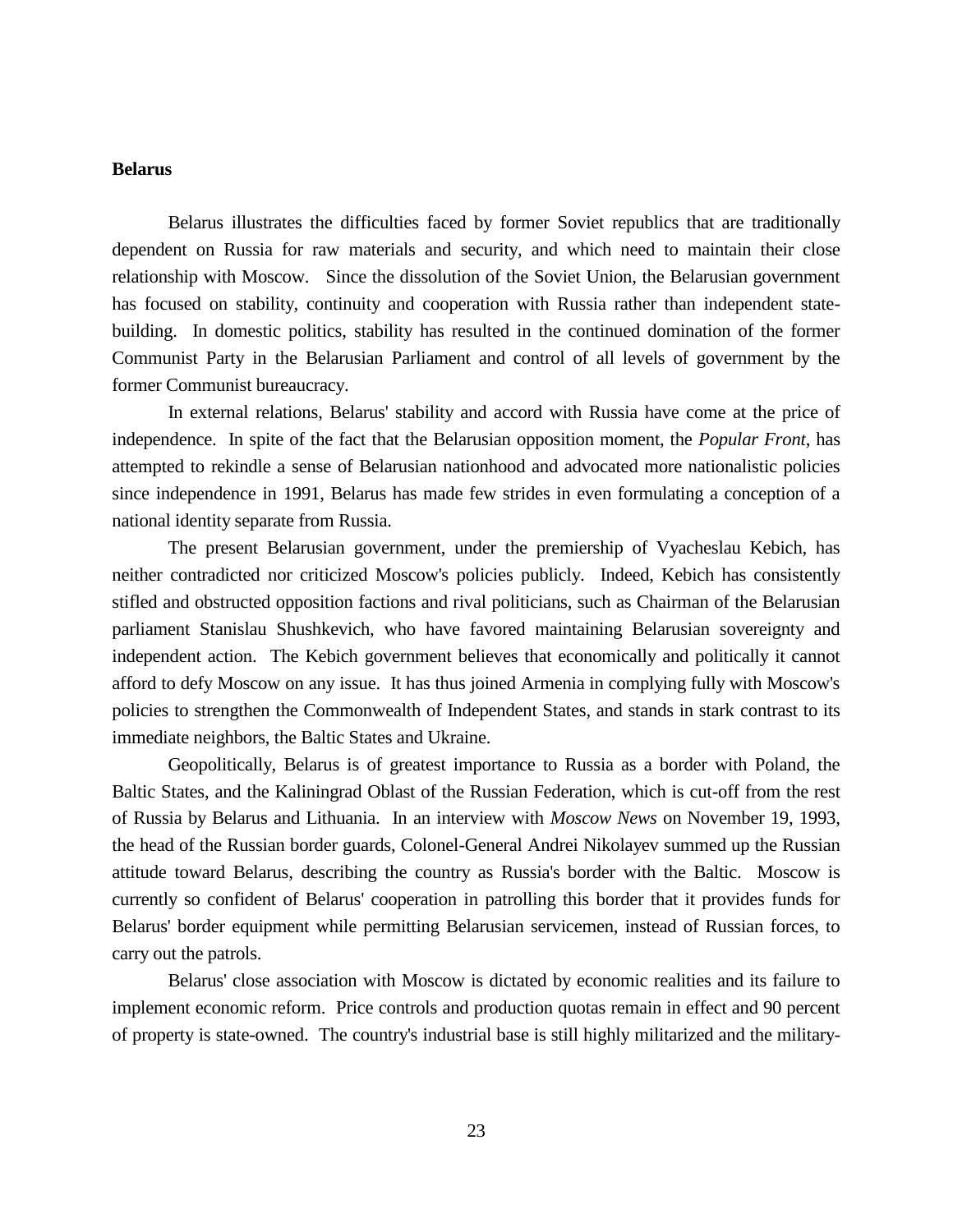industrial complex accounts for 56 percent of the national economy. In addition, Belarus has few raw materials and relies on Russia for 70 percent of its energy supplies. As a result of the aftereffects of the Chernobyl disaster, the state can ill-afford world prices for fuel. Seventy percent of the radiation released by Chernobyl fell on Belarus and its farmland is heavily contaminated. The Belarus government estimates that it currently spends 20 percent of its budget on dealing with the consequences of Chernobyl -- a considerable drain on its resources, (*Interfax*, 12-3-93).

Since October 1991, and Gorbachev's attempts to create a New Economic Union for the failing USSR, Belarus has recognized the need to sign economic agreements with Russia to maintain its supply lines and has been a consistent advocate of the economic aspects of the Commonwealth of Independent States.<sup>8</sup> On October 29, 1991 Russian President Boris Yeltsin announced Russia's plans to begin conducting trade at world prices for those who "are aiming at isolation from the economic and political community," and ultimately to introduce Russia's own currency if other former Soviet republics persisted in pushing forward with their own, (*BELTA-TASS*, 10-29-91). This announcement greatly alarmed Belarus and on October 31, Belarusian Prime Minister Vyacheslau Kebich advocated the creation of a single economic space in the former Soviet Union and the maintenance of a single currency, (*Interfax*, 10-31-91). On February 20, 1992, after the dissolution of the Soviet Union and the creation of the Commonwealth of Independent States, Russia and Belarus signed an economic agreement which provided for the conducting of Russia's trade and economic relations with Belarus within the context of a single economic area, using a single monetary unit, the ruble. Belarusian and Russian companies were encouraged to form joint ventures.

Since then Prime Minister Kebich has supported an economic union with Russia that would introduce a common currency, a common banking and credit system, the elimination of tariffs and other trade barriers and even a unified Russian budget, (*Reuters*, 4-9-93). The Belarusian government has thus been in complete accord with Moscow's policies on the creation of a new economic union for the CIS. When Russia introduced an abrupt currency reform in July 1993, Chairman of the Belarusian parliament Stanislau Shushkevich, in stark contrast to the heads of state in other former Soviet republics, announced that Moscow's move had done "no great damage." Belarus agreed to retain the Russian ruble in accordance with stringent conditions established by Moscow -- which include subscribing to common budgetary, financial and monetary policies.

a<br>B

<sup>8</sup> Soon after the creation of the CIS in December 1991, Speaker of the Parliament Shushkevich told Russian television that in signing the Commonwealth Accords "I personally am convinced that I am acting in the interest of Belarus," (*British Broadcasting Corporation Summary of World Broadcasts*, 11-12-91).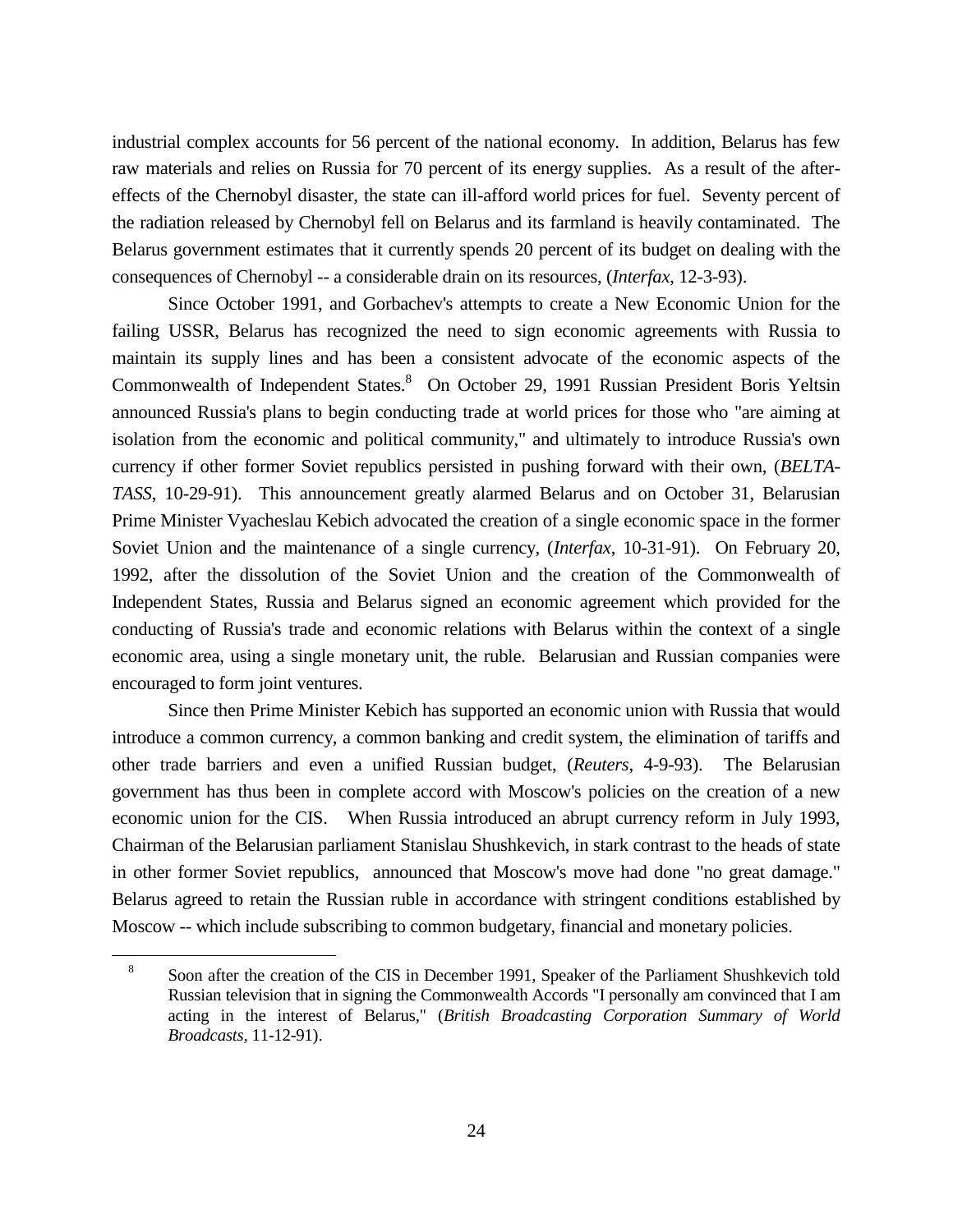These conditions were rejected by Kazakhstan and Uzbekistan <sup>9</sup> indicating the degree of Belarus' commitment to union with Russia. The economic necessity of this commitment was also apparent. The Belarusian government made it clear that they hoped to obtain a 50 percent subsidy on oil supplies from Russia by complying with Moscow's conditions. By August 1993, Belarus owed Russia approximately 340 billion rubles for oil and 100 billion for natural gas, and had accrued a \$500 million balance of payments deficit for 1993, (*Financial Times*, 8-9-93).

On September 7, 1993 Belarus signed a treaty on currency union with Russia and three central Asian republics. On September 24, it signed a treaty on economic union pact with other CIS states: under both agreements, Belarus would transfer decisions on monetary, tax, trade and banking policies to Moscow. In October, Russian Vice Premier for External Economic Relations, Alexander Shokin and Belarusian Vice Premier Vladimir Zalomai met to "eliminate certain differences in that part of the Belarusian legislation which relates to fiscal matters." In other words, Belarus was prepared to amend economic policies that Moscow found objectionable, (*Interfax*, 10- 22-93).

On November 18, 1993, the Belarus Parliament ratified the treaty creating the CIS economic union, (*Interfax*, 11-18-93). In December 1993, Vyacheslau Kebich announced that Belarus had settled its debt for supplies of Russian oil at a meeting with Russian Prime Minister Viktor Chernomyrdin. The two premiers discussed trade, economic and financial cooperation, and the conversion of the Belarusian debt into assets or shares of companies. They agreed that Russian businesses should be allowed to buy shares of Belarusian firms and businesses, (*Interfax*, 11-12- 93), and announced that "full understanding" had been reached on Belarus' entry into a new ruble zone.

Politically, Belarus has also been quick to respond to Russian concerns. In contrast to Kazakhstan, Ukraine and the Baltic States, it has not seriously challenged Moscow on either the issues of nuclear weapons left on its soil or citizenship for ethnic Russians. At the end of September 1991, even before the final dissolution of the Soviet Union, Belarus announced that it would become a non-nuclear state. It undertook to examine immediately the issue of the nuclear weapons on its territory and asserted that control over the former USSR's nuclear arsenal should be exercised from a single center, i.e. from Moscow.

On February 3, 1993, the Belarusian parliament ratified the Nuclear Non-proliferation Treaty, the START-1 Treaty and the accompanying Lisbon Protocol. It also approved an agreement

a<br>B

<sup>9</sup> See section on Central Asia for a more detailed discussion on the economic union and the Russian ruble zone.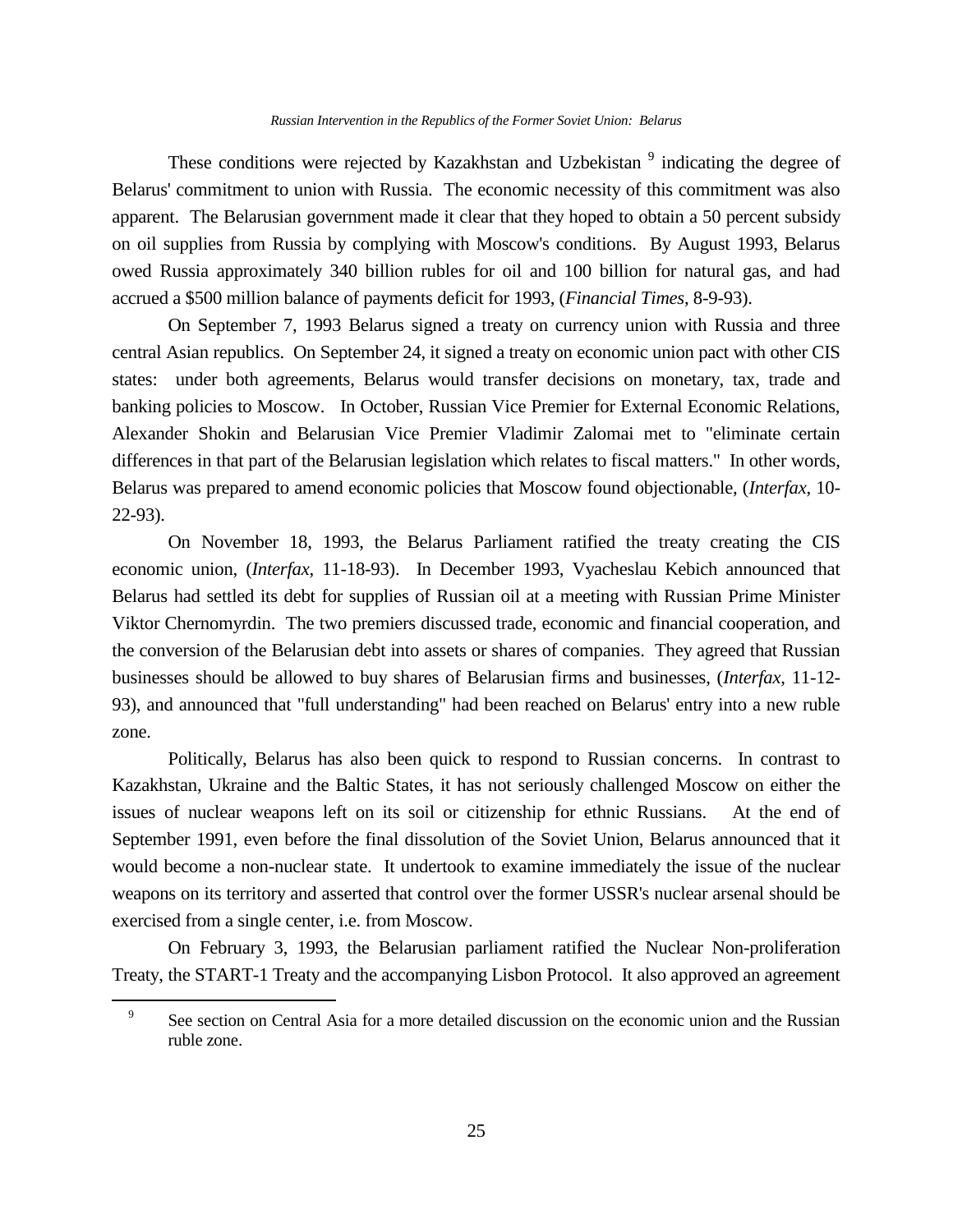first formulated with Russia in July 1992, recognizing that the 30,000 strategic forces in charge of the weapons on Belarusian territory fell under Russian control. The agreement also stipulated that the Russian forces would be stationed in the former republic for a seven-year period. In addition, it was acknowledged that the technical and production facilities attached to the forces would continue to be owned by Moscow. Under the terms of the agreement 72 single warhead SS-25 missiles were scheduled to be withdrawn to Russia for destruction, (*New York Times*, 2-5-93).

In addition, the new state's Draft Citizenship Law in 1991 granted citizenship to all individuals permanently residing on its territory on the day the law was passed. It also provided for dual citizenship on the basis of international agreements, implying that citizens of Belarus could also hold Russian citizenship.

The only challenge to Moscow's authority has come in the form of the assertion of strict military neutrality. The pledge formed the cornerstone of the former Soviet republic's declaration of sovereignty in 1991 and accompanied its undertaking to become a nuclear-free state. The abandonment of this principle in the spring of 1993 is indicative of the pressure exerted on the republic by Moscow and its own dependence upon Russia.

The pledge of neutrality resulted in the former republic's refusal to sign the CIS collective security agreement in Tashkent on May 16, 1992 on the basis that the agreement contradicted Belarus' constitution. The Belarusian Declaration of State Sovereignty, which is enshrined in the existing constitution, asserts that the new state will strive towards neutrality, non-participation in military blocs and non-nuclear status.

Stanislau Shushkevich, the Chairman of the Belarusian parliament has been a consistent advocate of these principles of neutrality and non-alignment, asserting that these are the only insurance of Belarusian independence. He has advocated the creation of "a belt of neutral states" in Europe comprising Belarus, Romania, Moldova, Hungary, Lithuania, Latvia and Ukraine as "a security guarantee for member states and ... a model for the world," (*ITAR-TASS*, 4-9-93). In promoting neutrality Shushkevich, however, has stressed that it is predicated on cooperation with Moscow and that there is no alternative to economic union within the CIS for Belarus: "political sovereignty, military sovereignty, and the independence of Belarus do not contradict our aim of having close relations with Russia," (*Belarusian Radio*, 3-19-93).

In contrast, Vyacheslau Kebich, the conservative Belarusian Prime Minister, favors full military union with Moscow as the only guarantee of independence. In March 1993, Kebich and his supporters, including high-level officials in the Belarusian Ministry of Defense and the defense industry, asserted that in withdrawing its battlefield nuclear weapons, implementing the agreement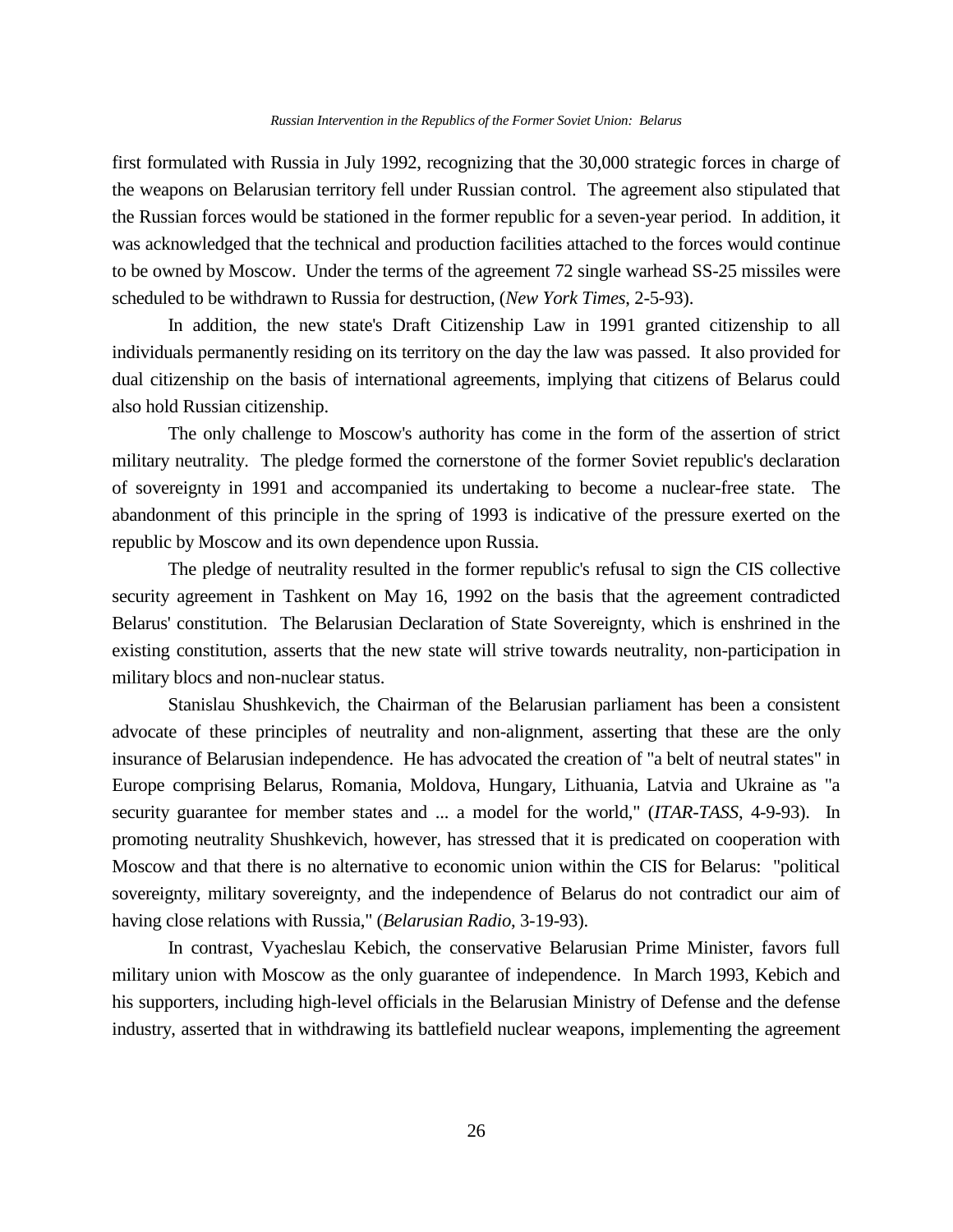on Conventional Forces in Europe, and faced by instability in Europe and other CIS countries Belarus could not maintain a national army strong enough to ensure its own security. Nor could it afford the economic costs of an army. According to sources in the Belarusian Defense Ministry the expenses of the Belarusian armed forces at present levels account for 45 percent of the state budget (*Ostankino Television*, 4-1-93). Starved of former state orders from Moscow for military equipment, the Belarusian defense industry is also on the brink of collapse. In addition, the Belarusian Defense Minister, Pavel Kazlouski, reported that Moscow was insisting that CIS states that are not signatories to the collective security agreement would be forced to pay \$1,000 for each military officer trained in the Russian Federation.

On April 9, 1993, Kebich's policies prevailed. The Belarusian Parliament voted in favor of the signing and the ratification of the CIS collective security agreement. Belarusian Prime Minister Kebich linked the military alignment with Russia explicitly to the idea of maintaining a "common economic space" in the CIS and gave the impression, according to the Belarusian press, that Moscow was refusing to separate economic from military issues in its relations with the CIS, (*Zvyazda*, 3-25-93).

Since then, Belarus has appeared to join Russia in exerting pressure on other republics, in particular Ukraine on the issue of nuclear weapons. On November 3, 1993, Valery Tsepkalo, an advisor to the Chairman of the Belarus Parliament told *Interfax* that "Belarus understands Russia's concerns related to the approach of Ukraine to nuclear weapons." Tsepkalo went on to suggest that if Ukraine persisted in holding on to its nuclear weapons, a chain reaction would ensue with other countries claiming nuclear status. In addition, he echoed Russian concerns that Ukraine's storage of nuclear ammunition was unsafe. On December 3, after Ukraine had announced its intention to continue the operation of the Chernobyl nuclear reactor to address its energy crisis and consequent dependence on Russia, Belarus also officially appealed to the Ukrainian government to review their decision.

Belarus' ready capitulation to Moscow has not, however, been welcomed by all of the former republic's politicians. In September 1993, then leader of the opposition *Popular Front*, Vladimir Zablotsky, protested the economic union of Russia, Belarus, and Ukraine within the CIS as spelling "a return to the empire disguised as an economic union ... A confederation with Russia would reduce Belarus to a poor Russian province suffering from Moscow's power crisis, unpredictability, and imperial ambitions which led to bloodshed." Popular Front leaders stressed that "the prospect for stabilizing the economies of former Soviet republics lies in the unconditional safeguarding of economic independence, getting rid of military dependence on Russia, and above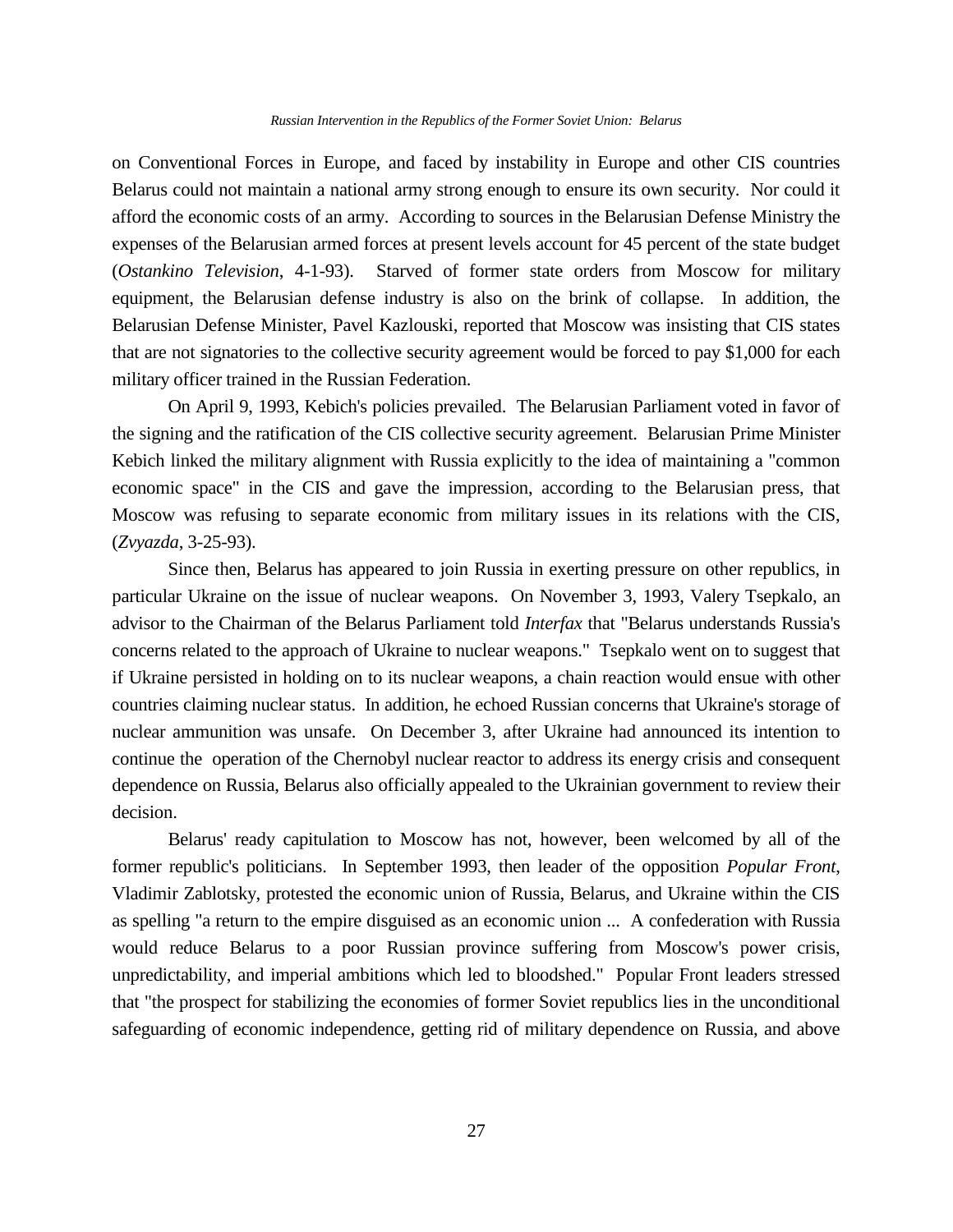all, in democratic market reforms," (*Interfax*, 9/13/93). On October 15, 1993, the new leader of the *Popular Front*, Zenon Pozdnyak, in an interview with *Interfax* called for the resignation of the Kebich government whose policies, he asserted, "pose a threat to [Belarusian] sovereignty."

On December 10, 1993 Stanislau Shushkevich made his first overt public criticism of Moscow's policies toward the CIS in an interview with *Interfax*. Shushkevich stated that relations within the CIS were now "only those with Russia," and called for a new system of relations between CIS countries. He protested Russia's attempts to create a new ruble zone and its treatment of Kazakhstan and Uzbekistan in this regard. The Chairman of the Parliament went on to denounce the Belarusian government for incompetence and pointed out that he had not been kept informed of the Belarusian government's negotiations with the Russian government. The reasons for Kebich's reluctance to inform his political opponent of his negotiations with Moscow became apparent in January 1994. On January 7, 1994 the *Financial Times* revealed that his government had signed a declaration of intent with the Russian government to unify the economies of the two countries. The agreement would permit Belarus to retain and print Russian rubles, and exchange rubles for hard currency in the Moscow currency exchange. Belarus would also gain access to Russian gold and hard currency reserves through a merger of the respective state reserves. Andrei Illarionov, Deputy Head of the Russian Center for Economic Reforms, suggested that the agreement would result in a net payment from Moscow to Belarus of 1,600 billion rubles which would exacerbate inflation in Russia. Moscow clearly considers this a small price to pay. In return the economy of Belarus will come under the control of the Russian government and the Russian Central Bank. Illarionov, described the agreement as part of Russia's attempt to "create an economic union of the former Soviet states step by step."

It seems unlikely that Shushkevich will protest this decision. On January 3, 1994, *Interfax* reported that the Chairman of the Belarus Parliament had personally signed the CIS Treaty on Collective Security, to overcome any "ambiguous interpretations" which might have arisen as a result of his reluctance to sanction the Parliament's decision to join the Treaty in April 1993. The timing of Shushkevich's signature, simultaneous with the agreement on economic unification, suggests that the military and economic provisions of the CIS are an inseparable unit in Moscow's conception of the body. In agreeing to both provisions, Belarus' has effectively transferred sovereignty to Russia.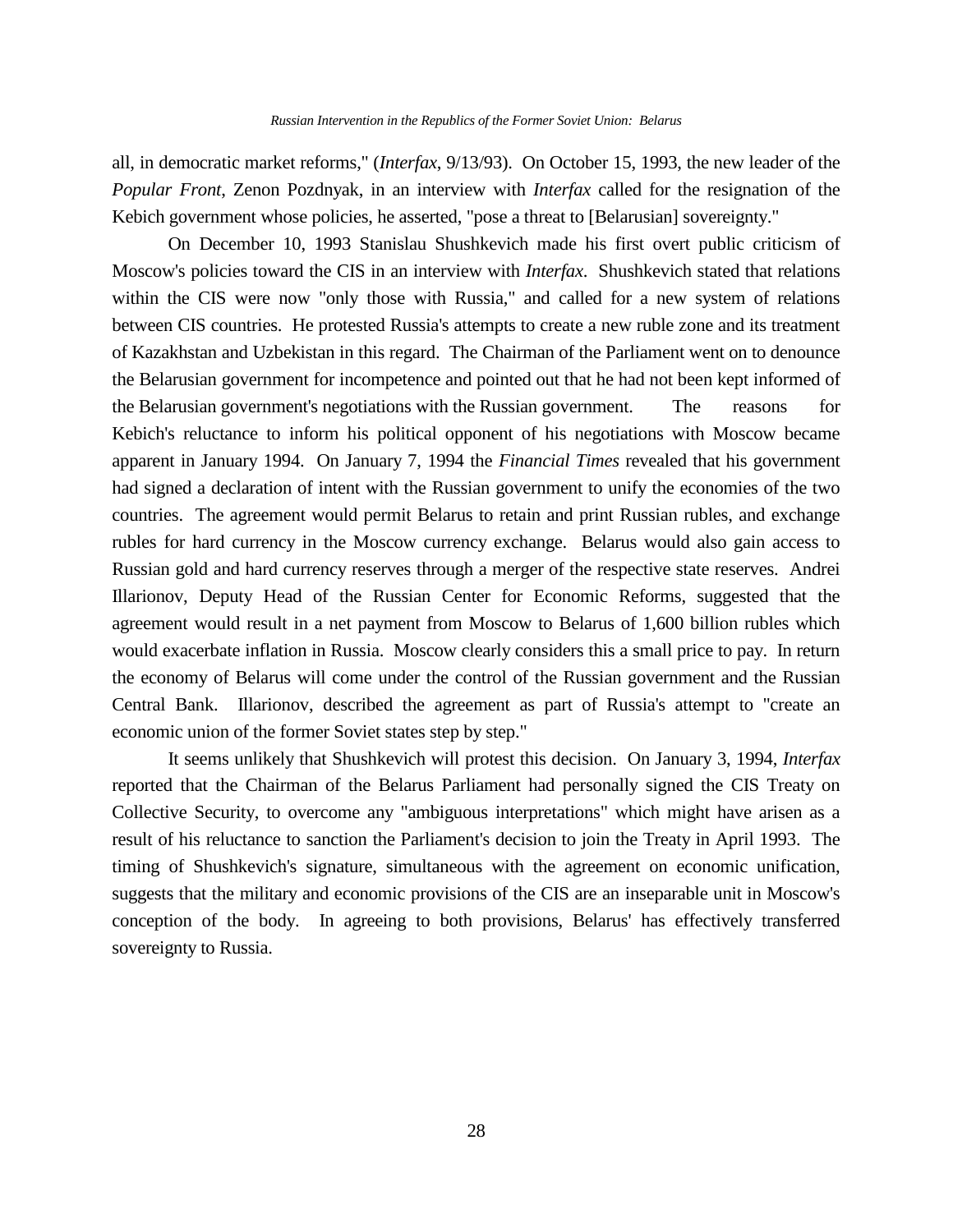## **Central Asia**

In Central Asia, Russia has tailored its policies to further its strategic objectives in the region. These objectives include: keeping Central Asia within its sphere of influence and out of the influence of Islamic states to the south; maintaining access to strategic raw materials and energy supplies; retaining control of key military and technical facilities such as the Semipalatinsk nuclear test site and the Baikonur rocket launch facilities in Kazakhstan; and inducing Kazakhstan to relinquish its nuclear arsenal.

Russia has not concealed its pursuit of its strategic objectives. It has made it particularly clear, for example, that it will not tolerate the creation of rival zones of political or economic cooperation in Central Asia. In July 1993, after observing political and economic ties develop between Central Asia, Turkey, Iran, Pakistan and Afghanistan, Moscow demanded that the Central Asian republics choose between Russia and these Muslim countries. In addition, Moscow has indicated that it expects to continue to patrol Central Asia's international borders with China, Afghanistan and Iran, and requires the republics to assume part of the costs for these patrols. It justifies its presence on Central Asian borders by reference to persistent territorial claims from outside powers. With regard to Kazakhstan in particular, the commander of the Russian border troops and Deputy Minister of Security, Colonel-General Andrei Nikolayev, in a November 1993 interview with *Moscow News* stressed that only Russia could guarantee Kazakhstan's borders and successfully head off territorial claims from China. He also urged Kazakhstan "jointly to protect its external borders with troops staffed and financed by Kazakhstan and Russia" in "recognition of [Russia's] strategic interests in the region."

This singling out of Kazakhstan is significant as not all of the Central Asian republics are of equal importance to Moscow. A clear distinction can be made between Russia's policies toward Kazakhstan, Uzbekistan and Tajikistan, on the one hand, and Kyrgyzstan and Turkmenistan, on the other. This distinction is also reflective of the degree of independence from Moscow that the republics have tried to exercise. Kazakhstan and Uzbekistan which have tried to assert themselves as independent Asian actors have been subjected to Russian economic pressure, and in November 1993 the two republics were forced out of the ruble zone. Tajikistan's first post-Communist coalition government was overthrown and replaced by a reactionary pro-Moscow regime as a result of direct Russian military intervention in the Tajik civil war in the winter of 1992. In contrast, Kyrgyzstan and Turkmenistan have been largely left to their own devices, but neither of the two has thus far made any attempt to forge a divergent path from Moscow.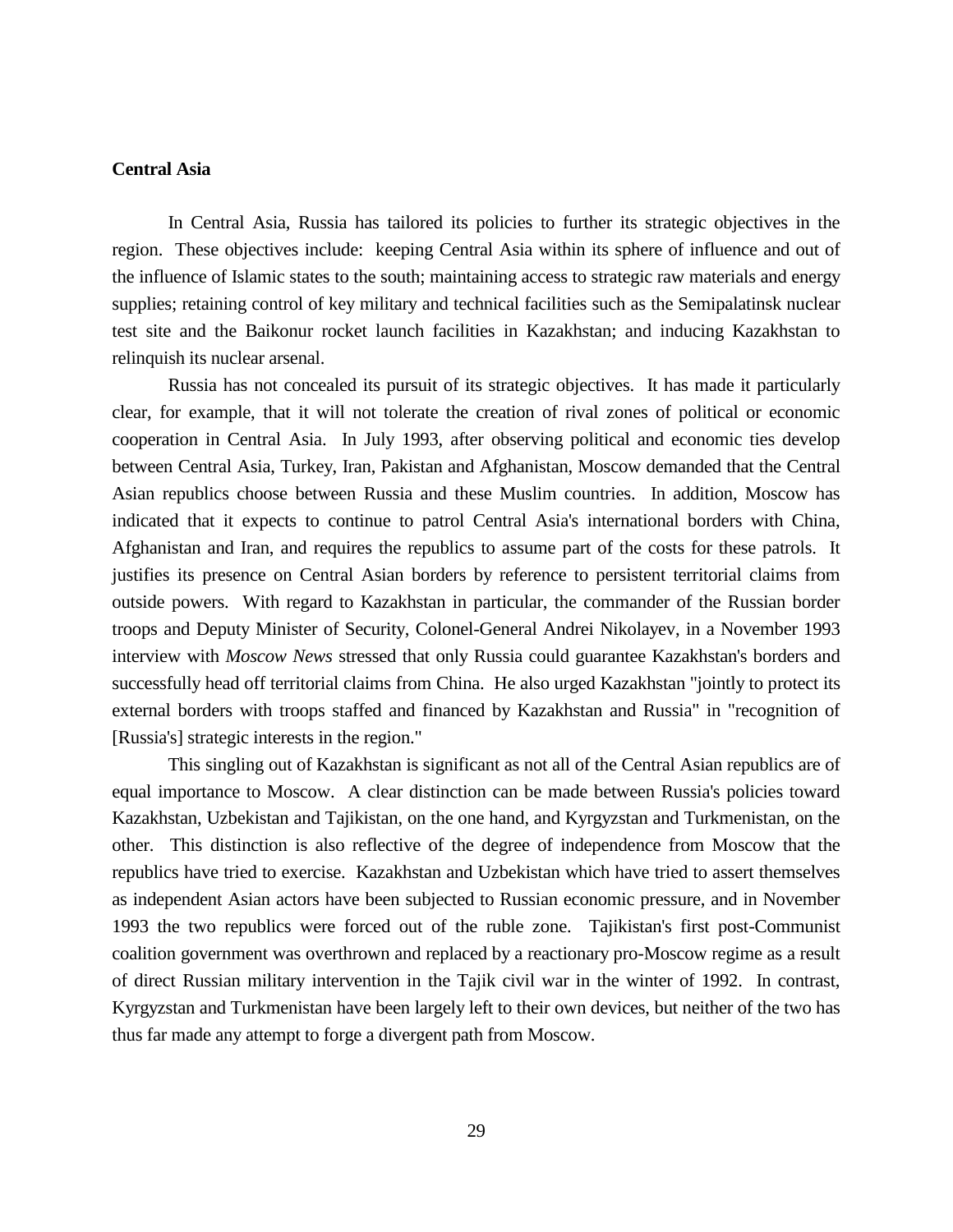## *Kazakhstan and Uzbekistan*

a<br>B

Kazakhstan and Uzbekistan are of particular economic importance to Russia as sources of strategic raw materials. Kazakhstan, for example, provides Russia with grain, petroleum, ore, metals and carbon. Russian industrial plants, such as the giant Magnitogorsk Metallurgical Combinate, operate solely on Kazakh raw materials, while electric power stations in the Ural region utilize Kazakh carbon. Uzbekistan provides Russia with gold, petroleum, gas and cotton. It thus seems detrimental to the Russian economy to force these two republics from the ruble zone and encourage them to forge supplementary economic ties with regional neighbors such as Turkey, Iran, and Pakistan.

Moscow, however, is attempting to marry two conflicting policy imperatives in its policies toward Kazakhstan and Uzbekistan. The first, on the part of economic reformers such as Boris Fyodorov, Yegor Gaidar and Alexander Shokin, presupposes that the under-developed, unreformed Central Asian economies with their subsidy-dependent industries are a drain on Russian coffers. This burden must be divested.<sup>10</sup> The second, on the part of the Russian military elite, is based on the need to ensure Russia's security objectives in Central Asia, maintain its bases and guard the USSR's former international borders.

Russia wants to cut-off the supply of Russian rubles to the Central Asian states that has helped to fuel the inflationary spiral in the Russian Federation. At the same time, it wants to retain economic and political influence over the countries. These dual imperatives have resulted in an extremely complicated and risky policy. The republics have been encouraged to introduce their own currencies and abandon the Russian ruble. They have also been asked to peg their new currencies to the ruble, coordinate their economic and monetary policies with Russia, and desist from any actions that either lead to the creation of alternative economic zones or impinge on Russia's access to strategic raw materials. In the case of Kazakhstan and Uzbekistan, Moscow is using their ethnic-Russian and Russian-speaking populations as an instrument to coerce them into playing by its rules. The end goal is a Russian-dominated economic union within the CIS and the option of creating a new Russian ruble zone once economic stability has been achieved.

Since mid-November 1993, both Kazakhstan and Uzbekistan have received clear warning

<sup>&</sup>lt;sup>10</sup> Russia spends more than \$15 billion annually in cheap credits and subsidized energy supplies to the former Soviet republics, including Central Asia.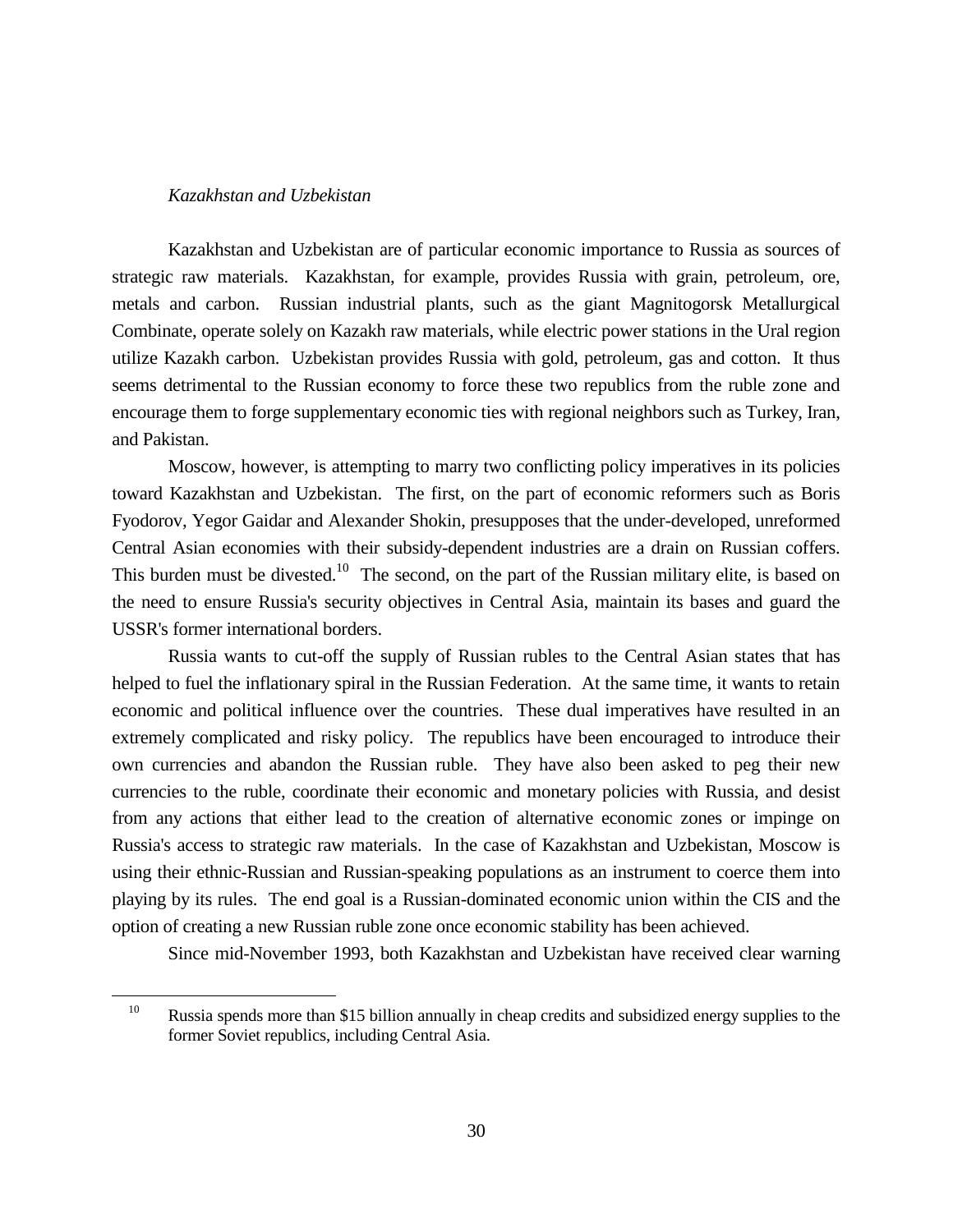#### *Russian Intervention in the Republics of the Former Soviet Union: Central Asia*

that seeking independence from Russia, now they are no longer in the ruble zone, will mean instability and possible territorial dismemberment through the Moscow-sponsored secession of ethnic Russians. Kazakhstan is particularly susceptible to Russian manipulation and as a result has been the most anxious to retain good relations with Moscow. Ethnic Russians, who account for 38 percent of the republic's population, are territorially concentrated in the fertile steppe region of northern and eastern Kazakhstan. These lands were cultivated and settled under Khrushchev's "Virgin Lands" policy of the 1950s. In December 1992, in the run-up to the adoption of a new Kazakh constitution, President Nursultan Nazarbayev and his government were afforded a glimpse of the problems they faced if inter-ethnic relations in the republic were not managed carefully. Ethnic Russians in eastern Kazakhstan held a demonstration demanding that Russian be recognized in the constitution as a second state language along with Kazakh and that Russian residents of the republic be granted dual Kazakh-Russian citizenship. The demonstrators also demanded that the political and economic integrity of the Commonwealth of Independent States be maintained. The leaders of the demonstration indicated that they would encourage the formation of an eastern Kazakhstan republic if Kazakhstan severed its ties with the CIS.

Although a poll conducted by the Group for Sociological Analysis and Prognosis of the Kazakhstan Information Center showed that approximately 80 percent of the population of the eastern region still favored Kazakhstan's territorial integrity, these Russian grievances were open to exploitation. In spite of the demonstrations, when the new Kazakh constitution was adopted in early 1993, Russian was not afforded the status of a state language. Instead, it was designated the language of "inter-ethnic communication." Kazakhstan has also consistently refused to permit dual citizenship. The Kazakh government's refusal to acquiesce to the demands of the state's ethnic Russian population provides Moscow with a pretext for intervention.

## *Kazakhstan, Uzbekistan and the Ruble Zone*

Moscow's new policy toward Central Asia began in May 1993, when Boris Fyodorov, Russia's Finance Minister resolved to regain control of the money supply within the ruble zone to combat hyper-inflation. He encouraged the initiation of a negotiated process whereby former Soviet republics within the ruble zone would convert their ruble supplies into their own interim currencies. Once this stage was completed, Russia would introduce a new 1993 Russian ruble and all pre-1993 rubles would be returned to Russia by the republics and destroyed. Fyodorov then announced that CIS states would have to pay off all debts to Russia and agree to abide by foreign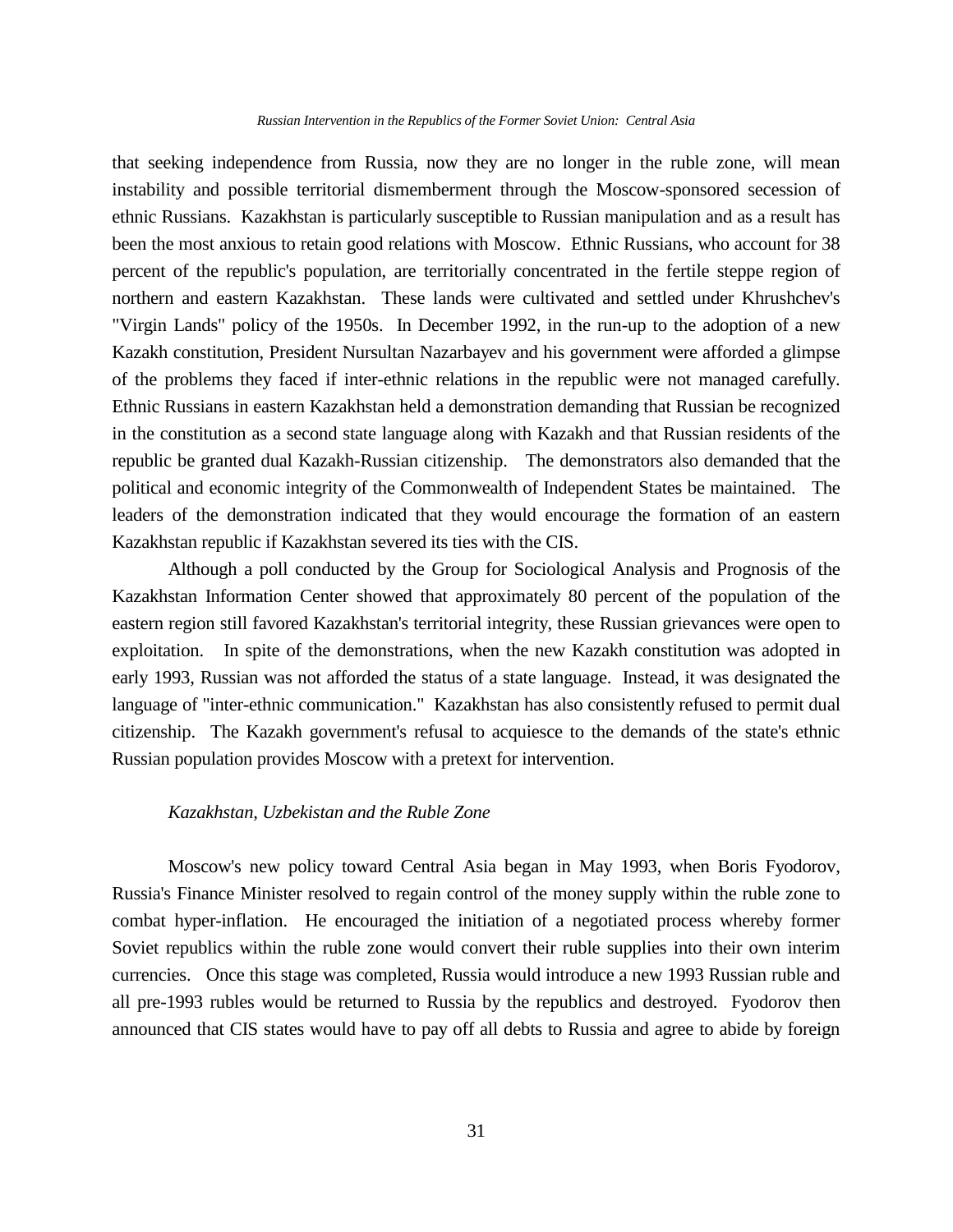currency trade restrictions if they wanted to receive supplies of the new 1993 rubles instead of introducing their own currencies. The process began with Kyrgyzstan which introduced its own currency, the *som*, in May.

In July, the Russian Central Bank went a stage further and abruptly and unilaterally announced that all pre-1993 Russian rubles were to be demonetized immediately. A brief grace period was given for the old rubles to be traded in for new by Russian citizens and states still in the ruble zone. This action by the Central Bank was coordinated neither with the Russian government nor with the governments of other CIS states. It contributed to serious economic difficulties for Kazakhstan and Uzbekistan in particular. Kazakhstan's economy became a "cemetery" for pre-1993 Russian rubles flooding in from Russia and other former Soviet republics that had introduced their own currencies. This induced the Kazakh government to introduce a moratorium on old rubles until January 1994 and to instruct Kazakh savings banks not to accept rubles from non-Kazakh citizens.

After a summer of economic chaos, on September 7, 1993, Tajikistan, Kazakhstan and Uzbekistan joined Russia, Armenia and Belarus in signing a treaty to create the preconditions for a new economic union of CIS member states. The treaty transferred significant economic authority to Russia and provided the basis for the coordination of monetary, fiscal, banking and customs polices. The desires of the signatories were not, however, in complete accord. Kazakhstan and Uzbekistan anticipated the regulation of the existing ruble zone and the delivery of 1993 Russian rubles as a result of the treaty. Moscow, however, fully intended that the other former republics should introduce their *own* rubles based on 1993 Russian banknotes rather than simply using the Russian notes. Furthermore, Moscow expected its partners to initiate economic reforms in conjunction with Russia, and anticipated the full unification of all CIS banknotes as the prelude to complete economic union. Alexander Shokin, Russia's minister for external economic relations, envisaged the process to economic union as being "a fairly long road with several stop-overs;" the treaty in September was merely the first.

Russia's economic policy for the CIS immediately foundered in Central Asia. In October, Kazakhstan and Russia failed to agree on a protocol to unite their monetary systems in line with the September treaty. Kazakhstan had found itself unable to exchange the old Russian rubles flooding into the country for 1993 Russian rubles and was less than pleased at this development. The Kazakh government had no desire to introduce a new currency in accordance with Moscow's plan and insisted that it be provided with new banknotes immediately. The Russian government was equally insistent that any exchange could only come at the end of a transition period during which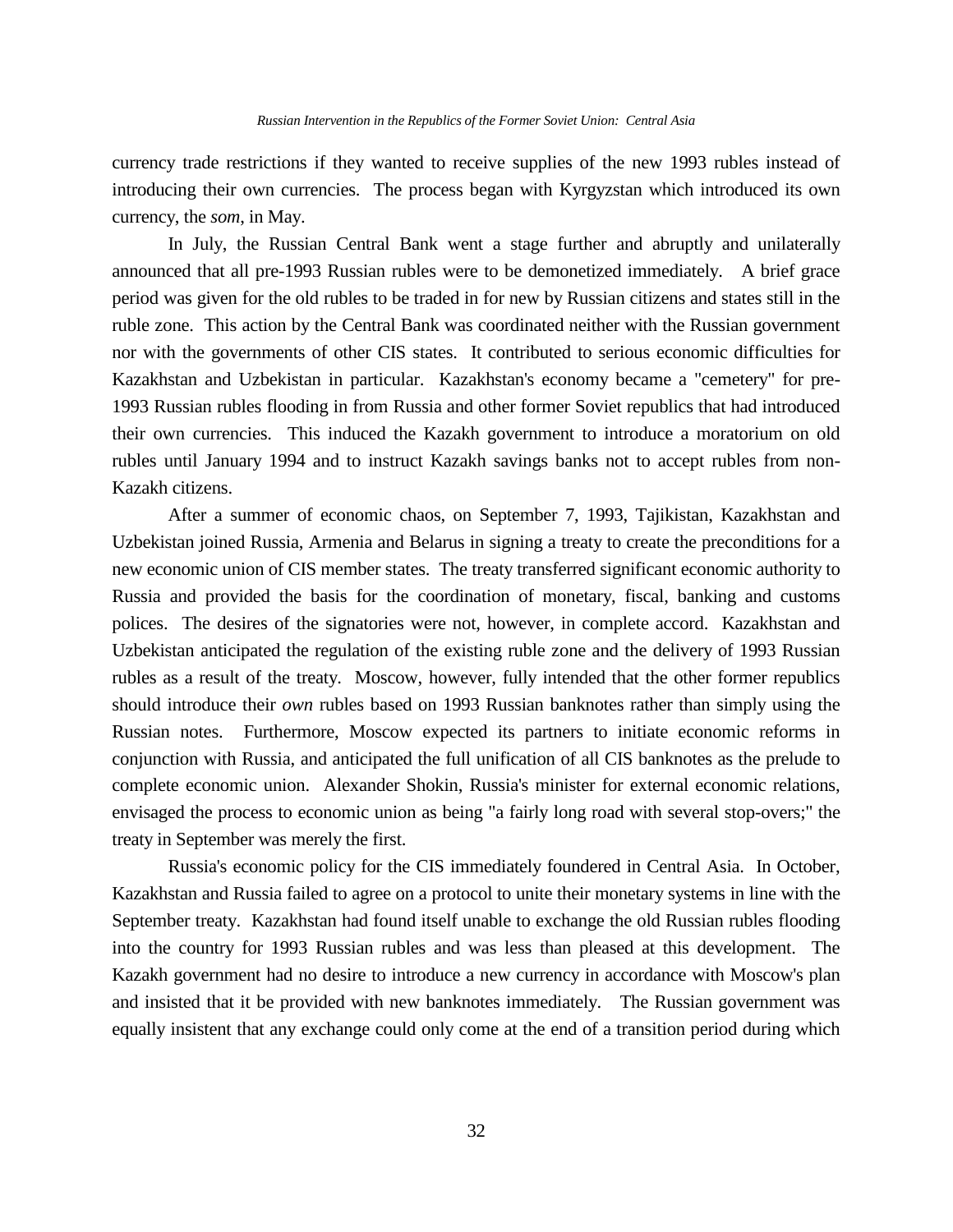all relevant principles and mechanisms had been worked out. Alexander Shokin made it clear that Russia wanted firm guarantees that those former republics that wished to join a new 1993 Russian ruble zone were willing to unite their monetary systems with Russia's and give Moscow control over their economies. Shokin stressed that the introduction of a temporary or national currency would accelerate the unification of the monetary systems in the interim.

When Kazakhstan and Uzbekistan still resisted the introduction of interim currencies - pointing to the attendant financial costs, technical difficulties and their current economic crises - and balked at the idea of Russian control of their economies, Moscow stepped up the pressure. In late October, it demanded \$650 million in hard currency deposits and gold reserves as collateral from Kazakhstan in return for Russian banknotes. The Russian government asserted that this collateral would offset any potential Russian losses as a result of issuing new banknotes to the republic. It also demanded that Kazakhstan realign its economic indicators with those of Russia within 6 months as a step toward the rapid unification of the two monetary systems. The Russian government warned that it would consider Kazakhstan to be indebted to Moscow if the state did not offer these concessions in advance of the banknote issue.

As it was apparent that Kazakhstan was unlikely to agree to these demands, Moscow's intention was to force the former Soviet republic to introduce its own currency. Indeed, the Russian government informed its Kazakh counterpart that the alternative to compliance was the introduction of a permanent or interim currency, after which a single ruble zone could be formed with Russia. On October 29, Kazakhstan announced that it could not afford to offer its gold and foreign exchange reserves as collateral for Russian banknotes, nor could it afford to obtain them on credit, thus it was obliged to break off the negotiations with Moscow on monetary union. The Kazakh government stated that it considered the possibilities of monetary union to be lost.

In spite of this gloomy pronouncement, Russian officials remained optimistic about the possibility of recreating the ruble zone with Kazakhstan as a participant. Minister Fyodorov stated that "economic integration continues and the interests of Russia have been observed," (*Interfax*, 11- 4-93). On November 10, Russian First Vice Premier Oleg Soskovets said that Russia attached special importance to the preservation of economic ties with Kazakhstan and he was certain that "Russia and Kazakhstan would be able to find mutually acceptable ways of cooperation in future," (*Interfax*, 11-10-93).

The same tactics were also used to force Uzbekistan from the ruble zone in October. Moscow informed the Uzbek government that it should regard the supply of Russian banknotes as a form of inter-state credit. Gold reserves and US dollars must thus be offered as collateral for at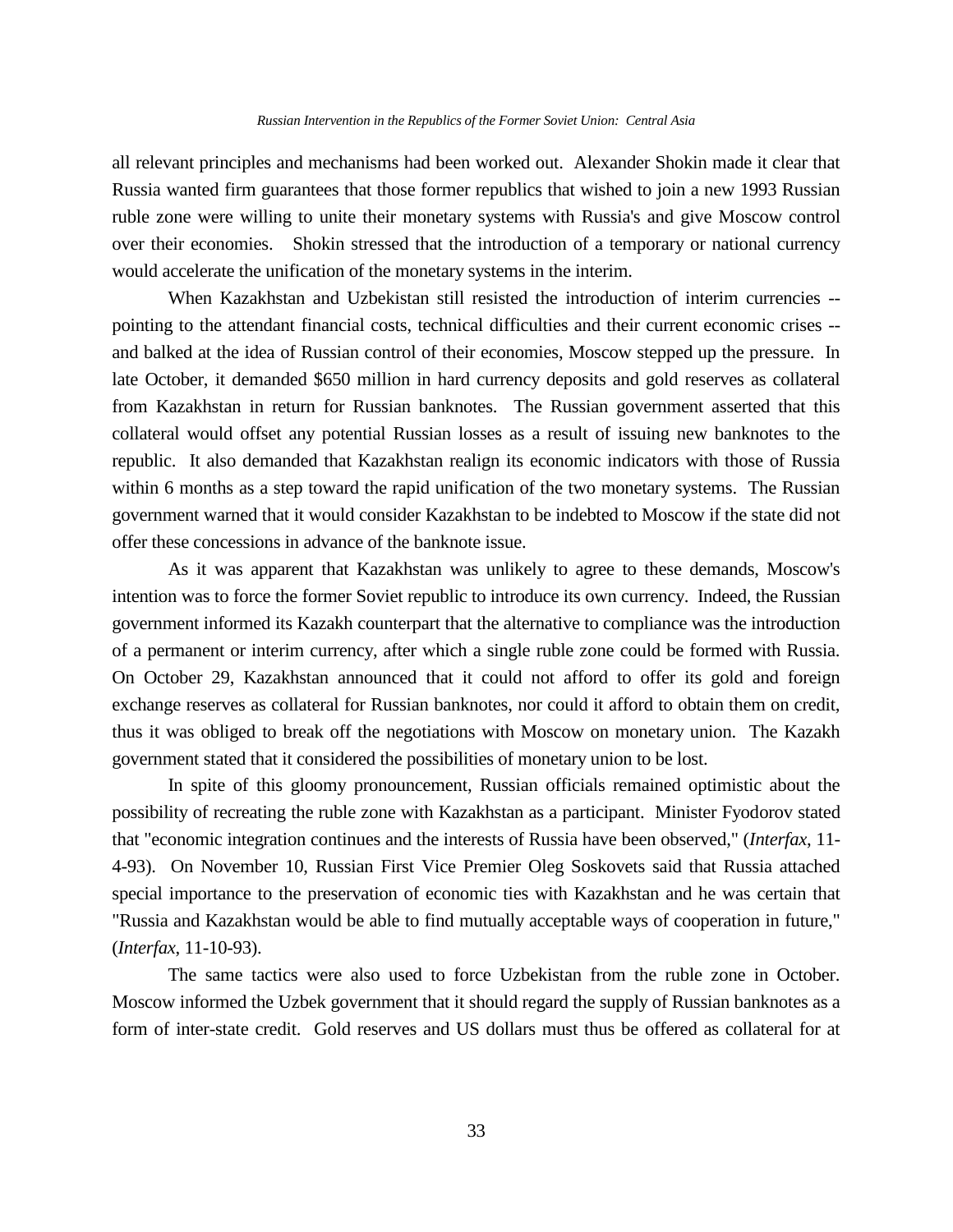least 50 percent of the cash and non-cash money supply. Old Russian rubles would only be exchanged for 1993 rubles at a ratio of three to one. Like Kazakhstan, Uzbekistan rejected these conditions and announced that it would pursue the development of its own currency. The Uzbek Prime Minister Bakhtior Khamidov was sharply critical of Russia's policies: "They want to turn the central banks of all republics into branches of the Russian bank and to dictate our crediting and emission policies. And for every ruble in cash we would have to pay gold."

With Kazakhstan and Uzbekistan out of the ruble zone, Moscow felt that everything was going according to plan. Alexander Shokin pointed out on November 3, that of the five CIS states which had signed the agreement to create a new ruble zone on September 6, 1993: Kazakhstan and Uzbekistan had decided to introduce their own currencies; Belarus had already introduced a transitional currency; and Armenia and Tajikistan had opted to retain the old Russian rubles as their interim currency. On November 5, Uzbekistan announced that indeed its currency, the som, would be temporary and that the country would continue to work towards monetary union with Russia. Kazakhstan agreed that it would coordinate the introduction of its currency with Uzbekistan on November 15.

In a November 19, 1993 interview with *Moscow News* Shokin explained the new Russian economic policy:

"The ideology was as follows: the unification of monetary systems is the final accord in a long piece in the course of which the economies of all countries had to be stabilized. For this it was necessary: first, to unify legislation; second, to secure a similar state of definite parameters which had to mirror the similar mechanism of the economies' functioning. All the countries hoped, beginning with November 1, at worse with January 1, Russia would grant them cash. Moreover, the countries promised, and at the highest level, to complete after that all work in unifying systems. We decided that cash could be provided even earlier, but under one condition: Russia must be insured against ... an inflationary explosion: suppose we give them the cash of 1993 denomination but the countries introduce national currencies nevertheless. Then Russia would again have to change its banknotes ... Therefore, there was no ousting anyone from the ruble zone, there was only an attempt to create a single monetary system in a civilized manner. The introduction of national currencies can take off the touch of fraternally infantile relations which have existed hithertofore," (*Moscow News*, 11-19-93).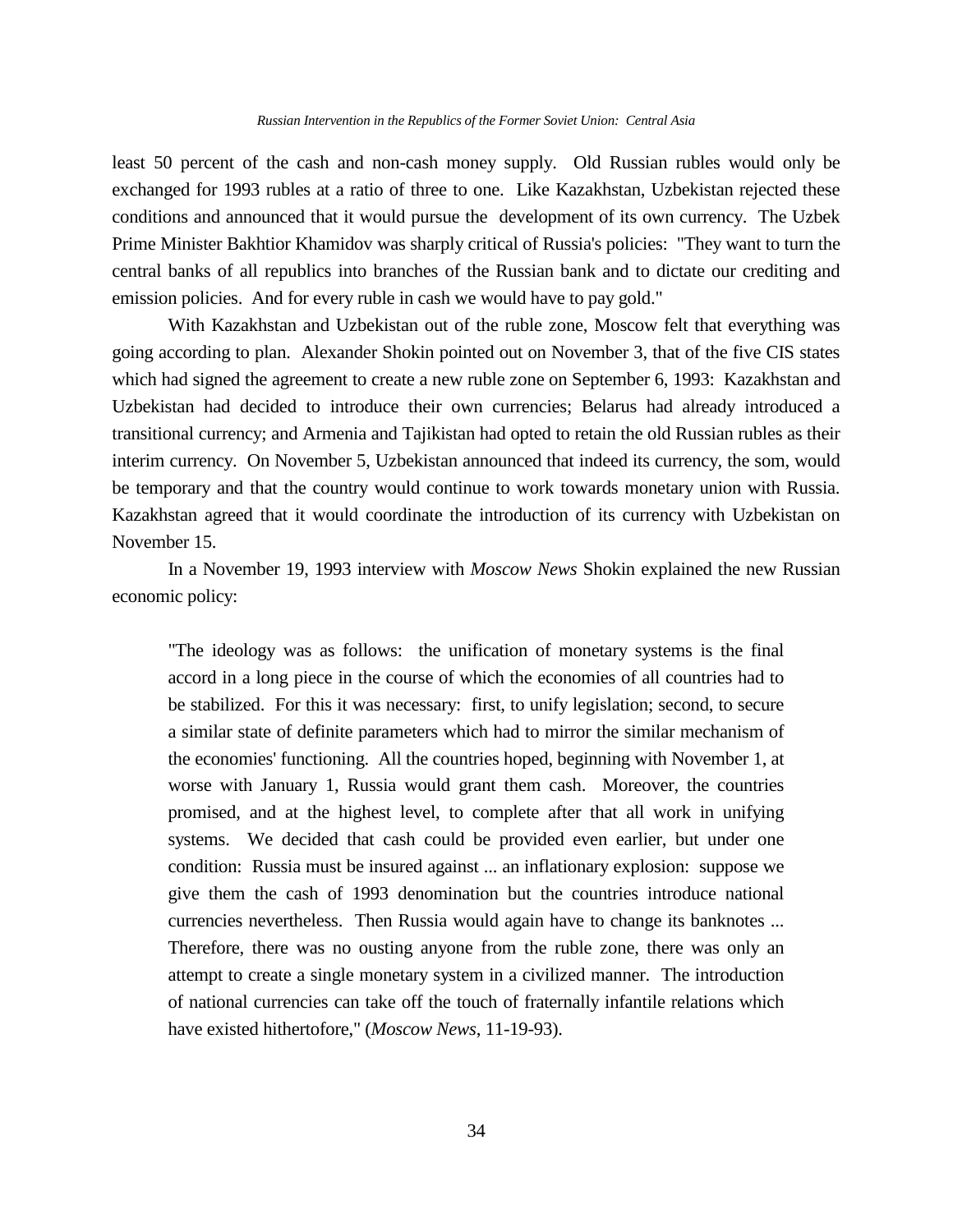As the creation of the new single monetary system will take some time, Russia must prevent economic and political ties from weakening with Kazakhstan and Uzbekistan. On November 7, *Moscow News* expressed concern that Kazakhstan would ally itself economically with other countries, having left the ruble zone: "After exchanging the ruble for the tenge, Kazakhstan inevitably will change many priorities not only in the economy, but also in politics. According to the 'rule of the pendulum' it will swing from the great northern neighbor to the south, and leaving the Russian monetary system it will pass under the financial influence of the IMF and the World Bank." Moscow's July warning to Central Asia that it should choose between Russia and its Muslim neighbors indicated that this would not be permitted to happen. Russia is now employing a tactic tried and tested in the Baltic states, to remind Kazakhstan and Uzbekistan of some "demographic and geopolitical realities," should they take it upon themselves to stray.

Moscow is using ethnic Russians for economic as well as political ends in Kazakhstan and Uzbekistan. This was made apparent by the fact that it was Alexander Shokin, the Russian Minister for External Economic Relations, who first made the explicit connection between Russia's economic policies in Central Asia and the ethnic-Russian and Russian-speaking minorities in the former republics. On November 16, Shokin wrote an article for *Izvestiya* entitled: "We have adequate responses to the threats to make Russians hostages in the Near Abroad." In the article he openly accused Kazakhstan and Uzbekistan of attempting to blackmail Russia into continuing to give financial support by threatening the well-being of ethnic Russians living in the republics. Shokin warned the two former republics that they would regret playing with "ethnic diplomacy" as Russia was well able "to protect her current interests." Kazakhstan and Uzbekistan's economic and monetary policies were severely criticized. Shokin condemned them for their unwillingness to conform to Russia's vision of a new economic union and to agree to the introduction of interim currencies until the coordination and ultimate unification of the monetary systems could be achieved.

Shokin concluded his article by saying that: "good sense demands that we rise above emotions and it is clear that within the framework of an economic union the creation of mechanisms for economic integration will continue. One of these may be a single monetary system, based on the Russian ruble, or an effective payments union on the basis of stable national currencies."

Minister Shokin went further in a November 19 interview with *Moscow News*. He stated that if the Central Asian states attempted to reorient their economies towards Turkey, China or Iran,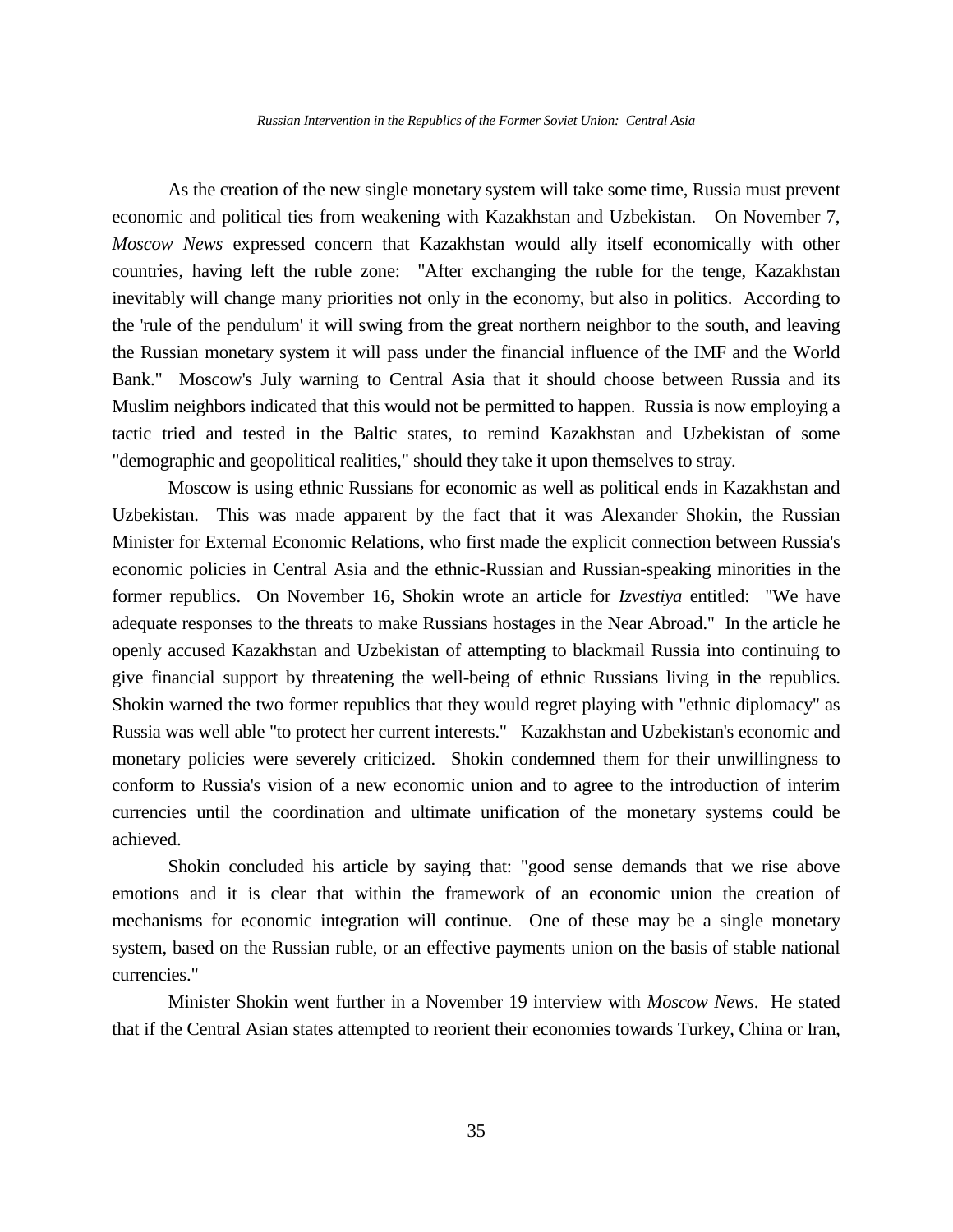#### *Russian Intervention in the Republics of the Former Soviet Union: Central Asia*

or raise prices on strategic resources sold to Russia, this might "lead to the destruction of part of our and their economies." He asserted that from now on the issue of the Russian-speaking population of the states would be present in "all economic talks with CIS countries" -- not just those with Central Asia. And he went on to clarify Russia's own position on "ethnic diplomacy" as a tool for furthering national interests:

"Moreover we shall negotiate the extension of credits solely with those states, which will first conclude with Russia agreements on migration with rigid obligations, including that on material compensation for migrants, and second, conclude an agreement on dual citizenship ... We tie politics with economics ... The same is true of the condition of the Russian-speaking people in the 'near abroad.' Whenever some benefits are requested from us, we are entitled to pose a question about the balance of interests ... I believe that with time we will all become accustomed to the thought that this does not amount to some imperial ambitions, but a normal negotiating process."

Shokin's comments were followed by a visit by Russian Foreign Minister Andrei Kozyrev to the Central Asian republics in the second and third weeks of November. At the top of Kozyrev's agenda was the discussion of the protection of the former republics' Russian-speaking population. Kozyrev declared that "Russia is ready to defend its citizens and in this purpose will use all its power, including economic sanctions and credit and financial policy," (*Izvestiya*, 11-20-93). His statements were greeted with alarm in Kazakhstan and Uzbekistan.

The Russian daily *Nezavisimaya Gazeta* reported that President Nursultan Nazarbayev was stricken by a bout of "diplomatic sickness" on the very day of Kozyrev's visit to the country. Kozyrev was not, however, deterred by the unexpected indisposition of the Kazakh President and met instead with Kazakh Prime Minister Sergei Tereshchenko. The Russian Foreign Minister demanded that Kazakhstan sign a mutual agreement with Russia "on the legal security of citizens," which would encompass the issue of dual citizenship and bind northern and eastern Kazakhstan firmly to Russia. Kozyrev went on to assert that "it would be expedient to conclude agreements with all republics [sic] whose legislation provides for dual citizenship." Tereschenko countered Kozyrev's move by suggesting that Kazakhstan would also seek protection of ethnic-Kazakhs living in the Russian Federation, of which there are some 636,000 (0.4 percent of the total population) according to the 1989 Soviet census. *Nezavisimaya Gazeta* speculated that if Kazakhstan decided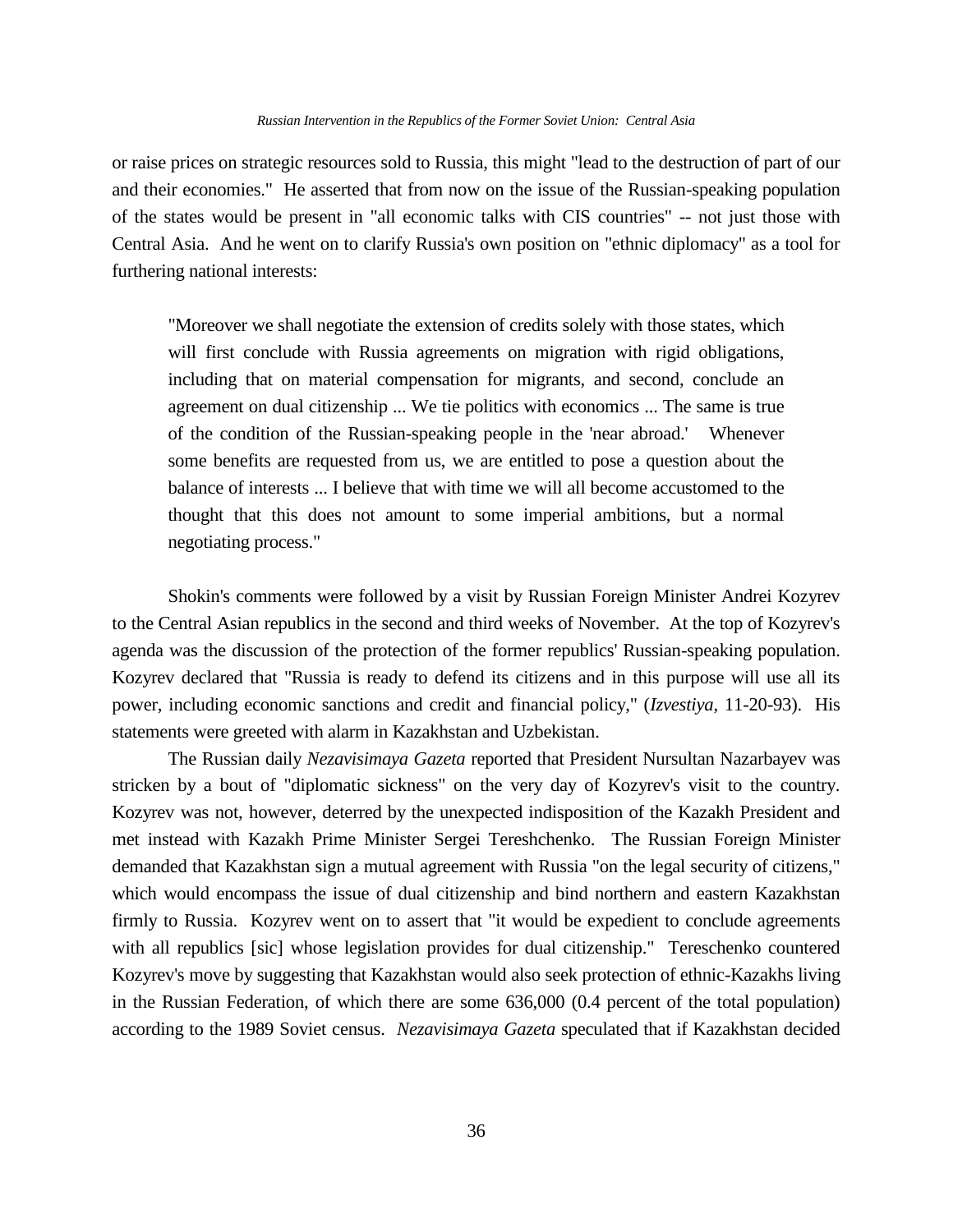to pursue the same policy as Russia and "defend not only [ethnic Kazakhs], but all the Turkicspeaking population in Russia ... the Kremlin will soon realize how dangerous all Russian-Kazakh differences are, not only for Kazakh statehood but also for Russia." Neither the Kazakh government nor one of Russia's leading independent newspapers had any illusions about the real purpose of Kozyrev's visit to Central Asia.

The government of Uzbekistan also responded angrily to the Russian Foreign Minister's attempts to play ethnic politics. President Islam Karimov, who has prided himself on the enforced stability of his country, "was perplexed by the fact that Kozyrev had raised the issue on conditions for the Russian speaking population in Uzbekistan. It is wrong to speak of any discrimination with respect to them at the state level," (*Interfax*, 11-16-93). Uzbekistan protested the dictatorial tone assumed by the Russian envoy on such a "delicate matter as the rights of people of a different nationality," and demanded that Moscow pursue a dialogue on an equal footing, (*Izvestiya*, 11-20- 93).

On November 18, on his return from Central Asia, Andrei Kozyrev announced that a semigovernmental agency would be established in Russia to deal with the problems faced by the Russian-speaking population in Kazakhstan and Uzbekistan. He asserted that attempts had been made in these states to dismiss Russian-speaking directors of factories and Russian government officials. He stressed, however, that he was confident that the problem could be alleviated through appropriate treaties with the Central Asian states, which would make it possible to resolve "delicate humanitarian problems," (*Interfax*, 11-18-93).

President Nazarbayev of Kazakhstan erupted at Kozyrev's statements. He said that, "The constitution of Kazakhstan does not infringe on anyone's rights on the basis of ethnic origin ... The touching concern unexpectedly expressed by some Russian politicians about ethnic Russians in other states -- stable states -- has hardly been motivated by lofty moral considerations. In actual fact, having destroyed the ruble zone and disappointed the people, particularly ethnic Russians, and having lost their trust [these politicians] switched over to populist election games." Nazarbayev went so far as to wonder if he were witnessing the emergence of another "Sudetenland" crisis in Russia: "Whenever one starts talking about the protection of Russians in Kazakhstan, not Russia, I recall Hitler who began to 'support' the Sudeten Germans at one time. I start feeling deep anxiety for Russians who live outside Russia. Really, they did not ask to be defended did they? They are citizens of Kazakhstan." As for dual citizenship for ethnic Russians in Kazakhstan, Nazarbayev rejected the idea as being "contradictory and destabilizing," (*Interfax*, 11-24-93). On December 3, Nazarbayev warned that he would not permit Russia to continue to issue Kazakhstan with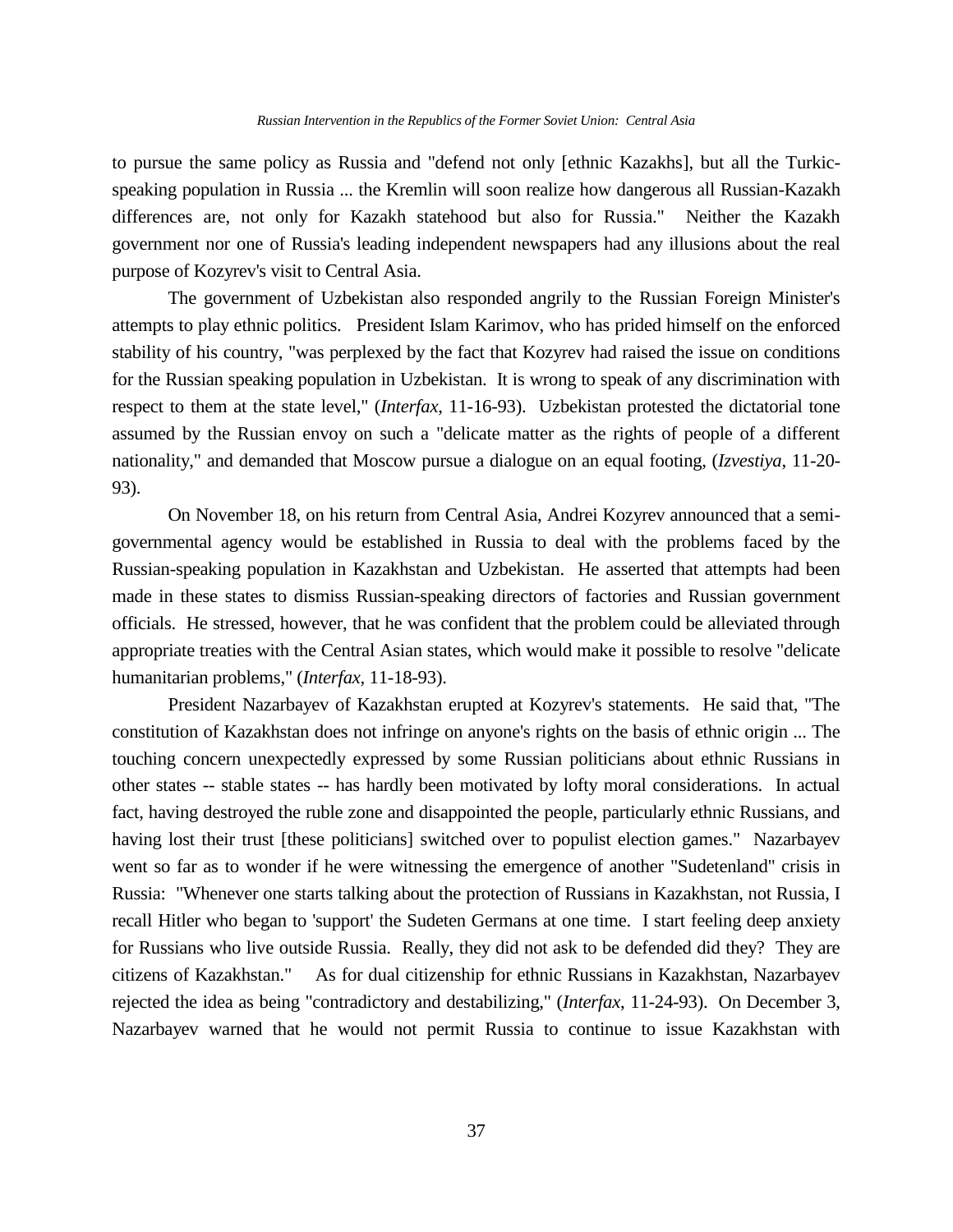ultimatums or to play "the Russian card basing [sic] on momentary political reasons rather than the interests of people and, moreover, those of the development of our two states," (*Interfax* 12-3-93).

Nazarbayev and President Karimov of Uzbekistan have good reason to be concerned. Ethnic Russians in the region have also not perceived Moscow's logic in dismantling the old ruble zone and instead see the introduction of interim national currencies as the beginning of a break with Russia. In early November 1993, in a poll conducted by *Interfax* among ethnic Russians in the Uzbek capital, Tashkent, for example, 86 percent of respondents felt that they had been abandoned by Moscow and 83 percent predicted that the introduction of a new currency would worsen the economic situation in Uzbekistan and provoke a backlash against ethnic-Russians. All of the respondents were certain that as a result there would be a new emigration of Russians from Central Asia, (*Interfax*, 11-3-93).

Sentiments such as these and the knowledge that Russia will demand compensation for Russian emigrants (see Shokin's November 19 interview with *Moscow News* above) from the former Soviet republics create a double bind for Kazakhstan and Uzbekistan. If they request aid from Russia on the basis of the need to avert an economic crisis and its repercussions for their ethnic Russian population they will be accused of ethnic blackmail, as Shokin accused them in his article. If they choose to forego Russian aid and pursue their own path to economic reform they face the economic crisis they fear and renewed Russian pressure. Both republics seem destined to capitulate to Russia's demands to coordinate their monetary policies with Russia and ultimately replace their interim national currencies with new Russian rubles on Russia's terms. Indeed Uzbekistan made the first step in this direction on December 1, when it announced that 1993 Russian banknotes would also be legal tender in the republic alongside the Uzbek som from December 6.

Kazakhstan, however, is at present resisting Russian demands, which has serious implications given the republic's nuclear arsenal and Russia's continuing interest in the strategic facilities at Semipalatinsk and Baikonur. *Izvestiya* attested to the importance of these facilities to Russia in an article on November 20, 1993. On November 24, Kazakhstan announced that it would sell grain to CIS member states only for hard currency as a result of its transition to a national currency. This action was singled out in Shokin's November 19 interview as particularly intolerable, impinging as it does on Russia's access to strategic raw materials.

On December 24, Kazakhstan was also instrumental, along with Ukraine, in rejecting a proposal by Russian President Yeltsin at a summit meeting of the CIS in Turkmenistan to grant "special status" to ethnic Russians living within the borders of the former Soviet republics, offer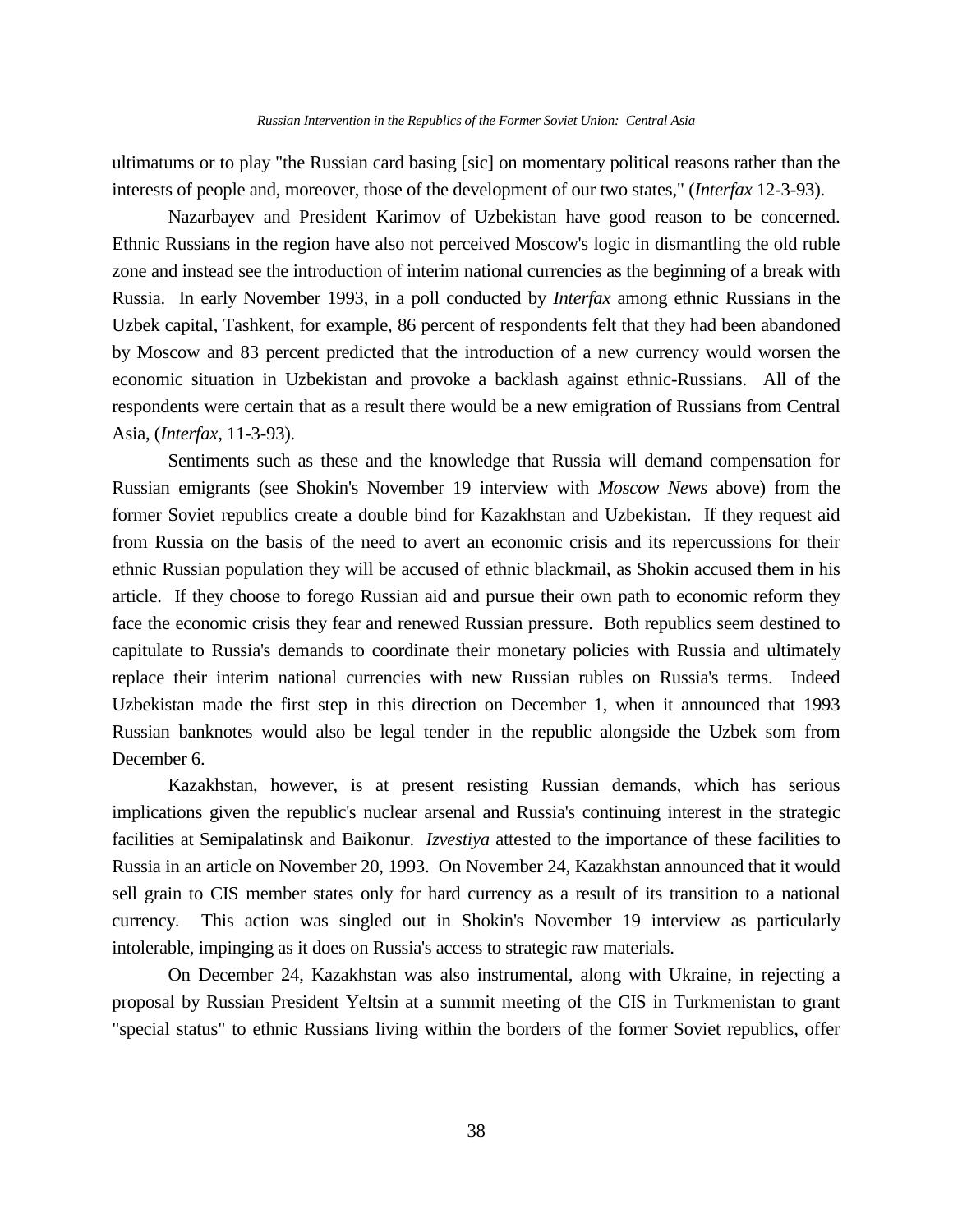potential dual citizenship to citizens of CIS countries, and guarantee the rights of "national minorities." Kazakh President Nazarbayev once again rejected the concept of dual citizenship and urged that the proposal be removed from the summit's agenda, (*New York Times*, 12-25-93). Continued Kazakh-Russian confrontation over this issue seems likely.

## *Kyrgyzstan*

Russia's policies toward Kyrgyzstan, Turkmenistan and Tajikistan provide a sharp contrast to the treatment of Kazakhstan and Uzbekistan described above. Kyrgyzstan has played by Moscow's rules with regard to the creation of the new ruble zone and the forthcoming economic union. Indeed, on November 18, a senior Kyrgyz official, Vice Premier Esengul Omuraliyev stressed that the disintegration of the ruble zone should not be over-dramatized. He asserted that "the real ruble zone is just in the making and will emerge as soon as each CIS state introduces its own currency." He went on to express his confidence that an agreement on an interim payments union for the conversion of the new currencies would be signed in January 1994. Kyrgyzstan said it was ready to work towards achieving convertibility between the Kyrgyz som and the Russian ruble as soon as possible, (*Interfax*, 11-18-93).

### *Turkmenistan*

As far as Turkmenistan is concerned, the former Soviet republic has distanced itself from the Commonwealth of Independent States but has not been singled out for Russian pressure. Turkmen president, Saparmurad Niyazov has established an authoritarian and conservative regime with the stress on stability and what he refers to as "positive neutrality." Although, Turkmenistan has signed economic cooperation agreements with neighboring Iran, Niyazov has been careful not to antagonize Moscow or imply that the new state will threaten any of Russia's strategic objectives in the region. In fact, during a recent CIS summit in the Turkmen capital, Ashgabat, Turkmenistan was the only former Soviet republic to sign an accord with Russia on dual citizenship. The former republic also agreed on December 23, 1993 that Russian troops would patrol Turkmenistan's borders with Iran and Afghanistan and made provisions for the creation of a special operational group of Russian border troops, (*Reuters*, 12-23-93).

Moscow's currently benign policy toward the former republic, however, may change if Turkmenistan's substantial oil and gas fields are developed in the future with Western assistance.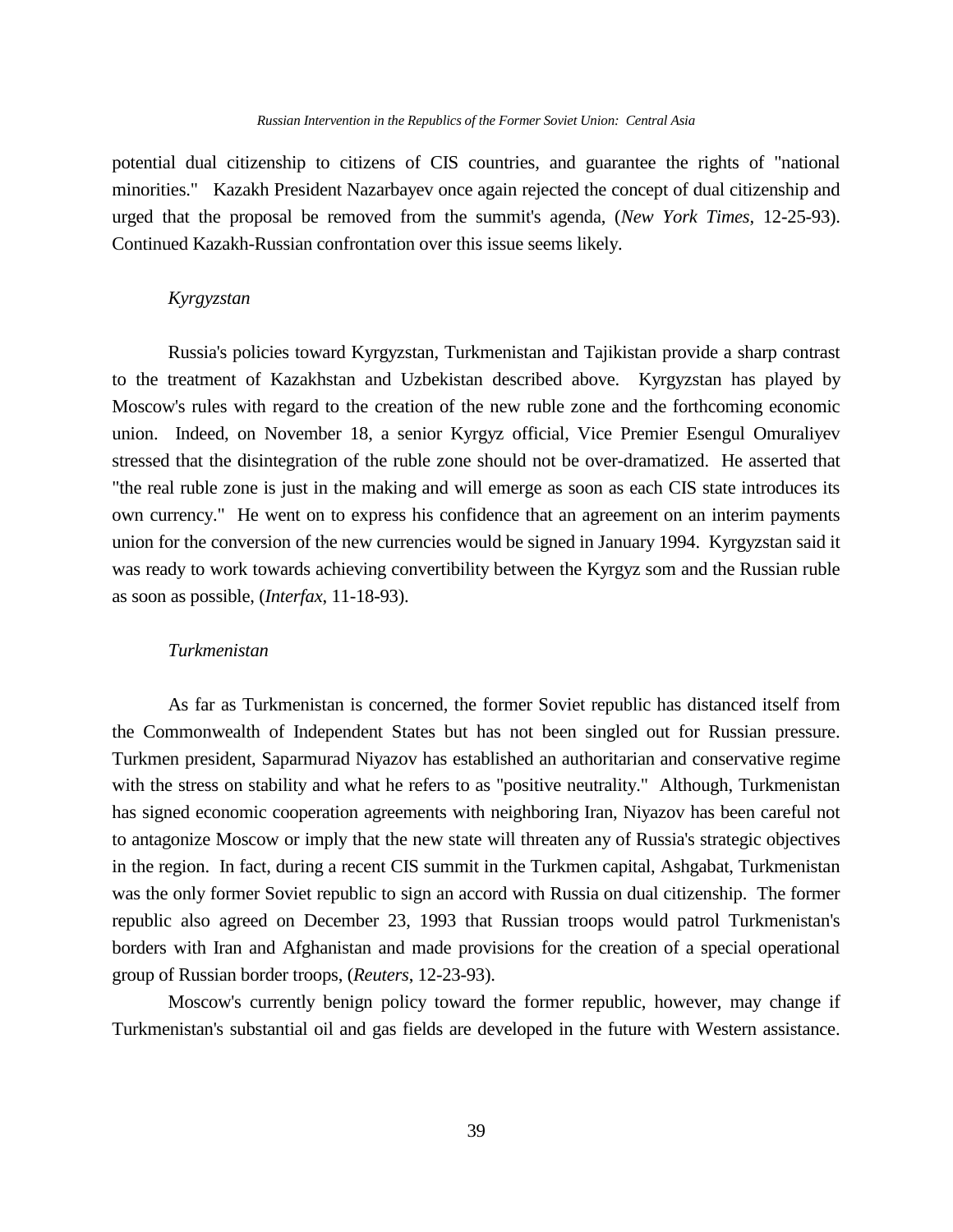Turkmenistan is currently the world's fourth largest producer of gas with large untapped reserves. The existing gas pipelines run through Kazakhstan, Russia and Ukraine and Russia is unlikely to allow the route to be changed.

### *Tajikistan*

The position of Tajikistan vis a vis Moscow is unusual, as the Russian government itself has made clear. On November 18, 1993 the Tajik government announced that, unlike Kazakhstan and Uzbekistan, it was ready to enter the ruble zone on Russia's terms. On November 23, Alexander Shokin announced that Moscow would provide Dushanbe with a 100 billion ruble credit to enable it to exchange old Russian rubles for new. Shokin stressed that this agreement was "unique" and that Tajikistan was not being required to introduce a full or interim national currency before joining the CIS economic union. He stated that Dushanbe had also agreed to set aside collateral to obtain Russian cash. For his part, the Tajik Prime Minister Abdulmalik Abdullojanov, asserted that he did "not think Tajikistan has made a mistake by joining the ruble zone. Sooner or later, the other CIS states will follow," (*Interfax*, 11-23-93).

The size of the Russian government credit to Tajikistan is startling given Moscow's avowed intention to cut off subsidies to the former Soviet republics. But as Alexander Shokin made abundantly clear in his November 19 interview with *Moscow News*, it would be "politically naive" for Russia not to use its status of a donor to its own advantage. Russia is not politically naive and it has a definite interest in Tajikistan. The Tajik government may be wholly dependent upon Russia, but Tajikistan is equally important to Russia as a strategic border with Afghanistan. Having, intervened directly in the Tajik civil war to restore a pro-communist, pro-Moscow regime, Russia is now protecting its investment. It intends to keep full control over the Tajik economy and the direction of Tajik politics.

Russia has not even attempted to conceal the fact that its main strategic interest in the region is Afghanistan, and not the Tajik republic itself. In an interview with the *Washington Post* in February 1993, Russian journalist Oleg Panfilov stated that "Russia does not need Tajikistan as a state. It needs it as a border zone with Afghanistan. That is why the Russian military is helping the Communists remain in power," (*Washington Post*, 2-5-93). Russian Defense Minister Pavel Grachev echoed this in February 1993 when he told Tajik leaders that their region was "strategically important for both the security of your state and of ours." (*Boston Sunday Globe*, 2-14-1993)

With 4 million ethnic Tajiks across the border in Afghanistan and only 3 million Tajiks in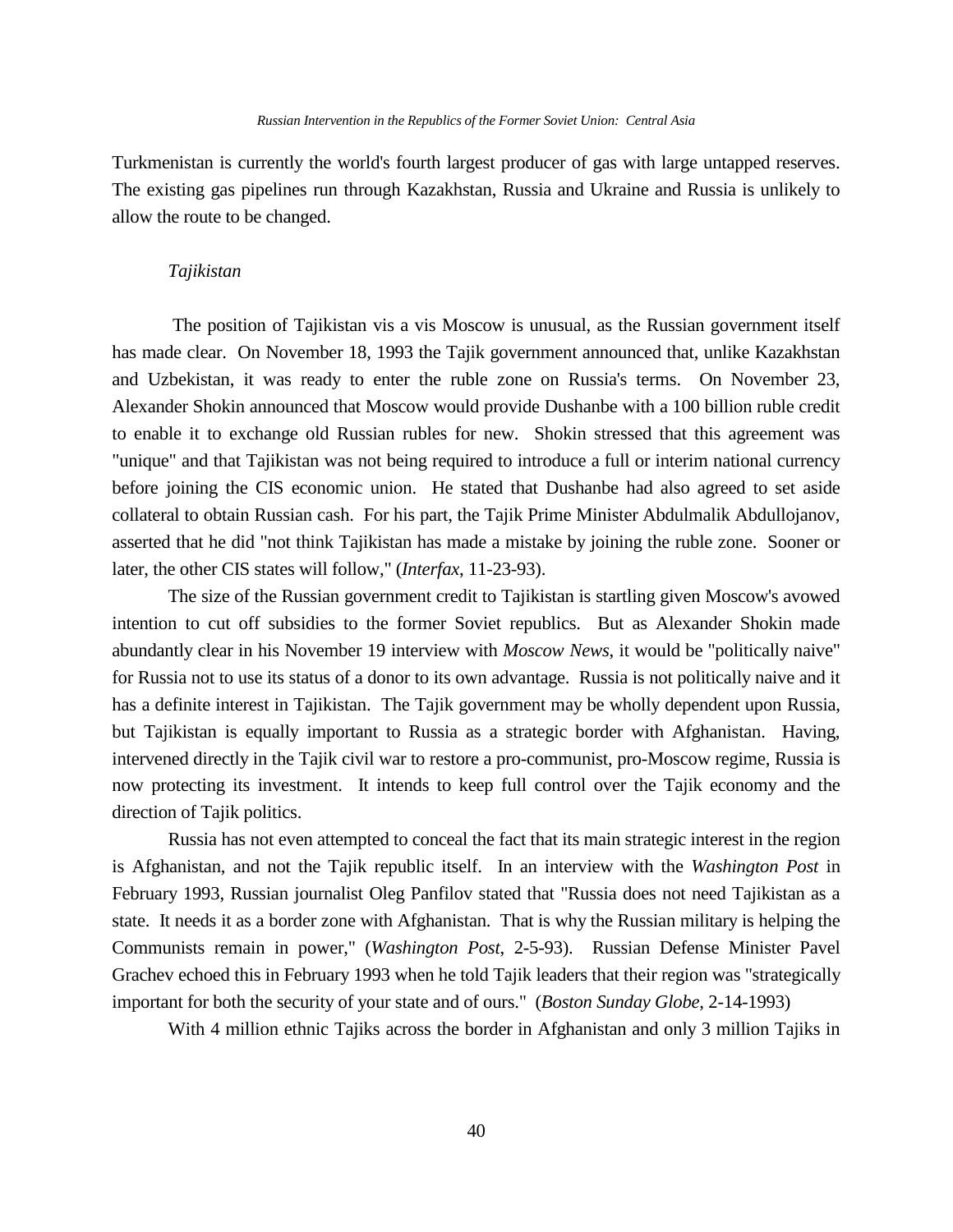Tajikistan itself, it is clear why Tajikistan is such a crucial border zone. Two senior *mujaheddin* commanders are ethnic Tajiks, including Ahmad Shah Masood who was engaged in the struggle for control of Kabul in the spring of 1992. Any union of Afghan Tajiks with Tajikistan would transform it into a large and influential state that would be hostile to Russian objectives. It is thus a strategic imperative for Moscow to head off any Tajik alliance across the Afghan border.

Moscow's intervention in Tajikistan to keep Afghanistan out was the most blatant of its interventions in regional conflicts. Its actions removed a weak coalition government that had threatened to carve out a more independent path of reform for the new state. Russia explained the move as necessary to: stabilize the situation, prevent the infiltration of Islamic fundamentalism, assist ethnic minorities and protect Tajikistan's international borders with Afghanistan. While the republic's stability was definitely at stake and the flow of refugees across the border to Afghanistan was a serious problem, the other two reasons were at best flimsy pretexts. The coalition Tajik government did not profess to seek the creation of an Islamic state in the Iranian model, and Russian and other minorities in the republic were not targeted in the conflict.

In May 1992, a coalition of purported Islamic and democratic opposition forces overthrew the ex-Communist Tajik government of Rakhman Nabiyev. Nabiyev had been elected president of Tajikistan in November 1991. In late March 1992 a vociferous opposition movement began to agitate for new elections. On May 5, Nabiyev tried to break up the opposition and was met with force. He was induced to back down and accept a coalition government under his presidency with key ministerial positions going to opposition figures. However, Nabiyev's concessions to the opposition were rejected and resisted by regionally based pro-communist governments in the Leninabad and Kolab regions of Tajikistan. Their resistance sparked off a protracted civil war. In September 1992, Nabiyev resigned in the face of an escalation in the conflict. He was replaced by Akbarsha Iskandarov whose government was unable to reach an accommodation with the procommunist forces. The former communists seized Dushanbe in December 1992 and installed their own government under Emamali Rakhmanov.

The success of the pro-communist forces was ensured by Russian military support. In the summer of 1992 it was reported that the forces were receiving heavy artillery from the Russian army stationed in the region, supposedly through thefts from ammunition stores. But Russian forces went further than this, and in conjunction with the Uzbek army, they participated in the assault on Dushanbe, ostensibly to avert Iranian and Afghan infiltration into Tajikistan. There is no evidence to support the contention that the government of Akbarsha Iskandrov was backed by either Iran or Afghanistan or that either of these two powers were planning intervention at this juncture.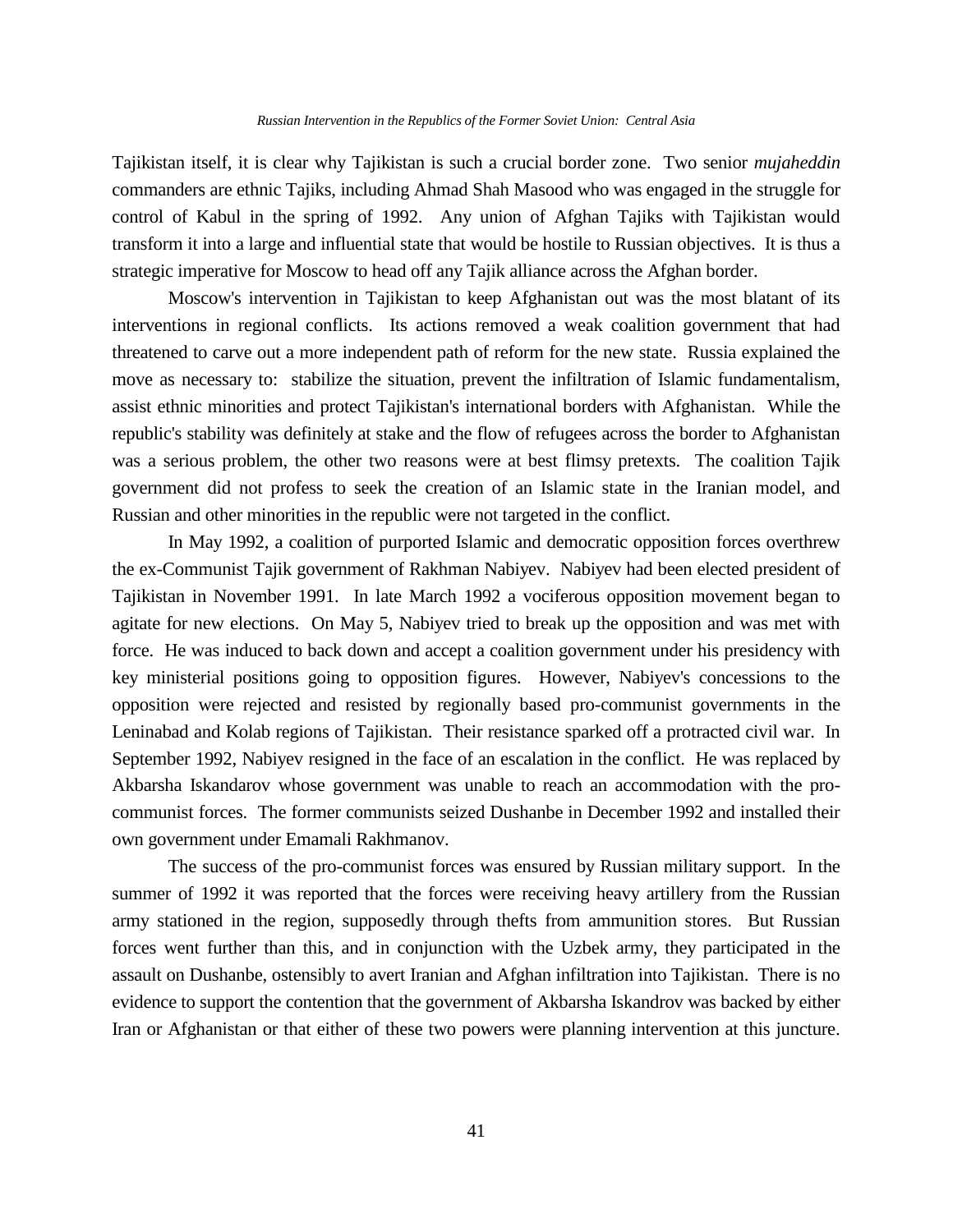However, in this manner Russia made its strategic objectives in the region very clear. Afghanistan must be kept out of internal Tajik politics.

On September 8, 1993, after the ouster of Rakhman Nabiyev, the Russian and Uzbek governments issued a joint warning to the effect that Central Asian security had been jeopardized by the Tajik civil war. The two governments asserted that: "Central Asia must not be allowed to be a new seat of tension and a target of geopolitical gambles ... Outside forces wish to sow and nurture seeds of national strife and political and civil confrontation," (*Washington Post*, 9-9-92). Russian Foreign Ministry spokesman, Sergei Yastrzhembsky, stated that Russia would not tolerate outside intervention in Tajikistan and "such a development would threaten the security not only of the Central Asian States but also of Russia." Reassurances by the Tajik coalition government that they neither intended to create an Islamic state nor turn away from Russia were ignored.

For its part, Uzbekistan justified intervention by the need to protect the 24 percent ethnic Uzbek population concentrated in eastern Tajikistan. Again, there was no evidence to suggest that ethnic Uzbeks were directly threatened by the Tajik civil war, although Uzbek and ethnic Russian refugees were reported to be fleeing from the fighting. Russian Journalist Oleg Panfilov, a former resident of Dushanbe, suggested that Uzbek President Islam Karimov's reasons for participation in the Tajik civil war were more fundamental than this. He asserted that "this is the beginning of a war for the future of Central Asia. That is why Karimov is cracking down on the opposition. He regards the Tajik opposition as an ideological threat to himself," (*Washington Post*, 2-5-93). Uzbek anxieties and Russian strategic objectives coincided in Tajikistan.

In late September 1993, Russian officials reported that Afghan smugglers were bringing weapons across the border to Tajikistan; that Tajik militants were being trained in Afghanistan by Muslim fundamentalist groups led by *mujaheddin* leader, Gulbuddin Hekmatyar; and that supporters of the coalition government were raiding Russian military bases responsible for guarding the Afghan-Tajik border. By September 30, Moscow had sent substantial troop reinforcements into Tajikistan and Russian forces seized control of Dushanbe airport. In December 1992, Russian troops were deployed at the behest of President Iskandarov to defend Dushanbe from procommunist attack. In spite of this Russian protection, or perhaps because of it, the pro-Communist forces were able to capture the city on December 11. The new government immediately launched a campaign to suppress its opposition and establish control of the country. It has since adopted overtly pro-Moscow policies.

Incidents since the installation of the pro-Communist Tajik government and Russia's reassertion of its influence in Tajikistan suggest that, having been routed in Afghanistan once,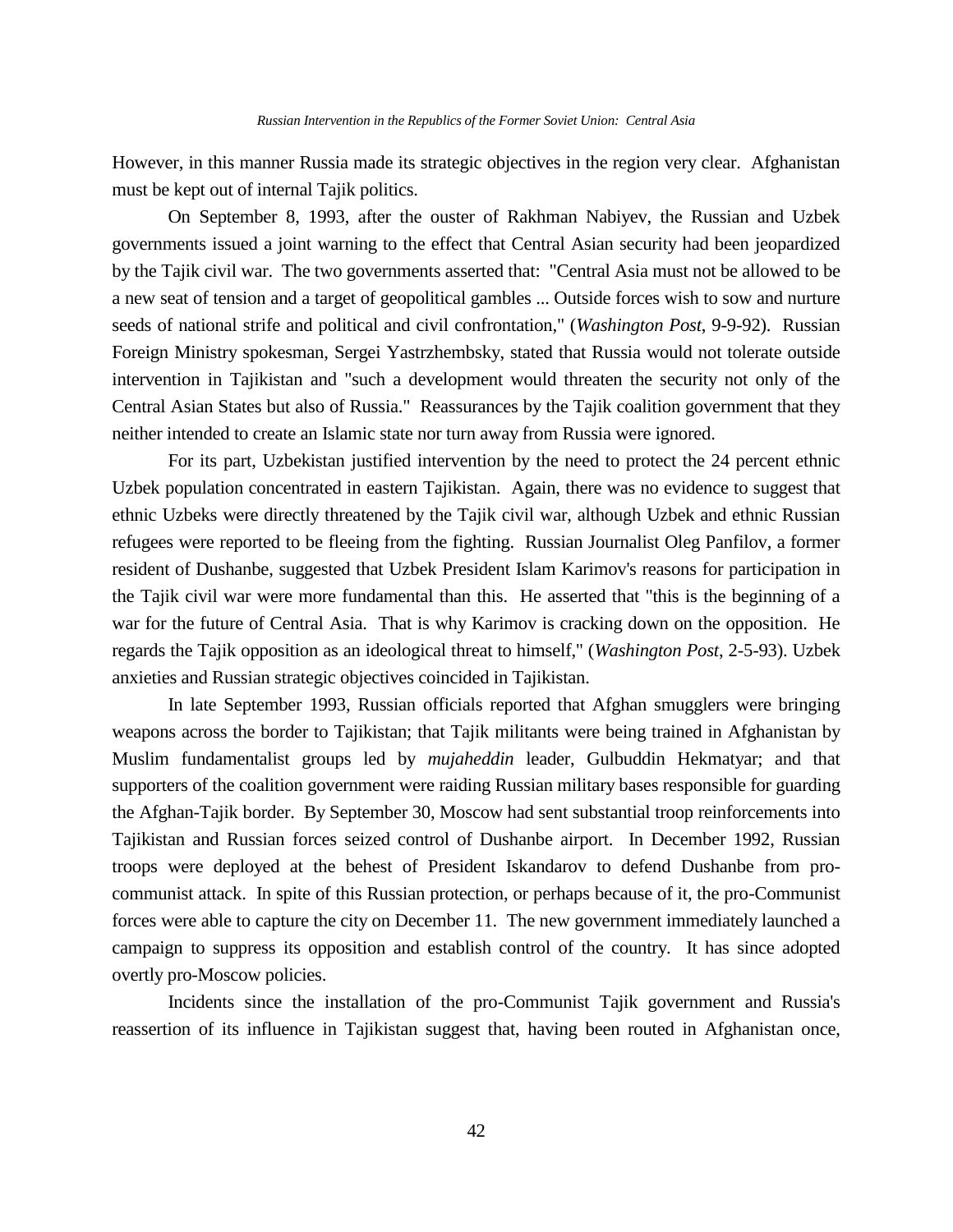Russia is now bent on teaching the Afghans a lesson using Tajikistan as a springboard. In contrast with 1979, Moscow does not anticipate significant protest from the West. If Russia undertakes punitive strikes against Afghan targets, by dint of its propaganda, Moscow will now be seen as protecting Tajikistan's borders and combatting Islamic fundamentalism rather than violating the sovereignty of a neighboring country. As Russian First Deputy Foreign Minister, Anatoly Adamshin, stated in a June 13, 1993 article in *Moscow News*, "there is a second point distinguishing this war [in Tajikistan] from Afghanistan, for there the Russians and the Americans stood on different 'sides of the barricades.' Now the Americans want to help us to resolve this conflict, and the same is true of many other countries."

Since July 1993, there have been repeated reports of Russian-Afghan clashes across the Afghan border, and Afghan assaults on Russian border posts. Moscow has increased the Russian troop levels in the region in response, with the support of the Tajik government. In July 1993, Grachev warned Afghan guerilla forces that attacks on the Tajik border are tantamount to "an undeclared war by militant groups -- I'm not saying from where ... against Russia." He stated that Moscow would ensure that "the jackals are punished as they deserve." The Tajik civil war and these incidents on the border with Afghanistan clearly come under the rubric of the "current and potential hotbeds of local wars and armed conflicts in the vicinity of Russian borders," and "attacks on Russian armed forces and military facilities in foreign countries," outlined in the new Russian Military Doctrine. And, as stressed above, the doctrine sanctions the use of Russian forces beyond Russia's borders to protect its national objectives. In July 1993, General Vladimir Bondarenko the Russian Security Minister's Chief of Staff asserted that Russia has "the moral right to invade [Afghan] territory," (*Financial Times*, 7-21-93). On July 23, Russian troops shelled Afghanistan to repel a reported attack on the border.

On September 24, the CIS heads of state, at Russia's urging, adopted a decision to deploy coalition peacekeeping forces in Tajikistan to support Russian activities on the border. The first combined CIS troops were deployed in October. This is in line with that section of the Russian military doctrine which sanctions the use of Russian troops beyond its borders "in cooperation with other former republics" to quell conflicts. This further disguises Russia's activities by couching them within the framework of Commonwealth collective security.

Having previously chosen not to assume the role of mediator in the Tajik civil war, Moscow is now encouraging a dialogue between the government and the opposition to stabilize the country. With the pro-communist, pro-Moscow government ensconced in Dushanbe it has offered its services as both mediator and guarantor. Russia recognizes that an unstable Tajikistan with a weak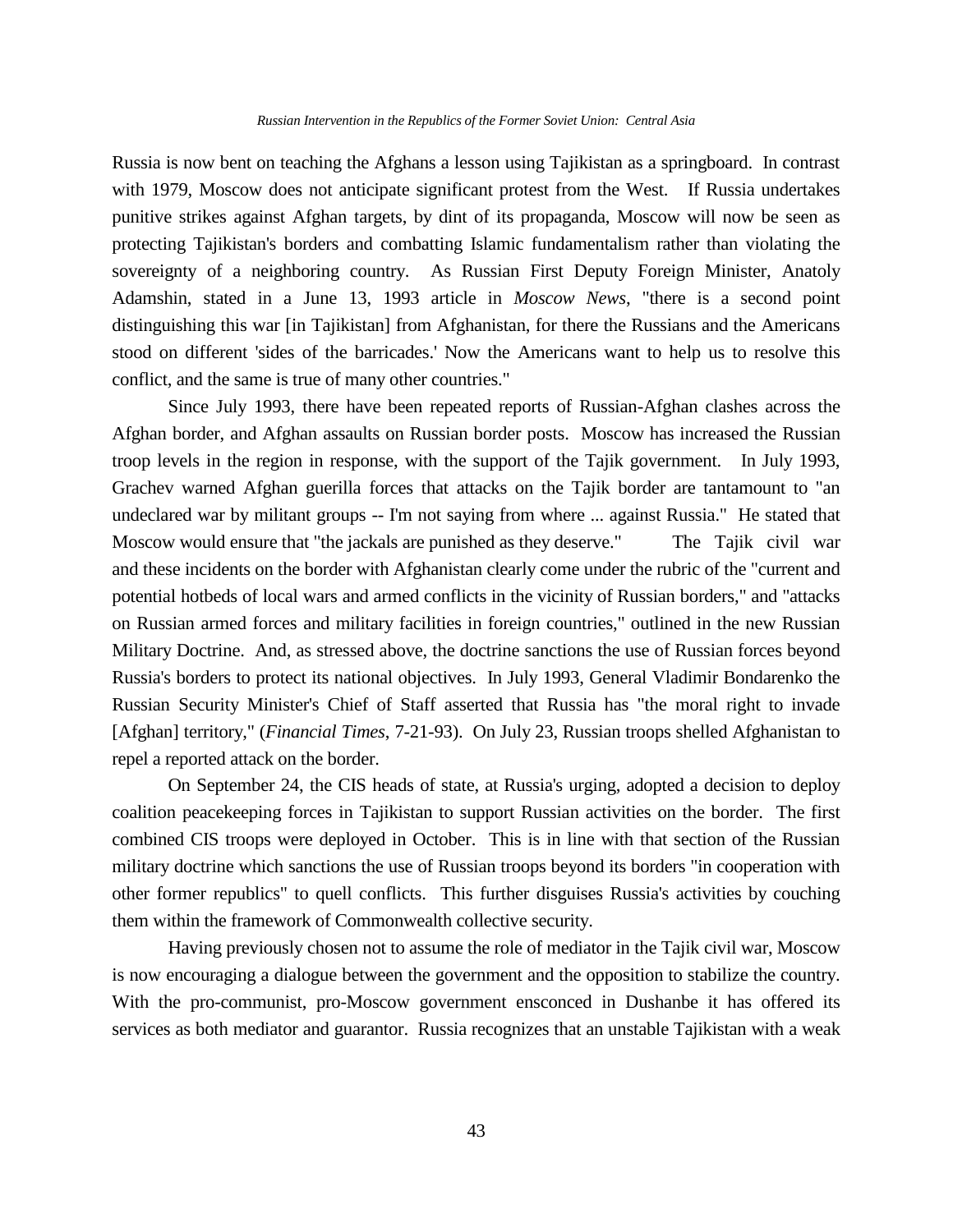government propped up by Moscow and in the Russian ruble zone -- Tajik collateral notwithstanding -- is not the best guarantee for the success of its new economic union. As Alexander Shokin put it in his November 19 article in *Moscow News*:

"This is a kind of protectorate. But for Russia this is a burden economically ... and to take them under financial protectorate means to assume political responsibility for whatever is going on there. This means wasting money on military operations on financing, say, the Tajik government's reluctance or inability to negotiate with the opposition ... There is a need for some compromises, and first and foremost, financial support on Russia's part must be made contingent upon demands for political negotiations and a settlement of conflicts."

An unstable government under attack by rebel forces loyal to the former coalition government is also a security liability -- especially when these forces comprise Tajik refugees in Afghanistan who are receiving training and assistance from the *mujaheddin* and are not likely to simply disappear without a fight. If Moscow is not able to resolve the differences between the two factions and co-opt the Tajik opposition into the pro-Moscow government it will become increasingly bogged down in a prolonged conflict where it is the only guarantor of the Dushanbe government's existence. Commentators in Russia have already begun to refer to Tajikistan as Russia's Vietnam. The political crisis that Vietnam caused in the United States does not bode well for the Russian Federation.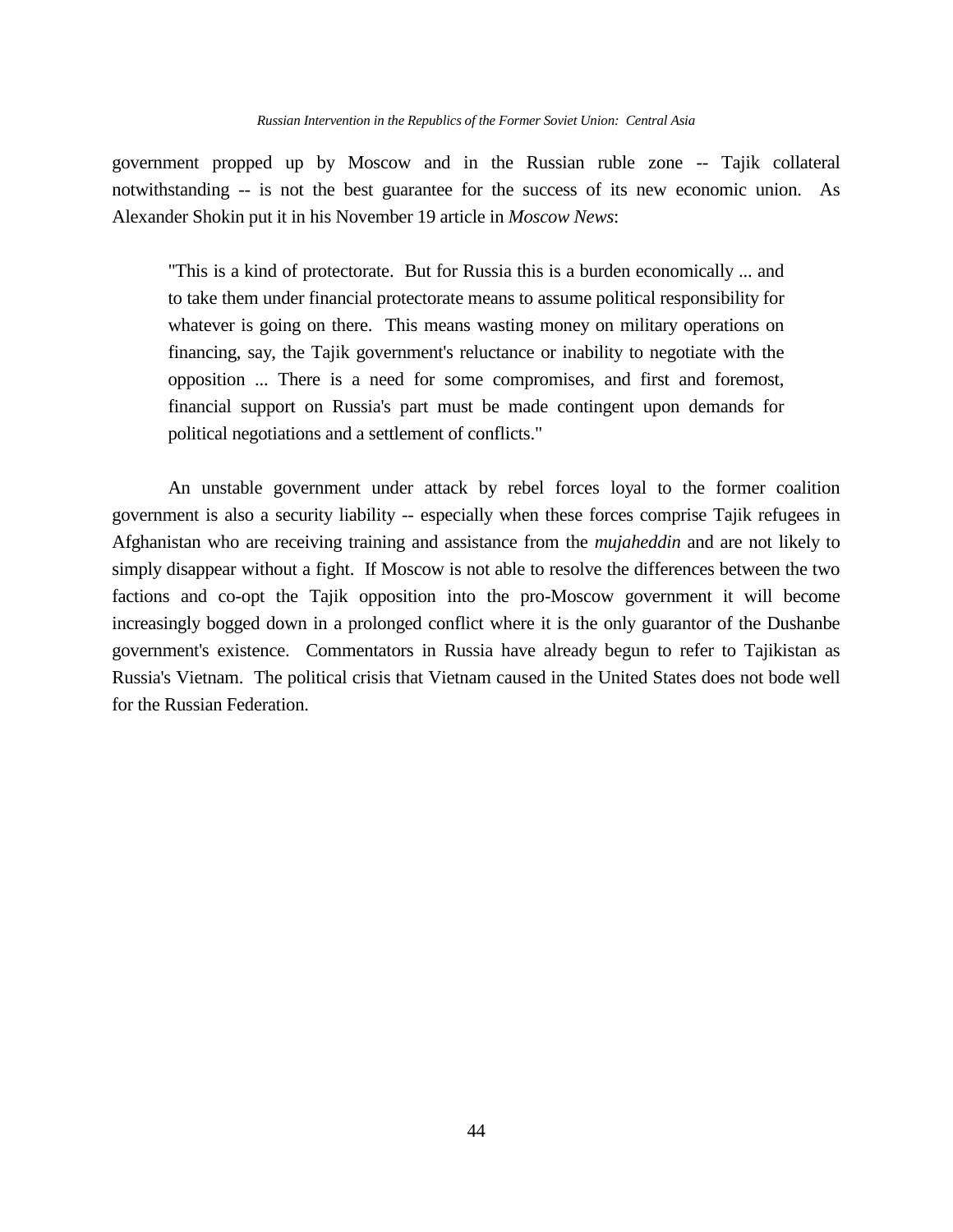# **Georgia**

Russia points to the Caucasus as its own version of Yugoslavia. Georgia's inability in the post-Soviet era to form a viable and stable government, compounded by civil wars with three of its constituent administrative regions have undermined the country's independence and international standing.

Friction between Georgia's ethnic minorities arose when former dissident Zviad Gamsakhurdia was elected Chairman of the Georgian Supreme Soviet in October, 1990. The language and citizenship policies of Gamsakhurdia's government prompted complaints from nonethnic Georgians that the country was becoming increasingly chauvinistic. Indeed, Gamsakhurdia's nationalistic declarations could easily have been interpreted as threatening to minorities. As a result, South Ossetians and Abkhazians, who had been lobbying for independence from Georgia since their subordination to the republic in the 1920s and 1930s respectively, sought secession and incorporation in the Russian Federation. Heightened tension eventually led to warfare between the Georgian center and both republics: with South Ossetia in December 1990 and with Abkhazia in August 1992.

In addition to its problems with its minorities, Georgia has suffered from an internal civil war leading to the overthrow of then President Gamsakhurdia in late December 1991 and the return of Eduard Shevardnadze, the former Communist-era Georgian leader and erstwhile Soviet Foreign Minister. Despite high western expectations that Shevardnadze would quell the violence within the newly-independent state and institute economic reforms, he has been unable to halt the economic downturn, end the conflicts with ethnic minorities, or control the Georgian mafia which holds significant power in the country and the military.

As the West expresses its frustration over the anarchy in Georgia, Russia has presented itself as peacekeeper, willing to mediate in the region in the absence of United Nations and Conference on Security and Cooperation in Europe (CSCE) interest and ability. Rather than serving as an honest broker and securing a lasting resolution however, Russia has appeared to exploit the chaos in Georgia to the point where the independence-seeking Georgian state has been forced into the CIS and Moscow has assured Russia's continued military presence in the country.

After pledging neutrality in the conflict between secessionist Abkhazia and Georgian government troops, Russian military forces provided the Abkhazians with military equipment, training and personnel which was instrumental in defeating President Eduard Shevardnadze's forces. When Shevardnadze's troops had been driven from Abkhazia, and a simultaneous attempt by Gamsakhurdia to regain power nearly toppled Shevardnadze's government, Russia exacted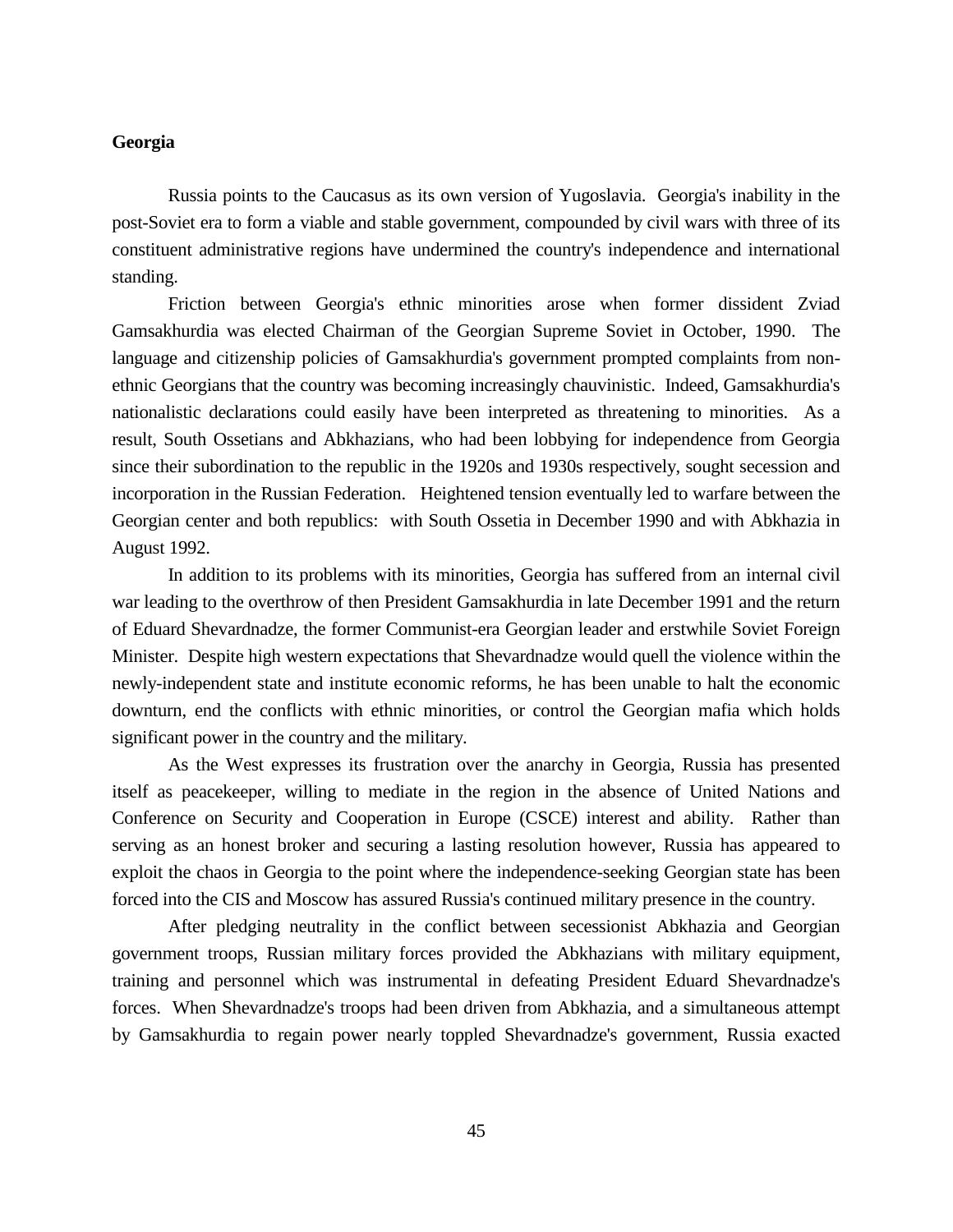concessions including a mandate for indefinite Russian military presence, the free use of Black Sea bases, and Georgia's commitment to join the CIS. Only after receiving these concessions, did Russia provide assistance to Shevardnadze. As a result, Russia has ensured a compliant government in the most staunchly anti-Russian republic of the former Soviet Union.

Russia seized the opportunity to manipulate the conflicts in Georgia to protect its strategic objectives which include: maintaining access to the Black Sea and retaining the naval ports along Georgia's coast; preserving control over key military installations and bases, including Eshera<sup>11</sup> and Bombora in Abkhazia; protecting railroads and pipelines through Georgia to pro-Russian Armenia, which is cut-off from Russia by Georgia and Azerbaijan; preventing the unstable Muslim republics of the Russian Federation which border Georgia from pursuing their own agendas in the region, and securing Georgia's border with Turkey.

In addition, Moscow had two other, more expedient motives for intervention. First, as discussed in above in the Sections I and II, Russia, began lobbying for a United Nations mandate and funding for its peace-keeping efforts in its "Near Abroad." When the UN failed to agree to Russian Foreign Minister Kozyrev's proposition, Russia allowed Eduard Shevardnadze, the United States' ally in ending the cold war, to suffer a well- publicized defeat. In such a manner, Russia presented the justification for its role as a peacekeeper and recipient of UN funds. Secondly, the former Red Army, suffering an identity crisis, due in part to Shevardnadze's actions while Soviet Foreign Minister, held him responsible for the collapse of the Soviet Union and the subsequent demise of their status. They sought to humiliate him.

Since 1990, Georgia had consistently rebuffed Russia's attempts to maintain military and political ties, thereby threatening Russia's objectives in the region. Declaring independence in April 1991, long before the collapse of the Soviet Union, and refusing to sign the Union Treaty, Georgia demonstrated early on that it had no intention of participating in any sort of Russian-led cooperative arrangement. While all of the former republics except the Baltic States initially joined the Commonwealth of Independent States, Georgia abstained, asserting that such a proposal was nothing more than a revived Soviet empire. The Georgian Parliament also pushed Russia for the early withdrawal of its troops, thus rejecting the concept of a CIS military union. Eduard Shevardnadze's return to Georgia in March 1992 did not change things for the better as far as

<sup>&</sup>lt;sup>11</sup> The Russian Military installation in Eshera, near Sukhumi the Abkhazian capital, is said to house a "several million dollar" tectonic laboratory designed to study the possibility of using directed underground explosions for military purposes. The location of this laboratory within Abkhazia provides a partial explanation for Russia's interest in the republic. See "Shevardnadze Notes Problems, Secret Lab," *FBIS-SOV-93-039*, p. 68.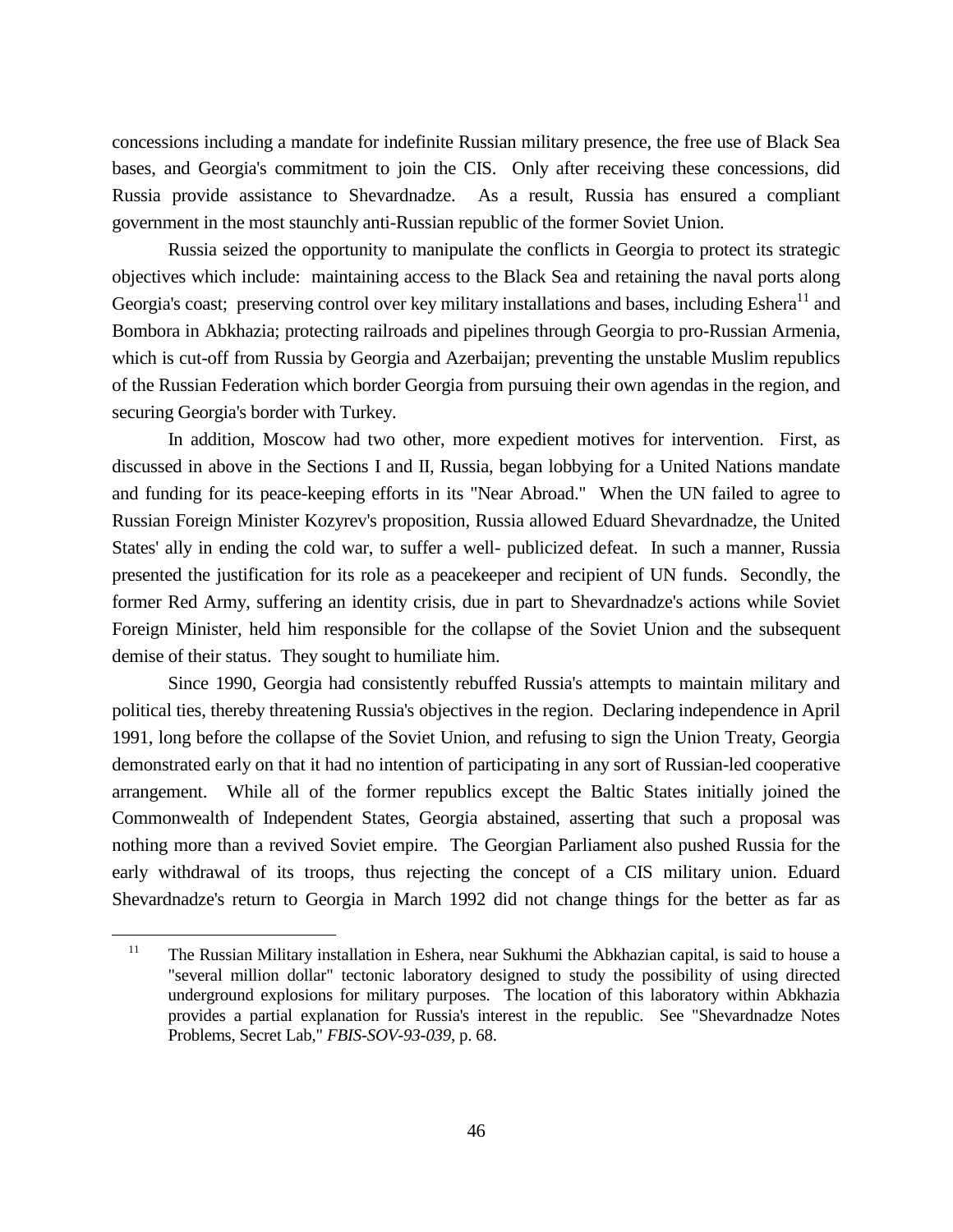Moscow was concerned. Like Gamsakhurdia, Shevardnadze refused to follow Moscow's dictate, adhered to the concept of independence, refused to join the CIS and called for troop withdrawals.

Seeking to preserve its leverage in the region, Russia initially responded to Georgia's efforts for independence by denying Georgia the credits it provided to other former republics, and launching an economic blockade. Trade between the two countries ground to a halt and telephone service and gas pipelines were repeatedly severed. Russia also imposed an embargo on key medical supplies including insulin. As a result, the country's GNP declined, inflation soared and consumer goods and medication became scarce. Georgia remained resilient, however, affirming its conviction to remain free of Russian domination.

Russia therefore increased its pressure on Georgia by refusing to remove the 18,000 Soviet troops from its territory. In early February 1993, Georgia and Russia had negotiated the removal of Russian troops from the Turkish border by the end of 1994 and of all troops by 1995. However, on February 22, 1993, Russian Defense Minister Pavel Grachev announced that the removal of troops from Georgia would result in the loss of Russian control of the Black Sea and as such "every measure to ensure that our troops remain there," should be taken, (*Izvestiya*, February 23, 1993). Three days later, he toured the Caucasus and discussed plans to reinforce the Russian Federation's North Caucasian Military District with troops withdrawn from East Germany and the Baltics.

When Russia's economic blockade failed to overcome Georgia's intransigence, it began supporting the Abkhazian secessionist movement. Moscow also capitalized on Georgia's conflict with the South Ossetian Autonomous Oblast, confirming that there are actors in Moscow eager to conduct the same divide-and-rule policy that Russian and Soviet governments have pursued in the Caucasus for more than two centuries. The result of these tactics has been the dismemberment of Georgia, as the South Ossetian and Abkhazian Autonomous Republics have attained de facto independence.

In Georgia's first conflict in its post-independence era -- with South Ossetia -- the extent of Russia's role is not entirely clear. Fighting began in January 1991 as a result of President Gamsakhurdia's attempt to crush the South Ossetian secession movement. The South Ossetian government adamantly insisted that it would reunify with North Ossetia, a republic within the Russian Federation. The Georgian government contended that the territorial integrity of the country must be maintained. The situation was exacerbated by thousands of South Ossetian refugees who fled across the border into North Ossetia fueling a violent territorial dispute between North Ossetia and Ingushetia in the Russian Federation.

Georgia maintains that Russia supported South Ossetia in an effort to thwart the nascent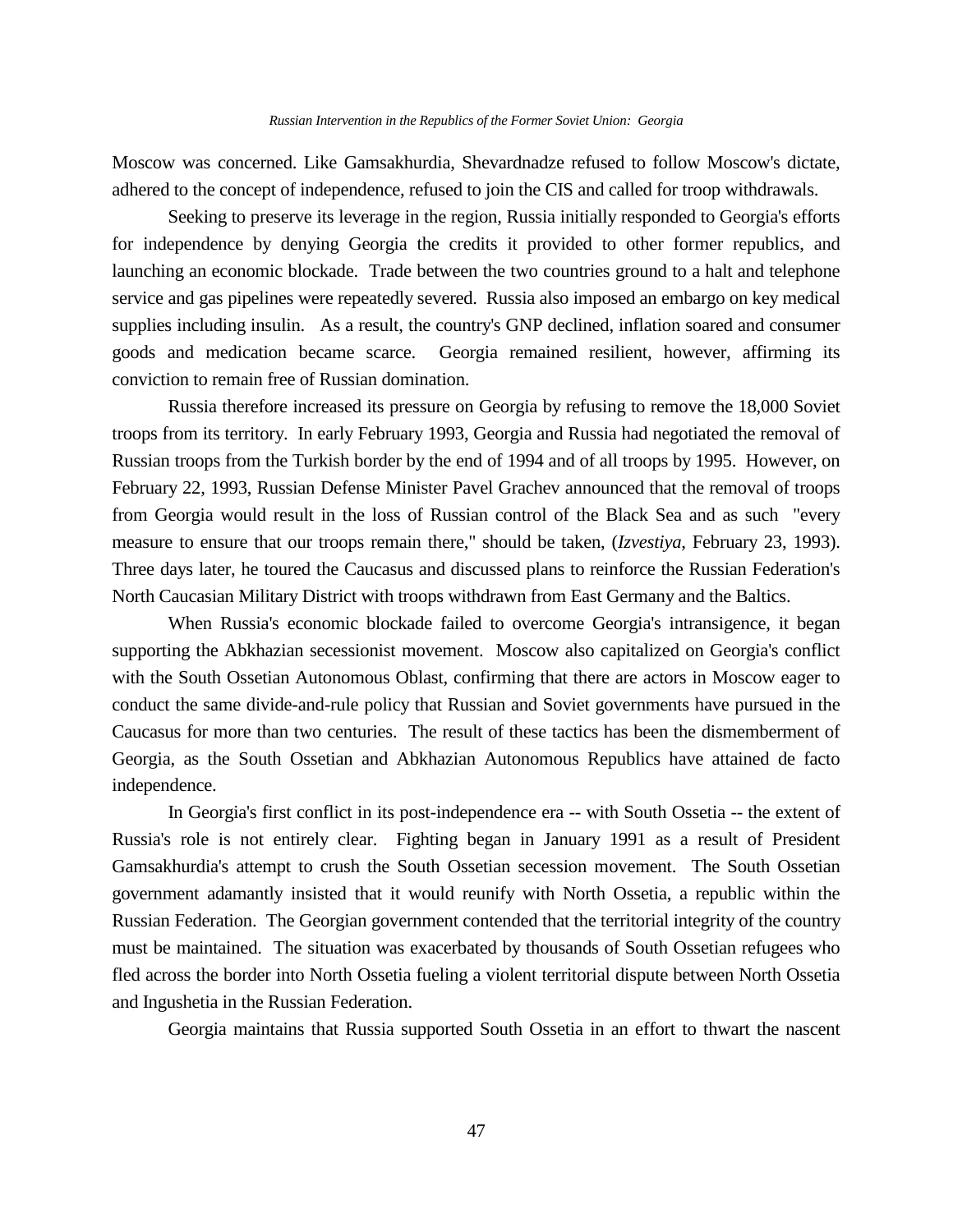#### *Russian Intervention in the Republics of the Former Soviet Union: Georgia*

state's efforts to break with Moscow, and as a pretext for sending additional troops into the region. Evidence for these charges is minimal. However, in June 1992, after over a year of fighting, the then Speaker of the Russian Parliament Ruslan Khasbulatov indicated that the Parliament saw the conflict as obstructing the "state interests" of Russia. As such, he warned Shevardnadze that if he did not immediately comply with Russia's demands for a cease-fire, Russia "may find itself forced to immediately consider the question of annexing Ossetia to Russia," (*Washington Post*, 6-16-92).

Moreover, despite Russian denials of intervention, the outcome that Georgia feared is now reality. Russian troops moved into the region as peacekeepers in July 1992, effectively giving Russia license to occupy the republic. Furthermore, Russia has placed considerable pressure on Georgia to acquiesce to South Ossetia's demands for autonomy or face further economic ruin. Through September, 1993 Russia linked the cancellation of economic sanctions against Georgia and military assistance in its civil war with Abkhazia to the resolution of the conflict with South Ossetia. Russia further demanded that Georgia pay for two-thirds of South Ossetia's economic reconstruction and the cost of resettling of refugees. In the meantime, Georgia has little control over the autonomous republic, which is now essentially dominated by the Russian military command.

This case is important, not as a demonstration of Russia's malicious intent; indeed, Russia did not initiate the Georgian-South Ossetian conflict, and had some justification for attempting to solve it, given the ramifications across the border in North Ossetia. However, Russia has benefitted from the conflict in that the deployment of Russian peacekeepers gave it its first permanent foothold in Georgia and initiated the first stage of the country's dismemberment.

In Abkhazia, the evidence of Russian covert intervention against Georgia is much stronger. While steadfastly professing neutrality, Russian troops remaining in Georgia and in the Transcaucasian Military District played a crucial role in the victory of 93,000 Abkhazians over 3.8 million Georgians. Moreover, Abkhazia's only access to weapons was from Russian military bases in the area, or through its northern border with the Russian Federation, a boundary which Russia claimed to monitor. Despite assurances that Russian troops controlled the border, several thousand "volunteers" of the Caucasian Mountain People managed to slip through to provide equipment and troop assistance to the small Abkhazian army. The Russian army also controls the sole airfield in Abkhazia from which SU-type aircraft, used in numerous bombing raids against Georgian positions, can take off and land.

The Abkhazia leadership itself did not deny that Abkhaz fighters had received arms and other forms of material support from Russian military sources. And, as Thomas Goltz writes in a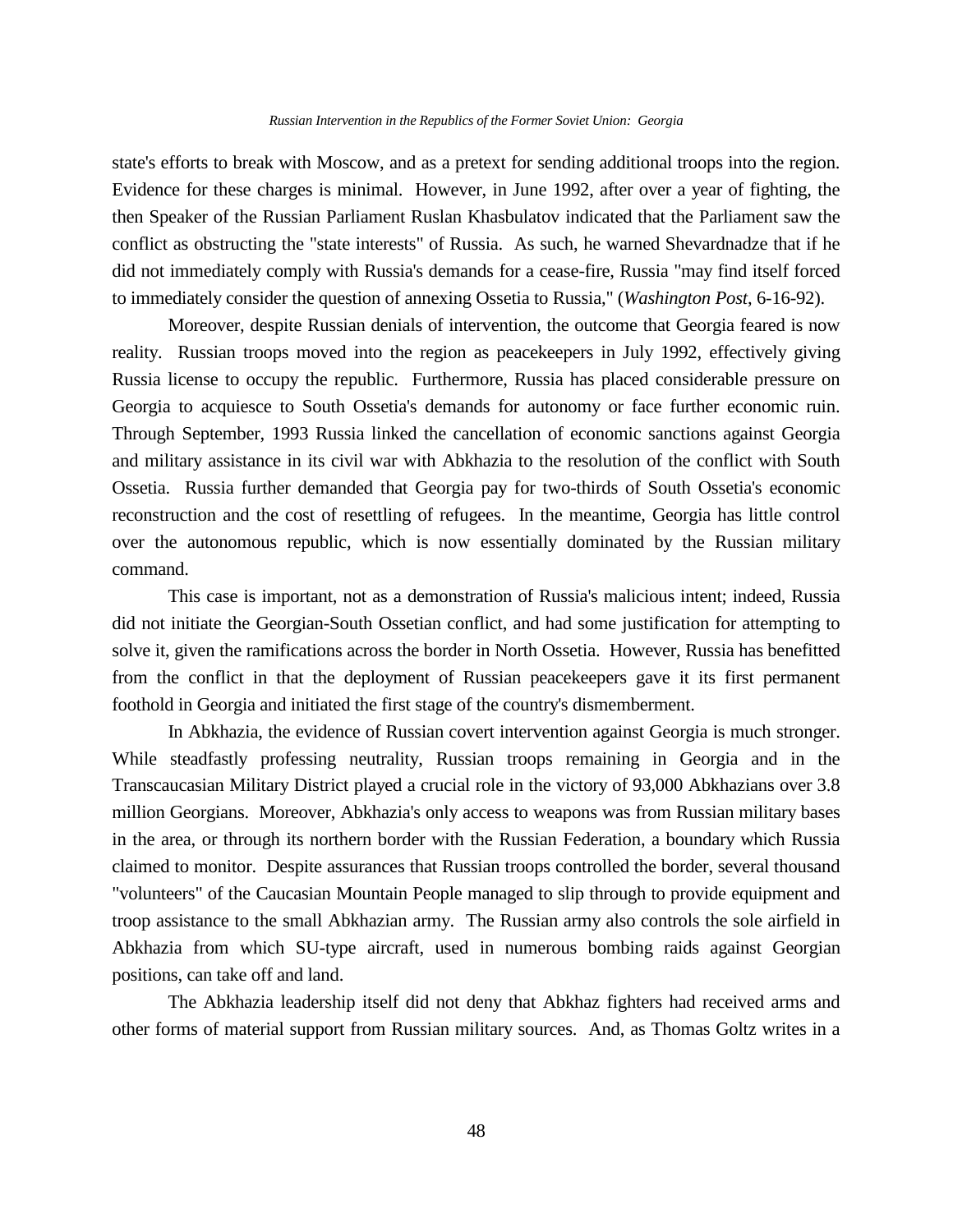recent article in *Foreign Policy*:

"Indeed, a few may believe the pious fiction that Armenia, with a population of 3 million, is not actively helping the 150,000 Armenian residents of Karabakh to humble 7 million Azeris, but the idea that the Abkhaz fighters, drawn from a population of just 90,000 [sic] could hold off forces drawn from 4 million [sic] Georgians without outside aid is surely incredible. With the greatest respect to the scrappy fighters in Karabakh and Abkhazia, who may well be the best trained, battle-hardened, and highly motivated forces in the former USSR, there are limits beyond which reason cannot leap."<sup>12</sup>

Russian Foreign Minister Kozyrev himself admitted during an interview in late November, 1993, that the "Abkhaz demanded military aid from Russia," and when confronted with specific facts, did not deny that the military had provided it to them, (*Nezavisimaya Gazeta*, 11-24-93).

Although this conflict too, must be traced to Gamsakhurdia's menacing brand of nationalism, the British-based human rights group International Alert submits that "the problem could never have reached its present magnitude without real or promised support from the Russians."<sup>13</sup>

Initially, Moscow did not pursue a unified and coherent policy to capitalize on the Georgian-Abkhazian conflict. Rather, there is considerable evidence that the Russian government and President Yeltsin were disturbed by the conflict and were completely unprepared to confront the issue.<sup>14</sup> In fact, Yeltsin himself seemed to have made a good-faith effort to negotiate a ceasefire on September 3, 1992,<sup>15</sup> but was bedeviled by Georgian and Abkhazian lack of resolve to reach an accord.

<sup>&</sup>lt;sup>12</sup> Goltz, "The Hidden Russian Hand," p. 104-05.

<sup>13</sup> *International Alert*, "Georgia on the Path to Democracy and The Abkhaz Issue, Mission Report, November 22-December 4, 1992," p. 1. International Alert traveled to Georgia and Abkhazia at the request of the Deputy Foreign Minister of Georgia Tedo Japaridze, acting on the behalf of Eduard Shevardnadze, to investigate ways of developing a framework for peaceful relations in the region.

<sup>14</sup> See Catherine Dale, "Turmoil in Abkhazia: Russian Responses," *RFE/RL Research Report*, Vol. 2, No. 34, August 27, 1993, pp. 48-55.

<sup>15</sup> See Dmitry Lonyagin, "Russia, Georgia and Abkhazia Reach Peace Accord," *Commersant*, September 8, 1992, p. 5.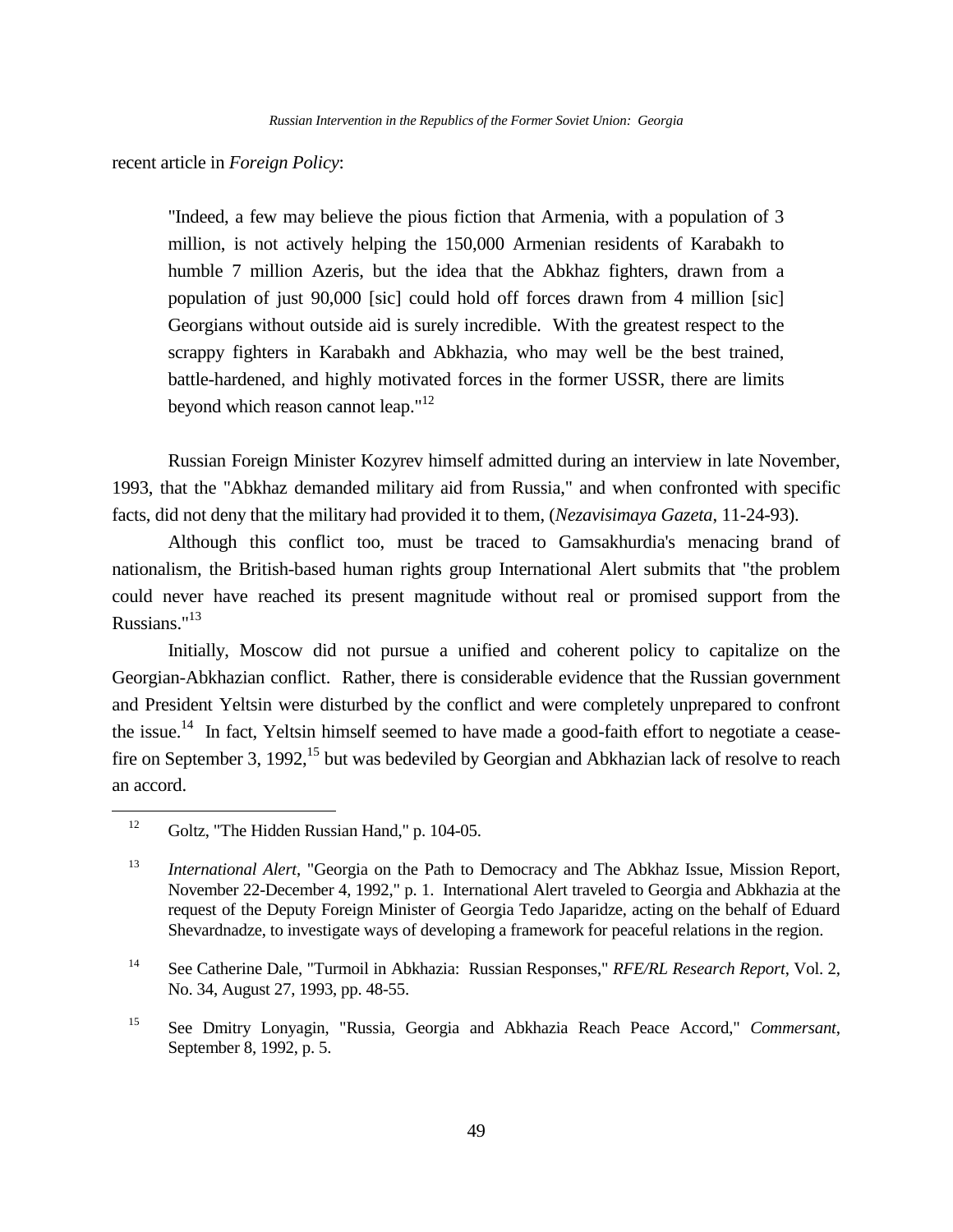#### *Russian Intervention in the Republics of the Former Soviet Union: Georgia*

Conservatives opposed to Yeltsin made it known that they wished to respond to Abkhazian leaders' calls to intervene "actively." The well-know conservative weekly newspaper *Den*' suggested that the conflict could be used as a method for reestablishing the empire. Further, "a number of authors used the opportunity to castigate Shevardnadze for his role in the disintegration of the Soviet Union, to accuse him of being a US agent and to assert that it was Shevardnadze who still held the strings of Russian politics."<sup>16</sup> In addition, elements of the military establishment, "fundamentally challenged Yeltsin's approach, asserting that many members of the Russian Armed Forces in fact sympathized with the plight of the Abkhaz and that Russian troops could successfully defend Russians in Abkhazia if allowed to do so."<sup>17</sup>

Georgian troops strengthened these interventionist arguments by launching a series of raids on Russian military units stationed in the region and by engaging in well-documented acts of human rights abuses against Abkhazian civilians in September and October.<sup>18</sup> The Russian Defense Ministry, therefore, sanctioned the use of force and permitted troops to return fire without warning, (*ITAR-TASS*, 10-27-92). In spite of the new military decree, however, "neutrality" remained the official Russian policy.

In the absence of a more explicit Russian policy, it appears that elements with an interest in the region filled the vacuum, abandoned Yeltsin's official pledge of "neutrality,"<sup>19</sup> and escalated the conflict. The evidence for the involvement of the Russian troops stationed in the Caucasus is strong. Initially, however, the troops participation may in part be attributed to economic adventurism. International Alert suggested that "major portions of the stores of military equipment and supplies the Red Army once maintained in Georgia are no longer under military Russian control, having been sold or turned over to various Georgian forces, transferred to Nagorno-

<sup>16</sup> *Den'*, Nos. 30, 34, 36, and 39, 1992, as cited in Catherine Dale, "Turmoil in Abkhazia," p. 52.

<sup>17</sup> *Krasnaya Zvezda*, September 15, October 7 and 16, 1992, as cited in Catherine Dale, "Turmoil in Abkhazia," p. 53.

<sup>18</sup> See *UNPO*, "Report of an *Unrepresented Nations and Peoples Organization* (UNPO) Mission to Abkhazia, Georgia and the Northern Caucasus," November, 1992, p. 16.

<sup>19</sup> See "Yeltsin Assures No Direct Involvement in CIS Conflicts," *FBIS-SOV-92-195*, p. 1. Yeltsin admitted that Russia retained its troops in the region because "it is necessary to exercise control over the railway passing through Abkhazian territory. Yes there is shooting there, but we are not involved in any direct hostilities."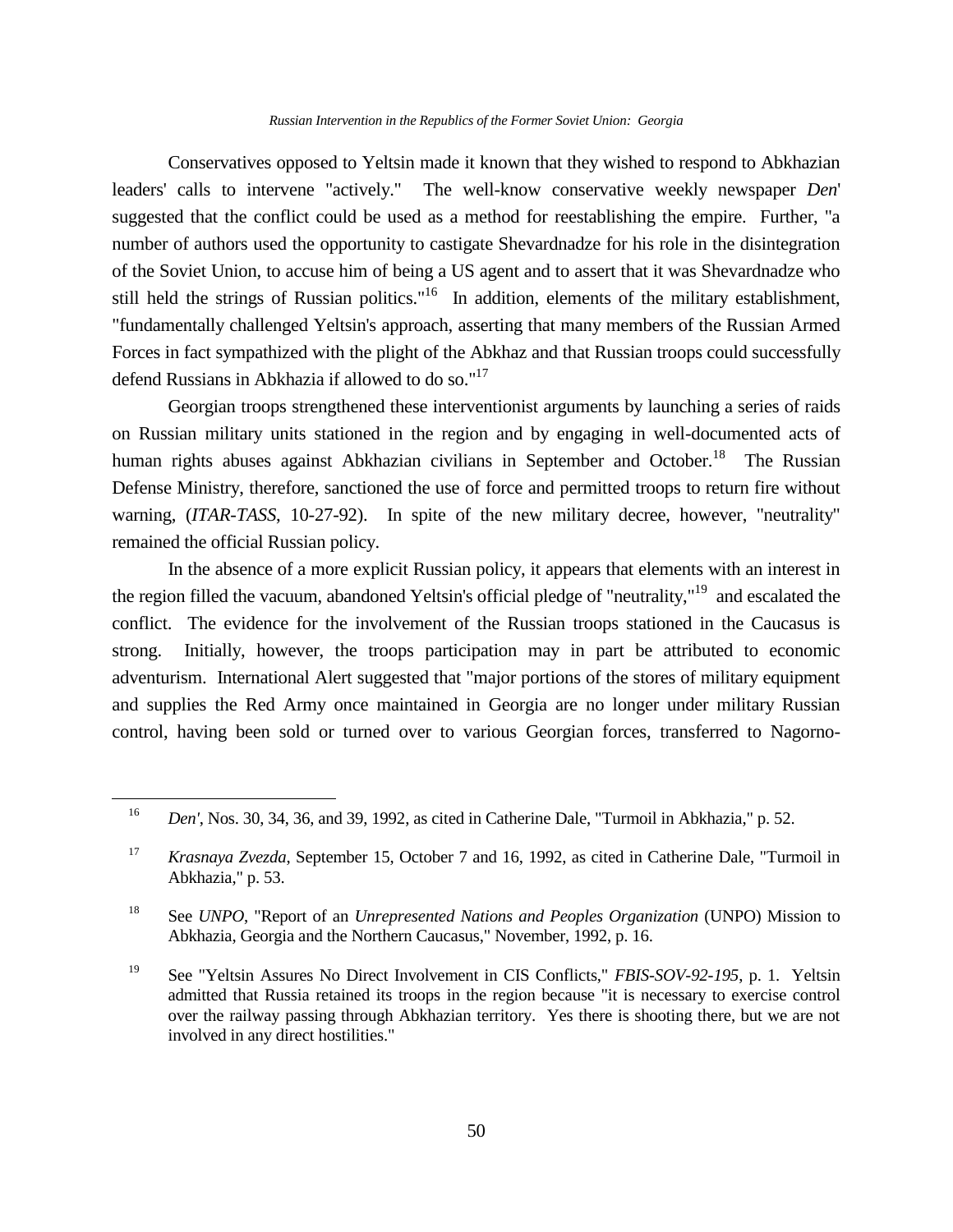Karabakh, permitted to fall into Ossetian or Abkhaz hands, sold or stolen."<sup>20</sup> It was their contention that while Russia was indeed "encouraging [Abkhazia] opportunistically," the situation was inflamed by the fact that many Russian troops stationed in the area were profiting from the conflict by selling their weapons to the highest bidder, or by serving as paid mercenaries.

But while Yeltsin's government may not have originally intended to become involved in Georgia's conflict, a new policy seems to have emerged in the spring of 1993. The priorities of the Russian military began to play a more significant role in Moscow's policy toward the former republics. Yeltsin appeared to acquiesce to military demands to exert greater influence in the Georgian conflict. On February 28, Yeltsin made a speech to the Civic Union suggesting that the UN should recognize Russia's special ability to guarantee peace and stability in the former Soviet Union. Prior to this, Russian Defense Minister Grachev had announced that Russian troops would not be removed from strategically important Georgia, and in fact, that the Russian North Caucasian military region would be fortified. Grachev had also paid an unofficial visit to the Adzharia Autonomous Republic in Georgia where he hinted that the region fell within the sphere of Russia's geopolitical interest, thus igniting fears that Russia would try to open a second front against Georgia, (*ITAR-TASS*, 2-15-93).

With these new policy statements, Grachev and the military seemed poised to capitalize on Georgia's instability and thus to assert themselves as a major force in Russian politics. Indeed, evidence of the Russian military's participation in the conflict began to mount. On February 20, a Russian SU-25 jet, having taken off from the Bombora airfield, bombed a residential area in Sukhumi. Minister Grachev traveled to Abkhazia on February 26 and to Adzharia on February 27, in what ITAR-TASS called a mission to "Support the Troops." His trip did not include a stopover in Tbilisi or discussions with Shevardnadze, as protocol dictated, lending credence to the assertion

<sup>20</sup> *International Alert*, "Georgia on the Path to Democracy and the Abkhaz Issue: Report of the International Alert Mission to Georgia," December 29, 1992, p. 9. In each of the republics where there has been reported intervention by Russian troops, and where Russian weapons have been flaunted by secessionist or insurgent forces the Russian authorities have asserted that these weapons have been stolen by the irregulars from Russian arms stores. This has been the case in Azerbaijan, Moldova and Tajikistan. If it is true, then Russian weapons must be the most poorly guarded in the world and Russian troops must be easily intimidated by local militias. Even within its own borders the Russian army seems incapable of holding on to its equipment. In a celebrated incident during the Ingush-North Ossetian conflict in the Russian North Caucasus, 38 Russian paratroopers were held and disarmed on a mountain path by 27 unidentified "militants" who seized 27 AK submachine guns, 2 sniper rifles, 7 grenade launchers, 1 machine gun, 4 radio stations and assorted ammunition, (*ITAR-TASS*, 7-26-93).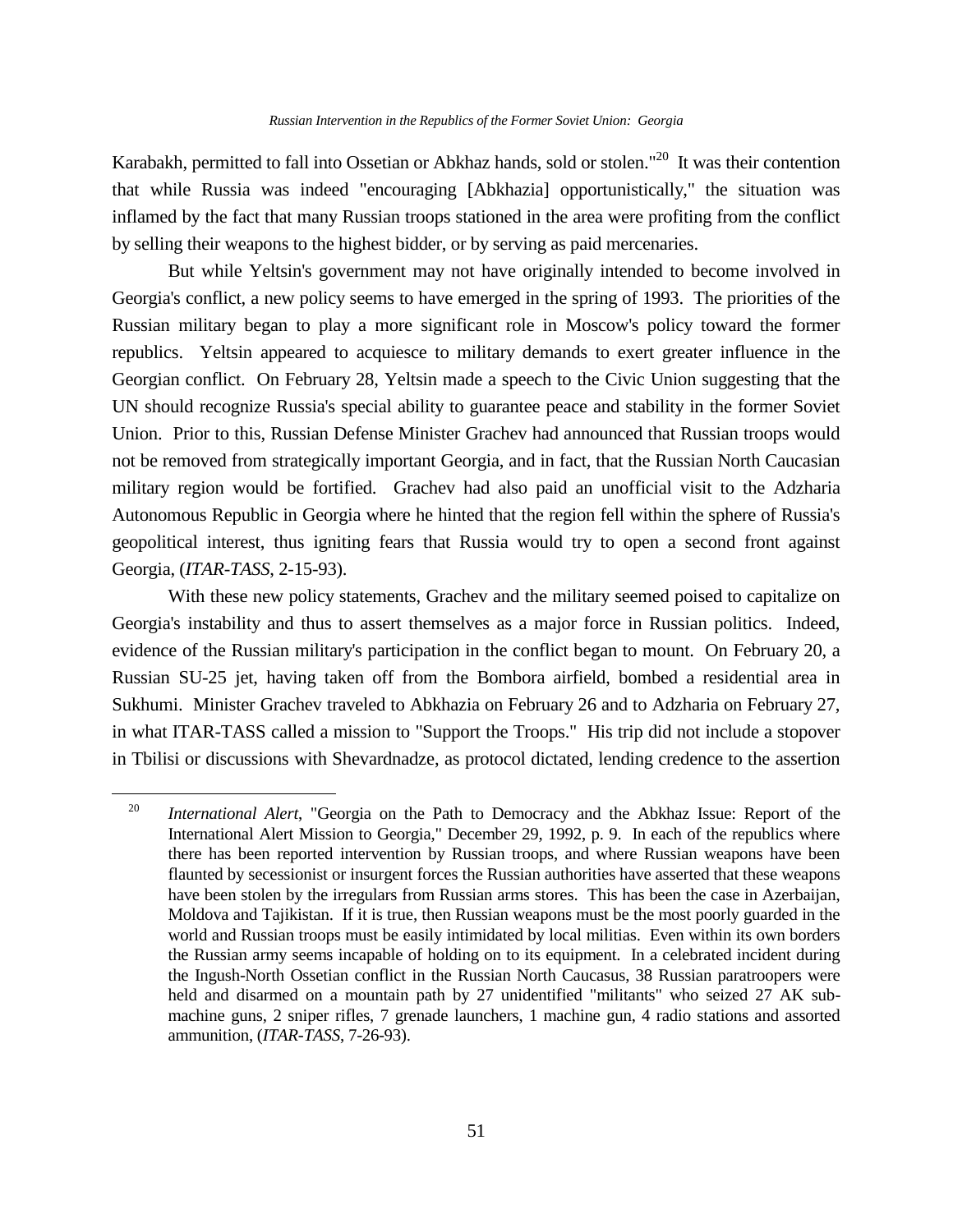that Grachev supported the raids in Abkhazia. Furthermore, Minster Grachev's visit to the troops in Abkhazia did not result in their strict observation of the neutrality pledge. In fact, bombings on Sukhumi increased following his visit. After one specific instance on March 14, when two SU-25 jets bombed Sukhumi residential areas, Shevardnadze pointed out that "the bombing was carried out by aircraft of the Russian Army -- let's put it this way -- because there are no other aircraft there." He also added that the Russian position during ongoing negotiations for a cease-fire "had become noticeably tougher," (*Moscow Mayak Radio Network*, 3-15-93).

Grachev denied the allegations, and suggested that the raids were being conducted by Georgian planes painted with Russian insignia because "A real war is being waged in Georgia by the government against its own people. When large losses began to emerge, there began a search for an enemy to whom they could be attributed," (*ITAR-TASS*, 3-18-93).

The following day, March 19, a Russian SU-27 fighter plane crashed, killing the Russian Air Force pilot, Major Vazlav A. Shipko thus repudiating Grachev's allegations that Georgian were bombing their own targets, (*Interfax*, 3-19-93). The event also provided proof that Russian troops were assisting the Abkhazians.

Even the Russian press noticed that Yeltsin had seemingly turned over Moscow's management of the conflict to the military. On March 20, *Nezavisimaya Gazeta* commented on the growing tension between Georgia and Russia: "Bewilderment is growing in Tbilisi over Russian President Boris Yeltsin's silence with respect to the Abkhaz conflict, but despite the difficult situation Russian-Georgian talks continue in Moscow. Still, the question of whether Yeltsin is going to leave Shevardnadze one on one with the Russian military or will choose to interfere in the events remains open."

Bombings continued throughout the month of March, and Shevardnadze repeated his appeal for negotiations with President Yeltsin to normalize relations between the two countries. That Yeltsin had turned over Russian involvement of the Georgian-Abkhazian conflict to Grachev was confirmed when the Russian Ambassador Zemsky informed Shevardnadze that Grachev would lead the negotiations in Sochi, (*FBIS-SOV-93-064*). Shevardnadze expressed dissatisfaction after the meeting, which resulted in an announcement that Russian troops would remain in Georgia until 1995.

As a consequence of the deteriorating Russian-Georgian relations, on April 12, Shevardnadze traveled to Ukraine where he met with President Kravchuk. He explained that Georgia and Ukraine had a mutual interest in containing a "third force." He said, "I believe Ukraine understands full well this third force is interested in destabilizing not only Georgia," (*Financial*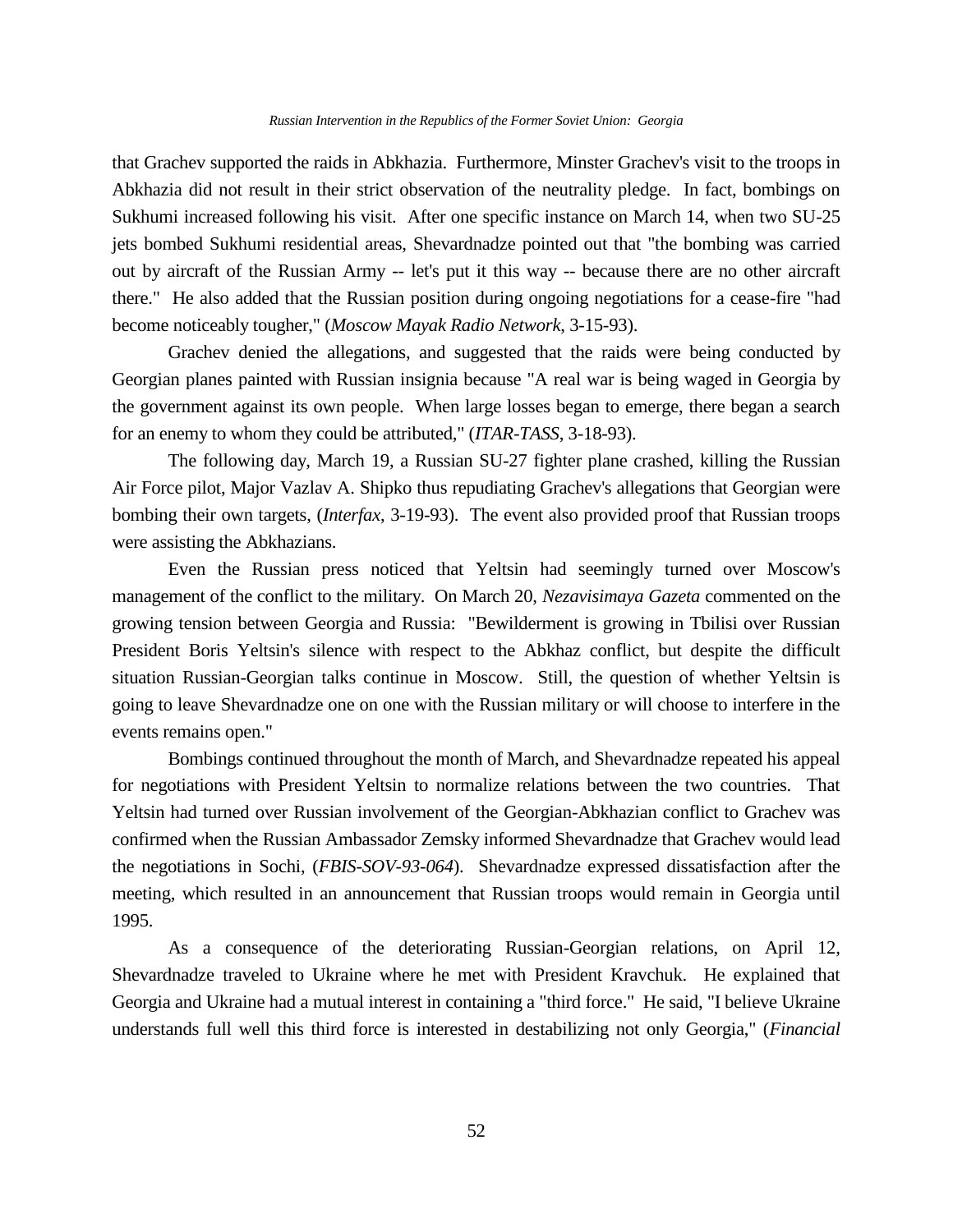*Times*, 4-13-93) The two men signed a friendship treaty and over 200 other documents pledging mutual assistance. This move can only have antagonized Moscow further. In its wake, the bombings of Sukhumi and fighting escalated.

In May Yeltsin and Shevardnadze managed to meet and a cease fire agreement was signed in Moscow on May 14. The agreement was to be enforced by the United Nations and CSCE, with volunteers from Ukraine, (*Los Angeles Times*, 5-15-93). The cease-fire held for less than a week. As a result, both Abkhazia and Georgia issued stronger appeals for intervention by the UN, NATO or the CSCE to resolve the conflict.

Russia, however, was not interested in international negotiations and peacekeeping efforts. A letter from Marrack Goulding, the Under-Secretary General for Political Affairs of the United Nations on July 2, 1993 provides insight into Russia's true intentions. The letter was written in response to both Georgia and Abkhazia's repeated requests for international mediation and to Georgia's request for the deployment of UN military observers. Goulding wrote the following to Abkhazian leader, Vladislav Ardzinba:

"At a meeting in Vienna on 15 June, Foreign Minister Kozyrev told [the Secretary General] that the Russian Government, at this stage, had serious reservations about a United Nations peace conference and stressed that it preferred to pursue regional efforts under the Agreement of 3 September, 1992. It is hoped that the Russian authorities will reconsider this position, which is the only obstacle to the convening of a convergence. The Secretary General would value your support in this."

Having tasked itself with solving the conflict, Russia made a pretense of seeking a resolution. Following the collapse of the May 14 cease-fire, Foreign Minister Kozyrev warned Georgia and Abkhazia that if they failed to sign a cease-fire Russia would take harsh measures, (*Financial Times*, 7-6-93).

Russia appointed special envoy Boris Pastukhov to mediate a new cease-fire. Pastukhov did not uphold any semblance of neutrality, however. When asked to comment on Georgia's shooting down of a Russian helicopter evacuating Russian refugees in December 1992, Pastukhov told the Russian military journal *Krasnaya Zvezda* that the act was an intentional act of barbarism and indicated that Georgia's actions would have a detrimental effect on any Russian-Georgian agreements. He also informed the Georgian government that, "We [Russia] will not let you win the war with Abkhazia," (*Moscow News*, 9-3-93).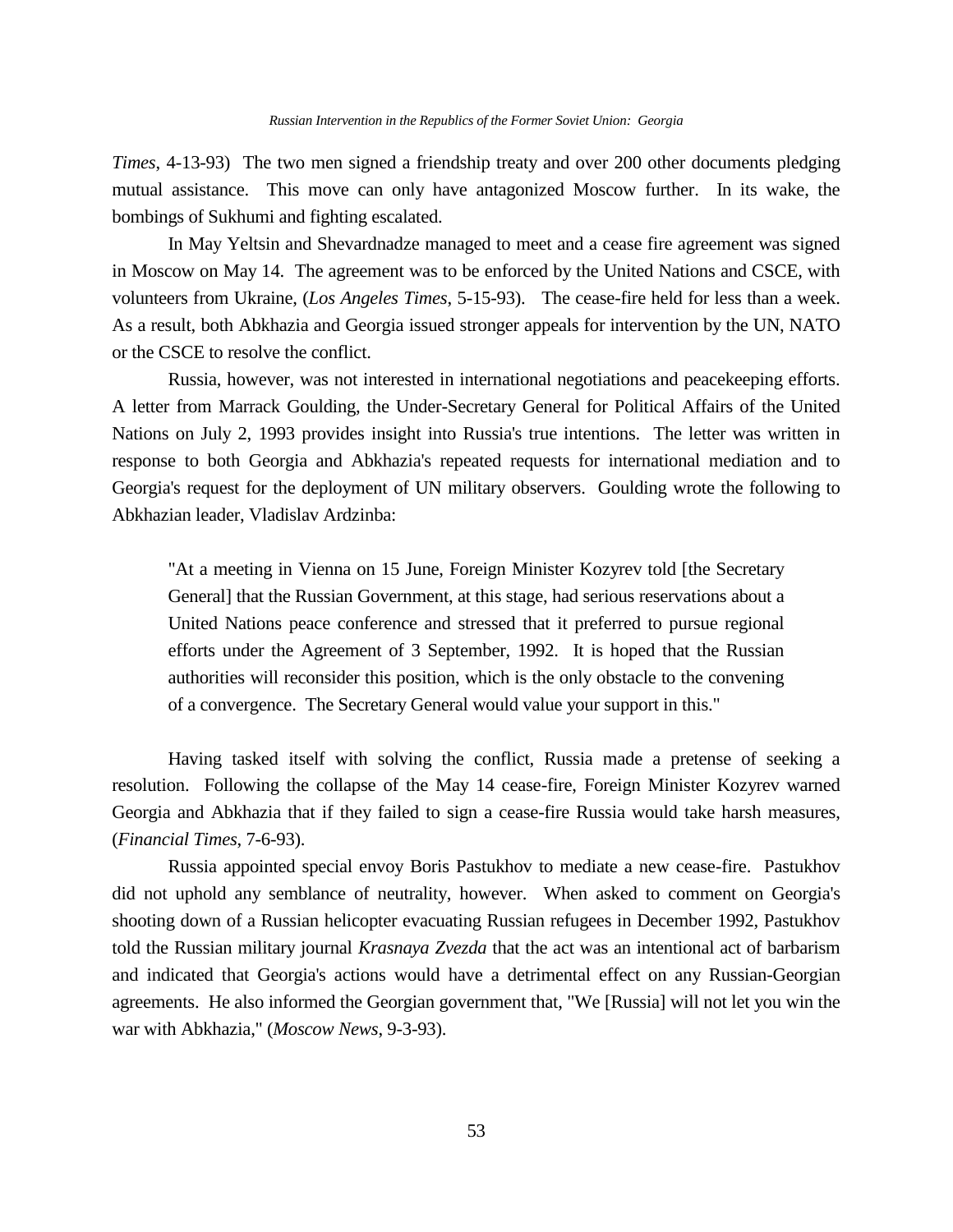Pastukhov's statements and another visit to the region by Grachev, stepped up the pressure on Georgia. As a result, on July 28, Georgia was induced to sign an agreement with Abkhazia in the Russian Black Sea resort of Sochi. The accord was intended to be a prelude to further negotiations on the resolution of the conflict. According to Shevardnadze, Georgia made substantial concessions, including the restoration of the Abkhazian government and the withdrawal of Georgian troops and equipment from the conflict zone.

As a result of the treaty, negotiations between Georgia and Russia resumed. After five rounds, however, definitive agreements remained elusive due in part to Georgia's resistance to Russia's retention of five military bases on its territory: Batumi, Poti, Akhalkalaki, Tbilisi and Gudauta.<sup>21</sup> Tensions between the two increased when 123 Georgian parliament members sent an appeal to UN Secretary General Boutros Ghali calling for UN peacekeepers to be deployed in the region as they distrusted the Russian forces, (*Moscow News*, 9-3-93).

In the midst of the mounting Georgian-Russian friction, Abkhazia broke the July 28 ceasefire. On September 16 it launched a well-organized offensive to drive Shevardnadze's troops out of the republic. Abkhazian troops were armed with heavy artillery and multiple-rocket launchers. The soldiers were also conveniently in possession of the breechblocks for their heavy weapons which, according to the Sochi agreement, should have been turned over to the Russian military. In fact, the transfer of the breechblocks had been confirmed by international observers, (*Nezavisimaya Gazeta*, 11-24-93). The assumption can only be that the Russian military restored the equipment to the

L,

<sup>&</sup>lt;sup>21</sup> Russia has made the importance of its bases in Georgia and the Caucasus very clear and one can surmise that Georgia's refusal to recognize Moscow's strategic interests in the region was a major factor behind the subsequent Abkhazian offensive. This is supported by the fact that in September 1993, Moscow requested that the leaders of the United States, Germany, France, Great Britain and other treaty partners release it from its obligations under the Conventional Armed Forces in Europe (CFE) treaty and permit Russia to deploy additional tanks and heavy weapons in the Caucasus. Moscow claimed that the region's security was severely impaired by the currently permissible tank levels. On November 18, First Russian Deputy Chief of Staff, Vladimir Zhurbenko, stated that Russia would not bargain with its security and would "handle the treaty on conventional forces in Europe guided by its national interests." He urged NATO to eliminate Chapter 5 of the treaty on flank limitations which would then permit the basing of a military grouping in the North Caucasus. Zhurbenko stated that according to Russia's new military doctrine, troops could be used to ensure stability in a number of Russia's regions. The North Caucasus was one of those regions. In addition, he suggested that the troops might also be used across the Russian border in Transcaucasia (Georgia, Armenia and Azerbaijan), (*Interfax,* 11-18-93).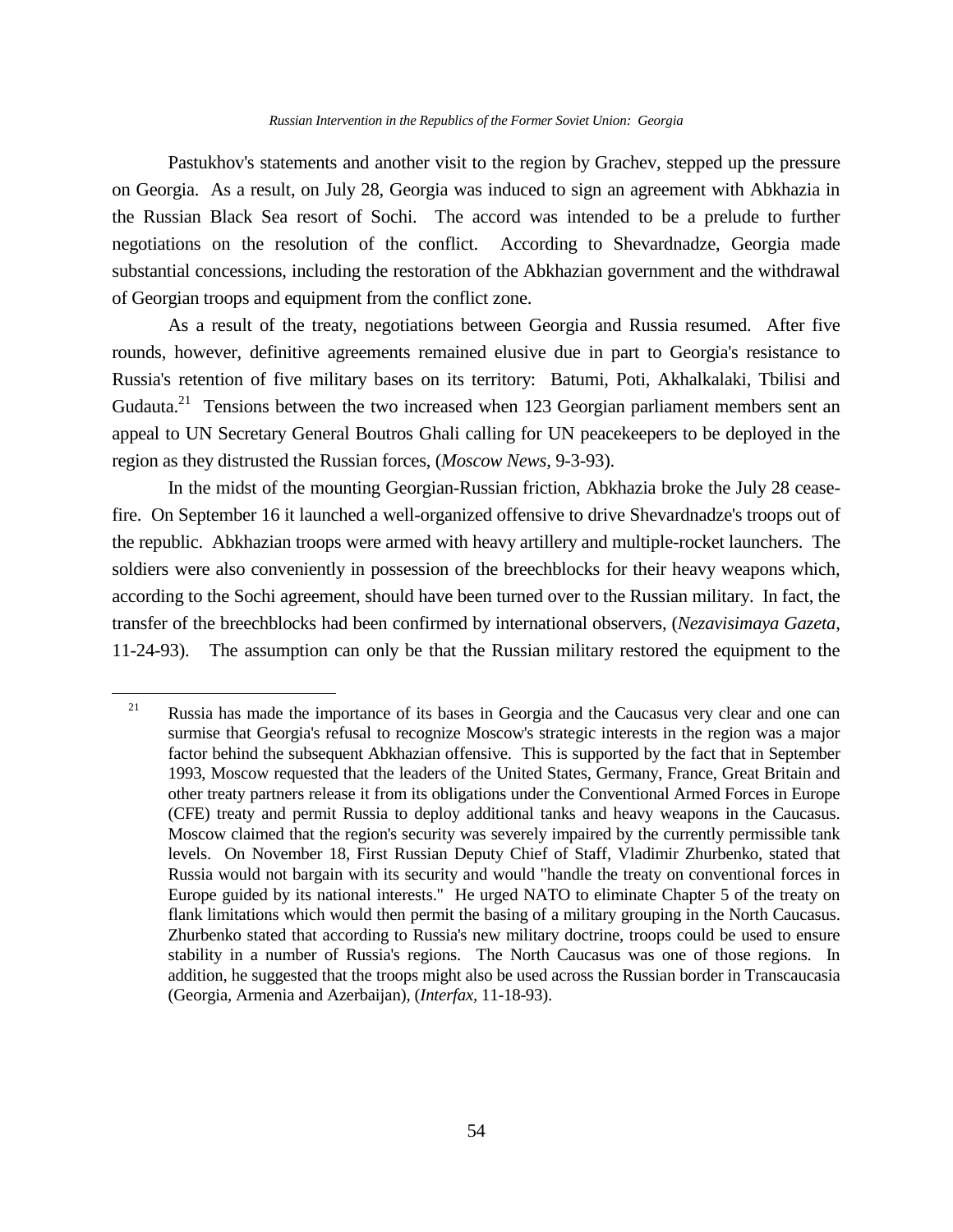Abkhazian forces before the offensive. With this heavy weaponry, Abkhazia was successful in defeating the disorganized Georgian troops and tanks that remained after their partial withdrawal under the July agreement.

That Russian military units in the region provided the Abkhazians with their weaponry, either outright, or by selling it to them, is clear. There is also evidence that elements in Moscow encouraged or even ordered the Abkhazian offensive. With thousands of Russian troops in the region, in addition to sophisticated intelligence, Russia must have known of Abkhazia's intention to launch an offensive. Nevertheless, during a stormy meeting with Georgian Defense Minister Georgi Karkarashvili on September 15 hours before the offensive, Russian Defense Minister Grachev pressed him to prepare a treaty confirming the legal status of Russian troops in Georgia and linked the resolution of the issue to the signing of any treaty of friendship and cooperation, *as well as the restoration of lasting peace in Abkhazia* (emphasis added), (*ITAR-TASS*, 9-25-93). He also demanded that Georgia solve its problems with South Ossetia. These reports indicate that Grachev intended to exact the concessions from Georgia which Russia had thus far failed to obtain, or else he would facilitate Georgia's military defeat. On September 16, after Abkhazian forces had launched their attack, Russian Vice Premier Alexander Shokhin reiterated Grachev's demand that Georgia solve its conflicts with both South Ossetia and Abkhazia, as well as pay substantial reparations to the regions before Russia would resume any cooperation with Georgia. Shokin's remarks made it clear that Moscow had no intention of attempting to enforce the cease-fire or of aiding Georgia against the Abkhazian onslaught, (*Interfax*, 9-17-93).

A report in *Moscow News* seems to confirm that Russia intended to use the Abkhazian conflict to further some purpose of its own. The article reported that hours after the attack on Sukhumi, Boris Pastukhov and Valery Shuikov, a member of the Russian Parliament, arrived in Tbilisi. After listening to the men speak for "a long time," Shevardnadze lost his temper and exclaimed, "I don't understand what you are talking about! A war has broken out. What does Russia want? If you want to see someone else instead of me, tell me straight away. I shall help you myself, but don't shed the blood of my people," (*Moscow News*, 9-24-93). On October 6, the Georgian newspaper *Svobodnaya Gruziya* provided evidence that Russian Vice President Alexander Rutskoi had issued the order to Abkhazia to launch the offensive. The paper reported that a Russian soldier, Mikhail Demidov, taken prisoner for fighting with the Abkhazians, had stated on September 17 that "it was former Russian Vice President Alexander Rutskoi who gave permission to V. Ardzinba to launch the offensive against Sukhumi on September 16."

Although it is plausible that such an order occurred, the fact that it was revealed by a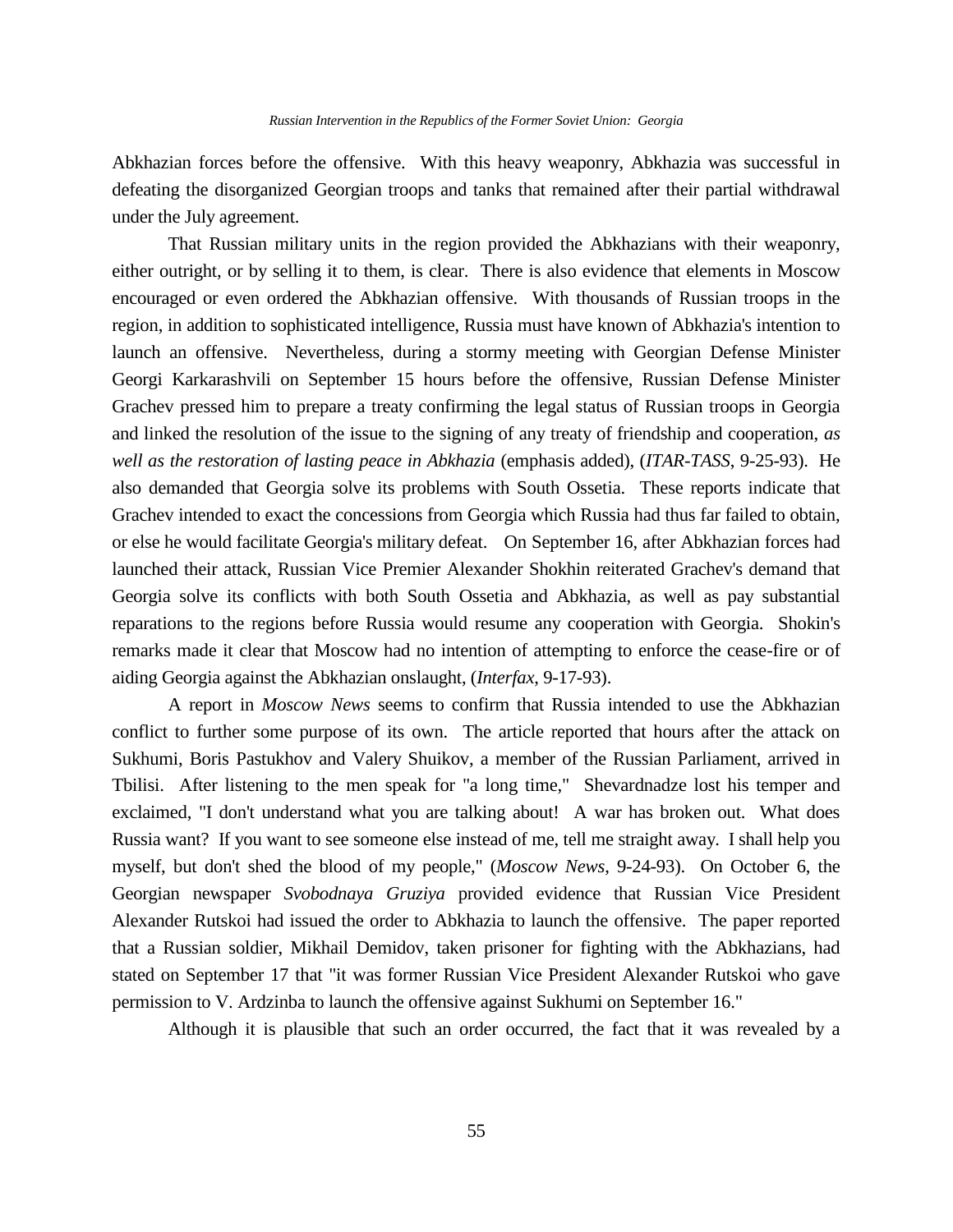#### *Russian Intervention in the Republics of the Former Soviet Union: Georgia*

Russian soldier under interrogation and published in a Georgian newspaper, undermines the credibility of the charge. The article does however demonstrate how Shevardnadze persisted in attempts to court Yeltsin. From the beginning of the conflict, Shevardnadze consistently accused Moscow of involvement, but was careful to avoid naming Yeltsin as the force behind the intervention. Rather, Shevardnadze placed the blame on the Russian Parliament and other conservative groups including Red Army officers. He also maintained throughout the conflict that the "key to peace lies in Russian hands," (*Izvestiya*, 4-1-93). Shevardnadze frequently made statements in support of Yeltsin in his struggles with the Parliament. Indeed, the *Svobodnaya Gruziya* article names Rutskoi as the perpetrator, as opposed to Yeltsin. On the date of publication, Rutskoi was conveniently in Lefortovo prison under heavy guard after losing his power struggle with the Yeltsin regime. Shevardnadze thus gave Yeltsin the opportunity to change Russia's policy toward Georgia by blaming the previous months of support for Abkhazia on the conservative Parliament and former Vice President. As a consequence of this imagined compact with Yeltsin, Shevardnadze turned immediately to the Russian President when Abkhazia launched its offensive, and asked for Russian intervention, (*Interfax*, 9-16-93).

Yeltsin, however, suggesting that perhaps the existing policy toward Georgia was satisfactory, refused to respond to Shevardnadze's appeals. *Moscow News* on September 24, 1993, reported that in response to Shevardnadze's repeated phone calls to Yeltsin, he received the message, "The President is not available." Yeltsin demonstrated that Moscow's assistance would not come without a price.

When his pleas to Yeltsin were ignored, Shevardnadze appealed to Defense Minister Grachev to stop the Abkhazian offensive during a meeting in Sochi on September 17. Grachev, after criticizing Shevardnadze for the resumption of fighting, responded by offering to deploy two divisions and one brigade in the region, (*New York Times*, 9-19-93). These troops were in addition to the 18,000 still stationed in Georgia. Faced with fighting alone, or suffering what was tantamount to a Russian invasion, Shevardnadze declined Grachev's offer and flew to Sukhumi to provide moral support for his troops. Meanwhile, UN observers described military trucks with Russian markings transporting Abkhazian forces, and three Russian tanks and six armored personnel carriers moving toward Sukhumi. By mid-day, the city was surrounded on three sides.

As Abkhazian troops entered Sukhumi on September 20, Shevardnadze reconsidered and asked Grachev to deploy the Russian troops. Despite the thousands of troops in the area, and Russia's overwhelming fire-power, Grachev declined, noting, "Now I can't send these forces to Abkhazia no matter how strong my wish to do so might be, because over the past two days, the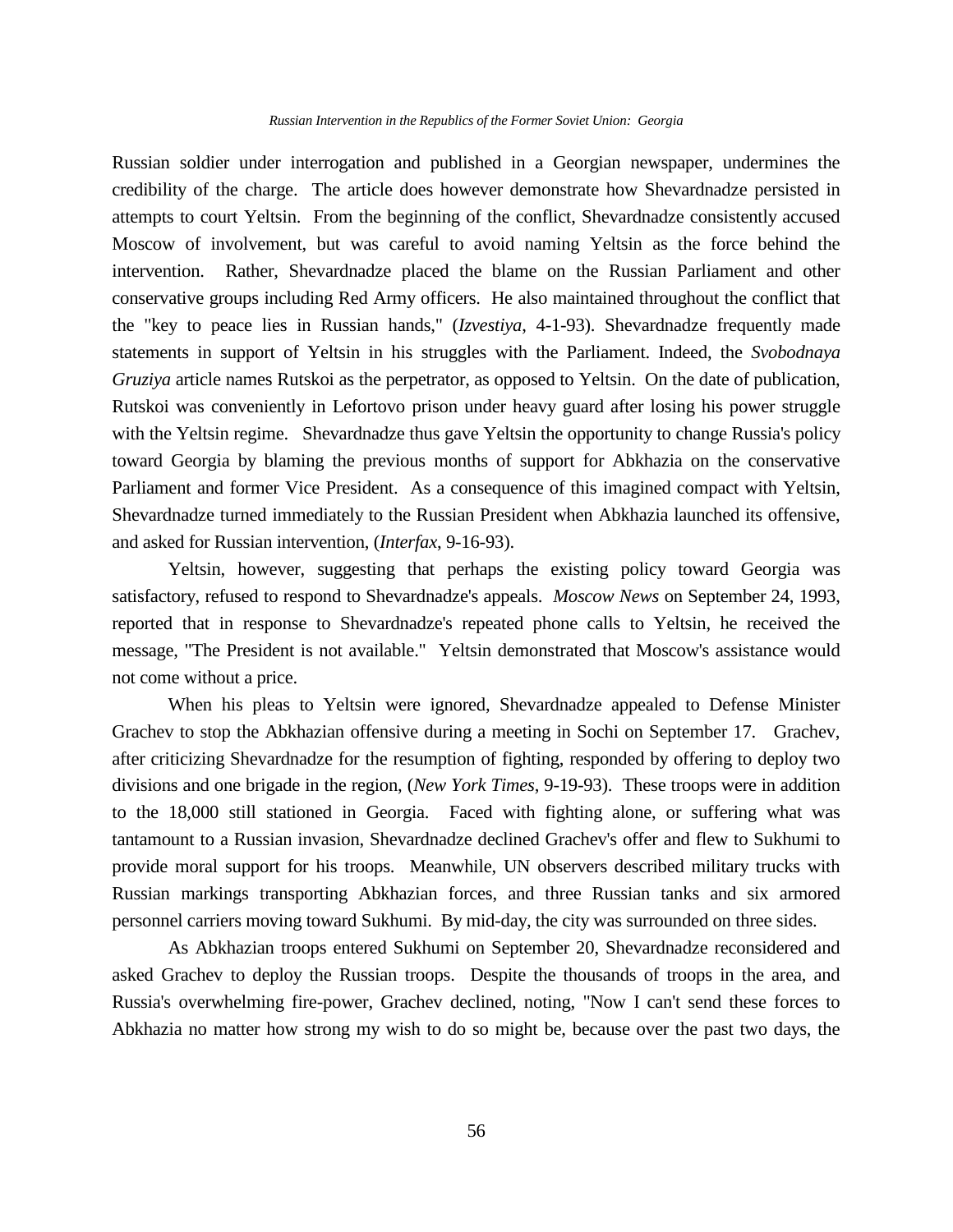situation in the region of Sukhumi has changed." Grachev claimed the situation had now become too dangerous for the deployment of Russian forces, (*Interfax*, 9-20-93).

Yet while Grachev was unwilling to send in peacekeepers to guarantee the peace, he showed that he was willing to help Shevardnadze's forces to surrender. The Russian Defense Minister suggested that Georgia continue its evacuation of Sukhumi as mandated by the Sochi agreement and added that he had convinced Abkhazian leader Ardzinba to stop shelling Sukhumi and not to send troops in the city so that Shevardnadze could evacuate. Grachev would also facilitate the withdrawal of Georgian troops from Abkhazia: "I also asked [Ardzinba] to open a corridor for the Georgian troops' unrestricted withdrawal," (*Interfax*, 9-20-93).

Shevardnadze refused Grachev's offer of assistance in surrendering and continued to fight in Sukhumi. Meanwhile, deposed Georgian President Zviad Gamsakhurdia returned from exile on September 24 to lead his supporters in their simultaneous attack on the western Georgian region of Mingrelia. Gamsakhurdia capitalized on the rout in Abkhazia for what appears to be his own political ends.

Facing challenges on two fronts, Shevardnadze's troops were unable to withstand the assault on Sukhumi. Russia's only reaction was to turn off the electricity and phone service in Abkhazia and issue a reprimand to Abkhazia for breaking the Sochi agreement. Sukhumi fell on September 27. The following day, *Interfax* printed Shevardnadze's statement to the Georgian public. The statement reflected both Russian pressure and Shevardnadze's desperate attempts to appeal to Moscow:

"Sukhumi could have been saved yesterday and this could have been done by Russia alone. We asked Moscow for help. I sent a telegram to Russia saying that I agreed that Georgia would join the CIS even though I was opposed to it until recently. I also agreed with the Russian Defense Minister's proposal of additional troops to enter Georgia due to the Abkhazian conflict. Georgia was virtually forced to its knees, but even this was not enough."

After losing the war with Abkhazian separatists, Shevardnadze's difficulties continued. Gamsakhurdia's forces, inspired by the return of their leader, pressed on with their offensive. They seized the majority of western Georgia and severed the only supply routes to Tbilisi as well as to Armenia. Shevardnadze reiterated his offer to join the CIS and begged Grachev to help defeat Gamsakhurdia's forces before they toppled his government.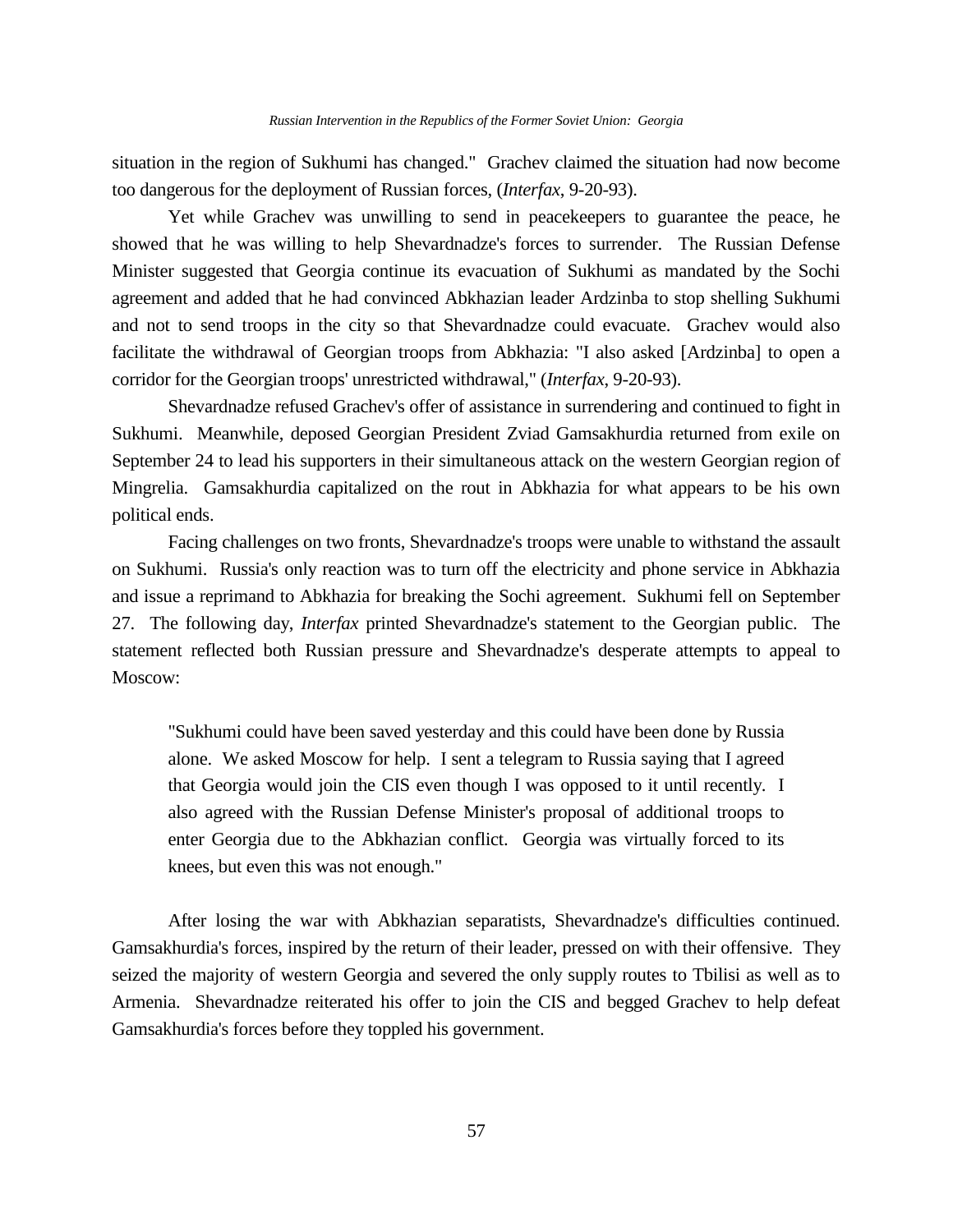Russia remained disinterested. Finally, on October 8, Shevardnadze traveled to Moscow where he agreed to join the CIS on behalf of the Georgian government, leased the Black Sea Port of Poti to Russia and permitted Russian troops to remain in Georgia indefinitely. In return, Shevardnadze exacted an agreement from Armenia, Azerbaijan and Russia to send troops to gain control of key railway lines between Poti and Tbilisi.

Shevardnadze told *Interfax* on October 18 that Georgia had no alternative. "We turned for assistance to almost every other country and we did receive a lot of help," he said, "But, for quite objective reasons, we did not achieve our main goal, which was to guarantee our country's independence and autonomy." He stated that membership in the CIS was necessary for Georgia to repair relations with Russia. "If there is not peace in Abkhazia, then there will not be peace in Georgia, and we will not regain Abkhazia unless we improve our relations with Russia." The alternative was "full dismemberment." Russia responded positively to Shevardnadze's concessions. On October 10, the *Moscow News* reported that Russia would lend the necessary support to Tbilisi, and that it would send troops to the conflict zone.

In spite of this report and Shevardnadze's statement of intent to join the CIS, however, Russia continued to remain aloof -- ostensibly until the CIS accords were signed and ratified by the Georgian Government and Parliament. Foreign Minister Kozyrev ruled out unilateral Russian involvement and military deployment arguing that it would constitute "interference in the internal affairs of a sovereign state." Grachev insisted that when and if Russian troops became involved, they would merely guard the supply lines and would not engage in fighting, or supply weapons to Shevardnadze's troops, because "Georgia is an independent state with which Russia does not have any agreement on mutual military cooperation. Georgia is not a CIS country and is not thus part of a collective security agreement," (*Interfax*, 10-20-93).

The Russian negotiator in the Sochi cease-fire, Pastukhov, shed further light on Russia's stalling in the deployment of forces. He asserted that "Russia would like to get some opportunities on the Black Sea Coast [sic]." At this juncture the issue of Russia's leasing of the Georgian ports had not yet been resolved completely, only "in principle," (*Interfax*, 10-13-93).

It was only on October 23, the day after Shevardnadze signed the CIS agreement that Yeltsin ordered the deployment of troops, (*Associated Press*, 10-23-93). At this point, it appeared that the whole of Georgia might fall under Gamsakhurdia's onslaught. Officially, the agreement with Russia did not result in assistance to Tbilisi against Gamsakhurdia. Moscow stated that it was simply the guarding the railways which were of strategic importance to Russian military installations in the area. However, "neutral" Russia's guarding of railways was a remarkably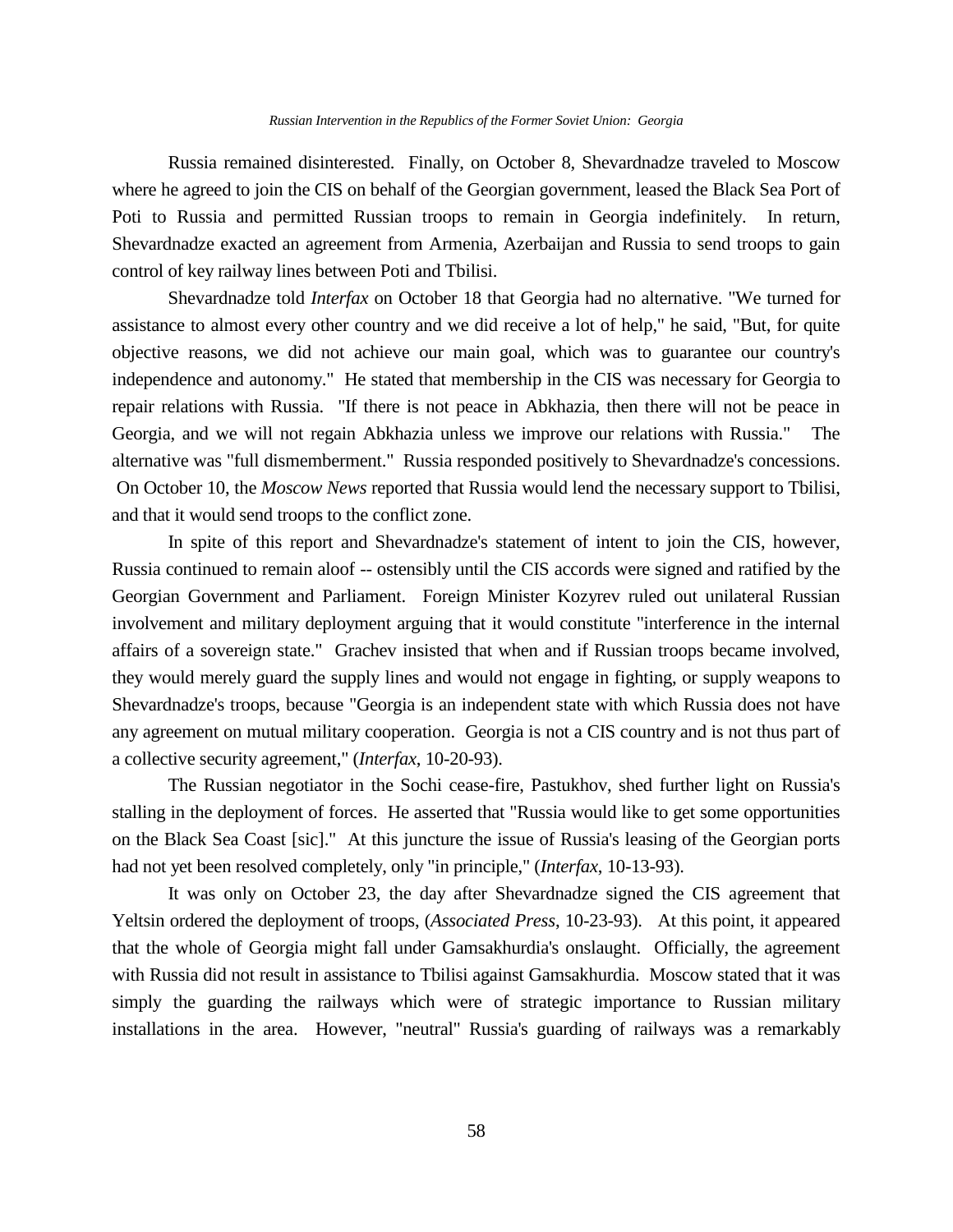effective device. Russia's "neutrality" helped Shevardnadze's troops immediately reverse Gamsakhurdia's offensive and launch successful counter-attacks. Gamsakhurdia's forces began their retreat.

In spite of the remarkable victories achieved suddenly by disorganized and exhausted Georgian troops, Russia continued to feign neutrality. On October 25, Colonel Gennady Dolgachyov, Chief of the Press Center of the Transcaucasia Military District, told *Interfax* that since Sept 1992, Russia had not supplied Georgia with any military machinery. Russia had even failed to fulfil quotas set by the Tashkent agreement, whereby Russia would divide Soviet Military equipment among the all the former republics. A Russian general in Tbilisi insisted that the Russian servicemen reported to be operating the T-72 tanks were perhaps, "civilian volunteers," but were not active-duty Russian troops. Major General Vasily Belchenko, Deputy Commander of Russia's Transcaucasus Military District also denied that Russia had transferred weapons to Georgia, (*Washington Post*, 10-27-93).

The Georgian forces testify to the contrary. Even before the official signing of the CIS agreements on October 22, Russia was reported to have begun to assist the Georgian government. Shevardnadze told *Interfax* on October 13, that the situation was "more than severe," but that after his decision to join the CIS, the government forces had received "a certain portion of most advanced military equipment" making him confident that his troops would be able to defeat Gamsakhurdia's forces.

After Shevardnadze signed the CIS agreement, Russia's role was more pronounced. According to Georgian Deputy Interior Minister Gela Lanchava, the 35th Military Corps based in Kutaisi gave five computerized T-72 tanks and 14 armored personnel carriers filled with cannon to the Georgian troops. He added that Russians, Ukrainians and one Armenian manned the tanks in battle and briefed Georgians on how to coordinate maneuvers. Captain Levan Iordanishvili, a Georgian fighting in Samtredia where he saw the Russian tankmen said, "That's why we are overwhelming them now - because of the technology, not our people," (*Washington Post*, 10-27- 93).

Russian ships from the Black Sea Fleet in Sevastopol were also moved in to guard the railways and ports, against Ukraine's wishes. On November 4, nine vessels of the Black Sea Fleet positioned themselves off the coast of Poti. Marines seized control of the city and guarded installations and supply routes. With the arrival of the Black Sea Fleet, all of Gamsakhurdia's forces disbanded and he withdrew, ending the conflict. On November 12, Shevardnadze told *Interfax* that he would welcome the Black Sea Fleet's permanent presence in Poti.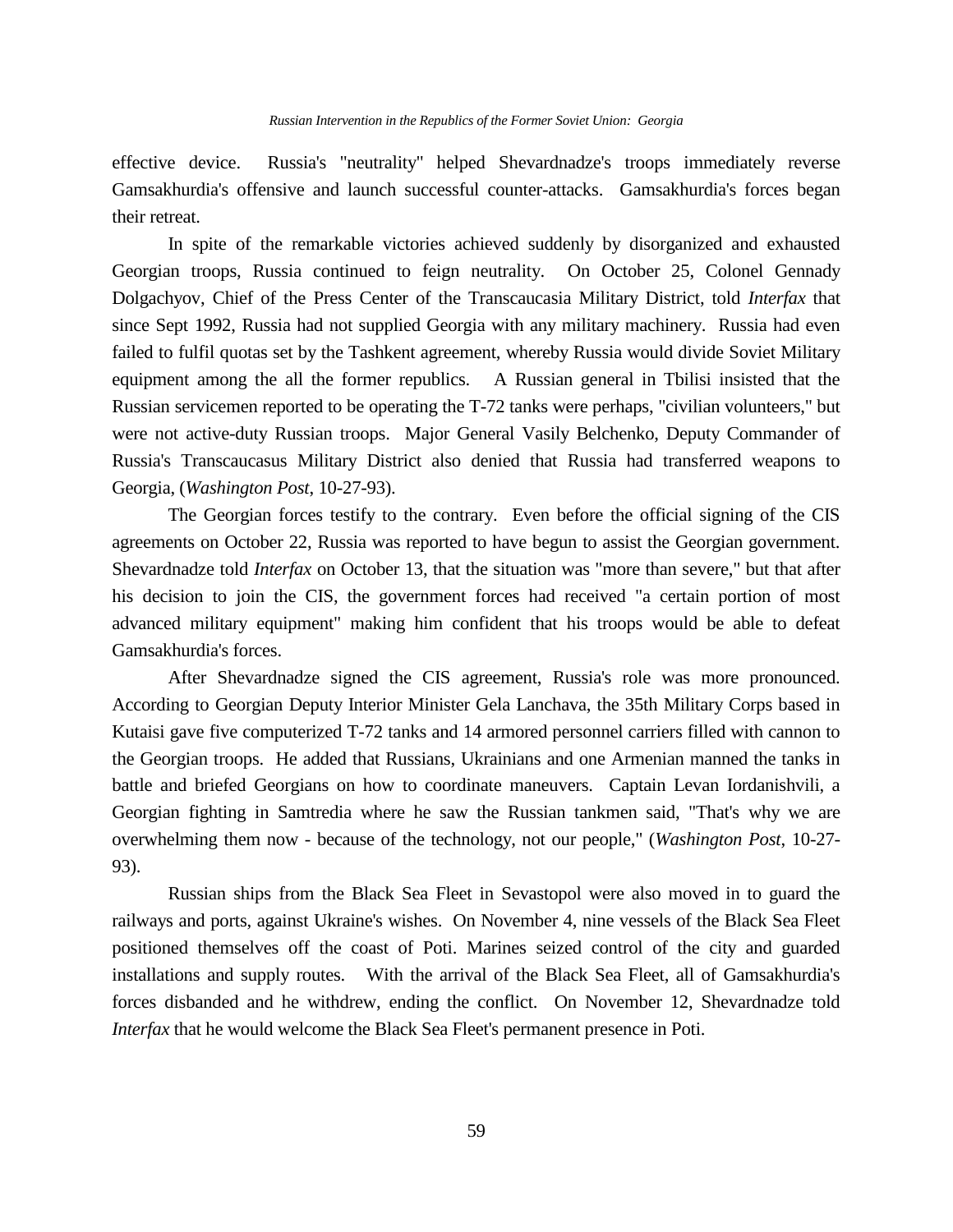Russia ultimately assisted Georgia, not out of sympathy for Shevardnadze, or for a desire for peace, but because Russia had exacted the necessary concessions from Georgia and the victory of Gamsakhurdia would have meant another anti-Russian government in the republic. By propping up Shevardnadze, Russia has essentially produced a compliant government in the most anti-Russian region of the former Soviet Union. It was a clever manoeuver in the longer term effort to secure Georgia's commitment to reintegration with Russia.

It may of course be argued that Russia acted correctly in refusing to assist Shevardnadze's forces against Abkhazia and Gamsakhurdia. Maintaining neutrality in conflicts between other parties is a wise policy. However, Russia was not a neutral party, but rather an orchestrator. Had Russia chosen to end the conflict, it most certainly had the means to do so. With 18,000 welltrained and well-armed troops in Georgia, Russia could have separated the disorganized and beleaguered forces of Abkhazia and Georgia and guaranteed the July 28 cease fire. Furthermore, in the unlikely event that Russia had sincere doubts in its ability to exact a lasting peace, it could have agreed to the Secretary General's suggestion in June for UN peace talks. It did neither.

Russia's motives are easily explained. A lasting peace in Shevardnadze's Georgia was not in Russia's interest. Russia needed to ensure its continued presence on the Georgian Black Sea Coast. When Moscow's economic sanctions and its refusal to withdraw its troops failed to achieve these ends, Russia provided Abkhazia with enough firepower to force Shevardnadze to turn to Moscow for assistance. Gamsakhurdia's personal power crusade only assisted Moscow in its efforts. Thus, Russia quietly watched as Gamsakhurdia marched toward Tbilisi. However, when Gamsakhurdia threatened to defeat Shevardnadze, who had just granted Moscow the concessions it desired, "neutral" Russia provided Shevardnadze with the means to reassert himself.

Finally, Russia used Georgia for even larger purposes. It's feigned inability to stop the violence was for Western consumption. During this period, Andrei Kozyrev made repeated statements before the UN and in editorials in the west, emphasizing the fact that Russia desperately needed monetary assistance in order to keep peace in the area. He pointed to Georgia as an example of the types of conflicts Russia was facing. Allowing America's favorite Soviet, Eduard Shevardnadze, to be humiliated as the world watched, was the perfect argument for Foreign Minister Kozyrev's appeals. The implication was: 'see, we'd like to help Shevardnadze, but we can't ... without your financial support.'

## **Moldova**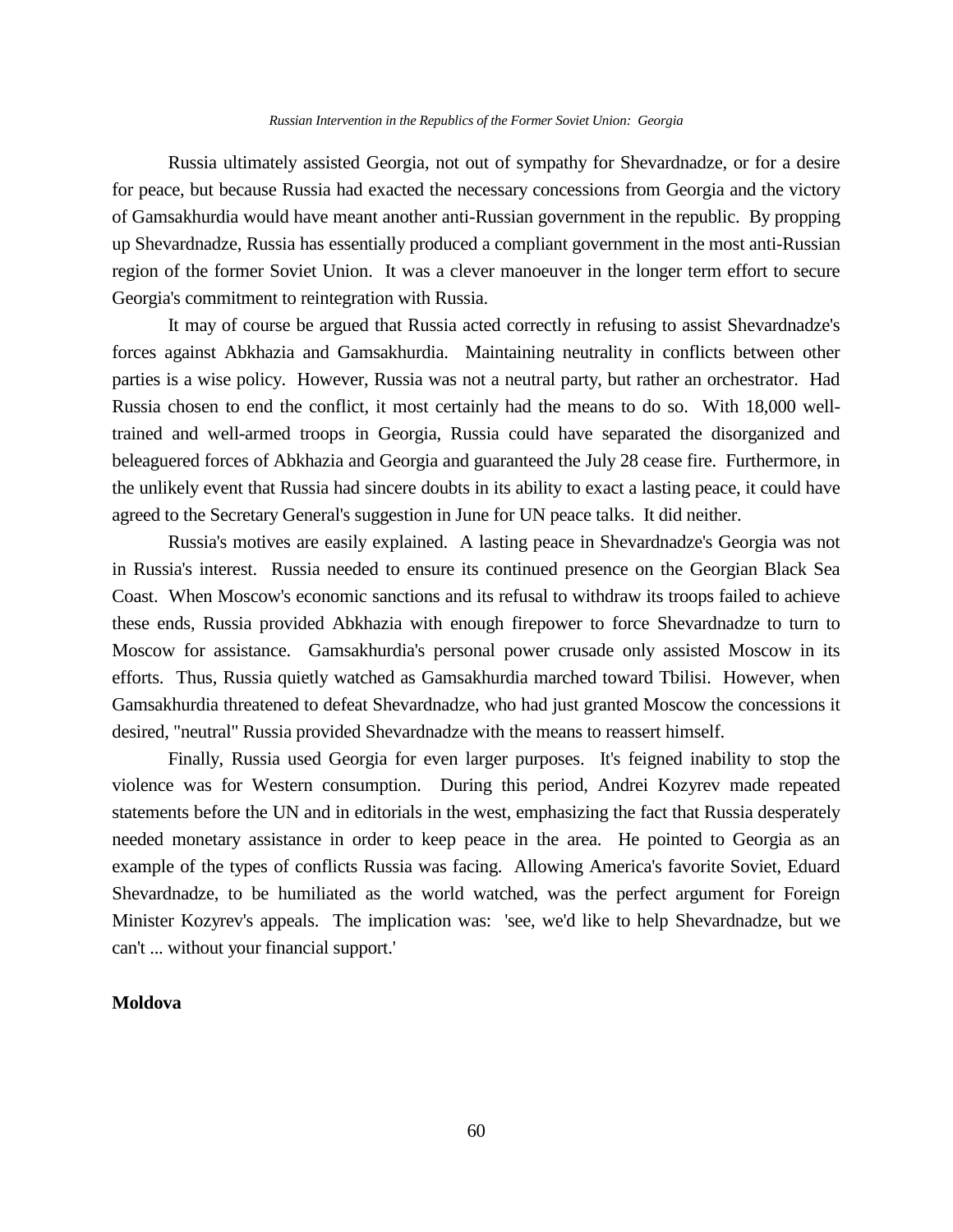Moldova has been under pressure from Moscow from the moment of its secession from the USSR in August 1991 when its government announced that independence was merely an intermediary step on the way to eventual reunification with Romania. The Moldovan government crossed Moscow again in December 1992 when it refused to ratify the accords on the creation of the Commonwealth of Independent States and called for the complete withdrawal of the Russian 14th Army from the republic. Since then Russia has used military intervention on behalf of "persecuted" ethnic Russians, territorial dismemberment, and economic blackmail to dissuade Moldova from pursuing unification with Romania, to force it to ratify the CIS accords and to convince it of the need to maintain close economic and political relations with Moscow.

Moscow's tactics in Moldova have ensured the protection of a number of Russian geostrategic objectives in the former Soviet republic including: preventing the reunification of Moldova with Romania; keeping Moldova within Russia's sphere of influence as a strategic crossroads between the Black Sea and the Balkans; and maintaining the considerable infra-structure of military bases, arms and ammunition stores, and communications facilities in Moldova's Trans-Dniester region.

In addition, Moscow is anxious to keep the Russian 14th Army stationed on its bases in the Trans-Dniester region. Not only does Russia not have sufficient military housing available for the relocation of the 14th Army to the Russian Federation, but approximately fifty percent of the commissioned officers and the majority of the non-commissioned officers in the force are native to the region and do not want to be withdrawn. Russian strategic objectives and the personal interests of the officers of the 14th Army coincide in Trans-Dniester. This has made it extremely easy for Moscow to exploit the secession of the region to its best advantage. Russia has used Trans-Dniester and the 14th Army as levers to wrest concessions from the Moldovan government in Chisinau.

The heavily-industrialized and predominantly Russian-speaking region of Trans-Dniester, on the left-bank of the Dniester River, seceded from Moldova in September 1991 in protest of the Moldovan government's proposal to reunify with Romania. With Moscow's support, Russian Cossack forces from all over the Russian Federation flooded into the region to assist the secessionists. Armed clashes between the Moldovan government and the Trans-Dniester separatists escalated in the summer of 1992 at which point Moscow intervened directly in the conflict. The Russian government declared that a "genocide" was being perpetrated by Romanianspeakers in Trans-Dniester and that Moscow could not stand idly by as Russians were killed. Moscow instructed the 14th Army stationed to protect "peaceful citizens" from Moldovan "bandit" attacks in the region.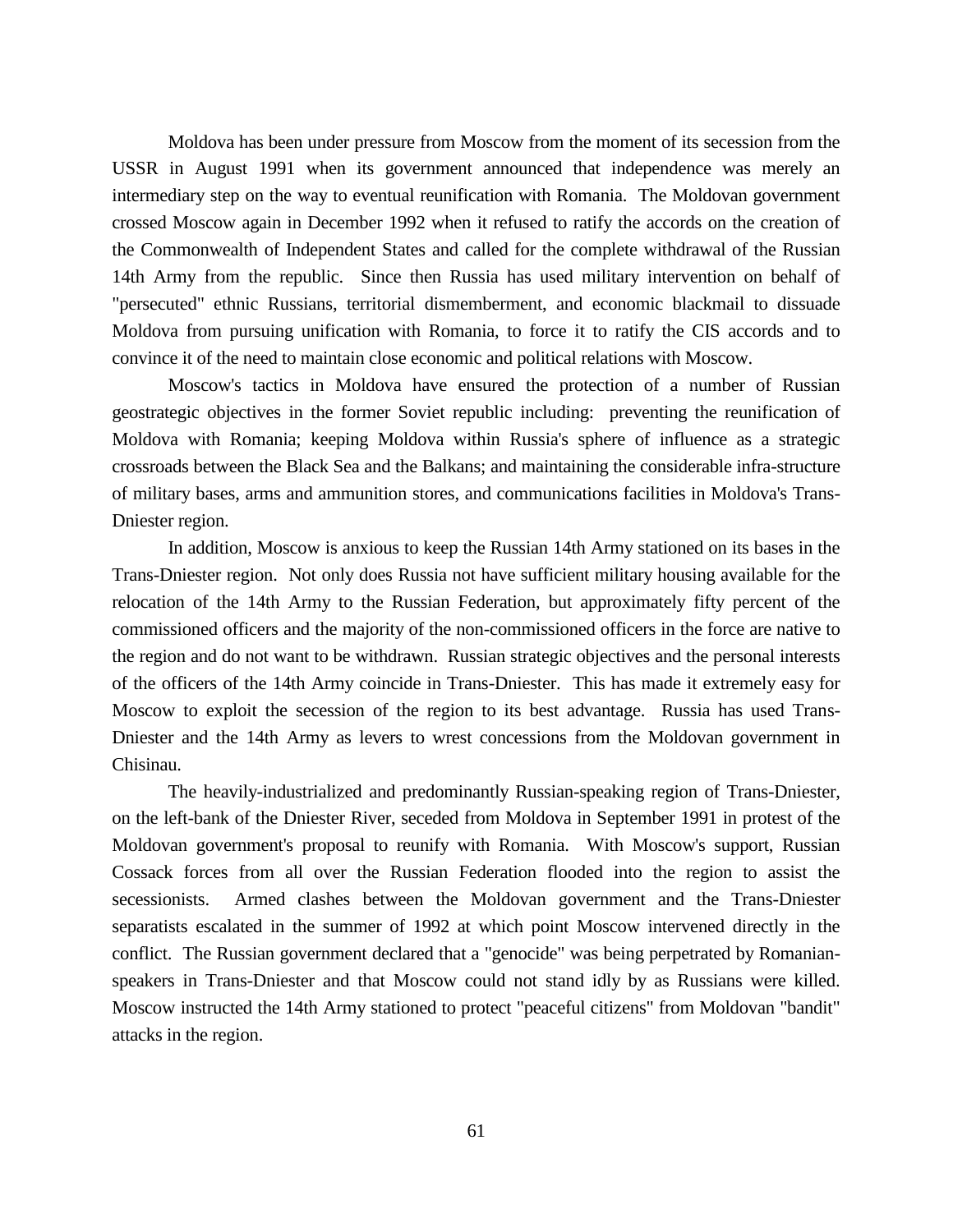#### *Russian Intervention in the Republics of the Former Soviet Union: Moldova*

Although ethnic-Russians were indeed being killed in clashes, the flimsiness of the pretext to intervene was apparent. Forty percent of Trans-Dniester's population are in fact ethnic Moldovans; ethnic Ukrainians, not ethnic Russians, are the largest minority group; and two-thirds of Moldova's Russian population live outside the region on the right bank of the Dniester River in the Moldovan heartland. Moreover, the Russian population of the right-bank of the Dniester River has not supported Trans-Dniester's secession. In fact, since the secession, ethnic Moldovans have been discriminated against in Trans-Dniester. Moldovan schools and newspapers have been closed and Romanian-language textbooks banned in the region. Furthermore, International human rights agencies have not accused the Moldovan government of passing restrictive citizenship or language laws, nor have ethnic Russians in Moldova proper protested violations of human rights. As President Mircea Snegur of Moldovan remarked in June 1992: "The question arises, aren't Russian authorities provoking these conflicts in order to preserve their control over the newly independent states?" (*New York Times*, 6-22-93)

During the clashes in Trans-Dniester the Russian 14th Army openly handed weapons over to separatist forces via the "Dniester Women's Defense Committee" which collected them from soldiers at Russian army barracks. As a result, by July 1992 the Moldovan government was outgunned by the secessionists, who carried the fighting across the Dniester River, and was forced to appeal to Moscow to intercede. On July 7, 1992 a cease-fire was brokered between representatives from Trans-Dniester, Moldova, a Russian military commission and the Russian 14th Army. The composition of the negotiating body, with the inclusion of the 14th Army, reflected the distribution of power in the region. On July 21, the Moldovan and Russian governments signed an agreement on the neutrality of the 14th Army. In August 1992, a contingent of 3,000 extra Russian troops was sent into Trans-Dniester to assist units of the 14th Army in keeping peace. Their activities have not, however, resulted in the resolution of the conflict. Tensions in the region are still high, and Trans-Dniester remains separate from Moldova.

Since August 1992, the Russian 14th Army has been anything but neutral in Moldovan politics. In fact, the Army's commander General Alexander Lebed was elected as a deputy to Trans-Dniester Parliament in September 1993. The 14th Army has ignored Moldovan offers to construct housing for it in Russia if it will withdraw, and is instead constructing its own housing in Trans-Dniester. It has created its own Television broadcasting station and its own newspaper, "Soldier of the Fatherland," established a military academy to train officers, and engaged in a recruitment campaign. It is also training and maintaining the Trans-Dniester republican guard. For its part, the Trans-Dniester republic has assumed responsibility for the supply and upkeep of the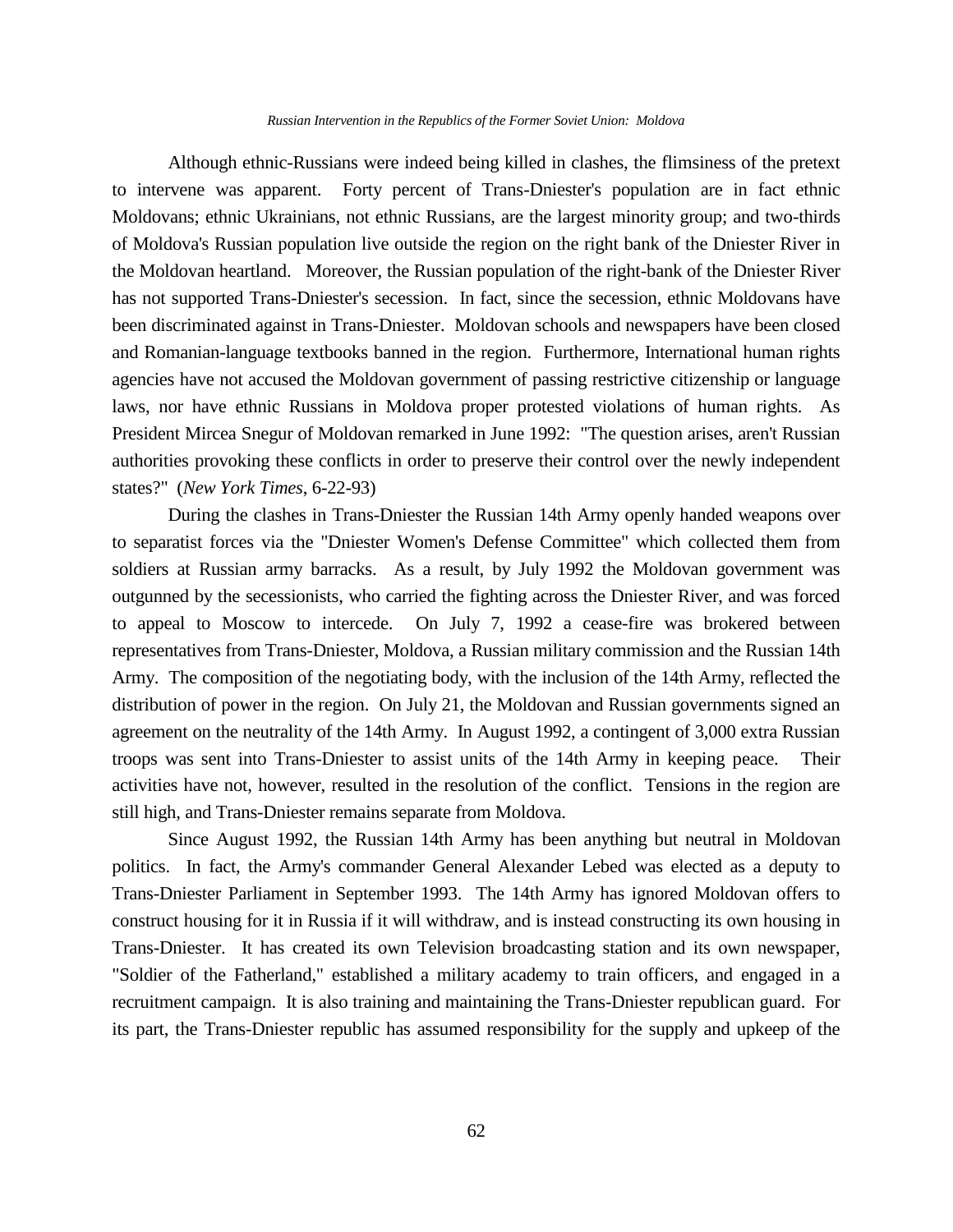14th Army and offers high salaries and benefits to servicemen transferring from the Russian Federation. All of this would not be possible without assistance from Russia. In the first nine months of 1993, Trans-Dniester received \$30 million of subsidized energy and raw materials from Moscow.

Moldova has protested these developments and persistently called for the 14th Army and the "peacekeepers" to be withdrawn. Each protest has been met by a show of force. For example, in late 1992, President Mircea Snegur of Moldova made it clear that the country would not join the CIS, would not permit Russian troops to remain on its soil, and was determined to follow an independent policy from Russia. Economic pressure was first exerted on Moldova as a non-CIS member. Punitive tariffs were imposed on Moldovan goods exported to Russia and other CIS countries. The Russian government then began to refer to Trans-Dniester as the "Trans-Dniester Republic" according it a *de facto* independent status. Moscow went on to threaten to strengthen the republic militarily by proposing that the 14th Army be disbanded locally instead of being withdrawn. The implication of this was that the Army's bases, equipment and personnel would simply be handed over to the Trans-Dniester republican forces and local authorities and become an official Trans-Dniester army instead of a Russian force. In February 1993, Moldovan parliamentary discussions on a new constitution and the Russian troops issue were accompanied by Russian military exercises in a majority Moldovan district in Trans-Dniester.

Russia no longer tries to maintain that it is a peacekeeper in the region and recent statements have made it clear that it is protecting its interests, not ethnic Russians. Russian Defense Minister Pavel Grachev announced, for example, in December 1992, that withdrawal would not be possible as "in Trans-Dniester there is a lot of military property and combat equipment, and, most importantly, we must think about the personnel," (Interfax 12-8-92). The Russian government is also pushing for a federal arrangement for Moldova and the creation of an autonomous state in Trans-Dniester, which would afford it considerable influence in the area. It has linked the withdrawal of its forces directly with this preferred resolution of the status of the region.

Conflict, dismemberment and economic pressure have all had results. In January 1993, public opinion polls showed that the Moldovan population no longer favored reunification with Romania and the Moldovan parliament rejected a proposal to hold a referendum on the issue. On February 4, 1993 the Moldovan parliament elected Petru Lucinschi, the former first secretary of the Moldovan Communist Party, as its chairman. On October 19, Moldova formally handed over all of its obligations to service the former USSR's foreign debt to Moscow and relinquished all former USSR assets to it. And, on October 26, 1993 the Moldovan parliament recommended the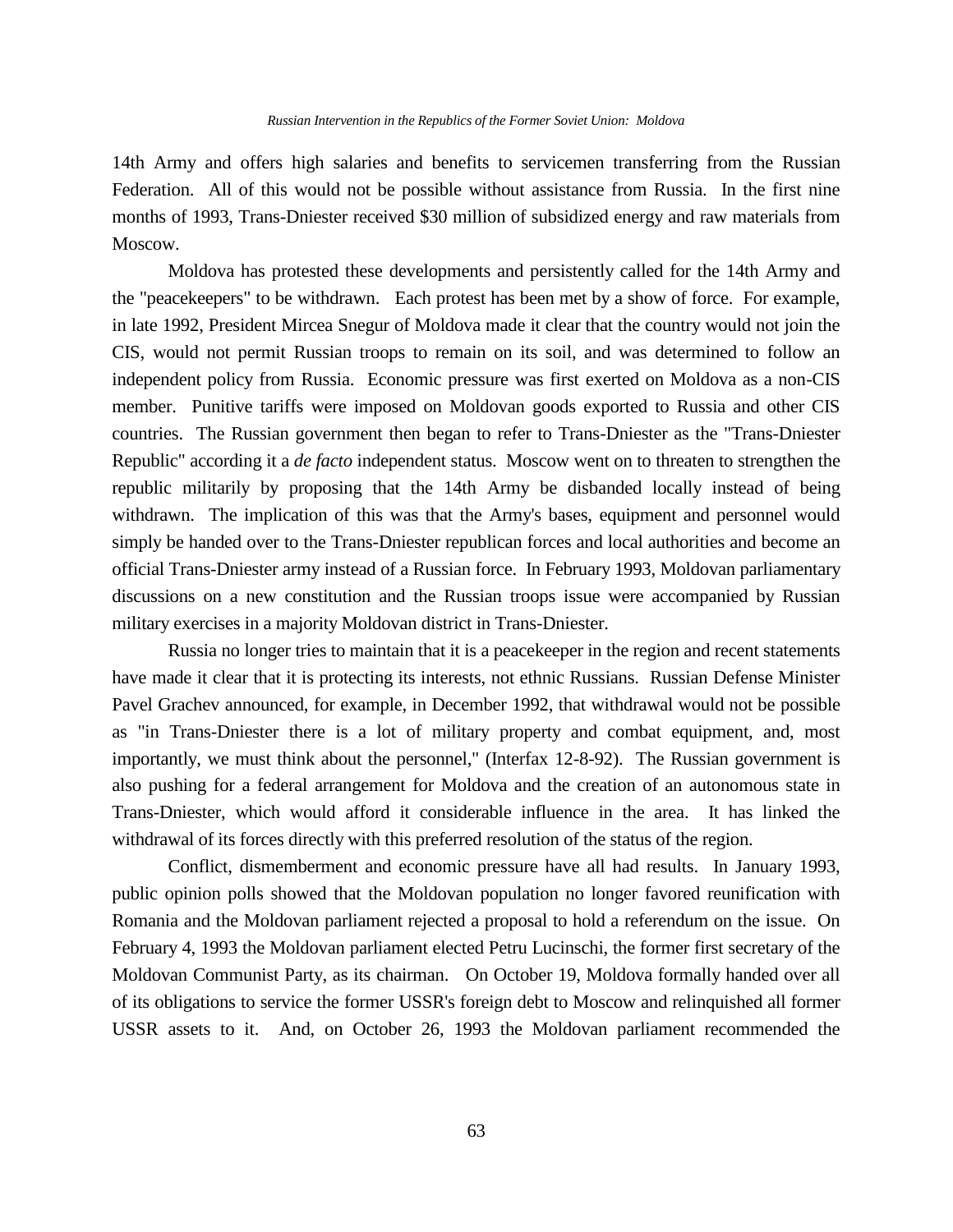ratification of the CIS agreements on economic union. This immediately resulted in the lifting of restrictions on Moldovan exports to Russia.

Moldova's joining the CIS was a clear capitulation to Russia. Moscow, however, continues to push Moldova to go even further. In October 1993, the Moldovan government expressed its reluctance to participate in the CIS Mutual Security Pact which would enable Russian troops to be stationed permanently in the republic. To encourage Chisinau to sign the CIS security agreements Moscow is trying a new tactic. It has offered Moldova the carrot of territorial integrity in return for a permanent Russian troop presence.

Before talks in Moscow in November 1993 on the status of the 14th Army in Trans-Dniester, Russia made it clear to Moldova that its Trans-Dniester problem could be made to disappear if it complied with Russian demands. The Commander of the 14th Army, General Lebed resigned from his position as a deputy of the Trans-Dniester Parliament after making accusations that Trans-Dniester forces had fought on the side of the Russian Parliament in the October 1993 coup in Moscow. On October 21, 1993 he was recalled to Moscow to account for the role of the 14th Army in the region to the Russian Ministry of Defense.

The nervous reaction of Trans-Dniester leaders to these events suggests that they are concerned about the loss of Moscow's support and developments in Moldova's favor. On October 22, officers of the Security Ministry of Trans-Dniester spoke of an "anti-Dniestran campaign" in Russia and urged Moscow to "take part in an unbiased investigation and help in identifying the sources and causes of misinformation so as to prevent consequences detrimental to the peoples of Trans-Dniester," (Interfax 10-22-93).

On November 12, the Moldovan government announced that it was considering "reasonable compromises" over the status of Trans-Dniester to facilitate a solution to the conflict. President Snegur suggested the creation of a free economic zone and a high-level of autonomy for the region - - still short of the federal arrangement preferred by Moscow.

On November 23 Interfax reported that four extra Russian battalions had been deployed in Trans-Dniester as peacekeepers, ostensibly to relieve four units of the 14th Army from their duties. As none of the units of the 14th Army have been withdrawn from the region, this means that Russian military presence has been increased. On November 24, the Moldovan government announced that it would resume talks with Moscow on the status of Trans-Dniester.

By December 1993, the speaker of the Moldovan Parliament Petru Lucinschi was telling *Interfax* that "Moldova cannot but maintain close contacts with Russia and other CIS countries, since we have much in common," and although Moldova was still in favor of cooperation with the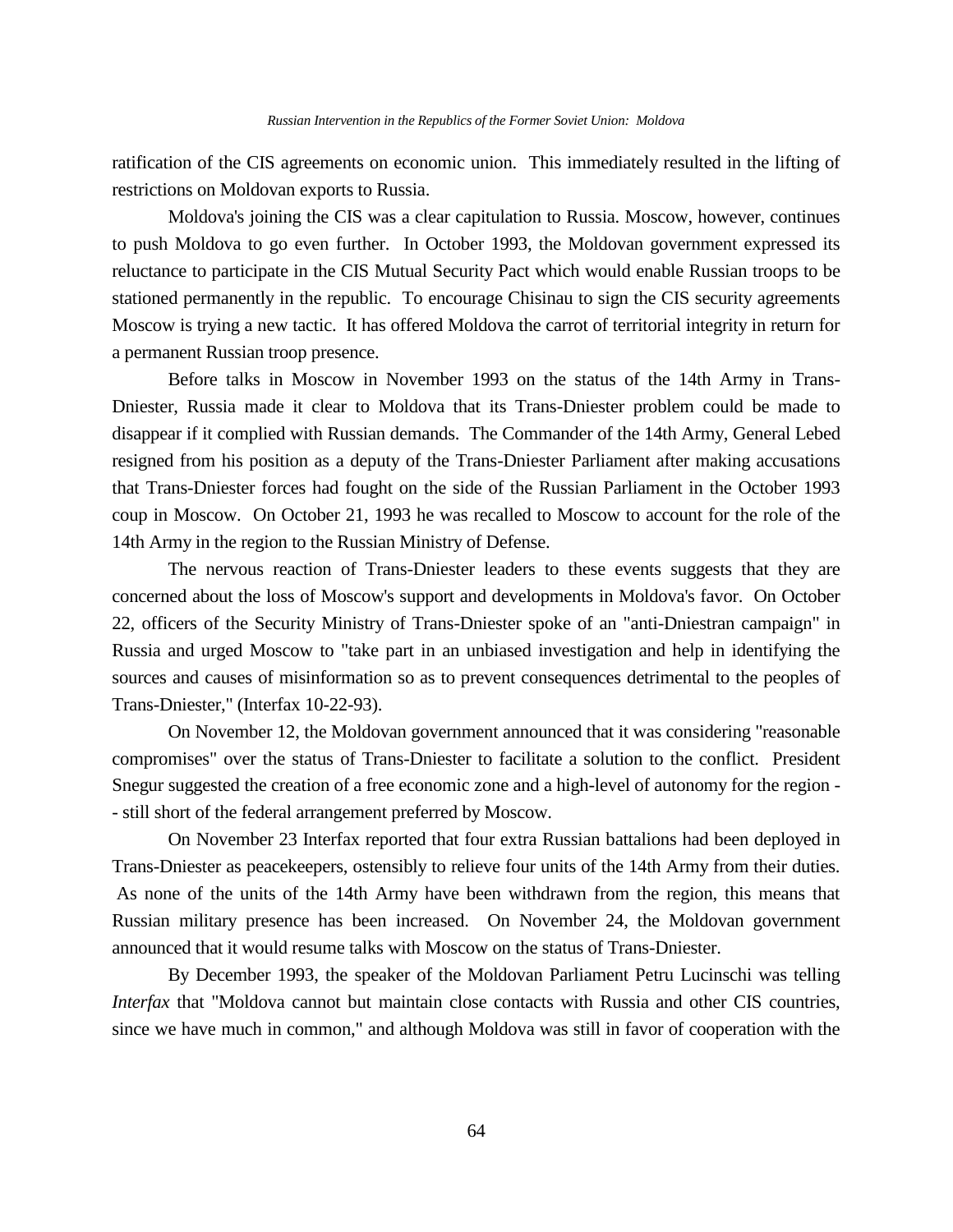"fraternal state" of Romania it "cannot go the way of those who demand that Moldova reunite with Romania," (*Interfax*, 12-3-93).

The Russian pressure on Moldova's territorial integrity and economy described above has transformed Moldova into a committed member of the Commonwealth of Independent States. Like Azerbaijan and Georgia, the republic now looks set to see a radical improvement in its relations with Moscow. On December 24, 1993, the Moldovan government was rewarded with the surrender of six Moldovan nationalists, who had been sentenced to death by the Trans-Dniester authorities for "terrorist activities" during the fighting in 1992. Moscow convinced Trans-Dniester to commute their sentences and hand the six over to the Moldovan government as a goodwill gesture.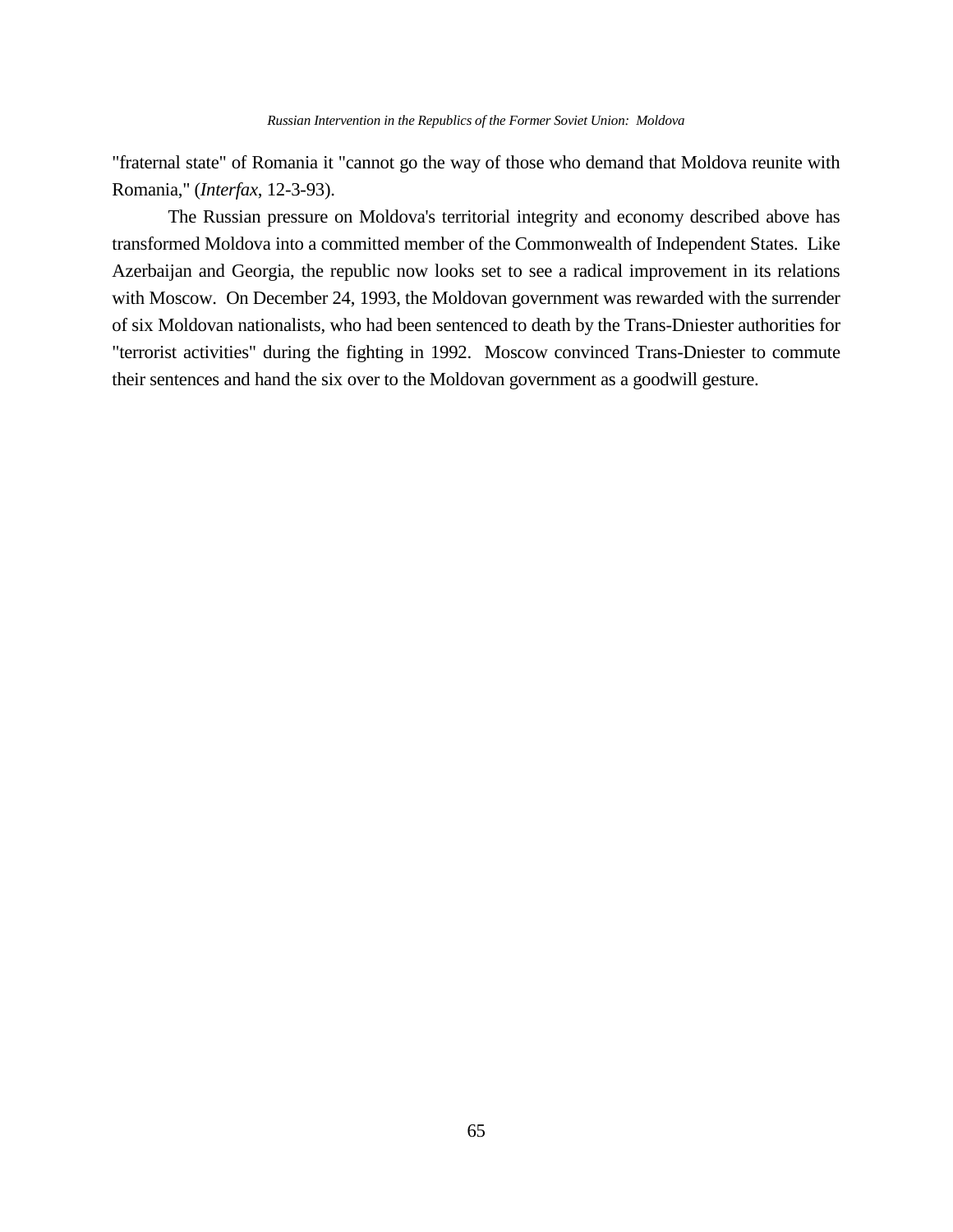# **Ukraine**

Since the emergence of Ukraine as an independent nuclear state and a potentially major player in European politics in 1991, the Ukrainian-Russian relationship has become the most volatile in the post-Soviet space. Russia is determined to undermine the viability and international standing of the new state and to keep Ukraine within the Commonwealth of Independent States as a satellite of Moscow. Ukraine is equally determined to resist Russia's attempts and to ensure its independence. The maneuvers and counter-maneuvers of the two states have pushed them to the brink of conflict.

Russia has a number of specific strategic objectives in the republic, which include: preventing Ukraine from becoming a rival power center; keeping Ukraine in its sphere of influence and within the CIS trading bloc; preventing Ukraine from creating new trading networks that will bypass Russia; stopping Ukraine from claiming its share of the immovable and movable assets of the former Soviet Union; securing the total transfer to the Russian Federation, or the dismantlement, of Ukrainian nuclear weaponry; maintaining its strategic presence on the Black Sea coast; and retaining control of the port of Sevastopol in the Crimea as a naval base for the Russian Black Sea fleet.

To ensure its objectives, Moscow has exerted pressure on Kiev on three fronts: economic, security and territorial. As far as the first two are concerned, the pattern of Russian pressure is complicated by the fact that Ukraine's own policies have done much to destabilize its economy and threaten its security. Kiev has chosen not to follow Moscow's lead by embarking on free market economic reforms: prices on key commodities remain fixed; wages are controlled; enterprise subsidies and the social security net are still intact; state planning structures are still in place; and there has been little privatization of state assets. Far from introducing "wise, balanced policies" as Ukrainian President Leonid Kravchuk envisaged, (*Wall Street Journal*, 3-17-93) and being "wiser than Moscow," the Ukrainian government seems to have chosen the road to economic ruin.

With inflation running at 70-100 percent per month, the budget deficit at 40 percent of annual GNP, and the trade deficit with Russia at 12 trillion rubles as of November 1993,  $^{22}$  Moscow needs to do very little to bring the shambling Ukrainian economy to its knees. It has thus engaged in economic warfare by not sending Ukraine vital resources such as gas, oil, precious metals for the electronics industry and fertilizer components. In addition, it has cut off fuel supplies during important state visits, such as that of German Chancellor Helmut Kohl to Kiev in June 1993, to remind the West of its still considerable influence there.

<sup>22</sup> *Interfax*, 11-3-93.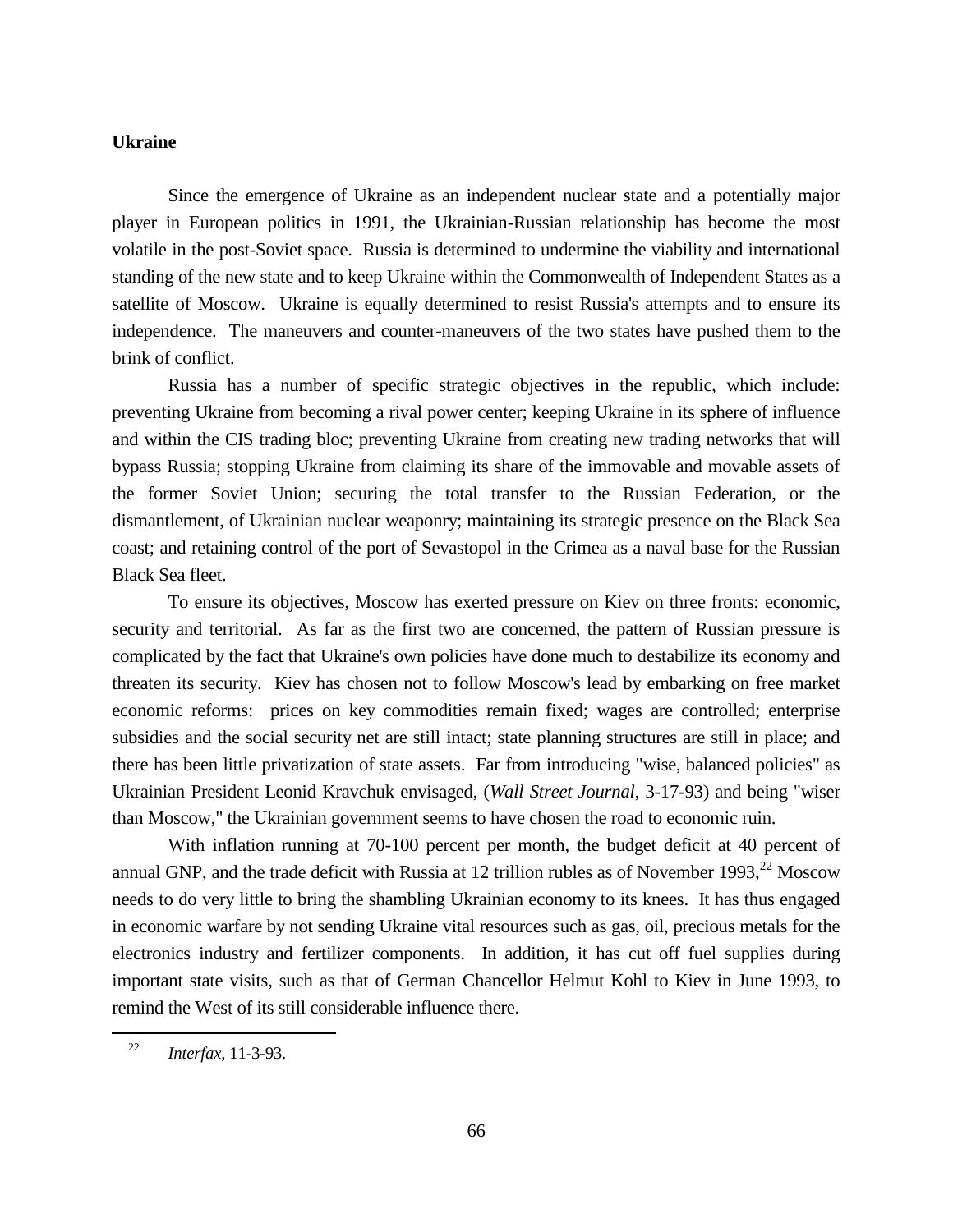#### *Russian Intervention in the Republics of the Former Soviet Union: Ukraine*

On security issues, in refusing to dismantle its nuclear arsenal and failing to implement the START-1 treaty fully, Ukraine has antagonized the United States. In spite of commitments to become a non-nuclear power, Ukraine began stalling on the withdrawal and destruction of the weapons based on its territory in March  $1992$ <sup>23</sup> The Ukrainian government feared that as a result of relinquishing the weapons it would be vulnerable to political pressure and territorial claims from Moscow. On April 28, 1992, with direct reference to the perceived importance of nuclear weapons to Ukrainian security, President Kravchuk stated that: "The question of security arises rather acutely when our neighbors tend to present territorial claims. Ukraine, rather naturally in these conditions of instability and particularly with territorial claims against us, raises the issue of security guarantees for the country and its people. Ukraine must have this guarantee," (*Los Angeles Times*, 4-29-92). Since this time Ukraine has consistently demanded security guarantees from the United States in addition to compensation for the material and financial costs of dismantling the weapons.

Russia has pressed for stripping Ukraine of its nuclear weapons. First, Moscow raised the phantom of an accidental Ukrainian nuclear strike on the United States. Most recently, the Russian government suggested the catastrophic deterioration of improperly-maintained Ukrainian weapons - - each one a Chernobyl waiting to happen -- adding a sense of emergency to the dismantlement process. On November 5, 1993, Russian Foreign Minister Andrei Kozyrev informed *Interfax* that the "withdrawal of nuclear weapons from Ukraine should begin on January 1, 1994. Otherwise, a tragedy worse than the one in Chernobyl might take place 'for purely technical reasons ... It is considered safe to store the nuclear arms deployed in Ukraine for only 24 months. After that noone can guarantee their safety."

Statements such as these, combined with gloomy prognoses from Moscow on the state of Russian-Ukrainian relations, the possibility of a nuclear war between the two neighbors, and continued wrangling over the ownership of the Black Sea Fleet, mitigate against the possibility of the United States offering Ukraine a bilateral security guarantee. In addition, with no sign of either a coherent economic reform plan or the commitment to undertake reform from Ukraine, the United

L,

<sup>&</sup>lt;sup>23</sup> On October 24, 1991, the Ukrainian Soviet Republic announced that it intended to free its territory of nuclear weapons and join international commitments in the capacity of a non-nuclear state on independence from the USSR. On July 6, 1992, Ukraine joined other members of the Commonwealth of Independent States in signing a document recognizing the Russian Federation's exceptional legal succession to the nuclear armaments of the former USSR. The document also contained a pledge by the member countries to sign the international treaty on the Non-Proliferation of Nuclear Weapons.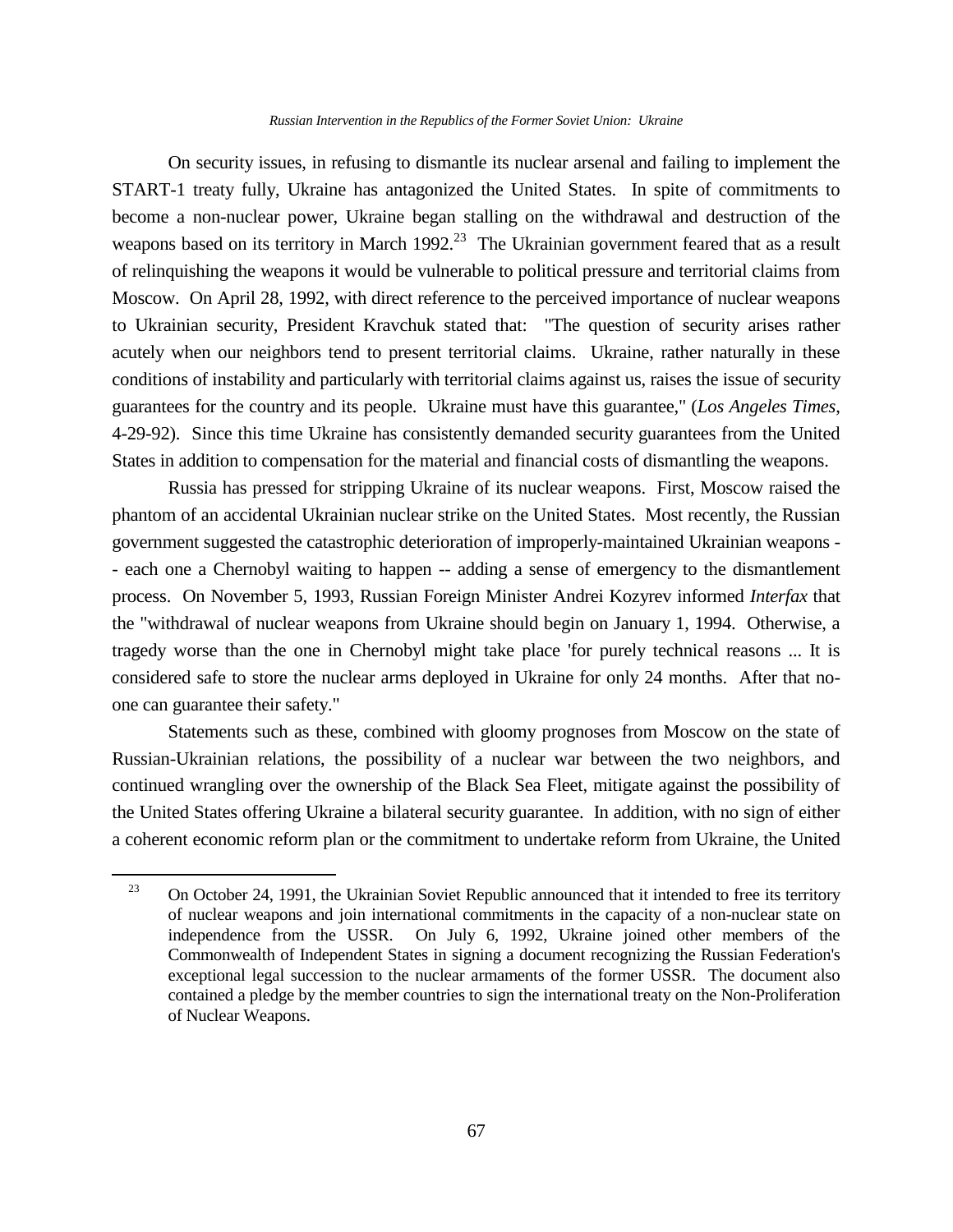States has been reluctant to grant significant assistance to the state beyond the immediate costs of dismantling the nuclear arsenal.

With Ukraine on the verge of economic collapse and engaging in nuclear brinkmanship with Russia, the United States has been sympathetic to Moscow's stance toward Kiev. This has enabled Russia to exert pressure on the third level -- Ukrainian territorial integrity -- without attracting much attention from the international community. It is Ukraine's attempts to head off territorial claims by retaining its nuclear weapons, rather than Russia's manipulation of the territorial issue that have come under fire from the United States.

The ethnic-Russian dominated Crimean peninsula has been singled out and targeted by Moscow. It has offered dual citizenship to Crimean Russians and promoted Crimean presidential candidates oriented towards Russia. Moscow has trumpeted the economic grievances of ethnic Russians in Ukraine's eastern provinces, particularly miners in the Donetsk region, who now regret voting for Ukrainian independence. In addition, it has reminded Ukraine that agreements on the inviolability of its borders with Russia are contingent on Ukraine's continued membership in the Commonwealth of Independent States. If Ukraine chooses to distance itself from Russia, territorial dismemberment is a distinct possibility.

The question of Ukraine's existing borders with Russia was raised immediately after Ukraine's initial declaration of independence on August 24, 1991 with the USSR still intact. Russian President Boris Yeltsin's press spokesman, Pavel Voshchanov, announced on August 26, 1991 that Russia "reserved the right to review borders" with Ukraine if it left the Soviet Union, (*Reuters*, 8- 26-91).

The borders between the two republics had first been confirmed within the framework of the USSR on November 19, 1990. At this point, Russia and Ukraine concluded a treaty providing the basis for bilateral relations after their respective declarations of sovereignty.

Since Ukraine declared independence, as the statement by Yeltsin's spokesman would suggest, the Russian government has consistently stressed the need for an agreed institutional framework to guarantee the mutual border. If Ukraine withdraws from this framework, the borders between the states will be redrawn, presumably in Russia's favor.

Judging by its actions and statements, it would appear that the only independent Ukraine that Moscow will tolerate outside of the CIS is an "emasculated" and truncated version, which would be stripped of its nuclear weapons, the Crimea, the Black Sea Fleet and the eastern provinces; and economically ruined. This is obviously not Kiev's vision of an independent Ukraine.

Immediately after the Russian presidential spokesman's statement, on August 28-29, 1991,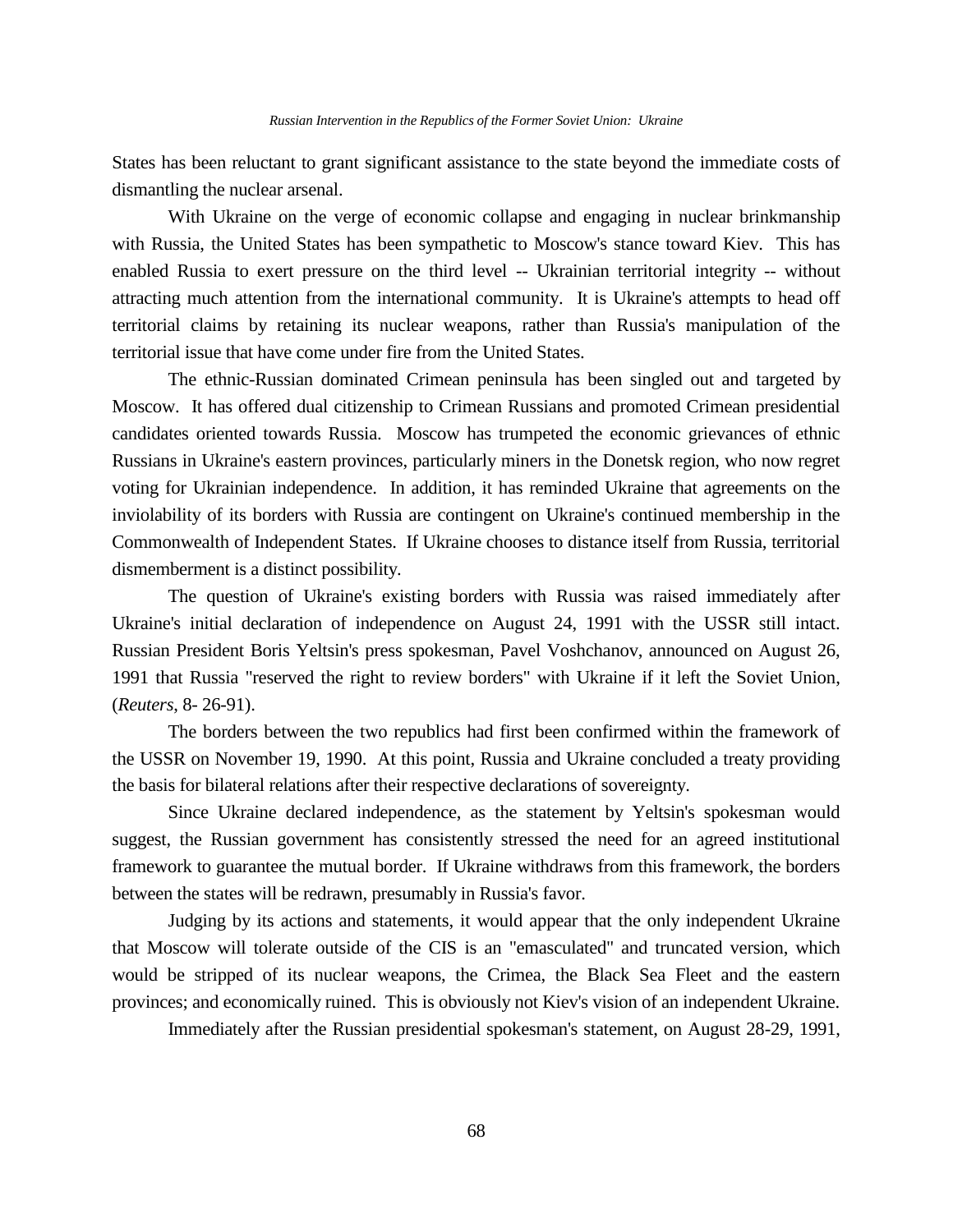#### *Russian Intervention in the Republics of the Former Soviet Union: Ukraine*

Ukrainian and Russian leaders held a series of meetings which were the prelude to the conclusion of the Commonwealth of Independent States Accords in Minsk, Belarus on December 8, 1991. This marked the final demise of the USSR. The creation of the CIS was acknowledged as a mechanism to maintain the close association between Russia and Ukraine. The borders between the signatories (Ukraine, Russia and Belarus) were dealt with in Article 5 of the Commonwealth Accords. The article indicated in somewhat ambiguous terms that existing inter-state borders would now be recognized within the new framework of the CIS: "The agreeing parties recognize and respect each other's territorial integrity, and the integrity of each other's borders in the framework of the commonwealth," (*Associated Press*, 12-9-91).

Aware of the implications of this article, Ukrainian parliamentary deputies attempted to clarify Russia's position on the issue. Before the signing of the second Commonwealth Accord in Alma-Ata on December 21, 1991, which extended the membership of the body to other former Soviet republics, ratification hearings for the Minsk agreements were held in the Ukrainian Parliament. The Parliament requested that Ukraine's borders with Russia be guaranteed irrespective of the republic's membership in the Commonwealth. In remarks made to *CNN*, on December 25, Russian President Yeltsin confirmed that Russia intended to uphold the principle of the inviolability of borders between the republics. He stated that: "Every state is independent and there will be no center ... we have said that the borders between the states will be inviolable ... [Russia is] not seeking to bring about another Empire." The Alma-Ata Accord itself, however, retained the initial ambiguity in a cursory reference to the issue of borders enshrined within the preamble to the signatories' joint statement on the Commonwealth. In the wake of Alma-Ata, the Ukrainians' confidence that the border issue had been resolved on their terms was undermined by prominent figures within the Russian political structure, who subsequently restated that the borders would only be considered inviolable within the framework of the Commonwealth of Independent States.<sup>24</sup> In February 1992, for example, Mikhail Alexandrov, chairman of the inter-republican committee of the Russian parliament, stated that "the 1990 agreement between the two states to respect each other's borders is no longer valid because it was signed when both were members of a third state, the Soviet Union," (*Financial Times*, 2-25-92). Alexandrov did not even refer to the new agreement to respect each others borders in the Commonwealth Accords.

The creation of the Commonwealth of Independent States itself has been a major source of contention between Russia and Ukraine. Russian President Boris Yeltsin outlined his goals for the

i<br>L

 $24$  This information was obtained during private interviews conducted by the Strengthening Democratic Institutions Project in Moscow in early 1992.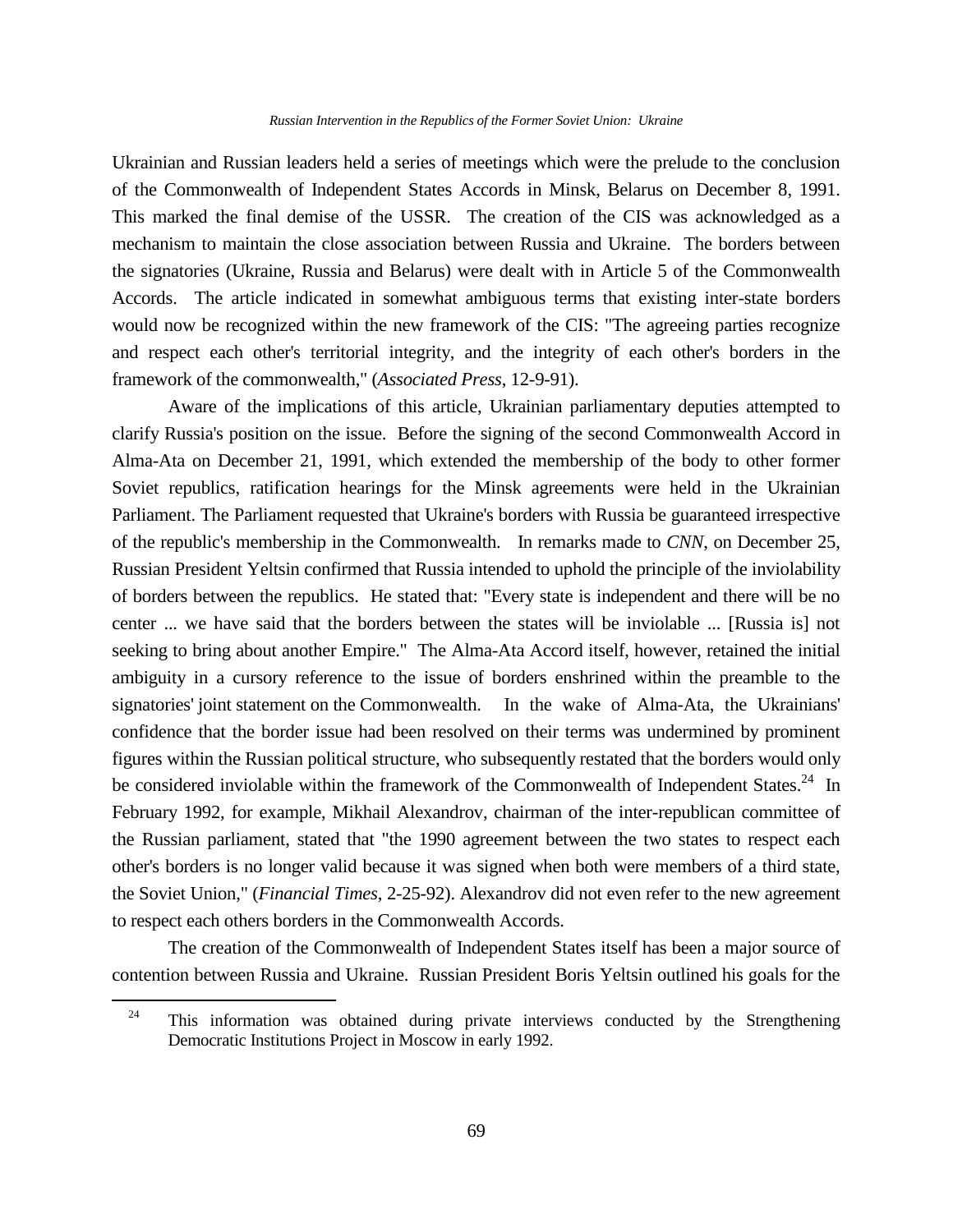CIS before the December 21, 1991 Alm-Ata meeting:

"First of all, it makes it possible to preserve the existing borders [between the republics], instead of recarving them. Second, a common economic and ruble zone remains. Third, there is a coordinated price policy and strategy for further reforms. And lastly, in this way we were able to prevent the disintegration of the armed forces into sovereign republican armies," (*Newsweek*, 1-6-92).

With regard to every aspect but the first, Ukraine has attempted to thwart Russian goals. In signing the Commonwealth Accords, Ukraine made it clear that it did not intend the Commonwealth to become the basis of a renewed Russian empire. Rather, it envisaged the creation of a loose association -- a transition mechanism to full independence that would prevent conflict between the former Soviet republics. Immediately after signing the accords, Dmytro Pavlychko, Chairman of the Ukrainian Commission on Foreign Affairs summed up Ukraine's attitude toward the Commonwealth: "We consider this transitional; we are not signing it for centuries. We had no other option if we were to avoid military conflict," (*Washington Post*, 12-13-91).

In March 1992, at a meeting of Commonwealth leaders in Minsk, President Leonid Kravchuk of Ukraine rejected every stated Russian goal for the body. He announced that all 700,000 Soviet troops on Ukrainian territory, including the forces of the Black Sea Fleet, should pledge allegiance to Ukraine. He went on to advocate the creation of an independent Ukrainian armed forces and asserted that all military property on Ukrainian soil belonged to Ukraine. He also insisted that Ukraine should have a 16 percent share of former Soviet Union property, including gold, embassies and armed forces in return for paying its estimated 16 percent of the USSR's foreign debt. These statements entrenched the conflict between Ukraine and Russia.

Since the summer of 1992, Russia has pushed Ukraine on three fronts, economic, security and territorial, making it clear that it will make life extremely difficult for Kiev if it persists in the pursuit of complete independence from Moscow. In June and July 1992, for example, when Ukraine indicated that it intended to introduce its own currency, the hyrvnia, by October 1, 1992, Russian negotiators assured Kiev that Russia would charge world prices for oil the instant that Ukraine introduced a separate currency and left the ruble zone. At the same time Moscow stressed that if Ukraine remained in the ruble zone, Russia would continue to sell it crude oil below the world price, (*Financial Times*, 6-19-92, 7-1-92, 7-23-92).

In September 1992, the Russian Central Bank froze all payments to Ukraine in response to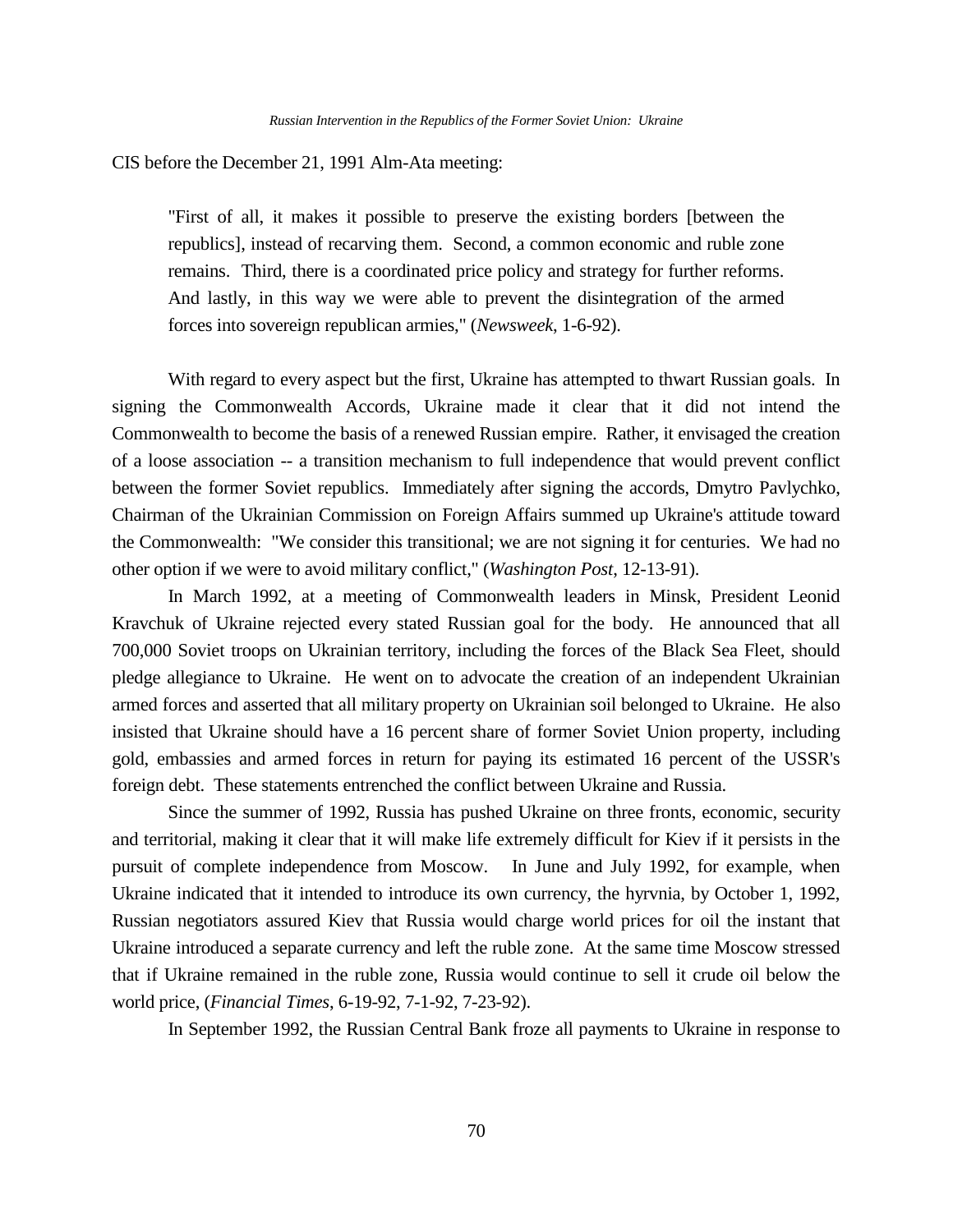## *Russian Intervention in the Republics of the Former Soviet Union: Ukraine*

Ukraine's persistence in issuing credits to Ukrainian firms trading with Russia. Ukrainian firms had flooded the Russian market with subsidized products that Russian enterprises, whose own subsidies had been slashed under the Russian reform program, could not afford. The Ukrainian government continued to issue credits to its enterprises to compensate for the shortfall in Russian payments. As a result Russian firms became heavily indebted to their partners in Ukraine, and the credit issuance in Ukraine fueled inflation in Russia. Russia accused Ukraine of undermining its attempts at economic reform. The move to freeze payments brought commerce between Russia and Ukraine to a halt.

Russia's policy prompted Ukraine to withdraw completely from the ruble zone and introduce its own currency. On November 12, 1992, Ukraine replaced the ruble with a coupon, the Karbovanets, which would be the transition to a new currency at a later stage. The ruble ceased to be legal tender in the state. The Ukrainian government also announced that it would slash subsidies to enterprises that continued to sell products to Russian firms that had defaulted on their payments. Ukrainian customs imposed restrictions on the passage of goods over its borders without a certificate of advance payment. This policy resulted in the virtual cessation of Ukrainian exports to Russia.

This development has increased Ukraine's vulnerability as the state is dependent on Russia for 90 percent of its energy supplies. With exports to Russia halted, Ukraine must nonetheless continue to import oil to keep its enterprises in operation and meet other domestic consumption needs. It has become heavily indebted to Russia, thus fueling the trade deficit. As of January 1, 1994 Russia intends to charge world prices for its energy supplies, a decision which will further destabilize the Ukrainian economy. Ukraine will not be able to maintain fixed prices on other commodities when energy prices rise and this will increase inflation precipitously.

Russia has consistently tied economic issues to the satisfaction of its objectives at the other two levels: on security and territorial matters. The struggle between Russia and Ukraine over ownership of the former Soviet Black Sea Fleet epitomizes this. Russian claims to the Black Sea Fleet and the Crimea are closely connected.

After the creation of the CIS Ukraine and Russia agreed that the Black Sea Fleet would form part of the combined forces of the Commonwealth, which were essentially the Soviet forces under a new guise. However, neither Ukraine nor Russia had any intention of abiding by the agreement. Ukrainian leaders favored either the division of the fleet between Russia and Ukraine and the creation of a new independent Ukrainian Black Sea Fleet on the basis of their share of the hardware; or the complete transfer of the fleet to Ukraine's jurisdiction. Neither of these ideas was well-received by the Russian government. Russian counter-claims to the fleet, which in fact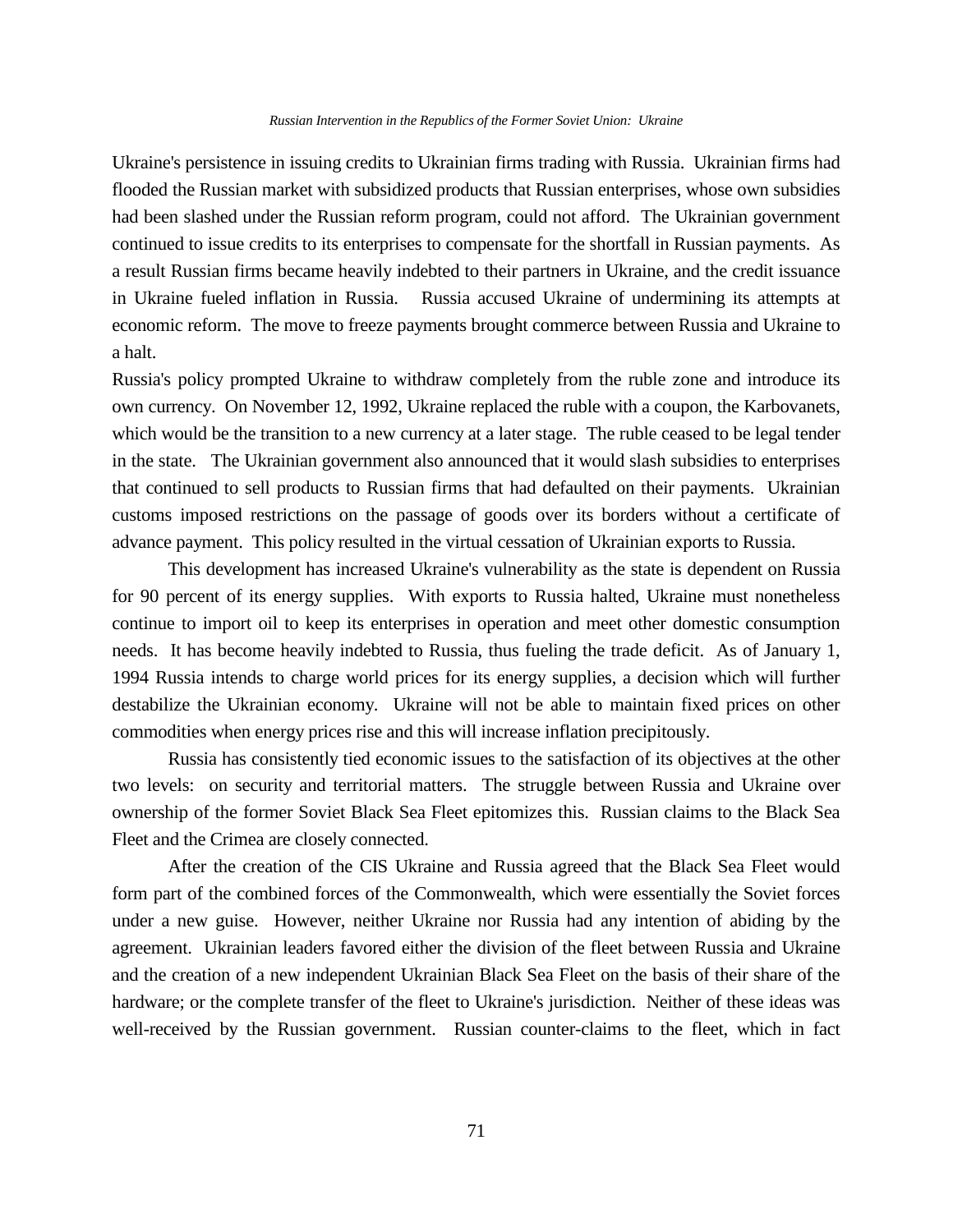undermined Moscow's own suggestion that the fleet be controlled by the CIS, followed immediately on the heels of the creation of the Commonwealth.

President Yeltsin frequently referred to the fleet as "Russian," in spite of equally frequent corrections by Marshal Yevgeny Shaposhnikov, the commander of the CIS forces, who reminded Yeltsin that the fleet came under his jurisdiction not that of the Russian Federation.<sup>25</sup> In January 1992, in a private memorandum to President Yeltsin, Vladimir Lukin, currently Russian Ambassador to the United States and then head of the Russian parliamentary commission on foreign affairs, suggested that Russia use territorial claims on the Crimea as a lever to pressure Ukraine into reconsidering its plans to assume direct control of part of the fleet. $^{26}$ 

The Russian parliament began to act on this suggestion immediately. In mid-January Lukin's parliamentary commission raised the question of sovereignty over the fleet's shore-based support facilities and its Crimean headquarters in Sevastopol. It then passed a resolution suggesting that the transfer of the Crimea from the administrative jurisdiction of the Russian Federation to that of Ukraine in 1954 was illegal. In July 1992, the Russian parliament went further and passed a resolution claiming Sevastopol directly for the Russian Federation. In such a manner Russia indicated to Ukraine that Moscow would not permit it to exercise either ownership of the Black Sea Fleet or sovereignty over the Crimea, both of which Ukraine perceived as essential attributes of its new statehood.

In fact, the Black Sea Fleet itself is hardly a desirable asset.<sup>27</sup> Its most modern ship was commissioned in 1982 and the remaining hardware has been poorly maintained. It is the actual physical base of the Black Sea Fleet, Sevastopol, with its facilities and installations that Ukraine and Russia deem the most important and neither will permit the other to share the port. The added complication for Ukraine is that 300,000 of the 400,000 residents of Sevastopol are ethnic Russians. In addition, when Ukraine declared its independence from the USSR in August 1991, Russians in Crimea launched a movement to secede from Ukraine and rejoin the Russian Federation.<sup>28</sup> The Russian parliament consistently supported the secessionist movement from its

a<br>B

<sup>25</sup> See for example, *Financial Times*, 2-25-92.

<sup>26</sup> See for example, *Financial Times*, 2-10-92.

<sup>&</sup>lt;sup>27</sup> The Black Sea Fleet is the smallest and least significant strategically of the former Soviet fleets  $$ given the obvious difficulties of reaching the Mediterranean through the narrow Black Sea straits in wartime. It consists of 309 small and medium-sized ships, 45 cruisers, 28 submarines, 150 aircraft, 85 helicopters, and 70,000 personnel, (*Washington Post* 6-27-92).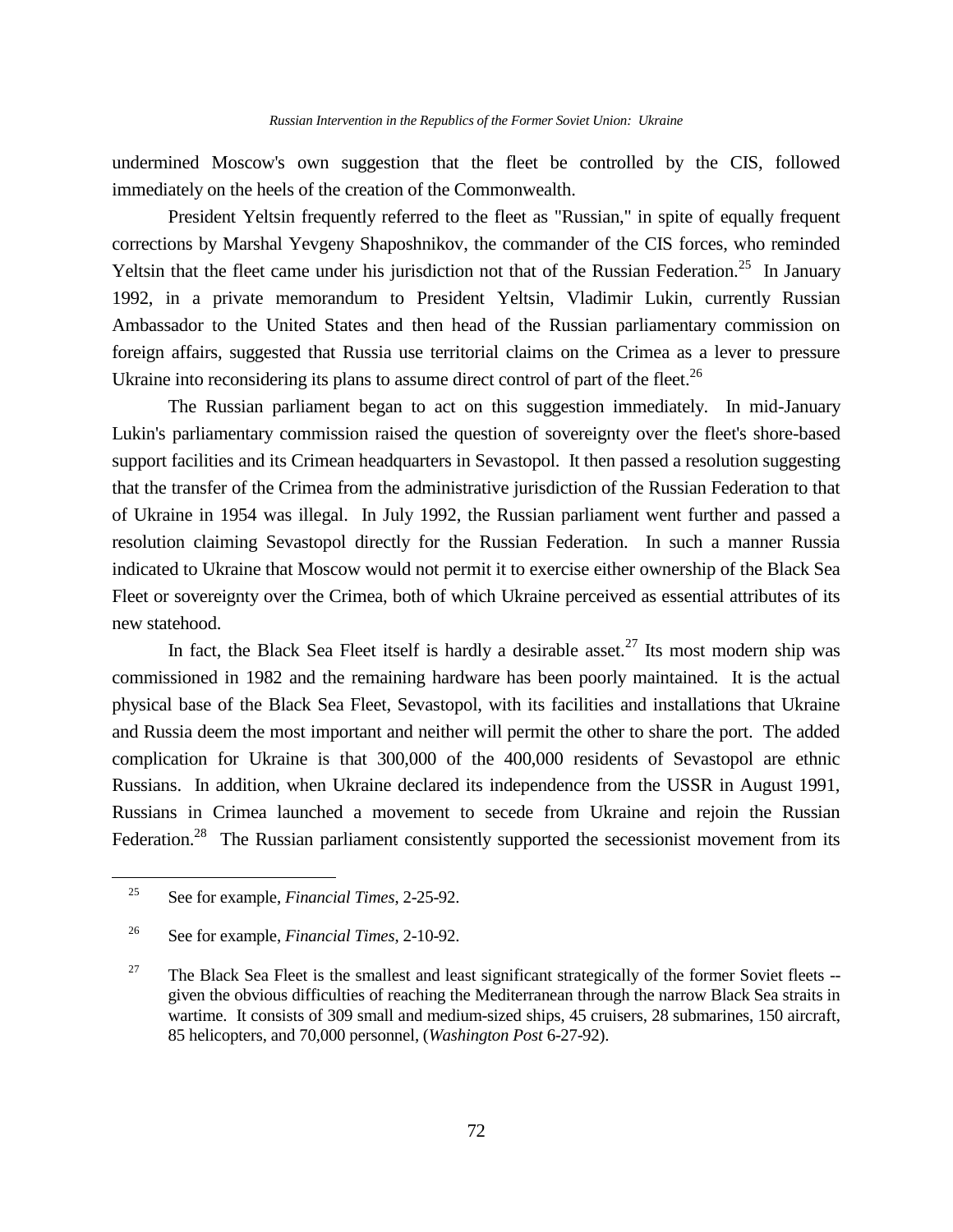creation in 1991.

L,

The Ukrainian government, for its part, has encouraged the repatriation to the peninsula of thousands of Crimean Tatars who were exiled to Central Asia by Soviet leader Josef Stalin in 1944. The Crimean Tatars were the majority population of the region until its annexation by Russia in the 18th century, and have made counter-claims to the territory. The Ukrainian government anticipated that a mass Tatar migration would dilute the peninsula's Russian population and complicate their attempts to create a secessionary Russian republic.

On May 5, 1992, however, the Crimean Parliament declared independence subject to a referendum on August 2. President Kravchuk of Ukraine immediately declared the move illegal and on May 13 the Ukrainian parliament ordered the Crimean government to annul the declaration. This threat to Kiev's sovereignty over the Crimea stepped up the pressure on Ukraine to reach an accommodation with Russia. In June 1992, in the Russian Black Sea resort of Dagomys, the two governments reached an agreement that the fleet would be split in principle. The agreement, however, immediately broke down as the Black Sea Fleet sailors themselves began to fight for its control.

In July 1992, a group of pro-Ukrainian officers took control of a garrison at the fleet headquarters in Sevastopol, after 97 percent of the officer corps swore allegiance to Ukraine. On July 22, the Fleet's Russian Commander, Igor Kasatonov, accused Ukraine of "unilateral attempts to take possession of the Fleet, circumventing agreements reached with Russia during a summit meeting of both countries" leaders. He accused the Ukrainian Navy of "snatching ships from the Fleet and giving the Ukrainian oath of allegiance to the crews" and warned that he would take "resolute and adequate measures" to stabilize the situation, (*Interfax*, 7-22-92). The Dagomys agreement was merely the first in a long line of failed bilateral agreements between the two states on the control of the fleet. It also marked the end of any pretense that the fleet was under the jurisdiction of the CIS. The dispute became a test of Ukrainian sovereignty and resolve to stand up to Russia.

On August 3, 1992 at Yalta, Presidents Kravchuk and Yeltsin agreed to disagree and resolved to shelve decisions on the fate of the Black Sea Fleet until 1995. In the meantime they placed the fleet under a joint command that would answer to both presidents. This move was unpopular in both Ukraine and Russia.

Soon after the Yalta agreement, the Ukrainian government protested a unilateral decision by

<sup>28</sup> See *Current Digest of the Soviet Press*, November 20, 1991, p. 9.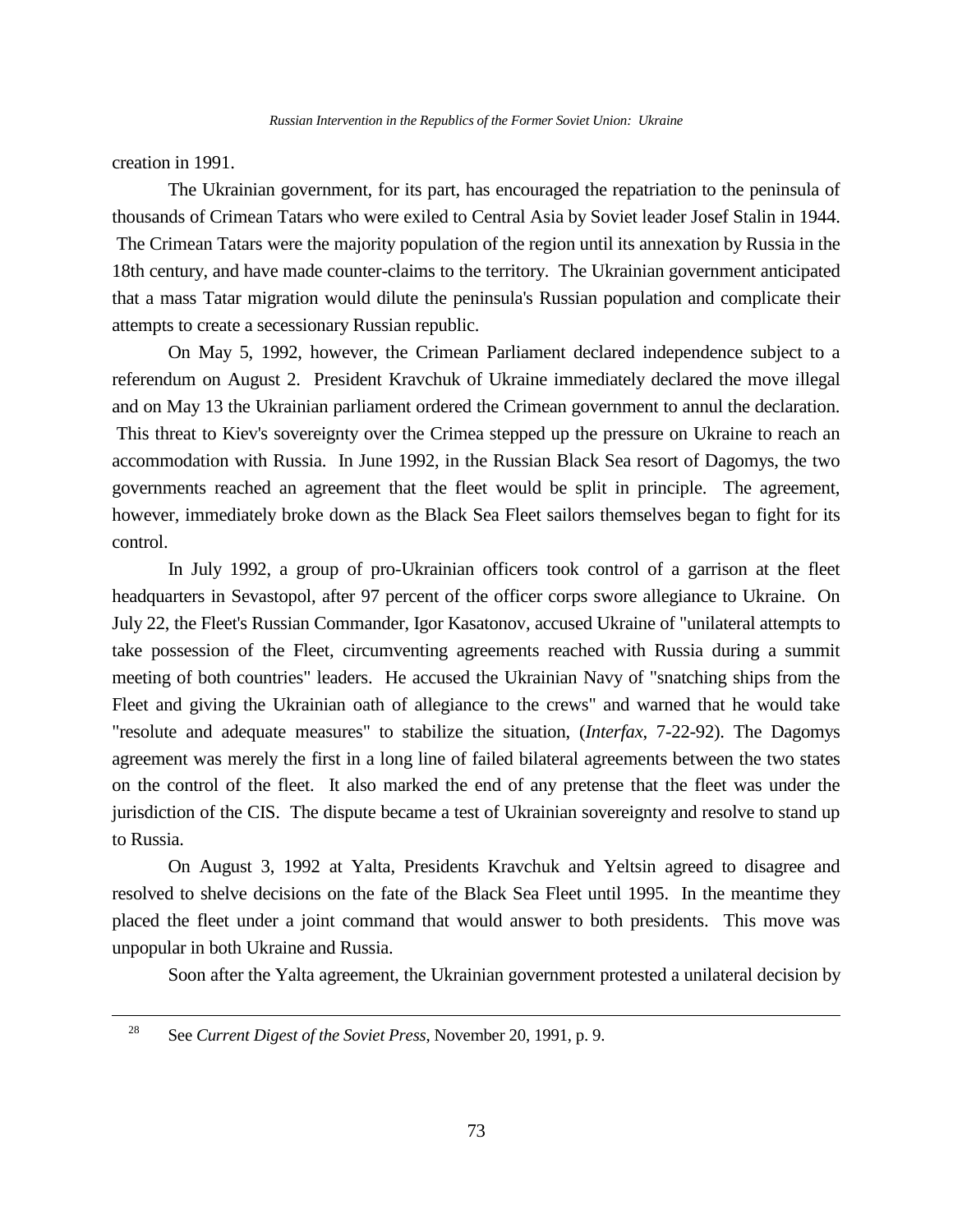the Black Sea Fleet's Russian commander Admiral Igor Kasatonov to send nine ships to the coast of Georgia to protect Yeltsin during a series of meetings there. The commander of the Ukrainian Navy, Rear Admiral Boris Kozhin, stated that this action "demonstrated disrespect for the state [of Ukraine] and the existing agreements with the government of Russia," (*Interfax*, 10-13-92).

After August 1992, the economic difficulties surrounding the introduction of the Ukrainian coupon, Russian pressure on the Black Sea Fleet and the Crimea and President Yeltsin's emerging struggle with the Russian Parliament combined to force Ukraine to reconsider seriously its commitment to dismantle its nuclear weapons. As Mykhailo Horyn, leader of the Ukrainian Republican Party stated in September 1992: "No state guarantees us security. We shouldn't blindly follow the advice of other states without thinking of our own interests. The biggest nuclear state in Europe [Ukraine] is disarming and taking its nuclear weapons to a neighboring state that says it may reconsider our borders," (*New York Times*, 9-6-92).

Between October and December 1992, Ukraine's position on the removal of its nuclear arsenal began to harden. In response, Russia began to link the three issues of the Black Sea Fleet, the Crimea and the nuclear weapons together. On December 7, 1992, the 7th Russian Congress of People's Deputies ordered the Russian Parliament to reconsider the status of the port of Sevastopol within Ukraine. The Congress suggested that Sevastopol should be accorded a special status independent of Ukraine. Ukraine protested this move, asserting that the Russian Congress had transgressed international principles on territorial integrity and the inviolability of established borders. President Kravchuk announced that the Congress' decision "represents a gross act of imperialist intervention in Ukrainian internal affairs." Ukrainian protests had little effect. In February 1993, Russian Vice-President Alexander Rutskoi declared that the International Court of Justice should determine the status and ownership of the Crimea. He went on to warn Ukraine that Russia would "rectify the situation using our own opportunities," (*Interfax*, 2-18-93).

These threats were combined with economic pressure. In February 1993, the Russian government threatened to raise oil prices again. Victor Shokhin, the Russian Deputy Prime Minister, informed Ukraine that if it made concessions to Russia over the Black Sea Fleet, permitted the creation of Russian military bases in Ukraine and allowed Russia to export oil and gas through Ukrainian pipelines to Europe, subsidized energy supplies would be ensured, (*Financial Times*, 2-19-93). Shokin made Russia's position on the issue clear in a February 17 news conference with the Russian press:

"The increase in prices is a serious matter and has a deleterious effect on the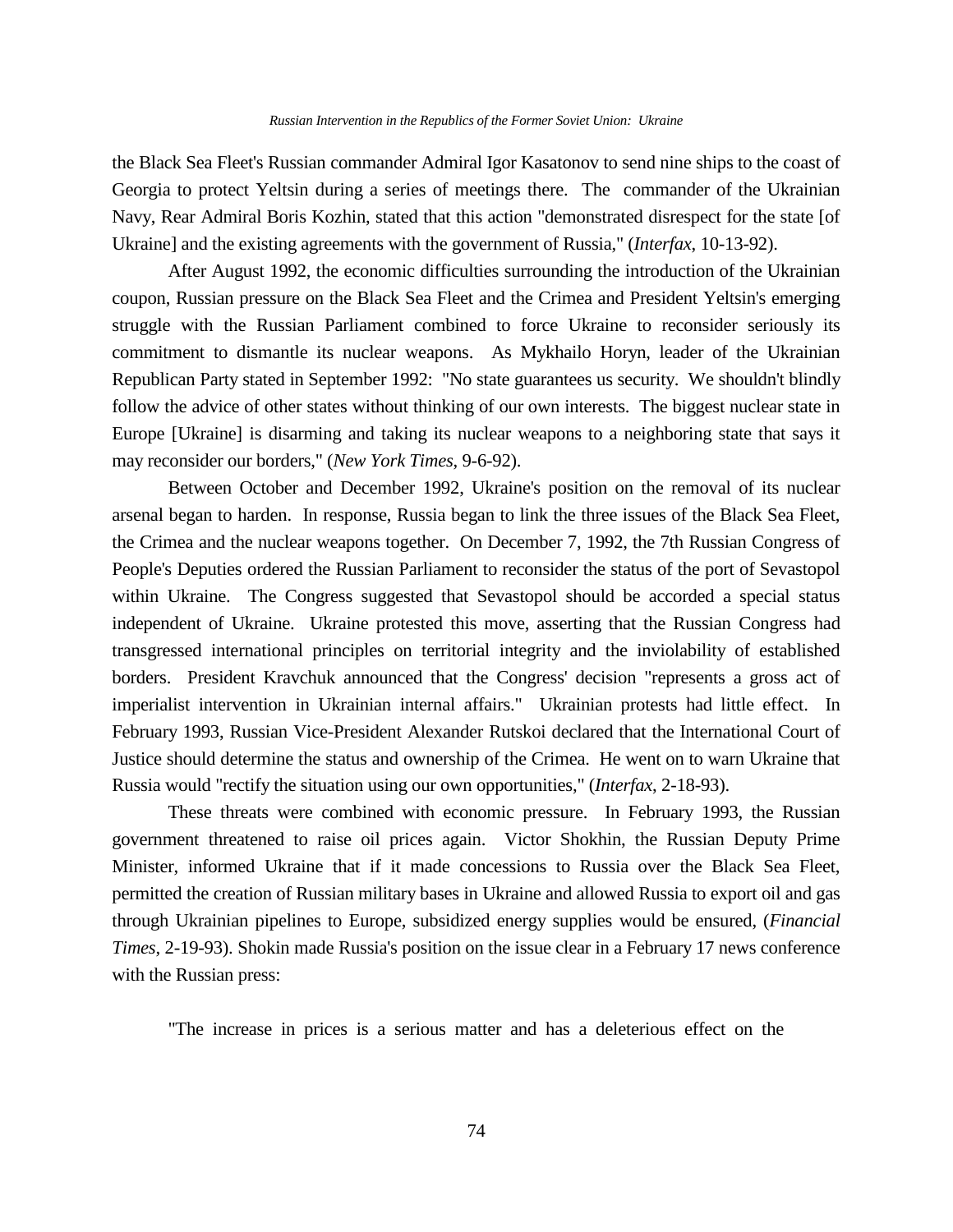#### *Russian Intervention in the Republics of the Former Soviet Union: Ukraine*

economic situation, but to subsidize the Ukrainian economy from the Russian budget would make it impossible for Russia to get out of its crisis. It would require billions of dollars in subsides, trillions of rubles. If Russia is going to give subsidies, then there should be some weighty reason for doing this, in particular, possible concessions on other issues," (*FBIS-SOV-93-031*).

Ukrainian Prime Minister Leonid Kuchma had no illusions as to Russia's intentions. In an interview with the *Financial Times* published on February 19 he stated that "Russia is trying to bring about a full paralysis of the Ukrainian economy ... I cannot understand the Russian position. It is not motivated by economics. It can only be seen as some sort of pressure on Ukraine. But Russia must realize that to return to the former Soviet Union is neither technically nor politically possible."

On February 20, 1993 Gazprom, the Russian natural gas producer and supplier sent a telegram to the Ukrainian government threatening to terminate gas supplies to Ukraine as of February 25, as a result of the latter's failure to pay for gas received in January. At the same time the Russian Parliament formed a commission which distributed a questionnaire to residents of Sevastopol inquiring as to their preference for the status of the city. At a mass rally held in Sevastopol on February 23, 1993, representatives of the National Salvation Front, the All-Crimea voters' Movement, the Republican Movement of the Crimea and the Russian People's Assembly warned the Ukrainian government that, "expressing the will of the people of the city," they would "be forced to take measures appropriate and adequate to the authorities' indecision" on the issue of its status, (*Interfax*. 2-23-93).

These actions merely had the effect of further hardening Ukraine's resolve to retain its nuclear weapons. The Ukrainian parliament announced on February 24 that President Kravchuk's commitment to ratify START 1 as soon as possible was "premature," (*Interfax*, 2-24-93). The Ukrainian Deputy Foreign Minister Aleksandr Makarenko stated that "Russia has advanced a number of political terms which independent Ukraine will never accept. Russia would like to secure a 50-year rent of Sevastopol and to obtain part of Ukrainian property on Ukrainian territory. Russia is ready to supply us with gas and oil at reduced prices on the condition that Ukraine makes political concessions. All this is reminiscent of the mother country's diktat in relation to the colonies. No one will ever accept such terms." The Ukrainian government went on to threaten to increase transit fees on Russian gas exports to Western Europe, a move which would stifle Russia's export market. And in early March 1993, Mikola Mikhailchenko, chief political adviser to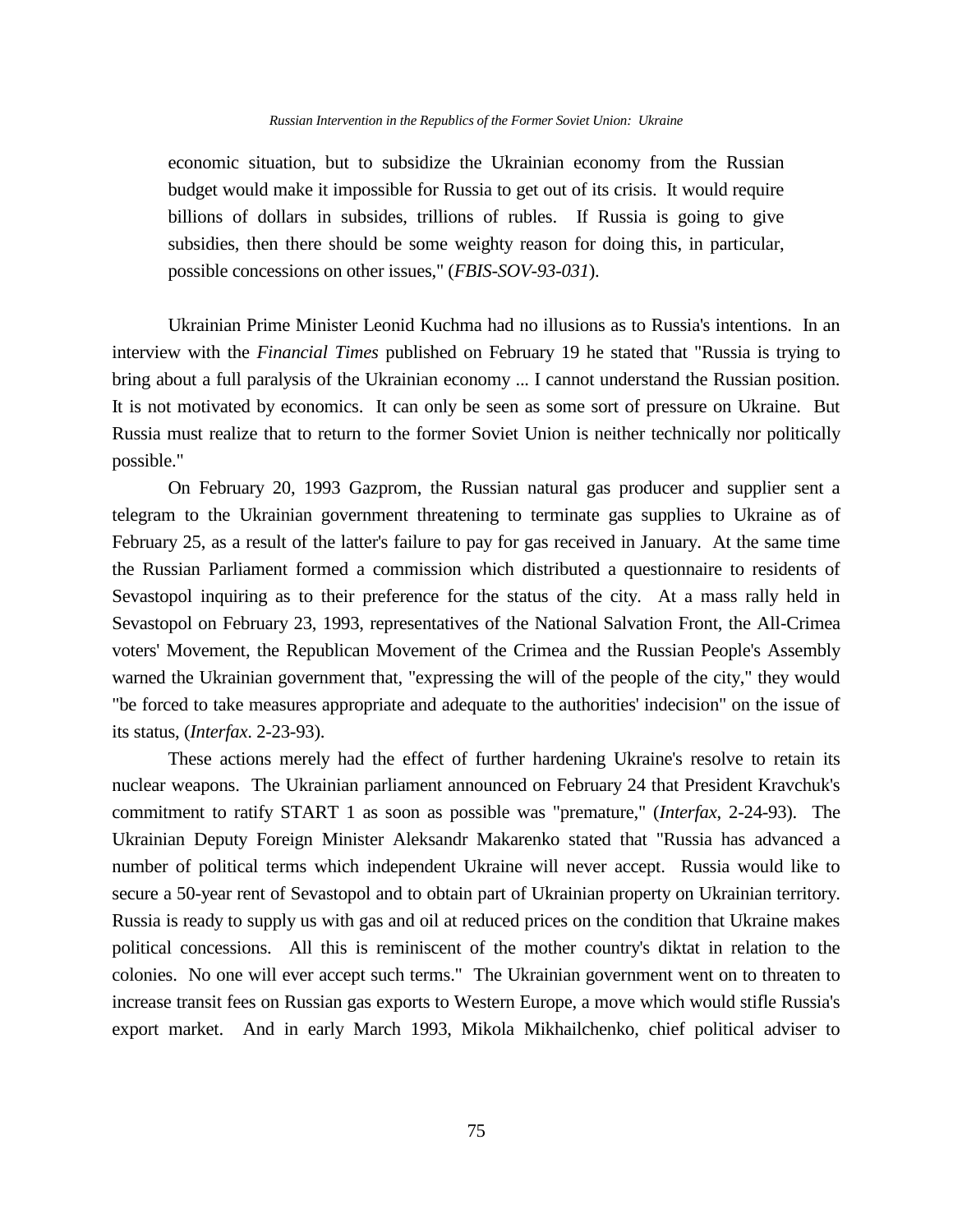President Kravchuk, made it clear that Ukraine was prepared to challenge Russia: "Ukraine will never recognize that Ukrainian territory is a sphere of special Russian interest ... We want relations of equality," (*Financial Times*, 3-2-93).

This challenge was immediately met with a response to undermine Ukraine's legitimacy and reliability as a potential partner for the West. On March 2, 1993 Russia announced that Ukraine's nuclear missiles were leaking as Ukraine had refused to permit Russian technicians to gain access to the weapons for maintenance purposes. General Mikhail Koleznikov, head of the general headquarters of the Russian army stated that, "According to our data, the radiation levels from some sites exceed the permissible levels by thousands of times." He informed the international community that the state of Ukrainian weapons was "very serious" and that, in fact, Russia had "lost control" of the missiles and could no longer take any responsibility for their safety, (*Financial Times*, March 3, 1993).

The Ukrainian government immediately refuted these claims. Boris Tarasiuk, the Ukrainian Deputy Foreign Minister denounced them as "imaginings" and assured the West that "according to our experts the state of the nuclear missiles located on Ukrainian territory in no way differs from that of the missiles found in Russia." He countered that Russian experts had full access to the missiles to perform the necessary maintenance and that Ukraine was fully prepared to pay for Russian spare parts, (*Financial Times*, 3-3-93). Russian Defense Minister, Pavel Grachev then stated that if future talks on the status of the missiles broke down, he would take "action" to resolve the crisis.

By mid-March 1993, Russian officials were reportedly warning Eastern European countries "not to bother building large embassies in Kiev because within 18 months they will be downgraded to consular sections." Sergei Stankevich, the Russian state councillor and a senior advisor to President Yeltsin, was reported to have warned the Polish government to limit its growing political and military ties with Ukraine, as Ukraine fell within Russia's sphere of influence and Moscow was opposed to their "increasingly cozy relationship." In addition, Leonid Smoliakov, the Russian Ambassador to Ukraine, stated that if the people of Crimea expressed a desire for selfdetermination, Russia would support their choice. Western diplomats in Ukraine asserted that Smoliakov had informed them privately that Ukrainian independence was a "transitional" phenomenon, (*Financial Times*, 3-17-93).

Faced with these statements and a lack of any response from the West, the Ukrainian government came to the realization that, as the Ukrainian Prime Minister Leonid Kuchma put it, the "West is indifferent as to whether we are independent," (*Financial Times*, 5-7-93). In May 1993,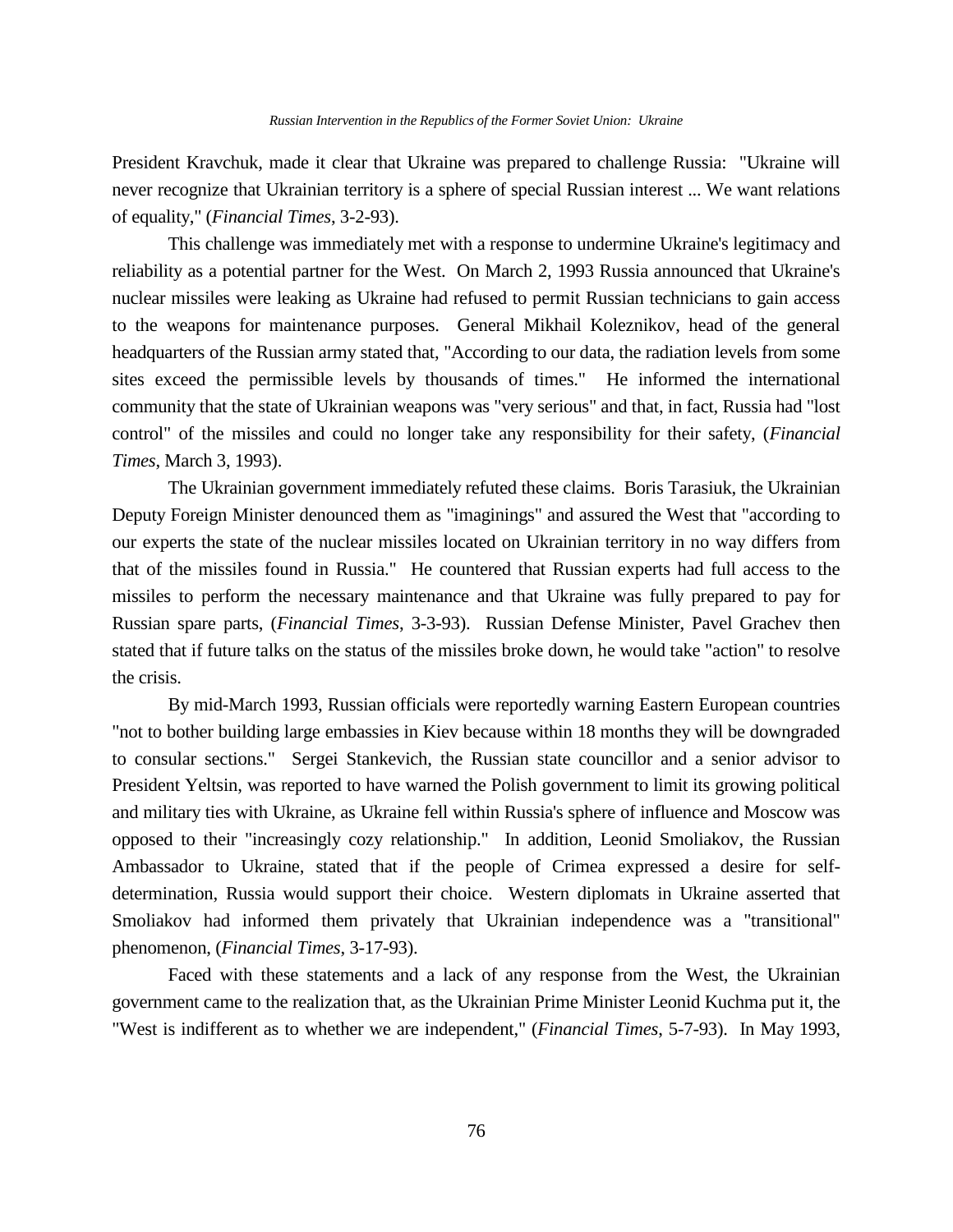162 deputies of the Ukrainian Parliament, wrote letter to President Kravchuk informing him of its intention to consider the issue of claiming ownership of the nuclear arsenal on Ukrainian territory. The deputies said that they could not ratify international disarmament treaties until Ukraine proclaimed itself owner of all the former Soviet nuclear weapons on its territory, (*Wall Street Journal*, 5-3-93). This move alarmed the United States government which, on May 10, 1993, decided that action would have to be taken to persuade Ukraine of the necessity of denuclearization. Ambassador-at-large Strobe Talbott was dispatched to Ukraine to offer to mediate the state's differences with Russia.

Russia's response to Ukraine's move and Talbott's visit was immediate. Moscow accused Ukraine of attempting to assume control of the nuclear weapons. Sergei Stepashin, chairman of the Russian parliament's Defense and Security Committee, alleged that Ukraine was trying to retarget its nuclear weapons and was seeking to override the blocking devices preventing the unauthorized launch of the missiles, (*Boston Globe*, 5-15-93). The statement was no doubt timed to coincide with Talbott's visit to Kiev and to alarm the United States even further about Ukraine's nuclear intentions.

In June 1993 Ukraine and Russia concluded a further agreement on the issue of the Black Sea Fleet, but not until after Yeltsin had threatened to play the "oil card" to force Ukraine to comply with Russian objectives. On June 17, Presidents Yeltsin and Kravchuk agreed to divide the fleet equally between the two states and to use the facilities jointly at Sevastopol. In addition, Russia pledged to contribute more funds for the fleet's upkeep and to support its base in Sevastopol during a transition period. President Yeltsin also stressed that Russia was ready to "give Ukraine security guarantees" if it fulfilled its undertaking to relinquish the nuclear weapons on its territory, (*Washington Post*, 6-18-93).

Kravchuk and Yeltsin's attempt to find a basis for resolution and the reaction to this move in Russia revealed the intensity of the resolve within the Russian government and parliament, and the Russian military, to retain exclusive control of the Black Sea Fleet and Sevastopol. While President Yeltsin himself may be in favor of compromise, albeit on Russia's terms, there are circles within Russian politics who have no intention of compromising or giving Ukraine even a modicum of sovereignty.

The agreement to divide the fleet was met by a mutiny of 120 Russian naval officers who asserted that such a move would be detrimental to both republics. They called for the 300 ships of the fleet to be placed under direct and sole Russian jurisdiction. The mutiny was seen as a serious rebellion against Yeltsin and Kravchuk personally. In its wake there were demands that the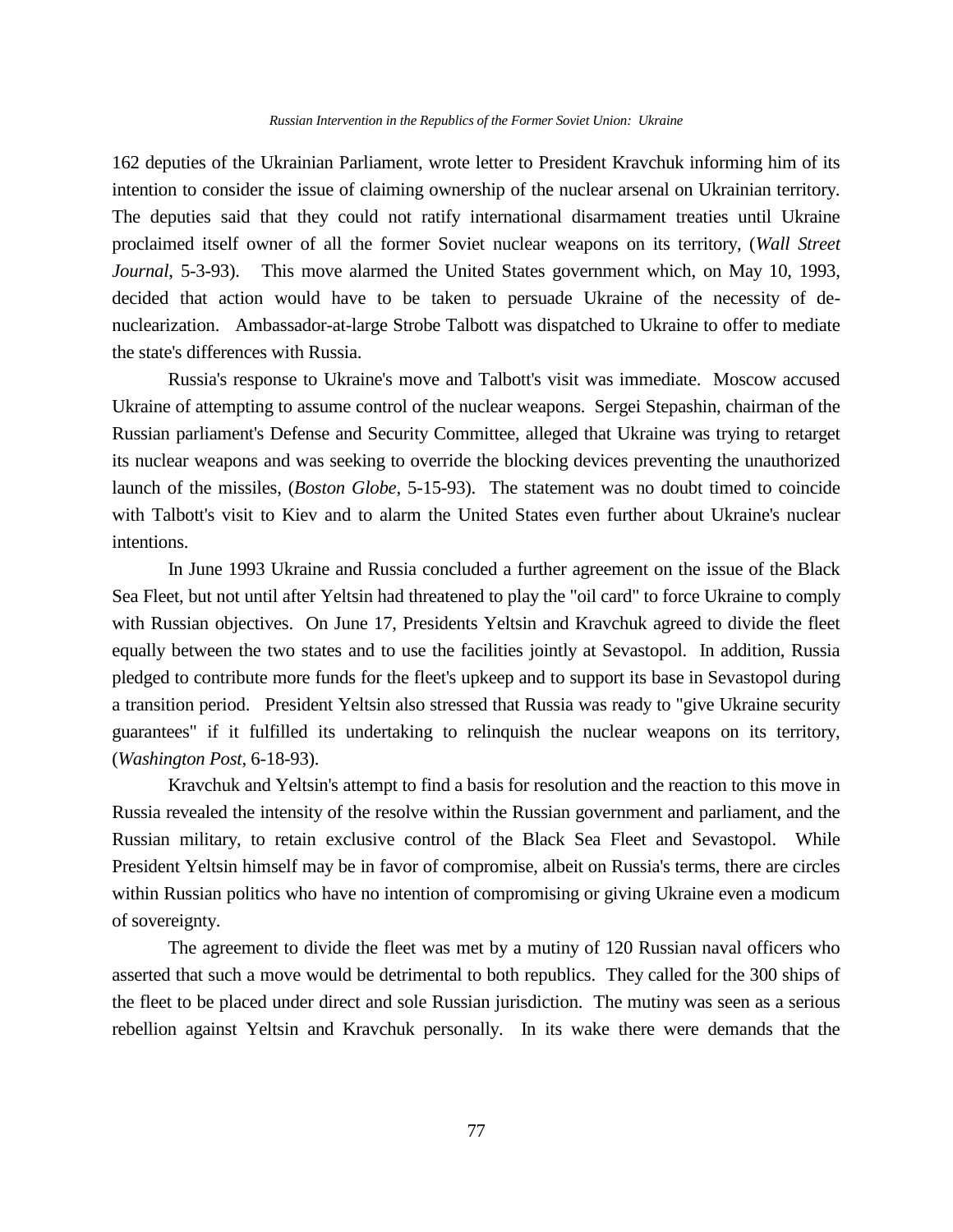respective parliaments of both Russia and Ukraine reject the agreement. Russian Vice President Alexander Rutskoi immediately denounced the agreement to divide the fleet and Russian Admiral Eduard Baltin referred to it as "ruinous" for Russia, (*Washington Post*, 6-30-93). On July 9, 1993 in a vote of 160-0 with one abstention, Russian Supreme Soviet declared unequivocally that Sevastopol belonged to Russia. For his part, on July 11, President Yeltsin declared that he was "ashamed about this decision," (*Economist*, 7-17/23-93). The impact of the Supreme Soviet's declaration in Ukraine was immediate. President Kravchuk reversed his policy of seeking the approval of the START 1 and Nuclear Non-Proliferation treaties in the Ukrainian Parliament and instead backed a majority of Ukrainian deputies in calling for the retention of some of the 1,800 nuclear missiles left on its soil. The Ukrainian Parliament also went on to threaten the imposition of a state of emergency in Sevastopol. On July 20, the United Nations Security Council declared that Sevastopol and the Black Sea Fleet belonged to Ukraine in an attempt to quell the crisis.

Moscow was not, however, deterred by these developments and kept the pressure on Ukraine. The Black Sea Fleet's personnel, dominated by ethnic Russians, expressed their readiness to support the decision of the Supreme Soviet. In addition, the Russian Navy attempted to attract sailors from the Black Sea Fleet to its forces with the promise of higher salaries. After an incident in which 200 ships of the Black Sea Fleet displayed the Russian flag, the crews of the ships reported that they had received a payraise from \$12.50 in Ukrainian coupons to \$31.25 in Russian rubles, (*New York Times*, 7-22-93). Later in July it was announced that the Crimea, Sevastopol, and the Donetsk region of eastern Ukraine were proposing to unite as a Russian-dominated 'carpathian' republic. On 30-31 July, a new Ukrainian political party, the Party of Slavic Unity, convened its first congress in Kiev. The party called for the creation of a new united Ukrainian-Russian state on a federal basis. In August, Russia decreased its energy supplies to Ukraine at a critical juncture in the harvesting season. With crops left to rot in the fields as a result of the fuel shortage, Ukraine's agriculture export trade was jeopardized.

By September 1993, Ukraine was in desperate straits and President Kravchuk was forced to seek accommodation with Moscow. Russian economic, security and territorial pressure had direct results. On September 3, 1993, the Ukrainian and Russian Presidents met at Massandra in the Crimea. The series of agreements concluded there seemed to satisfy key Russian objectives and marked a significant diminution in Ukrainian sovereignty. It was agreed, for example, that Ukraine would sell its share of the Black Sea Fleet to Moscow to pay off its estimated \$2.5 billion debt for Russian fuel imports, and that Russia would be able to lease Sevastopol, (*Interfax*, 9-3/5-93).

In addition, the Russian government offered to dismantle Ukraine's nuclear weapons, and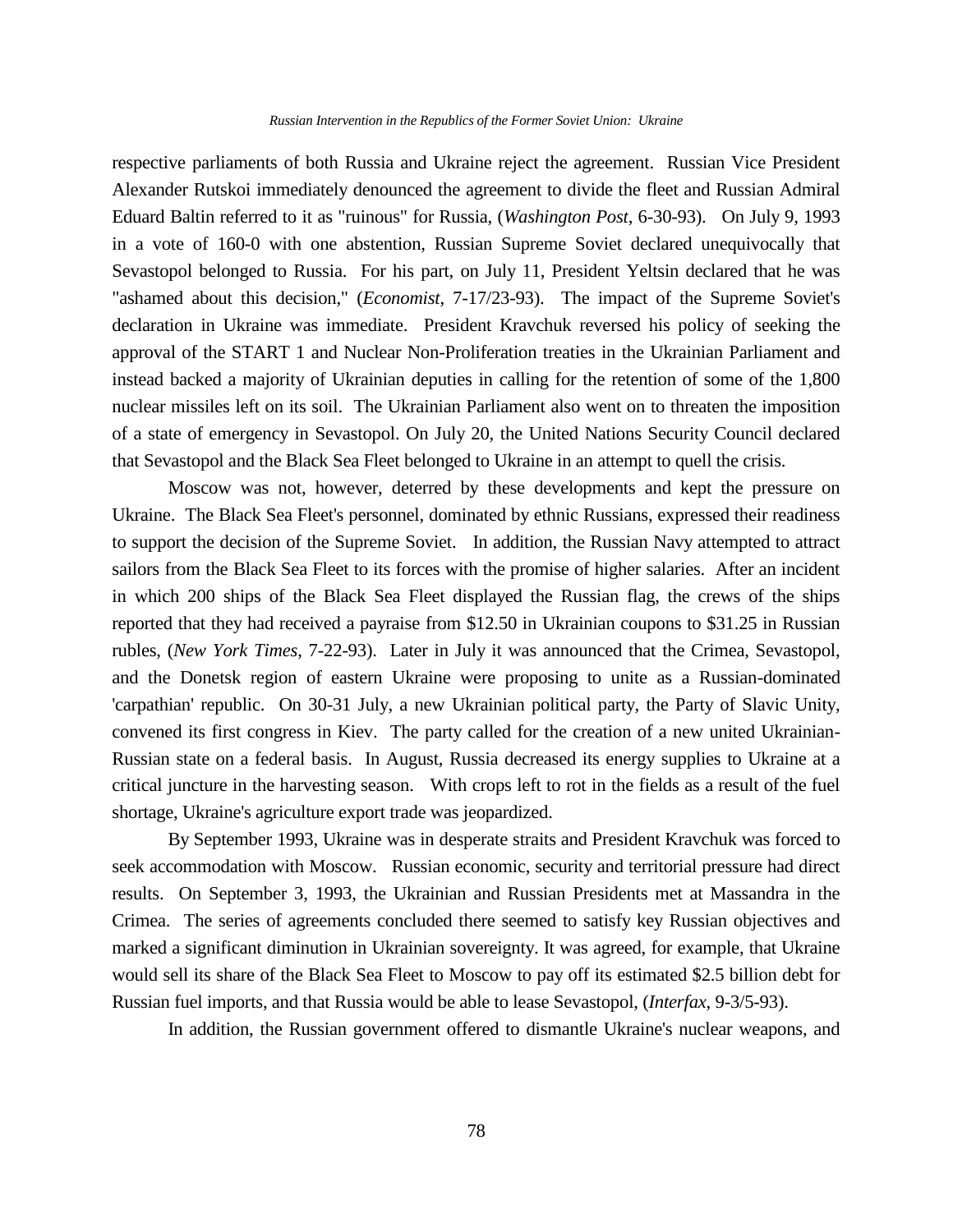return the enriched uranium supplies to Ukraine for use in nuclear power plants. This offer was accepted by the negotiators for the Ukrainian government. Russian Prime Minister Viktor Chernomyrdin also persuaded Ukrainian Prime Minister Leonid Kuchma to sign three agreements on the guaranteed supervision of missile mounts, on the use of nuclear energy and on basic principles for the use of nuclear warheads. It seemed that Russia had won this latest round of confrontation with Ukraine quite convincingly.

The reaction to the Massandra accords in Ukraine, however, simply pushed the Ukrainian-Russian conflict onto another plane. For Kravchuk the accord was an immediate disaster. At a post-agreement press conference he was asked how he felt about betraying his country. The Ukrainian President's reply was indicative of the pressure he was under from Moscow on all fronts, he replied that if he had pushed Ukraine's claims on the fleet, "We could well have lost both the fleet and the Crimea," (*Financial Times*, 9-11-93).

The Ukrainian nationalist movement *Rukh* accused President Kravchuk of high treason and called for his resignation, (*UNIAR*, 9-4-93). Kravchuk responded that Russian President Yeltsin had presented him with a clear ultimatum: start repaying your debt to us, or we will cut off your energy supplies. Yeltsin had then suggested that Ukraine sell the Black Sea Fleet's warships to Russian and lease Sevastopol as a means of solving the problem, (*Economist*, 9-11-93). President Kravchuk pointed out that the Massandra agreements could only be implemented if the Ukrainian Parliament ratified them, and it was obvious from the reaction in Ukraine that it would not, (*Radio Ukraine*, 9-7-93).

The Ukrainian Ambassador to Russia Volodymyr Krzhanovskiy summed up the results of the Massandra meetings in an interview with *Izvestiya* on September 8. He stated that this was just one more lesson in the history of Ukraine's independence. Under the guise of "in order to assist it" Ukraine was being told by Russia that "we will take this and that from you."

When it became clear that the Ukrainian Parliament did not intend to comply with the Massandra agreement in spite of President Kravchuk's undertaking, Russia stepped up the pressure even further. The Russian government announced once again that Ukraine was attempting to gain operational control of the weapons on its territory and that this should be of great concern to the international community as the weapons were a potential hazard in Ukrainian hands. Something, the Russian government declared, must be done to prevent this, (*Boston Globe*, 9-15-93). The Russian daily newspaper *Pravda* followed this up with the publication of an article outlining the depth of anti-Russian sentiment in Ukraine on September 15, 1993.

According to the article, on September 7, the Defense and Security Council of the All-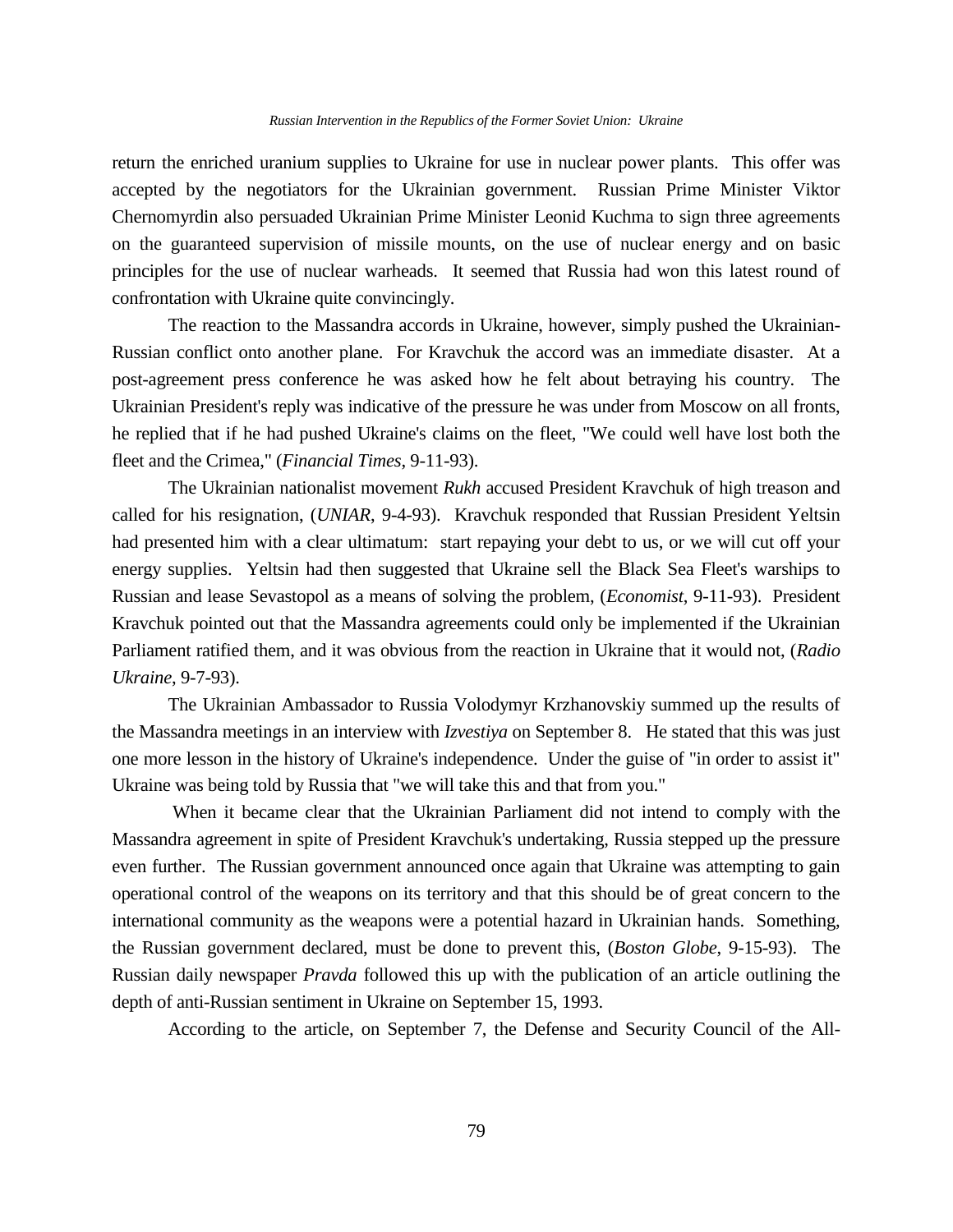## *Russian Intervention in the Republics of the Former Soviet Union: Ukraine*

Ukrainian Congress and the Ukrainian Government Defense and Security Committee convened a joint session. At this meeting President Kravchuk argued the need for closer relations with Russia and a strategy to protect Ukraine's interests "in the struggle against Russia's imperial impulses." *Pravda* asserted that the tone of Kravchuk's speech was decidedly anti-Russian in nature. The newspaper quoted President Kravchuk as telling the assembled Ukrainian delegates that: "On the basis of the events of 3 September we must make it crystal clear that the main - I stress this - the main enemy is Russia. Earlier I read you excerpts from Russian newspapers stating that they see us as their province and nothing more, and therefore we should concentrate on the following areas of our state activity."

The *Pravda* article went on to outline the political, economic and military steps advocated by Kravchuk for Ukraine to take. These included: joining other CIS countries against "the might of Russia; finding the necessary arguments to justify indefinitely delaying the withdrawal of nuclear weapons ... if we lose our nuclear weapons, we forfeit the main element in status for Great Ukraine;" economically, Ukraine "should not be a party to anything the Russian Federation is involved in," but in meetings with Russian leadership, should "secure all the energy resources that Ukraine needs;" and finally, Ukraine should "shake Russia's influence in [the Crimea]... by making more active use of the Crimean Tatar movement and convincing personnel of the Black Sea Fleet and population of Crimea that their problems will be compounded and that Russia does not want them."

On September 16, the Ukrainian government denounced the *Pravda* article and suggested that it would initiate court proceedings for a libel suit against the paper, (*FBIS-SOV-93-179*). The *Pravda* article demonstrated that certain elements in Russia were anxious to convince the Russian population that Ukraine posed a serious threat to Russian security and objectives. Its publication gave Moscow license to raise the stakes in the confrontation, which they did immediately.

Only hours after the publication of the *Pravda* article, the Russian Television program *Parliamentary Hour* reported that Colonel General Yevgeny Maslin, head of the Russian Defense Ministry's Chief Directorate for Nuclear Munitions, had announced that "Russia has de facto lost control over the use of nuclear weapons deployed on the territory of Ukraine," and that Ukraine was on its way to becoming a fully-fledged nuclear state. Maslin admitted that while the missiles were still technically under Moscow's command Ukraine would find it difficult to retarget the missiles to targets of its own choosing but, he asserted, this problem could be solved "within the next year or two." In addition, he cast further doubt on Ukraine's ability to properly maintain the hardware by announcing that "the temperature suddenly went up in a nuclear munitions storage facility in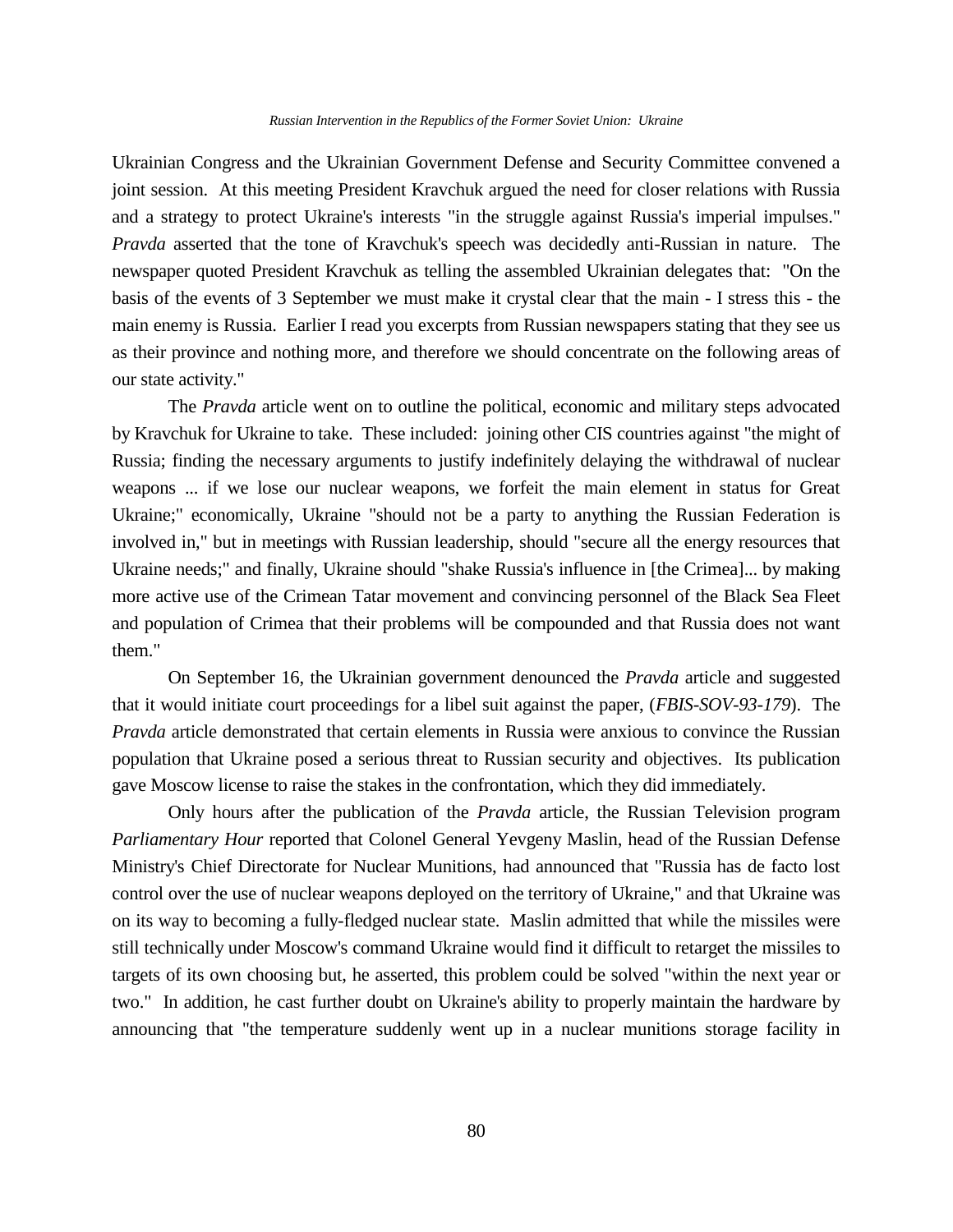Nikolayev Oblast." Ukraine, Maslin implied was becoming increasingly dangerous to itself, Russia and the international community, (*FBIS-SOV-93-178*).

During the same week, Oleg Rumyantsev, head of the Russian Parliament's Constitutional Commission, arrived in Crimea to rally the ethnic Russian population in Crimea against Ukraine and to hold meetings with the Republican Party of Crimea. Rumyantsev expressed the Russian Parliament's support for the party's program for the restoration of a single economic and political space on territory of the former USSR. In addition, Rumyantsev met with the command of the Black Sea Fleet and assured them that the agreements at Massandra did not represent the final settlement of the issue.

He went on to also hold meetings with the Chairman of the Crimea Supreme Council Mykola Bahrov during which he attempted to raise the issue of a "constitutional crisis" in relations between Crimea and Russia. He suggested that a Russian consulate be opened in the Republic of the Crimea and stated that Crimea was "Russian land." *Interfax* reported that Rumyantsev had assured Crimean representatives that he "will insist on including provisions on federal status for the Crimea and Sevastopol in the draft of a new Russian constitution," (*Interfax*, 9-13/15-93).

By late September, the effects of Russian pressure on the mood in Ukraine were visible, and Ukrainian leaders were advocating rapprochement with Moscow for the first time. Valentin Landik, Ukrainian Deputy Prime Minister in charge of relations with CIS countries, announced on September 17 in an interview with the *Financial Times* that he was seeking closer integration between the CIS states: "I want an economic union to be concluded. Why? Because the situation is getting worse. We can't sell our goods in the West because of bad quality -- and thus we should trade our goods and cooperate with the East so we can go forward together." Lankin expressed his belief that "without an economic union, the sovereignty of Ukraine cannot be safeguarded."

On October 4, Ukrainian Defense Minister, General Konstantin Morozov, resigned as a direct result of the Massandra accords. Morozov asserted that conflicts with those in the Ukrainian Parliament advocating closer ties to Moscow made it impossible for him to continue in his position.

 He stated that he had no intention of seeing his armed forces being dragged into any "political games". Russia had succeeded in significantly undermining Ukraine's independence. A public opinion poll published by the *Economist* on October 2, 1993 confirmed this fact. The poll showed that less than half of the respondents still supported Ukrainian independence from Moscow, and that in the Russian-speaking industrialized eastern region the majority of people were favorable to reunification with Russia in the belief that this would solve many of their economic difficulties.

In spite of these developments, the Ukrainian government continued to take steps to bolster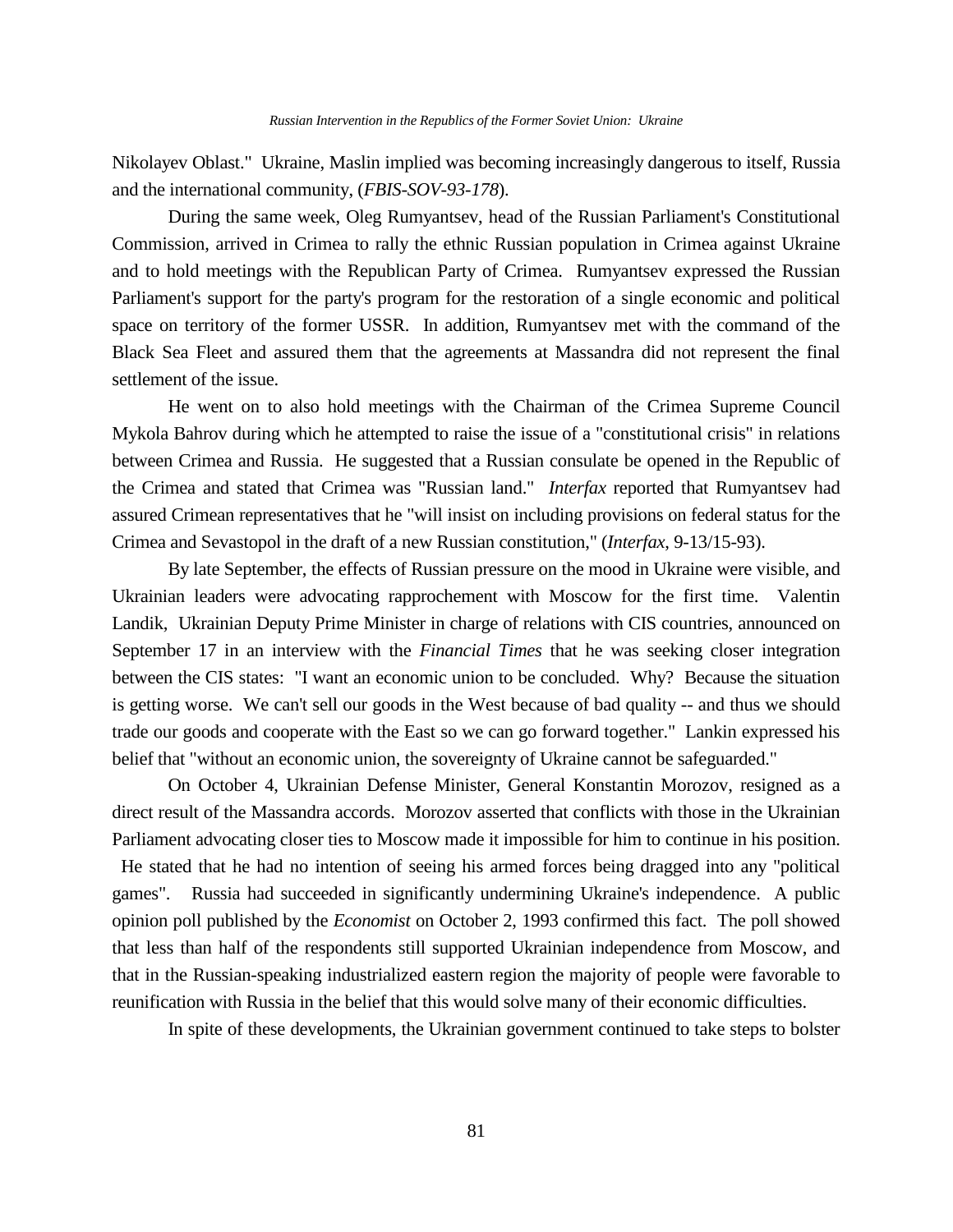## *Russian Intervention in the Republics of the Former Soviet Union: Ukraine*

its autonomy from Moscow, beginning with confronting its fuel problems. The government established a joint venture with a British company, the JP Kenny Group, to begin oil extraction from the shelf of the Black Sea in 1994. Despite serious safety concerns over the RBMK type reactors, Ukraine's parliament went further on October 21 and voted 221-38 in favor of continuing nuclear energy production at the Chernobyl power plant. This vote reversed a decision taken in 1991 to close the plant and was an obvious response to Russian pressure on the energy front.<sup>29</sup> As President Kravchuk stated: "We cannot reject the development of nuclear power in Ukraine at the moment," (*Washington Post*, 10-22-93). Scandinavian and German governments protested Ukraine's decision and vowed to "put whatever pressure we can to get the decision reversed." This pressure would merely enable Russia to compromise Ukraine's energy regime even further.

In November, Russia once again raised the issue of the potential catastrophic deterioration of Ukraine's nuclear weapons. Russian Foreign Minister Andrei Kozyrev warned that a "tragedy worse than the one in Chernobyl" that was possible if nuclear weapons were not withdrawn from Ukraine by January 1, 1994. Ukrainian Foreign Minister Anatoly Zlenko was quick to denounce Kozyrev's assessment of the situation as "an exaggeration," while Deputy Foreign Minister Boris Tarasiuk asserted that this was once again "pressure upon Ukraine" and a further attempt to influence world opinion against it, (*Interfax*, 11-5-93).

Vladimir Kryzhanovskiy, Ukraine's Ambassador to Russia informed the Russian government that if a missile deployed in Ukraine were indeed in a dangerous condition it would be deactivated immediately. He stated that "we are not enemies of our own people, and we shall not let a tragedy take place," (*Interfax*, 11-9-93). Kryzhanovskiy reaffirmed Ukraine's intention to "move toward ratifying the START-1 treaty, the Nuclear Nonproliferation Treaty and the Lisbon Protocol," and he asserted that "the main obstacle that prevents Ukraine's parliament from ratifying them is the issue of compensation for the tactical nuclear arms which have already been removed from Ukraine."

The Crimean issue arose simultaneously. On November 8, Sergei Shuvainikov, leader of Crimea's Russian Party told *Interfax* that he intended to run for the post of Crimean president in future elections. The Russian Party had been established at the beginning of 1993 with the strategic goal "to recreate the fraternal union of Russia, Ukraine and Belarus." Shuvainikov stated that "historical justice must be restored, and Russia and Ukraine must be reunited."

These most recent developments have raised the stakes in the Ukrainian-Russian

L,

<sup>&</sup>lt;sup>29</sup> Atomic energy accounts for 35% of Ukraine's electricity production and consumption.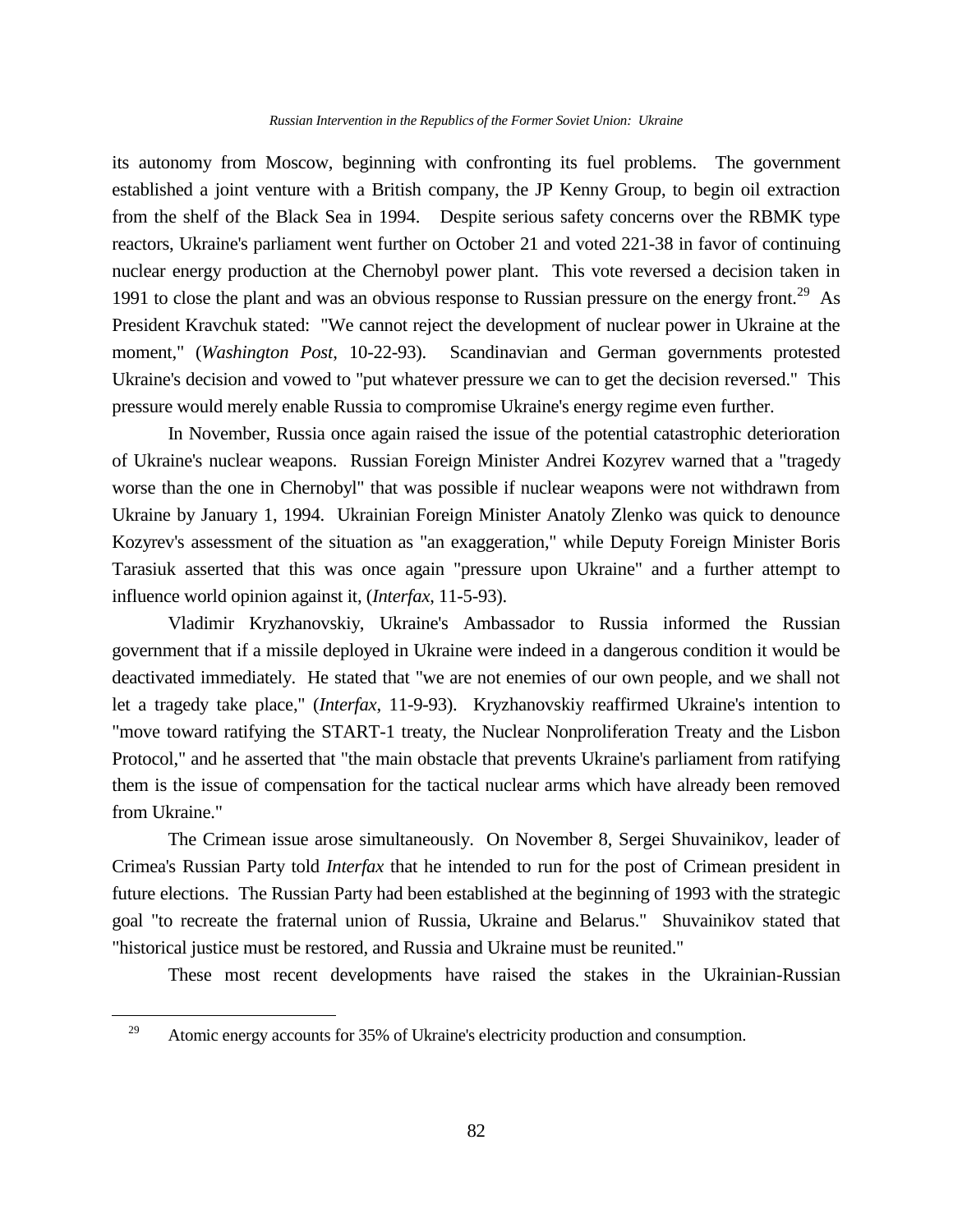confrontation. In a survey published by *Interfax* on November 12, 33 percent of Ukrainians polled could not rule out the possibility of a military conflict with Russia. Forty percent expressed a desire for Ukraine to join NATO while only 12.8 percent were in favor of joining the CIS military alliance. Forty-five percent of respondents stated that Ukraine should hold onto to the nuclear missiles remaining on its soil because of the persistence of Russian territorial claims.

On November 16, the Ukrainian Supreme Soviet passed a draft resolution agreeing to ratify the START-1 treaty only if "Ukraine is granted compensation for its tactical and strategic nuclear arms pulled out of its borders and guarantees of its security." The draft resolution also made it clear that in ratifying START-1 and the subsequent Lisbon Protocol, Ukraine would not agree to become a nuclear-free state at this juncture, (*Interfax*, 11-16-93).

On November 18, the Ukrainian parliament ratified the START-1 treaty and the Lisbon Protocol without its fifth paragraph on the commitment to become a nuclear-free state. In addition, the Parliament attached conditions to the ratification which included demands for substantial financial compensation and security guarantees such as the non-use of force and economic pressure in the resolution of disputes from Russia, and guarantees of Ukraine's territorial integrity and the non-violability of its borders. Ukraine's Foreign Minister, Anatoly Zlenko stated that "such guarantees could be provided in the form of a trilateral agreement with participation of Ukraine, USA and Russia." Ukraine also committed itself to "state-by-stage" disarmament -- a process which would begin with the relinquishing of only 63 of the 176 nuclear missiles and 42 percent of the 1,656 nuclear warheads left on its soil. Ukraine set no deadline for the dismantling of the remainder. All of this was a direct response to the pressure exerted by Russia on Ukraine's economy, security and territory, (*Interfax*, 11-19-93).

Russian Foreign Minister Kozyrev responded immediately asserting that, "the Ukrainian Parliament, which ratified the START-1 agreement, but reserved Kiev's right to possess nuclear weapons is in direct violation of the nuclear non-proliferation treaty," (Interfax 11-22-93). President Kravchuk, however, was adamant that Ukraine did intend eventually to become a nuclearfree state. He stressed that Ukraine had attached conditions only as a result of the international community's failure "to account for the complexity and specifics of the Ukrainian situation, and its lack of desire to cooperate with his country in the pre-ratification period." He also agreed to resubmit the issue of the ratification of the treaty and protocol to a new Ukrainian Parliament due to be elected on March 27, 1994, (*Interfax*, 11-22-93).

The Ukrainian Ambassador to Moscow, Vladimir Kryzhanovskiy, confirmed that Kiev did not intend to destroy the non-proliferation regime, "given that the country is unable to produce, or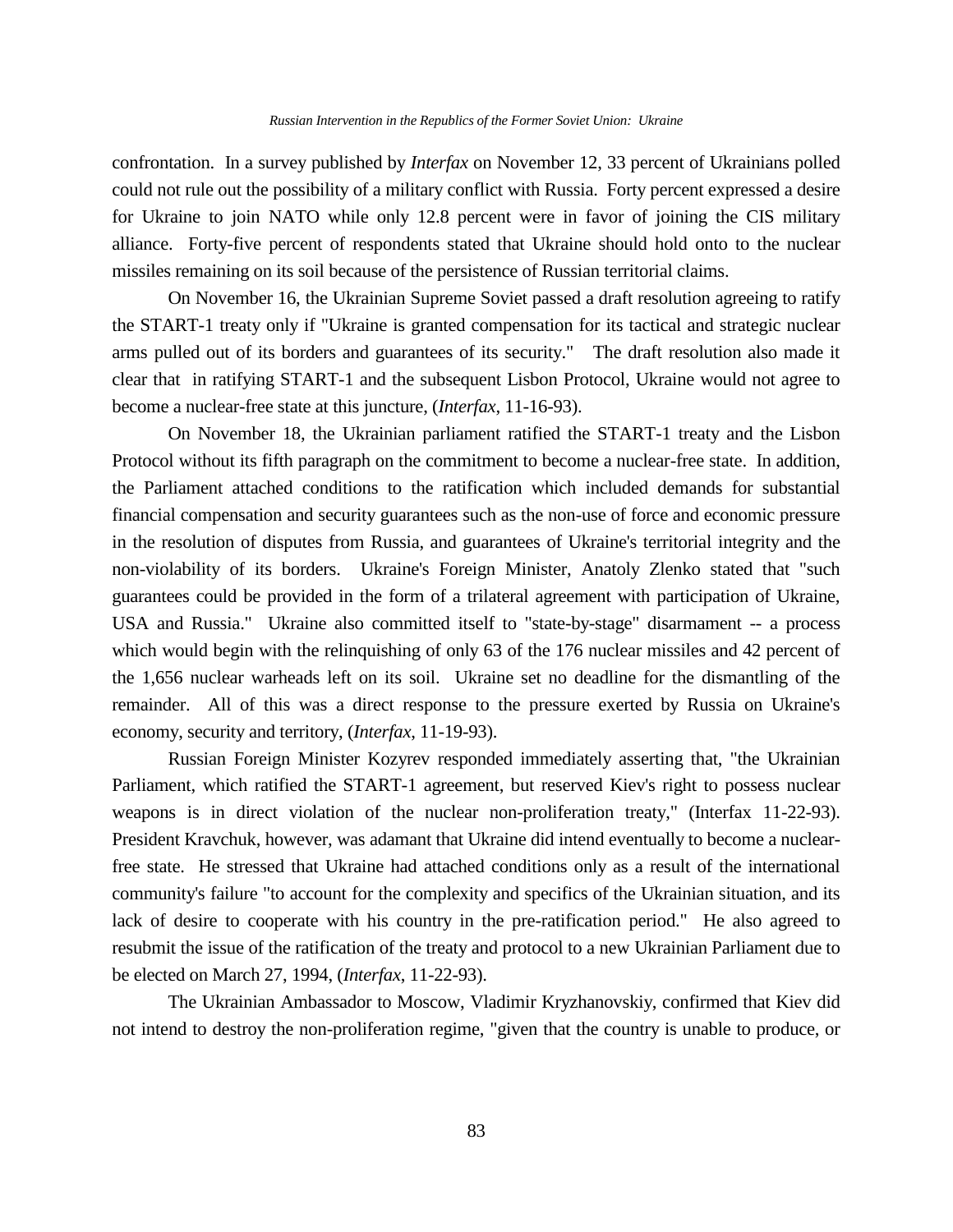launch nuclear weapons from its territory. " He stated that "we will not do less than is envisaged by the treaty, but we cannot work miracles and we are not going to speed up the process without a proportionate response from our partners. Ukraine is well aware of Western anxiety over nuclear weapons deployed in Ukraine, and is doing all it can to coordinate its actions with Western countries, especially the United States. Ukraine meets more understanding on the issue from Washington than from the fraternal Russian state," (*Interfax*, 11-23-93).

The "fraternal" Russian state was indeed anything but understanding. On November 30, a group of experts from Russia's Atomic Energy Ministry sent an appeal to the Russian government that was made public by the Russian Foreign Ministry's press and information department. According to the group, recent inspections of Ukrainian nuclear weapons had revealed a number of violations of standard operating procedures, including "too many nuclear warheads in the highest degree of combat readiness stocked in one spot; no systematic technical servicing; untimely replacement of the components whose time of guarantee expired; failure to observe the rules of transportation, and the like." They stated that "These violations may lead to accidents with consequences whose scope would be comparable with the Chernobyl catastrophe....The strict system of handling and servicing nuclear arms, which existed in the USSR for many years and which continues to function in Russia, has been destroyed in Ukraine," (*Interfax*, 11-30-93).

To reiterate this point Russian Foreign Minister Andrei Kozyrev told *Interfax* on December 2, that once again he was "extremely concerned" at the possibility of Ukraine becoming a nuclear power. "At a time when we are concluding the agreement on nuclear disarmament," he stated, "a new nuclear state is emerging in Europe." On December 7, with regard to Ukraine's incomplete ratification of START, Grigory Karasin, Director of the Russian Foreign Ministry's press and information department announced that Kiev should take the world community's reaction to its actions into account. He asserted that the West did not view the Ukrainian Parliament's resolution on the START-1 treaty as "an important and positive step on the road to nuclear disarmament." Instead the West "believed that Kiev's nuclear ambitions create a threat to the interests of the entire world community and undermine the process of disarmament," (*Interfax*, 12-7-93). In such a manner Russia has tried to suggest that in exerting pressure on Ukraine over its failure to dismantle its nuclear weapons, Moscow is acting in the best interests of the international community rather than in its own interests.

The fact that Russia continues to act in its own interests and is bent on subjugating Ukraine was underscored, however, in comments made to *Interfax* by Russian Foreign Minister Andrei Kozyrev on December 7, 1993. He summed up Russia's current interests in Ukraine thus: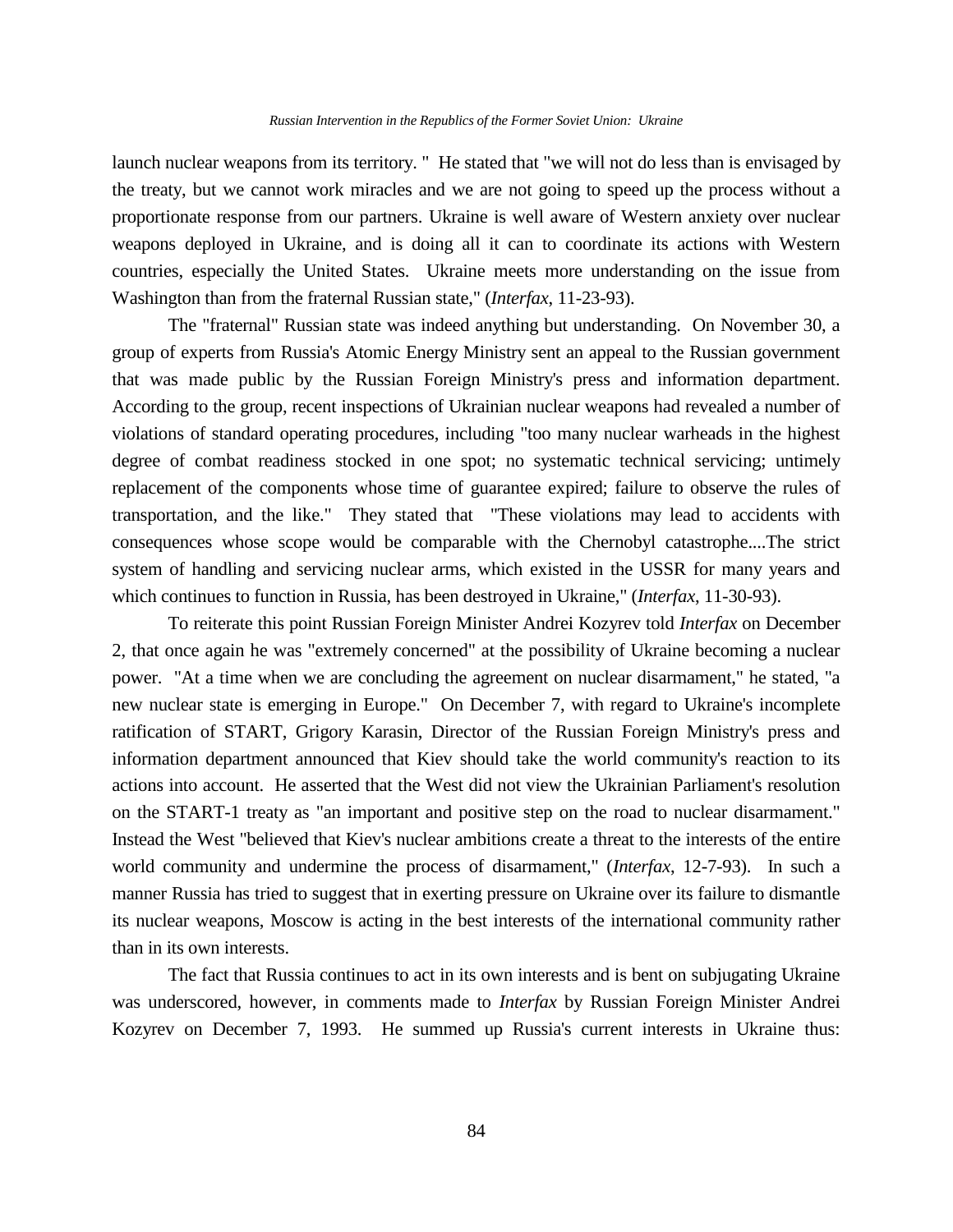"Considering our international commitments and proceeding from the interests of Russia's security, we cannot allow the emergence of new nuclear states on our borders ... [Russia] did all it could to conduct a peaceful dialogue with Ukraine. However the problem of nuclear weapons makes the situation hopeless. The same relates to the Black Sea Fleet whose division is absurd in itself. Sevastopol was Russia's naval base and it must remain as such."

As the analysis we have outlined above would indicate, the struggle for Ukraine's independence is far from over. Every time Ukraine attempts to assert its independence, Russia responds by exerting pressure on Ukraine's economy, security or territory. The new state's sovereignty is being chipped away in a piecemeal fashion by Moscow. Ukraine's retention of its nuclear legacy from the Soviet Union is presently its only insurance against total capitulation to Russia, and Moscow is determined to wrest it away. Ukraine's resistance can only increase the likelihood of conflict between the two states and its own eventual territorial dismemberment and economic collapse. The presidential elections in the Crimea in January 1994 will be a particularly testing time for Ukraine. The *Financial Times* reported on December 30, 1993 that tensions on the peninsula had increased dramatically with the murder of four Crimean politicians, including a Ukrainian member of parliament and a Crimean presidential candidate.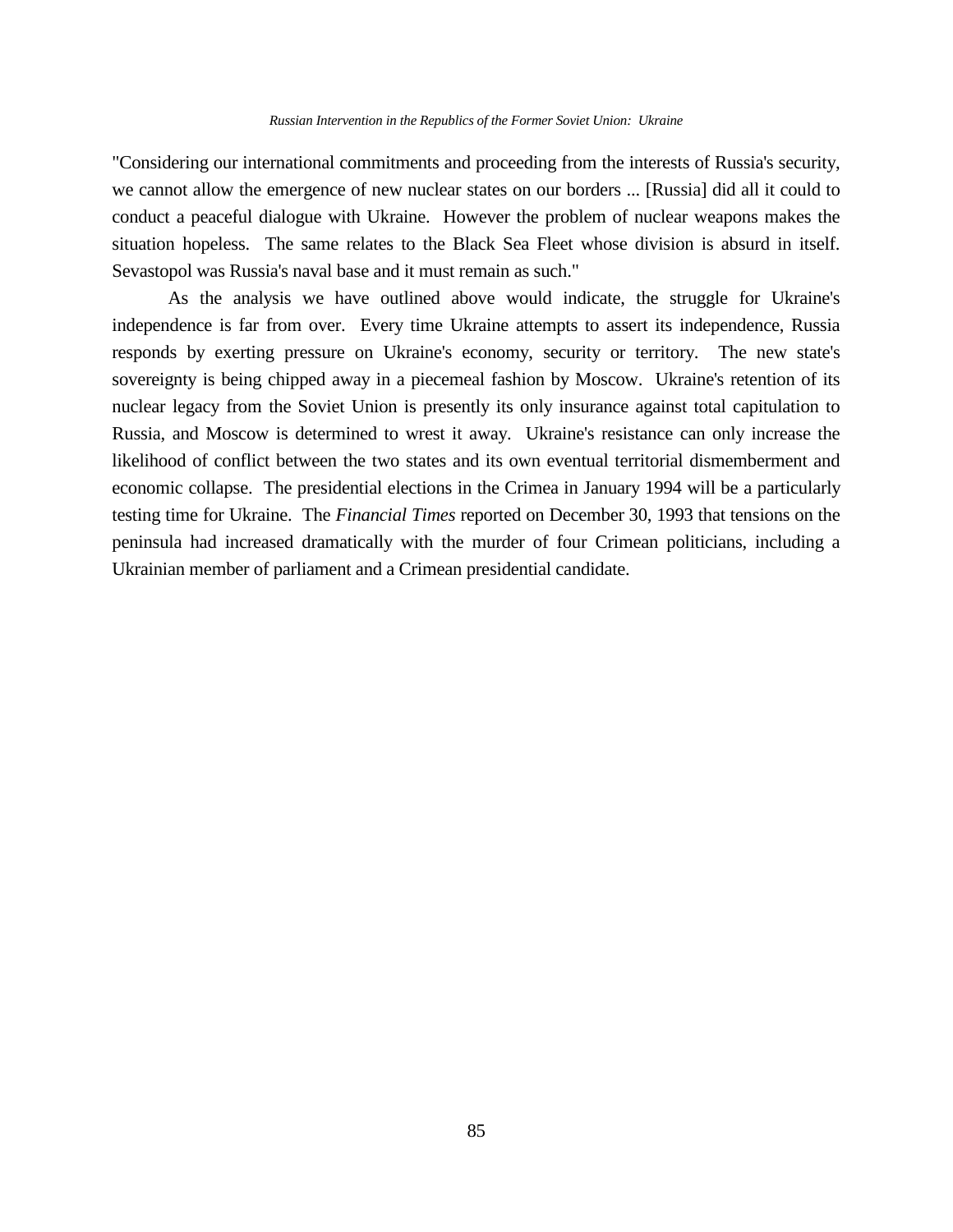## **SECTION IV**

## **IMPLICATIONS FOR UNITED STATES FOREIGN POLICY TOWARD RUSSIA**

The evidence presented in the preceding section suggests that Russia has done nothing to help achieve an equitable and peaceful resolution in any of the conflicts. In Azerbaijan, Georgia and Moldova Russian troops have colluded in the *de facto* dismemberment of the republics. In regions where there is, as yet, no sign of violent conflict, inflammatory statements by Russian politicians and punitive actions by Moscow have served to increase tensions.

Russia has a clear but unstated motive for all of these interventions: to reassert control of its former empire. Because of its economic problems, Russia cannot afford the burden of financially supporting its empire, as it has done in the past. Similarly, a weakened Russian Army (and guaranteed Western opposition) precludes it from using the military to forcibly reconquer the region. Instead, Russia has discovered that exploiting existing regional conflicts and grievances is a very cost effective and convenient way of destabilizing its neighbors and quickly reestablishing Moscow's authority.

Russia's actions should be of concern to the United States as they represent a major threat to regional stability and run contrary to stated US goals for the region. In particular, the democratic transformation of both Russia and the former republics is thrown into question. The broad policy goals for the United States in the former Soviet Union were enumerated during September 1993 testimony before the House and Senate Foreign Relations Committee by Strobe Talbott, the United States Ambassador-at-Large to the former Soviet Union:

- the attainment of democracy;
- the transition to a market economy;
- the non-proliferation of nuclear, chemical and biological weapons;
- and the resolution of regional conflicts.

To achieve these goals, the Clinton Administration needs a government with which it can --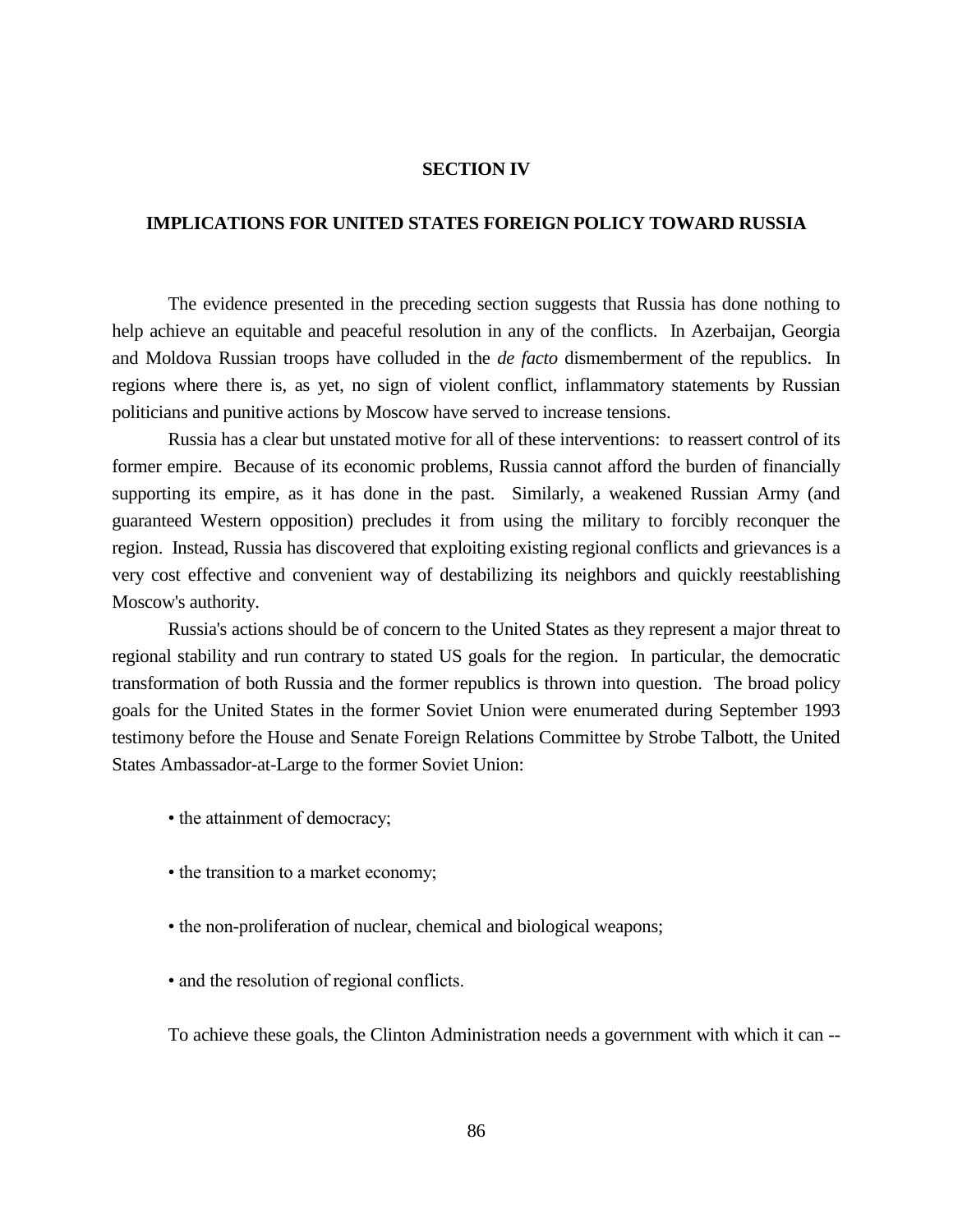in the words of Margaret Thatcher -- "do business." It has made an investment in President Yeltsin, gambling that his success will guarantee democracy, reform and non-proliferation. The US has supported Yeltsin unwaveringly.

This support for Yeltsin has extended to his policies toward the former republics of the Soviet Union. On November 4, 1993 Secretary Christopher told a Congressional committee that the countries of the former Soviet Union are "a long, long ways from the United States," and that Russia could act to guarantee regional stability if it respected "international norms." Christopher further stated that he was confident Russia would respect the territorial integrity of the former republics, and that simply asking Russia to comply with international norms would be enough to ensure that it honored its neighbors' sovereignty.

Secretary Christopher also did not criticize the new Russian Military Doctrine. He stated that "what we're seeing here is Russian military doctrine trying to catch up with the new reality in Russia." Even when questioned by a member of Congress about a specific instance of aggressive Russian behavior, Christopher was indulgent toward Moscow. Secretary Christopher dismissed Russian Defense Minister Pavel Grachev's remarks that Russia would link the withdrawal of troops from the Baltic States to the resolution of the rights of the Russian minority there as the posturing of the leader of a demoralized army. He assured the Congressional committee that the Russian government is "committed to reaching a prompt agreement with both Latvia and Estonia on the withdrawal of Russian troops." The republic by republic analyses in this Report raise serious questions about whether such optimism is warranted. Russia has consistently undermined the independence of its neighbors and it has used military force for this end. This is cause for concern for the United States on three counts:

First, Russia's undermining of these countries' independence threatens the regional stability that is in the United States' national interest. One cannot assume that the former Soviet republics will continue to succumb *passively* to Russian pressure.

Second, Russia may lose its ability to manage the conflicts it has been exploiting. These conflicts could escalate out of Moscow's control and spill into other major countries, particularly Turkey and Iran. This is evidenced by the Karabakh Armenians push towards the Iranian border.

Third, if Russia commits the resources necessary to reestablish full control over its former republics by strengthening its ailing military and security forces, and rejuvenating its militaryindustrial complex, market economic reforms will be imperiled. The "peacekeeping" operations that Russia seeks to lead are costly in monetary, human and political terms. They can divert funds away from privatization and the modernization of industry, housing and agriculture.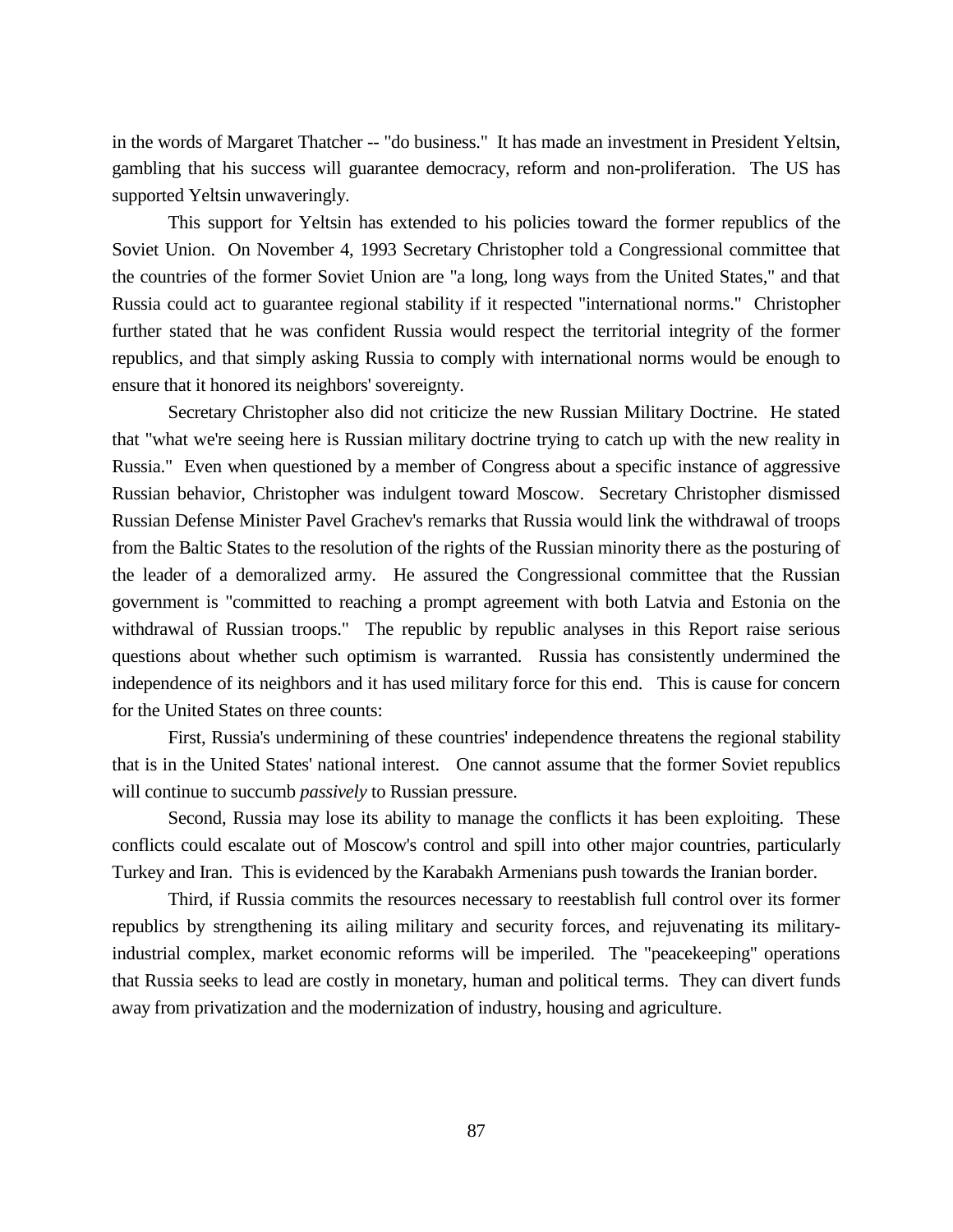# **SECTION V**

# **RECOMMENDATIONS FOR UNITED STATES POLICY TOWARD RUSSIA**

The United States government does not want to be perceived as guilty of having "lost Russia." But does it instead want to be responsible for the loss of 14 newly independent states? Although no one in the Administration has suggested publicly that these states are expendable, the US is acquiescing in the *de facto* reconstitution of the USSR by turning its head as Russia maneuvers its way back into the affairs of all its former republics.

The details in this Report suggest that, while Yeltsin is still in power and while the US retains a degree of influence with the Russian government, the United States should give serious consideration to alternative policies, as, for example, the following:

- Be tough on the issue of the Baltic States and demand that Russia comply quickly with its agreement to withdraw troops from Estonia and Latvia. In August 1993, when Russia temporarily suspended its withdrawal from Lithuania, US pressure on Moscow and threats to withhold \$700 million in technical assistance were instrumental in persuading Russia to comply with the August 31 deadline.
- Oppose attempts by Russia to install Russian peacekeepers unilaterally in the former Soviet republics.
- Do not simply farm off responsibility to allied regional powers such as Turkey. Make symbolic moves in the region to demonstrate that the entire US policy is not Moscow-centric, such as: initiating high-level meetings with heads of state that are not simply an adjunct to meetings in Moscow; inviting heads of state to Washington DC; offering high profile technical assistance to individual states for the development of key infrastructure; creating prestigious fellowship programs for each individual state rather than for the former Soviet republics as a bloc.
- Support and assist moderate forces in the former Soviet republics to counteract nationalist extremists pushing for punitive measures against ethnic minorities: particularly ethnic Russians in Latvia and Estonia, Abkhazians and Ossetians in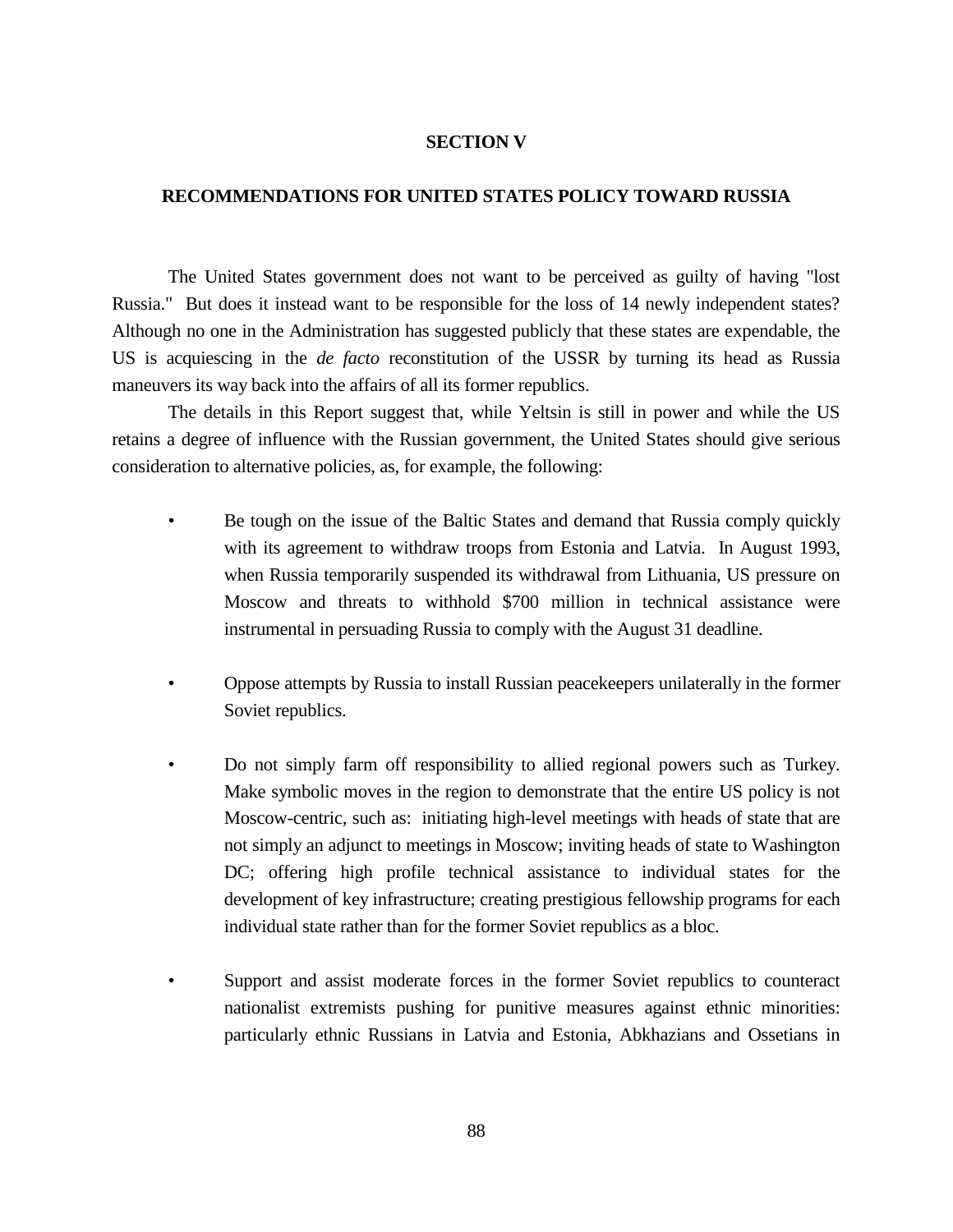Georgia. Encourage the states to submit pertinent laws and statutes to the CSCE and the Council of Europe for review. This will help to prevent Russia from exploiting minority grievances.

- Urge the CSCE or commission international human rights agencies based in the United States to undertake factfinding missions to Central Asia to investigate alleged infringements of the rights of ethnic Russians. These findings should be made public, and any recommendations made to the governments concerned to head off Russian attempts to use this issue as a lever.
- Acknowledge the fact that without nuclear weapons, Ukraine will lose its bargaining chips in negotiations both with Russia and the US and will be vulnerable to an expansionist Russian power. Once the nuclear weapons are gone Russia will interpret the economic grievances of ethnic Russians in Eastern Ukraine as violations of human rights. It has already begun to play the ethnic Russian card in Central Asia now that the region has been pushed from the ruble zone. The US must convince Ukraine that in giving up its weapons, it will not be relegated to second-class status and fed to the Russian Federation. So far the US has failed to do this.

Purposeful action taken now by the United States could dissuade Russia from pursuing imperial designs and instead persuade it to focus inward on economic and political stabilization. Moscow does not have to resort to subjugation and annexation to maintain the regional infrastructure and raw material supplies necessary for its economic transformation, or to insure its security. All the former Soviet republics have been dependent on Russia for decades, if not centuries, and Russia will be the predominant power in the region no matter what it does.

Valery Tsepkalo, an advisor to the Chairman of the Belarusian Parliament, admitted to *Interfax* on December 13, 1993 that "neither Belarus, nor Ukraine, nor the Baltic States will be able to stop Russia's economic expansion, if that proves its official policy." He went on to question the method that Moscow would now choose to achieve that expansion with Vladimir Zhirinovsky now a major factor in Russian politics: "the way of Prince Ivan Kalita ("Moneybags"), who in his day employed diplomatic and economic means to put the Moscow Princedom together, or the way of Bismarck, a way of iron and blood?" So far Russian policies have included a bit of both: "the way of Prince Ivan Kalita" in Belarus, Central Asia and Ukraine, "the way of Bismarck" in Azerbaijan,